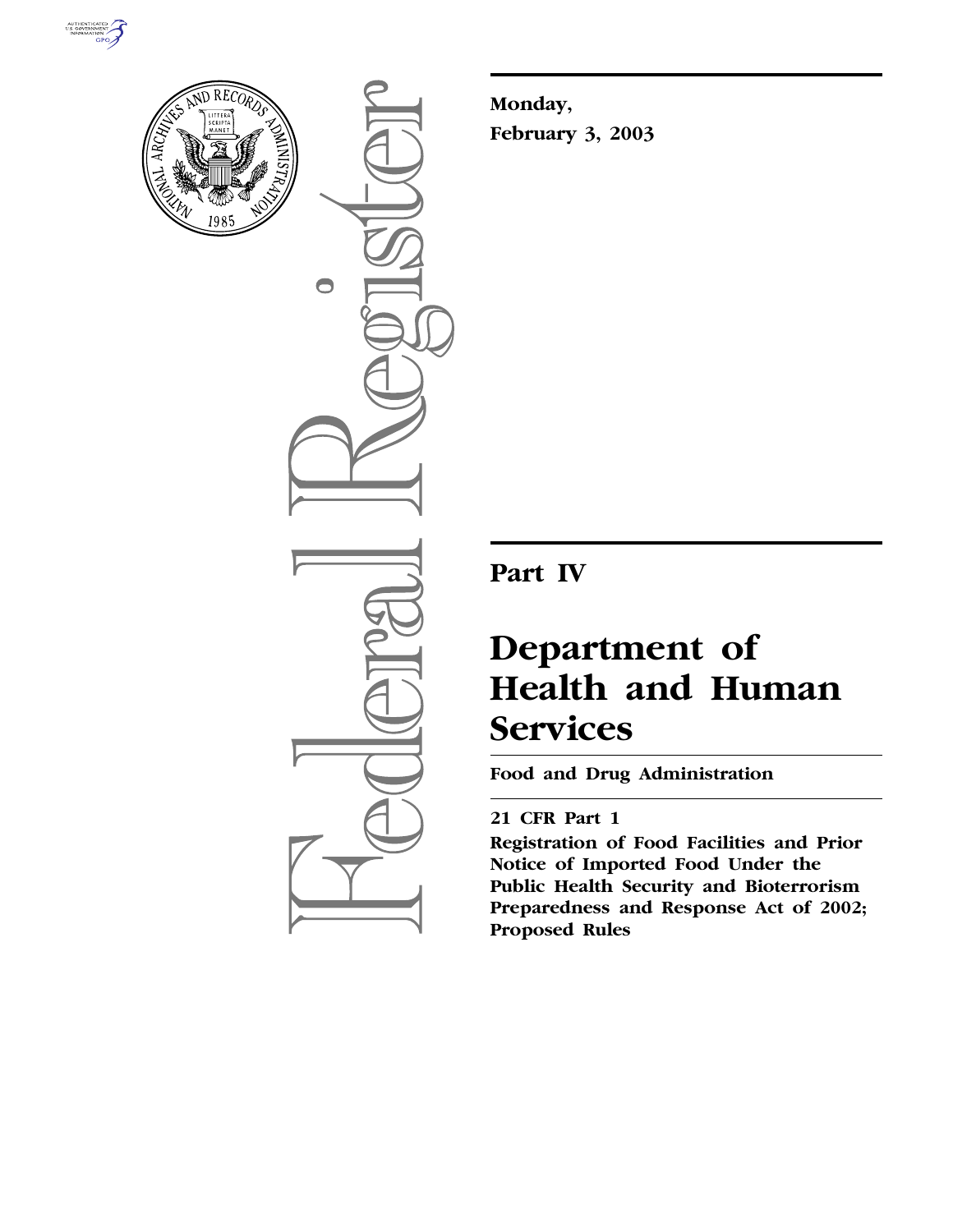#### **DEPARTMENT OF HEALTH AND HUMAN SERVICES**

## **Food and Drug Administration**

#### **21 CFR Part 1**

**[Docket No. 02N–0276]**

**RIN 0910–AC40**

## **Registration of Food Facilities Under the Public Health Security and Bioterrorism Preparedness and Response Act of 2002**

**AGENCY:** Food and Drug Administration, HHS.

**ACTION:** Notice of proposed rulemaking.

**SUMMARY:** The Food and Drug Administration (FDA) is proposing a regulation that would require domestic and foreign facilities that manufacture, process, pack, or hold food for human or animal consumption in the United States to register with FDA by December 12, 2003. The proposed regulation would implement the Public Health Security and Bioterrorism Preparedness and Response Act of 2002 (the Bioterrorism Act), which requires domestic and foreign facilities to register with FDA by December 12, 2003, even in the absence of final regulations. Registration is one of several tools that will enable FDA to act quickly in responding to a threatened or actual terrorist attack on the U.S. food supply by giving FDA information about all facilities that manufacture, process, pack, or hold food for consumption in the United States. In the event of an outbreak of food-borne illness, such information will help FDA and other authorities determine the source and cause of the event. In addition, the registration information will enable FDA to notify quickly the facilities that might be impacted by the outbreak. **DATES:** Submit written or electronic comments by April 4, 2003. Written comments on the information collection provisions should be submitted by March 5, 2003.

**ADDRESSES:** Submit written comments to the Dockets Management Branch (HFA–305), Food and Drug Administration, 5630 Fishers Lane, rm. 1061, Rockville, MD 20852. Submit electronic comments to http:// www.fda.gov/dockets/ecomments. Submit written comments on the information collection provisions to the Office of Information and Regulatory Affairs, the Office of Management and Budget (OMB), New Executive Office Bldg., 725 17th St. NW., rm. 10235, Washington, DC 20503, Attn: Stuart Shapiro, Desk Officer for FDA.

## **FOR FURTHER INFORMATION CONTACT:**

Leslye M. Fraser, Center for Food Safety and Applied Nutrition (HFS–4), Food and Drug Administration, 5100 Paint Branch Pkwy., College Park, MD 20740, 301–436–2378.

#### **SUPPLEMENTARY INFORMATION:**

#### **Table of Contents**

- I. Background and Legal Authority
- II. Preliminary Stakeholder Comments
- III. The Proposed Regulation
	- A. Highlights of Proposed Rule
	- B. General Provisions
	- 1. Who Must Register Under This Subpart? (Proposed § 1.225)
	- 2. Who Is Exempt From This Subpart? (Proposed § 1.226)
	- 3. What Definitions Apply to This Subpart? (Proposed § 1.227)
	- C. Procedures for Registration of Food Facilities
	- 1. When Must You Register? (Proposed § 1.230)
	- 2. How and Where Do You Register? (Proposed § 1.231)
	- 3. What Information is Required in the Registration? (Proposed § 1.232)
	- 4. What Optional Items are Included in the Registration Form? (Proposed § 1.233)
	- 5. How and When Do You Update Your Registration Information? (Proposed § 1.234)
	- D. Additional Provisions
	- 1. What Other Registration Requirements Apply? (Proposed § 1.240)
	- 2. What Happens if You Fail to Register? (Proposed § 1.241)
	- 3. What Does Assignment of a Registration Number Mean? (Proposed § 1.242)
	- 4. Is Food Registration Information Available to the Public? (Proposed § 1.243)
- IV. Analysis of Economic Impacts
	- A. Benefit-Cost Analysis
	- B. Need for the Regulation
	- C. Reason for the Regulation
	- D. Options
- V. Initial Regulatory Flexibility Act
- VI. Unfunded Mandates
- VII. Small Business Regulatory
- Enforcement Fairness Act (SBREFA) Major Rule
- VIII. Paperwork Reduction Act of 1995
- IX. Analysis of Environmental Impact
- X. Federalism
- XI. Comments
- XII. References

#### **I. Background and Legal Authority**

The events of September 11, 2001, highlighted the need to enhance the security of the U.S. food supply. Congress responded by passing the Public Health Security and Bioterrorism Preparedness and Response Act of 2002

(''the Bioterrorism Act'') (Public Law 107–188), which was signed into law on June 12, 2002. The Bioterrorism Act includes a provision in title III (Protecting Safety and Security of Food and Drug Supply), Subtitle A— Protection of Food Supply, section 305, which requires the Secretary of Health and Human Services (the Secretary) to develop regulations mandating domestic and foreign facilities that manufacture, process, pack, or hold food for human or animal consumption in the United States to register with FDA by December 12, 2003. The provision creates section 415 and amends sections 301 and 801 of the Federal Food, Drug, and Cosmetic Act (the act) (21 U.S.C. 331 *et seq.*).

The major components of section 305 of the Bioterrorism Act are as follows:

• The owner, operator, or agent in charge of a facility is responsible for submitting the registration form to FDA;

• The registration form must include the name and address of each facility at which, and all trade names under which, the registrant conducts business. Foreign facilities also must include the name of the U.S. agent for the facility;

• FDA also may require each facility to submit the general food category (as identified under § 170.3 (21 CFR 170.3)) of the food manufactured, processed, packed, or held at the facility, if FDA determines this submission necessary through guidance. FDA plans to issue such guidance;

• Foreign facilities exporting food to the United States are required to register unless the food undergoes further processing or packaging by another facility outside the United States;

• Other facilities excluded from the registration requirement are: farms, restaurants and other retail facilities, nonprofit food establishments in which food is prepared for or served directly to the consumer, and fishing vessels (except those engaged in processing as defined in § 123.3(k) (21 CFR 123.3(k)));

• FDA shall notify the registrant when it has received the registration and assign a unique registration number to each registered facility. This number is not subject to public disclosure under section 552 of title 5, United States Code (the Freedom of Information Act);

• FDA may encourage electronic registration; and

• Registered facilities must notify FDA in a timely manner of changes to their registration information.

In addition to section 305 of the Bioterrorism Act, FDA is relying on sections 701(a) and 701(b) of the act (21 U.S.C. 371(a) and (b)) in issuing this proposed rule. Section 701(a) authorizes the agency to issue regulations for the efficient enforcement of the act, while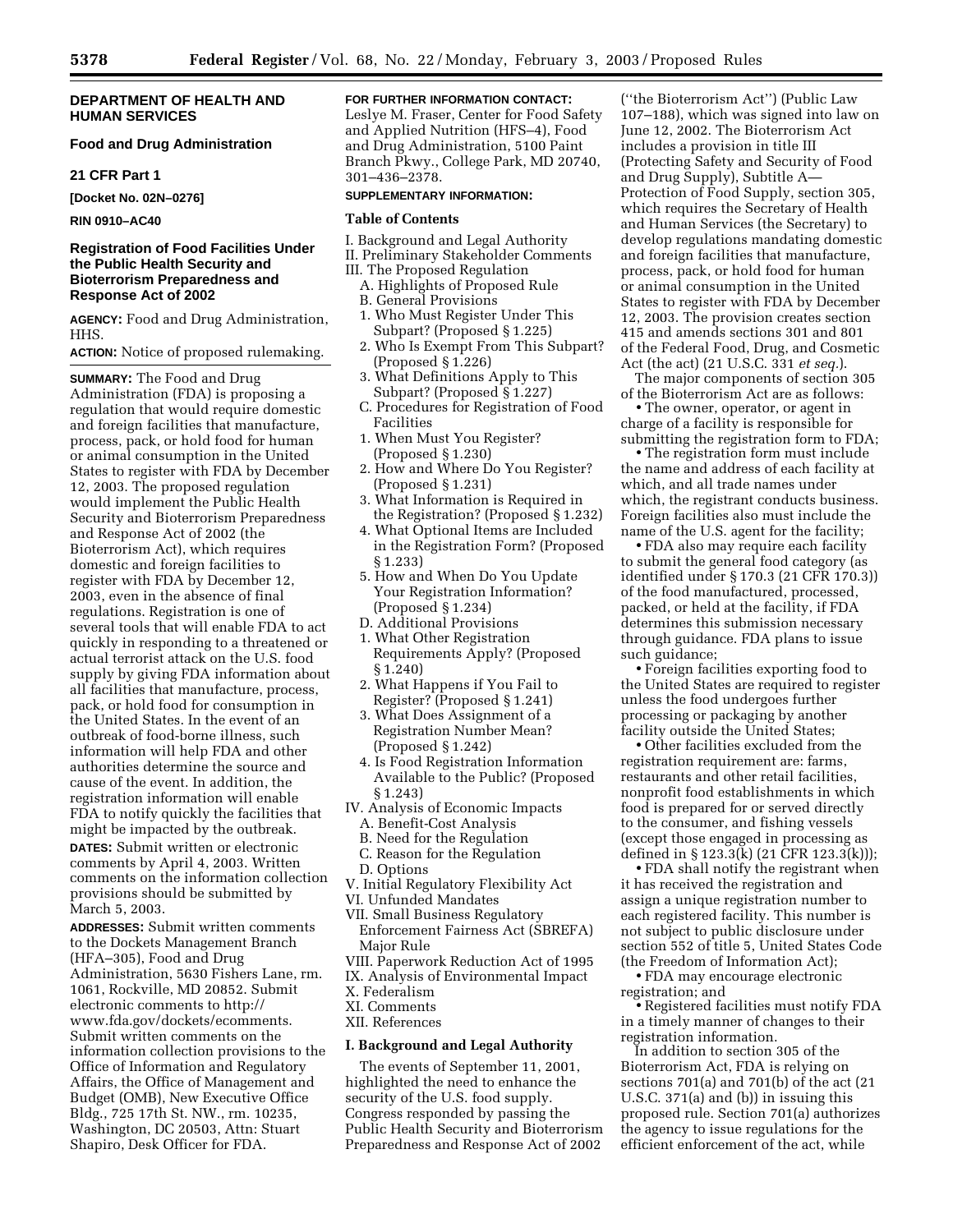section 701(b) of the act authorizes FDA and the Department of Treasury to jointly prescribe regulations for the efficient enforcement of section 801 of the act.

#### **II. Preliminary Stakeholder Comments**

On July 17, 2002, FDA sent a letter to members of the public interested in food issues outlining the four provisions in title III of the Bioterrorism Act that require FDA to issue regulations in an expedited time period, and FDA's plans for implementing them (see http:// www.cfsan.fda.gov/~dms/sec-ltr.html). In the letter, FDA invited stakeholders to submit comments to FDA by August 30, 2002, for FDA's consideration as it developed this proposed rule. FDA also held several meetings with representatives of industry, consumer groups, other Federal agencies, and foreign embassies after sending out the July 17, 2002, letter, in order to solicit stakeholder comments. In response to these solicitations, FDA received numerous comments regarding section 305 of the Bioterrorism Act.

FDA has considered all the comments received by August 30, 2002. FDA will consider all comments received thus far along with the comments we receive during the public comment period on this proposed rule as we develop the final rule. Some of the significant comments FDA received on or before August 30, 2002, include:

• Defining farm to include typical post-harvesting operations, if all food is grown on the farm;

• Including food product categories in a format that satisfies both the requirements of the Bioterrorism Act and stakeholder concerns;

• Allowing facilities that handle most or all of the food categories listed to check ''most/all'' food product categories instead of requiring them to check every product category handled by the facility;

• Maintaining flexibility regarding qualifications for a U.S. agent;

• Including dates the facility is in operation, if its business is seasonal;

• Defining ''facility'' to include multiple buildings on a single site, or buildings within the same general physical location;

• Allowing a corporate headquarters or other central management to submit registrations for multiple facilities;

• Providing for both electronic and paper registration;

• Providing registration numbers instantaneously, if registration is done electronically;

• Requiring only trade names of facilities, as opposed to brand names of products the facility produces;

• Defining ''food'' consistent with the act's definition;

• Including a model of what the electronic registration screen would look like;

• Defining ''timely updates'' to mean within 30 calendar days of changes to information on the registration form; and

• Requiring facilities that begin to manufacture, process, pack, or hold food for consumption in the United States on or after December 12, 2003, to register before they begin such activities.

#### **III. The Proposed Regulation**

This proposed rule implements the food facility registration requirements in section 305 of the Bioterrorism Act. Together with the proposed rules implementing section 307 (prior notice), section 306 (recordkeeping), and section 303 (administrative detention) of the Bioterrorism Act, registration of food facilities will enable FDA to act quickly in responding to a threatened or actual bioterrorist attack on the U.S. food supply or to other food-related emergencies. Registration will provide FDA with information about facilities that manufacture, process, pack, or hold food for consumption in the United States. In the event of an outbreak of food-borne illness, such information will help FDA and other authorities determine the source and cause of the event. In addition, the registration information will enable FDA to notify quickly the facilities that might be impacted by the outbreak.

In establishing and implementing this proposed rule, FDA will comply fully with its international trade obligations, including the applicable World Trade Organization (WTO) agreements and the North American Free Trade Agreement (NAFTA). For example, FDA believes this proposed rule is not more traderestrictive than necessary to meet the objectives of the Bioterrorism Act. FDA has endeavored to make the registration process as simple as possible for both domestic and foreign facilities.

#### *A. Highlights of Proposed Rule*

The key features of this proposed rule are as follows:

• Owners, operators, or agents in charge of facilities engaged in manufacturing, processing, packing, or holding food for consumption in the United States must register the facility with FDA;

• Facilities covered under this rule must be registered by December 12, 2003;

• Domestic facilities must register with FDA, whether or not food from the facility enters interstate commerce;

• A foreign facility may designate its U.S. agent as its agent in charge for purposes of registering the foreign facility;

• Foreign facilities are exempt from registering if food from these facilities undergoes further processing or packaging by another facility outside the United States. The facility is not exempted from registration if the processing or packaging activities of the subsequent facility are limited to the affixing of a label to a package or other de minimis activity. The facility that conducts the de minimis activity also must register.

• The following facilities are also exempt from registering: Farms; retail facilities; restaurants; nonprofit food facilities in which food is prepared for, or served directly to, the consumer; fishing vessels not engaged in processing, as defined in § 123.3(k); and facilities regulated exclusively, throughout the entire facility, by the U.S. Department of Agriculture (USDA) under the Federal Meat Inspection Act (21 U.S.C. 601 *et seq.*), the Poultry Products Inspection Act (21 U.S.C. 451 *et seq.*), or the Egg Products Inspection Act (21 U.S.C. 1031 *et seq.*);

• FDA strongly encourages electronic registration, which will be quicker and more convenient for both facilities and FDA than registration by mail.

#### *B. General Provisions*

1. Who Must Register Under This Subpart? (Proposed § 1.225)

As required by the Bioterrorism Act, the proposed rule applies to facilities engaged in the manufacturing/ processing, packing, or holding of food for human or animal consumption in the United States. The proposed rule applies to both domestic and foreign food facilities. Individual homes are not subject to the regulation if the food that is manufactured/processed, packed, or held in the home does not enter commerce.

FDA is proposing in § 1.225(b) to require all domestic facilities that manufacture/process, pack, or hold food to register, whether or not the food from the facility enters interstate commerce. The Bioterrorism Act provides that ''any facility engaged in manufacturing, processing, packing, or holding food for consumption in the United States'' must register and defines ''domestic facility'' as ''a facility located in any of the States or Territories.'' Therefore, FDA tentatively concludes that the statute requires all domestic facilities to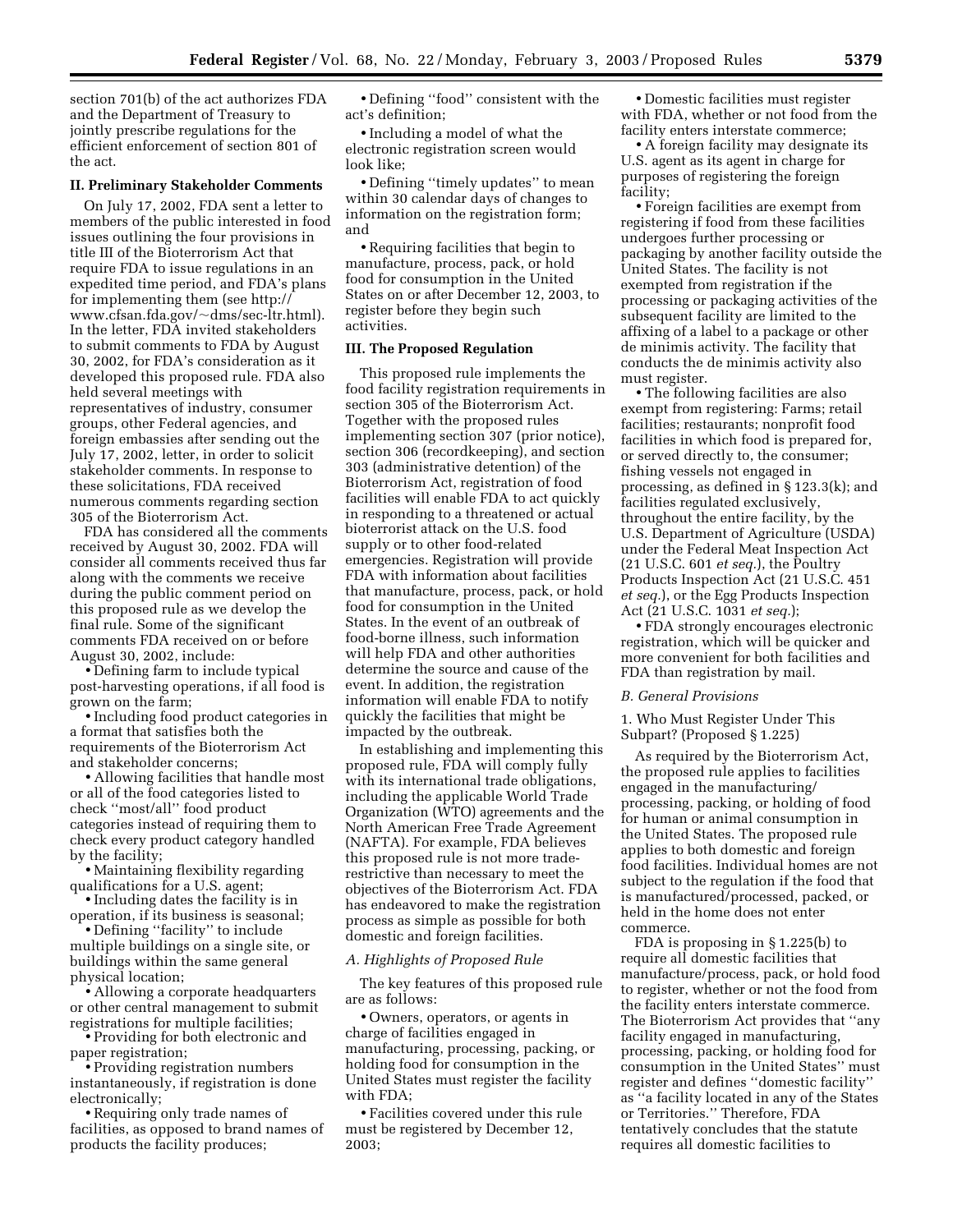register, whether or not they engage in interstate commerce. Moreover, having a central database of all domestic facilities producing food would greatly assist FDA in limiting the effects of a foodrelated emergency covering several States. Nonetheless, because FDA recognizes that this is an important and controversial issue, the agency is seeking comment on whether the agency has authority to exempt domestic facilities engaged only in intrastate commerce from the registration requirement and, if so, whether FDA should use that authority. FDA also seeks comment on how many intrastate facilities are not covered by one of the exemptions from the registration requirement (e.g., the farm or retail exemption). Finally, FDA invites recommendations on what screening questions the agency could ask to enable the owner, operator, or agent in charge of a facility to easily determine whether the facility is an interstate or intrastate facility.

For both domestic and foreign facilities, FDA is proposing in § 1.225(a) and (b) that the owner, operator, or agent in charge, register the facility. FDA is also proposing in § 1.225(c) that the U.S. agent may register a foreign facility if the foreign facility has designated the U.S. agent as its agent in charge. If a foreign facility wants to designate its U.S. agent as its agent in charge for purposes of registering, FDA recommends that the facility and U.S. agent enter into a written agreement authorizing the U.S. agent to register the facility and specifying the U.S. agent's other responsibilities. There are other roles in the course of business that an agent in charge may fill. A formal written agreement between the facility and its U.S. agent would provide clarity for both. Because the proposed rule would require the U.S. agent to reside or maintain a place of business in the United States, allowing the U.S. agent to register the foreign facility will give foreign facilities reliable access to electronic registration that some facilities might not otherwise have. For example, within the United States, Internet access is readily available to members of the public at many local libraries and certain places of business (e.g., photocopying centers).

This process will allow a foreign facility to be registered much more quickly than requesting a paper registration form from FDA by mail, waiting to receive the registration form in the mail from FDA, completing the registration form and sending it to FDA by mail, waiting for FDA to enter the information manually into the electronic registration database—which

could take several weeks to several months depending on the number of paper registrations FDA has received previously—and awaiting a response from FDA by mail that contains the confirmation of registration and the facility's registration number.

2. Who is Exempt From This Subpart? (Proposed § 1.226)

In § 1.226, FDA is proposing to exempt several types of facilities from the registration requirement. First, as noted previously, FDA is proposing in § 1.226(a) to exclude foreign facilities, ''if food from these facilities undergoes further manufacturing/processing (including packaging) by another foreign facility outside the United States.'' In other words, foreign facilities involved in the initial stages of manufacturing/ processing food are not required to register if another facility further manufactures/processes or packs the food produced at that facility outside the United States.

This exemption would not apply to facilities if the ''further manufacturing/ processing'' at the subsequent facility is of a de minimis nature, such as adding labeling to a package or adding plastic rings to the outside of beverage bottles to hold them together. The facility conducting the de minimis activity would also be required to register. This proposal is based on FDA's tentative conclusion that the statute's exclusion of labeling and ''similar activity of a de minimis nature'' from the definition of ''further processing and packaging'' applies only for purposes of the definition of ''foreign facility.'' FDA tentatively concludes that this limitation does not apply to the term ''processing'' as used elsewhere in the registration provision of the Bioterrorism Act. Accordingly, facilities that label food or engage in similar activities would be required to register as processors. FDA requests comment on this interpretation of the Bioterrorism Act.

The following are examples of which foreign facilities would be subject to, or exempt from, the registration requirement, based on the activities they perform:

(1) A foreign facility would be required to register if it prepares a finished food and places it into packages suitable for sale and distribution in the United States.

(2) A foreign facility distributing food to food processors outside the United States for further manufacturing/ processing before the food is exported for consumption in the United States would not be required to register, unless the further manufacturing/processing

entails adding labeling or other de minimis activity. If the further manufacturing/processing is of a de minimis nature, both the facility conducting the de minimis activity and the facility immediately prior to it would be required to register.

(3) The last foreign facility that manufactures/processes an article of food before it is exported to the United States would be required to register, even if the food subsequently is held or stored at a different facility outside of the United States. FDA is proposing to require these manufacturers/processors to register because the Bioterrorism Act exempts a foreign facility from registering only if another facility subsequently processes or packages the food.

(4) Facilities located outside the United States that take possession, custody or control of finished foods for holding, packing, and/or storage prior to export to the United States, would be required to register.

Even though the last processors and packagers of food are required to register under the proposed rule, the Bioterrorism Act also requires foreign facilities that pack and/or hold food subsequent to the processing and packaging process to register with FDA. Requiring registration of foreign facilities that conduct a significant activity with respect to the food, starting with the last manufacturer/processor involved, and ending with the last facility before the food is shipped to the United States, is consistent with the Bioterrorism Act, and ensures that FDA has contact information for foreign facilities whose operations would be expected to affect food exported for consumption in the United States. This requirement achieves a balance between protecting the U.S. food supply, and not unduly burdening foreign facilities.

Consistent with the Bioterrorism Act, FDA also is proposing in § 1.226(g) to exempt certain fishing vessels from the registration requirement. These vessels include ''those that not only harvest and transport fish but also engage in practices such as heading, eviscerating, or freezing intended solely to prepare fish for holding on board a harvest vessel.'' However, consistent with the Bioterrorism Act's reference to § 123.3(k), the proposed rule provides that ''those fishing vessels otherwise engaged in processing fish, which for purposes of this section means handling, storing, preparing, heading, eviscerating, shucking, freezing, changing into different market forms, manufacturing, preserving, packing, labeling, dockside unloading, or holding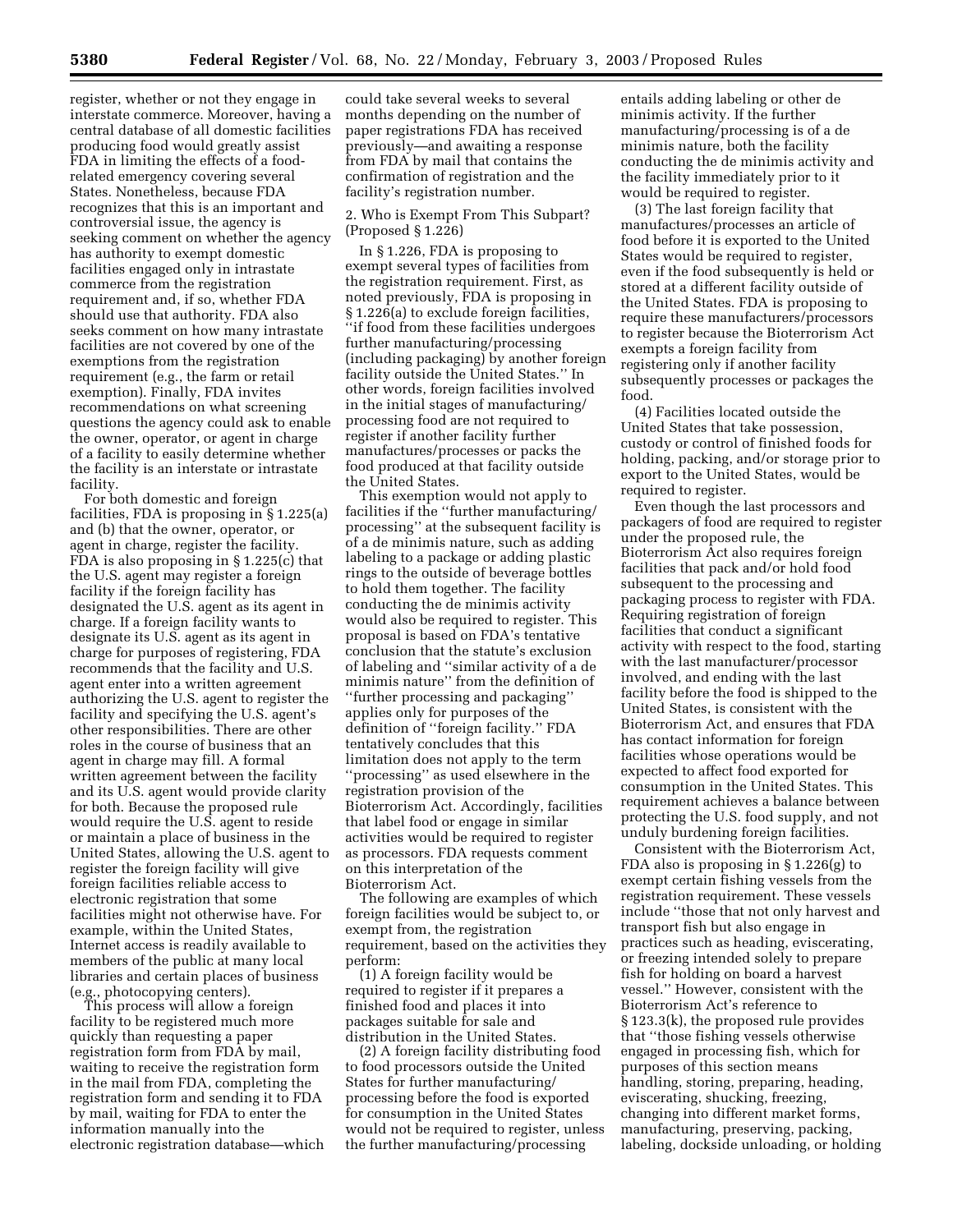are subject to all of the regulations in this subpart.''

FDA also is proposing in § 1.226(h) to exempt facilities that are regulated exclusively, throughout the entire facility, by USDA under the Federal Meat Inspection Act (21 U.S.C. 601 *et seq.*), the Poultry Products Inspection Act (21 U.S.C. 451 *et seq.*), or the Egg Products Inspection Act (21 U.S.C. 1031 *et seq.*). Such facilities include meat and poultry slaughterhouses. This section complies with section 315 of the Bioterrorism Act entitled ''Rule of Construction,'' which states that nothing in title III of the Bioterrorism Act, or an amendment made by title III, shall be construed to alter the jurisdiction between USDA and the U.S. Department of Health and Human Services under applicable statutes and regulations.

FDA is proposing in § 1.226 that facilities that are jointly regulated by FDA and USDA will be required to register under this rule because they are under FDA's jurisdiction as well as that of USDA. Examples of facilities jointly regulated by FDA and USDA include slaughter facilities that slaughter cattle and deer, and food processing facilities that process meat and nonmeat products, such as frozen T.V. dinners containing both meat, which is regulated by USDA, and fish, which is regulated by FDA.

As specified in the Bioterrorism Act, FDA also is proposing to exempt several other facilities from the registration requirement. These facilities, which are discussed in the definitions section, include farms (§ 1.226(b)); retail facilities  $(\S 1.226(c))$ ; restaurants (§ 1.226(d)); and nonprofit food facilities in which food is prepared for, or served directly to, the consumer (§ 1.226(e)).

3. What Definitions Apply to This Subpart? (Proposed § 1.227)

As specified in proposed § 1.227, the following definitions are used throughout the proposed rule:

a. *The act*. The proposed rule  $(\S 1.227(a))$  defines "the act" as the Federal Food, Drug, and Cosmetic Act. The proposed rule applies the definitions of terms in section 201 of the act (21 U.S.C. 321) to such terms in the proposed rule.

b. *Calendar day*. FDA is proposing in  $§ 1.227(c)(1)$  to define "calendar day" as every day shown on the calendar. This term includes weekend days.

c. *Facility*. FDA is proposing in  $\S 1.227(c)(2)$  to define a "facility" as ''any establishment, structure, or structures under one management at one general physical location, or, in the case of a mobile facility, traveling to multiple locations, that manufactures/processes,

packs, or holds food for consumption in the United States. Individual homes are not facilities if the food that is manufactured/processed, packed, or held in the home does not enter commerce.'' In response to comments that FDA received during its early outreach efforts, FDA is clarifying in the proposed rule that a facility is not limited to one building, but can consist of several contiguous structures.

The definition of "facility" also specifies that a facility must be under one management. This means that, for purposes of the proposed rule, a single building may house distinct facilities if they are under separate management. If a facility is under joint management of two or more companies, the joint management arrangement is considered one management.

A mixed-type facility performs activities of a facility that is ordinarily required to register and activities of a facility that is ordinarily exempt, such as a farm or retail facility. In order to determine whether a mixed-type facility must register, FDA will consider whether the activity that would require registration is merely incidental to the activities of an exempt facility. If these activities are merely incidental, the facility need not register. For further clarification, see the discussion of the definitions of ''farm,'' ''retail facility,'' and ''restaurant'' that follow.

i. *Domestic facility*. FDA is proposing in  $\S 1.227(c)(2)(A)$  to define "domestic facility'' consistent with the definition of ''State'' in section 201(a)(1) of the act (21 U.S.C. 321(a)(1)). That is, FDA is proposing to define a domestic facility as one that is located in any State or Territory of the United States, the District of Columbia, or the Commonwealth of Puerto Rico.

ii. *Foreign facility*. FDA is proposing in  $\S 1.227(c)(2)(ii)$  to define a foreign facility as a facility other than a domestic facility that manufactures, processes, packs, or holds food for consumption in the United States.

d. *Farm*. FDA is proposing in  $§ 1.227(c)(3)$  to define "farm" in part as ''a facility in one general physical location devoted to the growing of crops for food, the raising of animals for food (including seafood), or both.'' A farm may consist of contiguous parcels of land, ponds located on contiguous parcels of land, or, in the case of netted or penned areas located in large bodies of water, contiguous nets or pens. Some examples of farms include: Apple orchards, hog farms, dairy farms, feedlots, or aquaculture facilities.

The definition of ''farm'' includes: (i) Facilities that pack or hold food, provided that all of the food used in

such activities is grown or raised on that farm or is consumed on that farm; and (ii) facilities that manufacture/process food, if all of the food used in such activities is consumed on that farm or another farm under the same ownership. ''Farm'' includes such facilities because they are activities incidental to farming that most farms engage in (e.g., holding and packing of harvested crops). Facilities that engage in manufacturing/ processing, packing, or holding of food that is not described in the definition of ''farm'' must register because such activities are not activities that most farms engage in and are thus not included in the definition of ''farm.''

A farm that manufactures/processes, packs, or holds food is not required to register with FDA, if all of the food used in such activities is consumed on that farm or another farm under the same ownership. For example, a farm that manufactures/processes animal feed from ingredients obtained off the farm for consumption by animals on the farm would be exempt because most farms that raise animals engage in this activity.

This definition does not extend to facilities that grow crops and raise animals and also manufacture/process food that is sold for consumption off the facility because such activities are not incidental to farming. For example, a facility that grows oranges and manufactures/processes them into orange juice for sale to a distributor would be required to register as a manufacturing/processing facility.

A facility could meet the definition of ''farm'' if all of the activities on the farm meet the description in  $\S 1.227(c)(3)(i)$ , (c)(3)(ii), or both. For example, one farm could meet the description in § 1.227(c)(3)(i) if all of the food packed or held on the farm was grown on that farm. A second farm could meet the description in  $\S 1.227(c)(3)(ii)$  if all of the food manufactured/processed on the farm is consumed on that farm, even if some of the food was not grown or raised on the farm (e.g., animal feed processed on the farm using materials obtained off the farm and fed to cattle on that farm).

It should be noted that the proposed retail exemption also may apply to facilities that grow crops and raise animals. Thus, a facility that grows crops and raises animals and that also manufactures/processes, packs, or holds food and sells it directly to consumers would be exempt from registering as a retail facility under § 1.226(e), whether or not the food was all grown or raised on that facility. Similarly, a facility would be exempt as both a farm and a retail facility if it sold crops grown on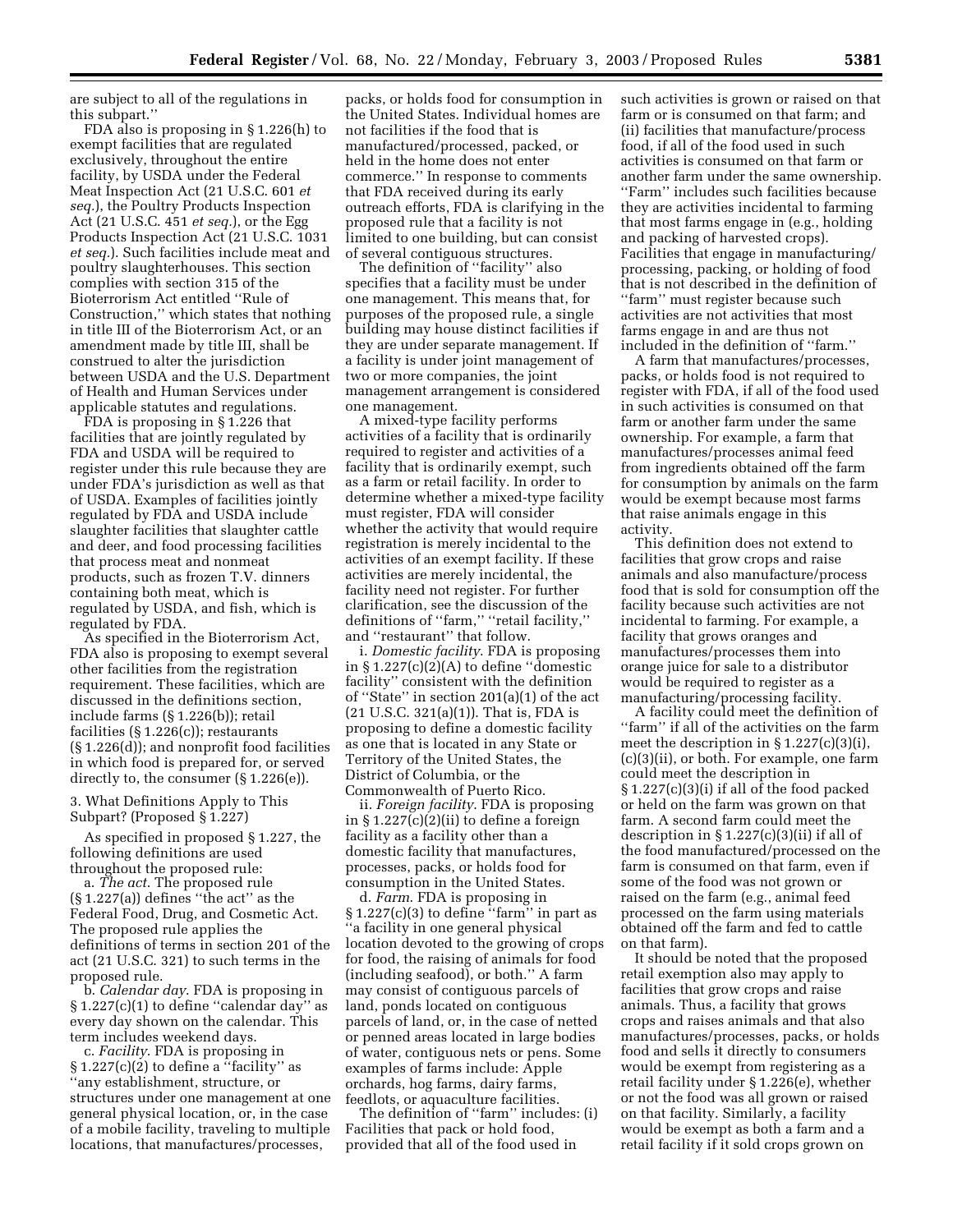the farm to consumers at a roadside stand.

FDA is proposing to require co-op facilities that manufacture/process, pack, or hold food, and that are not subject to the farm exemption, to register with FDA. Co-ops are organizations formed to perform activities, including manufacturing/ processing or packing food, for their members. The product of these activities is distributed to the members or the public. A farm that grows wheat for distribution to co-op members would be exempt from registration, but a processing facility owned by the co-op would be required to register if it is not located on the farm and mills the wheat into flour for consumption by co-op members off the farm.

The definition of farm does not include facilities that contract with multiple farmers to grow crops or raise animals. These facilities may manufacture/process feed and distribute it to the contract farmers for feeding to animals being raised on the farm. FDA is proposing that the facilities that manufacture/process feed for the contract farmers would be required to register. The farms that grow the crops or raise the animals would be exempt from the registration requirement.

e. *Food*. FDA is proposing in  $§ 1.227(c)(4)$  to define "food" as it is defined in section 201(f) of the act. That definition is: "\* \* \*  $(1)$  articles used for food or drink for man or other animals, (2) chewing gum, and (3) articles used for components of any such article.'' FDA also is proposing to include some examples of products that are considered food under section 201(f) of the act. These examples include, but are not limited to: Fruits; vegetables; fish; dairy products; eggs; raw agricultural commodities for use as food or components of food; animal feed, including pet food; food and feed ingredients and additives, including substances that migrate into food from food packaging and other articles that contact food; dietary supplements and dietary ingredients; infant formula; beverages, including alcoholic beverages and bottled water; live food animals (such as hogs and elk); bakery goods; snack foods; candy; and canned foods. ''Substances that migrate into food from food packaging'' include immediate food packaging or components of immediate food packaging that are intended for food use. Outer food packaging is not considered a substance that migrates into food.''

f. *Holding*. FDA is proposing in § 1.227(c)(5) to define holding as storage of food. The proposed rule gives examples of holding facilities as

including, but not being limited to: Warehouses, cold storage facilities, storage silos, grain elevators, or liquid storage tanks.

g. *Manufacturing/processing*. FDA is proposing in  $\S 1.227(c)(6)$  to define manufacturing/processing as ''making food from one or more ingredients, or synthesizing, preparing, treating, modifying or manipulating food, including food crops or ingredients.'' Some examples of manufacturing/ processing include, but are not limited to: Cutting, peeling, trimming, washing, waxing, eviscerating, rendering, cooking, baking, freezing, cooling, pasteurizing, homogenizing, mixing, formulating, bottling, milling, grinding, extracting juice, distilling, labeling, or packaging. FDA is defining manufacturing and processing together because the meanings of the terms overlap. For example, combining two materials into a finished product, such as macaroni and cheese, could be considered manufacturing, processing, or both. Since both manufacturers and processors are required to register with FDA, FDA does not believe it is necessary to distinguish between manufacturing and processing in the proposed rule.

h. *Nonprofit food facility*. FDA is proposing in § 1.227(c)(7) to define a nonprofit food facility as ''a charitable entity that prepares, serves, or otherwise provides food to the public.'' Examples of these facilities include: food banks, soup kitchens, and nonprofit food delivery services. FDA is proposing that in order to qualify as a nonprofit food facility, the entity must be exempt from paying income tax under the U.S. Internal Revenue Code. This requirement serves to ensure that FDA's definition of a nonprofit facility is consistent with that of other agencies of the U.S. Government.

i. *Packing*. FDA is proposing in § 1.227(c)(8) to define packing as ''placing, putting, or repacking a food into different containers without making any change to the form of the food.'' Facilities engaged in packing of food for consumption in the United States must register under the proposed rule, unless exempt.

j. *Port of entry*. For purposes of the proposed rule, FDA is defining ''port of entry'' as ''the water, air, or land port at which the article of food is imported or offered for import into the United States, i.e., the port where food first arrives in the United States.'' FDA is proposing this definition because the port where the food arrives in the United States may be different than the port where the entry of the article of food is processed for U.S. Customs

purposes, i.e., where the article is ''entered.'' Under U.S. Customs Service statutes, products can be imported into one port, then transported to another port under a custodial bond before a consumption entry is filed. For example, food may be imported into the United States from Canada through Buffalo, NY, but not entered for consumption with U.S. Customs until it reaches St. Louis, MO, several days later. In this example, under FDA's proposed definition, the port of entry is Buffalo, NY.

The registration authority in the Bioterrorism Act is intended to give FDA better tools to deter, prepare for, and respond to bioterrorism. Given this purpose, ''port of entry'' must be defined as the port of arrival. Allowing food from a facility that has not registered and that is presented for importation into the United States to be shipped around the country and potentially lost to Government control simply is not consistent with the Bioterrorism Act's stated purpose. FDA believes that its ability to protect U.S. consumers from terrorism or other foodrelated emergencies will be strongest if food can be examined, and if necessary, held at the point where it first arrives in the United States. FDA requests comment on its proposal to define ''port of entry'' as the port of arrival.

k. *Restaurant*. FDA is proposing in § 1.227(c)(10) to define a restaurant as ''a facility that prepares and sells food directly to consumers for immediate consumption.'' As defined in the rule, some examples of restaurants include, but are not limited to: Cafeterias, lunchrooms, cafes, bistros, fast food establishments, food stands, saloons, taverns, bars, lounges, catering facilities, hospital kitchens, day care kitchens, and nursing home kitchens. See section III.B.3.c of this document for a discussion of mixed-type facilities, which may include restaurants.

Due to possible ambiguity in the term, ''catering facilities'', FDA states in the proposed restaurant definition that facilities that provide food to interstate conveyances, such as airplanes, passenger trains, and cruise ships, rather than directly to consumers, are not restaurants. Facilities that provide food to interstate conveyances are not considered restaurants because they do not serve food directly to consumers for immediate consumption. For example, a facility that provides sandwiches to a passenger train for eventual sale to passengers would not be considered a restaurant. However, the snack bar on the train that sells the sandwiches to consumers would be considered a restaurant. FDA has historically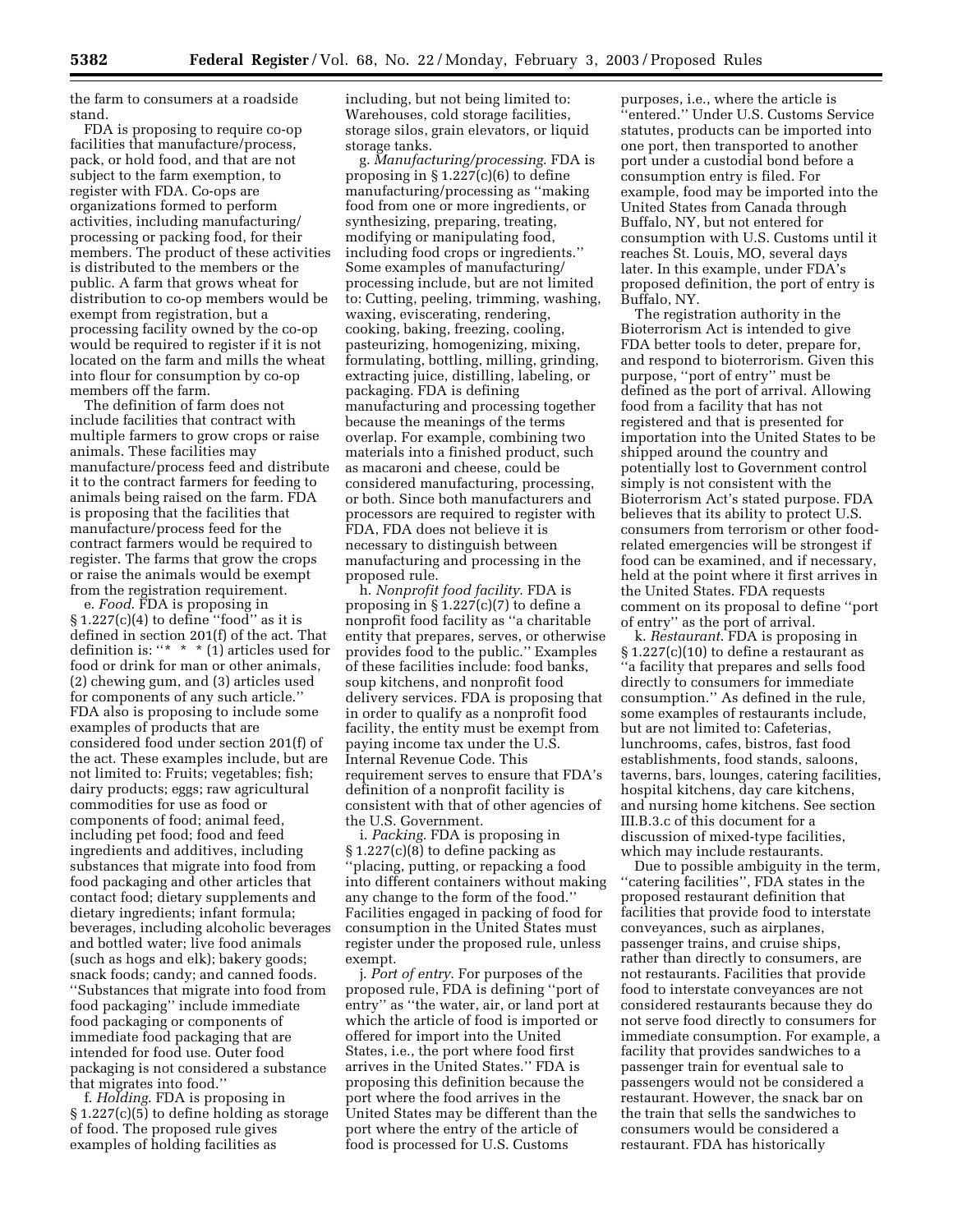inspected these facilities that provide food to interstate conveyances and considers them processors, rather than restaurants.

Because the proposed rule also applies to facilities that manufacture/ process, pack, or hold food for animal consumption in the United States, by analogy, the term ''restaurants'' also includes pet shelters, kennels, and veterinary facilities in which food is provided to animals.

l. *Retail facility*. In § 1.227(c)(11), the proposed rule defines a retail facility as ''a facility that sells food products directly to consumers only. The term includes, but is not limited to, grocery and convenience stores, vending machine locations, and commissaries. The term includes facilities that not only sell food directly to consumers, but that also manufacture/process food in that facility solely for direct sale to consumers from that same facility.''

The Bioterrorism Act does not limit the retail facility exemption to human food. However, the legislative history to the Bioterrorism Act states that the retail exemption applies to food for ''human'' consumption. Therefore, FDA is taking comments on whether the retail exemption should also be applied to food for animal consumption.

The proposed rule would also require facilities that sell both directly to consumers and to distributors and wholesalers to register. Examples of these facilities are warehouse clubs. Because such facilities do not sell food directly to consumers only, they do not meet the definition of a ''retail facility.''

m. *U.S. agent*. FDA is proposing in § 1.227(c)(12) to define a U.S. agent as ''a person residing or maintaining a place of business in the United States whom a foreign facility designates as its agent.'' This definition is consistent with FDA's drug, biologics, and device registration regulations found in parts 207, 607, and 807 (21 CFR parts 207, 607, and 807), respectively. In order to ensure that the U.S. agent is available to assist FDA in contacting foreign facilities, the proposed definition of U.S. agent also specifies that the U.S. agent ''cannot be in the form of a mailbox, answering machine, or service, or other place where an individual acting as the foreign facility's agent is not physically present.'' FDA also is proposing to have the U.S. agent's responsibilities include acting as a communications link between FDA and the facility, such that FDA will treat representations provided by the U.S. agent to FDA as those of the foreign facility, and will consider information FDA provides to the U.S. agent as the equivalent of providing the same

information or documents directly to the foreign food facility. As noted previously, FDA also is proposing to allow the U.S. agent to register on behalf of the foreign facility. FDA recommends that the U.S. agent and facility enter into a written agreement specifying the U.S. agent's responsibilities. The facility does not need to submit a copy of the agreement to FDA as part of its registration. If the foreign agent registers a facility without authorization from the facility, FDA will consider the registration to be a materially false, fictitious, or fraudulent statement to the U.S. Government under 18 U.S.C. 1001.

n. *You or registrant*. FDA is proposing in § 1.227(c)(13) to define ''you'' or ''registrant'' as ''the owner, operator, or agent in charge of a facility that manufactures/processes, packs, or holds food for consumption in the United States.'' FDA is proposing to use ''you'' or ''registrant'' throughout the proposed rule for easier readability.

#### *C. Procedures for Registration of Food Facilities*

1. When Must You Register? (Proposed § 1.230)

The Bioterrorism Act requires facilities subject to its requirements to be registered with FDA no later than December 12, 2003. Proposed § 1.230 would require facilities that currently manufacture/process, pack, or hold food for consumption in the United States to be registered by December 12, 2003. FDA is proposing that facilities that begin to manufacture/process, pack, or hold food for consumption in the United States on or after December 12, 2003, must be registered before they begin such activities. This also would apply to facilities engaged in seasonal activities that may not be operating in December, 2003. Before these facilities could begin to manufacture/process, pack, or hold food for consumption in the United States after December 12, 2003 (or resume operations after this date), they must be registered with FDA.

FDA is planning to have both its electronic and paper registration systems operational at least 2 months before the statutory deadline of December 12, 2003. FDA will announce the exact date these systems will be available for registration in the final rule. On or before October 12, 2003, FDA will publish in the **Federal Register** either a final rule setting forth the final registration requirements, or a notice providing an address to which paper registrations should be sent, if either the final rule or the electronic system for accepting registrations has not been completed by that date.

Registrations should not be mailed to FDA before publication of that document in the **Federal Register**. Registrations mailed to FDA before the date announced in the **Federal Register** publication will not be accepted.

#### 2. How and Where Do You Register? (Proposed § 1.231)

Although FDA is proposing to allow registration by either electronic or paper means, FDA is planning to devote most of its resources earmarked for registration to building and maintaining an electronic food facility registration system. The majority of facilities, both in the United States and abroad, have access to the Internet, either within their companies or through public libraries, copy centers, schools, or Internet cafes, as well as through a foreign facility's U.S. agent if the facility makes such arrangements. If the U.S. agent does not have Internet access onsite, the agent may register the facility electronically from a local library or other public facility that offers Internet access either free or for a relatively small fee. In this manner, all foreign facilities would be able to obtain an automatic electronic confirmation of registration and the facility's registration number similar to domestic facilities that register electronically.

Registering electronically will benefit both facilities and FDA. FDA will be able to accept electronic registrations from anywhere in the world 24 hours a day, 7 days a week through a link on FDA's Internet Web site. Electronic registration also will enable a facility to be registered more quickly than registering by mail, since obtaining confirmation of registration and the facility's registration number online should be instantaneous once a facility fills in all required fields on the registration screen. In contrast, registration by mail may take several weeks to several months, depending on the efficiency of the mail system and the number of paper registrations that FDA will need to enter manually into the system. Registrations received by mail will be processed in the order in which they are received.

Regarding the electronic Internetaccessible system, the registrant will be able to fill out the entire form online. In order to ensure that the form is filled out completely, the electronic system will not accept a registration submission until all of the mandatory fields are completed. Because FDA intends to allow companies the option of filing registration forms on behalf of one or more of their facilities, FDA will give the registrant the option of completing additional registration forms for other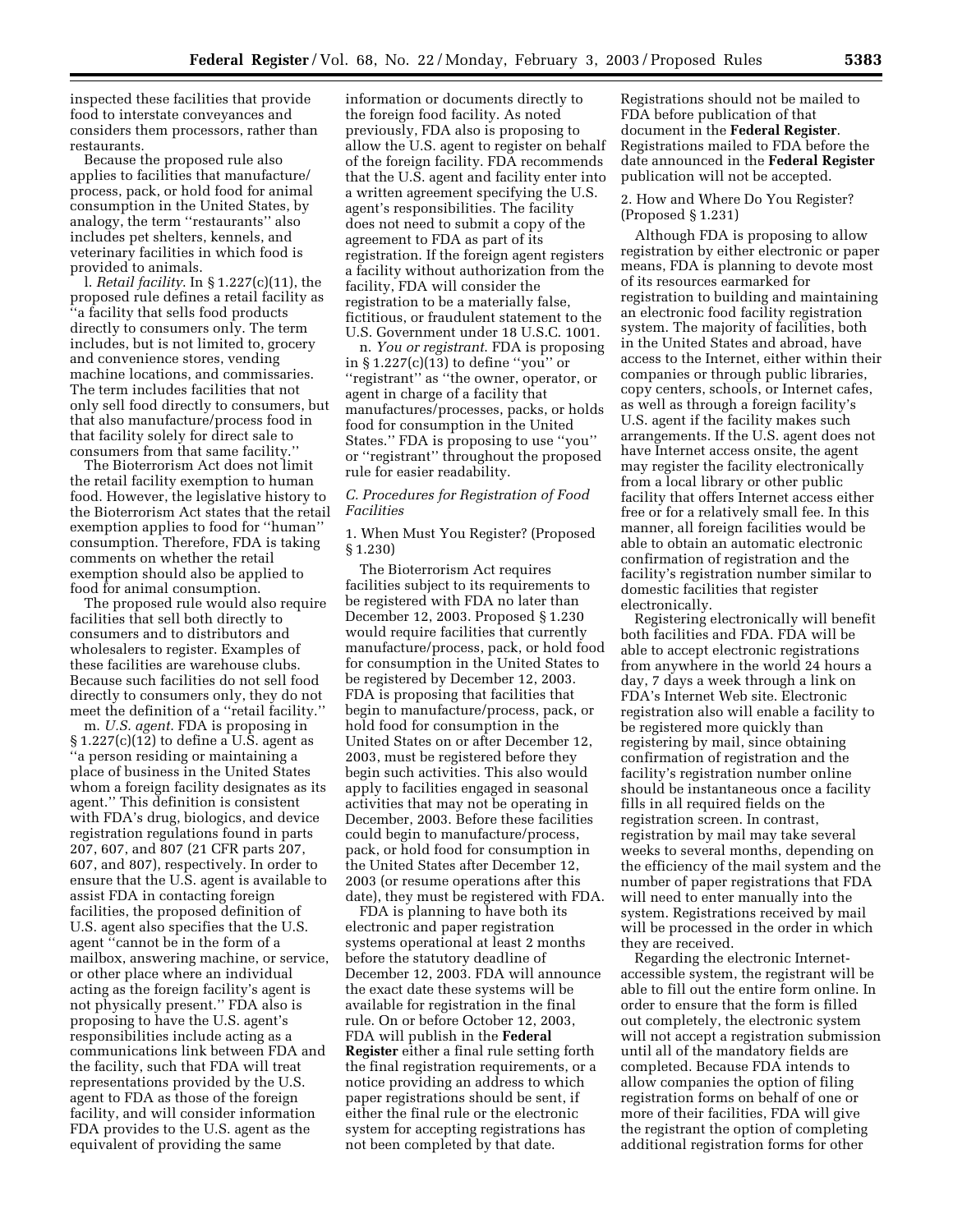facilities after the first registration form, and each subsequent registration form, is completed.

FDA is proposing in § 1.231(b) that a registrant may register by mail if none of the means of electronic access mentioned previously are reasonably available. In registering by mail, a registrant also may fill out one or more forms on behalf of one or more facilities. A registrant registering by mail must pick up a copy of the form from FDA headquarters, call FDA at a toll-free number (that will be provided in the final rule) to request a copy of the form, or send FDA a written request for the form. Once the registrant receives the mailed copy of the form, the form must be filled out completely and legibly, and mailed back to FDA at the address provided in the final rule. Once FDA receives the form, an agency employee will check to make sure all mandatory fields are filled out completely and legibly. If the form is not complete or is illegible, it will be returned to the registrant for completion, provided that the registrant's mailing address is legible and valid. If the form is complete and legible, FDA will manually enter the data on the form into the system as soon as practicable, which will depend on the number of other registration forms awaiting manual entry into the system.

The Bioterrorism Act requires FDA to notify the registrant that it has received the facility's registration and to assign the facility a unique registration number. Accordingly, FDA is proposing the following: If a facility registers electronically, FDA will provide the registrant with an automatic electronic confirmation of registration, along with the facility's registration number. This notification will be similar to an automatic electronic receipt many companies provide consumers when they purchase products online (i.e., via the Internet). If the facility registers by mail, FDA will be able to provide the registrant with confirmation of registration and the facility's registration number only after FDA manually enters the registration information into the system. Depending on the number of other paper registrations FDA receives, this entry process could take several weeks to several months. After the registration information is entered into the system, FDA will mail a copy of the information entered to the registrant, along with confirmation of registration and the registration number. If any of the information that was entered into the system is incorrect, the registrant must mail an update to correct the information within 30 calendar days.

For electronic registrations, FDA is proposing in § 1.231 to consider the facility registered when FDA electronically transmits the facility's registration number. If a registration is done by mail, the facility is registered once the data are entered into the registration system and the system generates a registration number. This means that the facility information will be entered into the registration system before the facility receives its registration number, if registration is done by mail. FDA strongly encourages all facilities, both foreign and domestic, to register electronically, as that minimizes the delay in having FDA mail the registrant a form, the registrant returning the completed form to FDA, FDA entering the facility's data manually into the registration system, and FDA subsequently mailing the registration number and receipt of registration to the facility. To the extent possible, all covered facilities should make every effort to register electronically or send in their registration form as far in advance as possible of the date they are intending to import their products into the United States (but not sooner than the announced date) since the Bioterrorism Act requires FDA to hold imported products of any unregistered facility at the U.S. port of entry until the facility is registered with FDA.

The Bioterrorism Act precludes FDA from requiring facilities to register electronically. Given FDA's preference for electronic registration and the ease of electronic registration for both registrants and FDA, FDA is requesting comments regarding what other means FDA should use to encourage electronic registration. FDA also is requesting comments from facilities that believe they will be unable to register electronically, as well as comments regarding data on the number of these facilities.

No registration fee is required for either the electronic or paper registration. FDA is proposing that registrants must submit all registration information in the English language. FDA is proposing to require submissions to be in English in order for FDA to understand the content of submissions and ensure that registration data are entered accurately.

3. What Information is Required in the Registration? (Proposed § 1.232)

FDA is proposing in § 1.232 that registrants must submit to FDA certain information, including: The name, full address, phone number, fax number, and e-mail address of the facility (paragraph (a)); the name and address of

the parent company (paragraph (b)), if the facility is a subsidiary of the parent company; emergency contact information, including the contact's name, title, office phone, home phone, cell phone (if available), and e-mail address (if available) (paragraph (c)); all trade names the facility uses (paragraph (d)); and the name, address, phone number, fax number (if available), and e-mail address (if available) of the U.S. agent for foreign facilities (paragraph (f)). FDA is planning to include all of this information in the mandatory section of the registration form. At the end of the form, FDA is planning to provide a statement in which the registrant will certify that the information submitted is true and accurate, and that the individual submitting the registration is authorized by the facility to do so (paragraph (g)). This statement also will require the phone number, e-mail address (if available), and fax number (if available) of the person submitting the registration.

Section 305 of the Bioterrorism Act also states that FDA may require registrants to submit the general food categories of food produced at the facility, if FDA determines through guidance that such information is necessary. FDA plans to issue such guidance, and make it available for comment in accordance with good guidance practices (21 CFR 10.115). The guidance will address FDA's finding that such food categories are necessary. Section 305 of the Bioterrorism Act specifically provides that the food categories to be used are those provided in § 170.3. FDA tentatively concludes that information on the category of food manufactured, processed, packed, or held at each facility that must register is necessary for a quick, accurate, and focused response to a bioterrorist incident or other food-related emergency, because the categories will assist FDA in conducting investigations and surveillance operations in response to such an incident. These categories will also enable FDA to quickly alert facilities potentially affected by such an incident if FDA receives information indicating the type of food affected. For example, if FDA receives information indicating that soft drinks could be affected by a bioterrorist incident or other food related emergency, FDA would be able to alert soft drink manufacturers/processors, packers, and holders about this information. Additionally, the food categories, in conjunction with the prior notification requirements in 21 CFR part 1, subpart I, would aid FDA in verifying that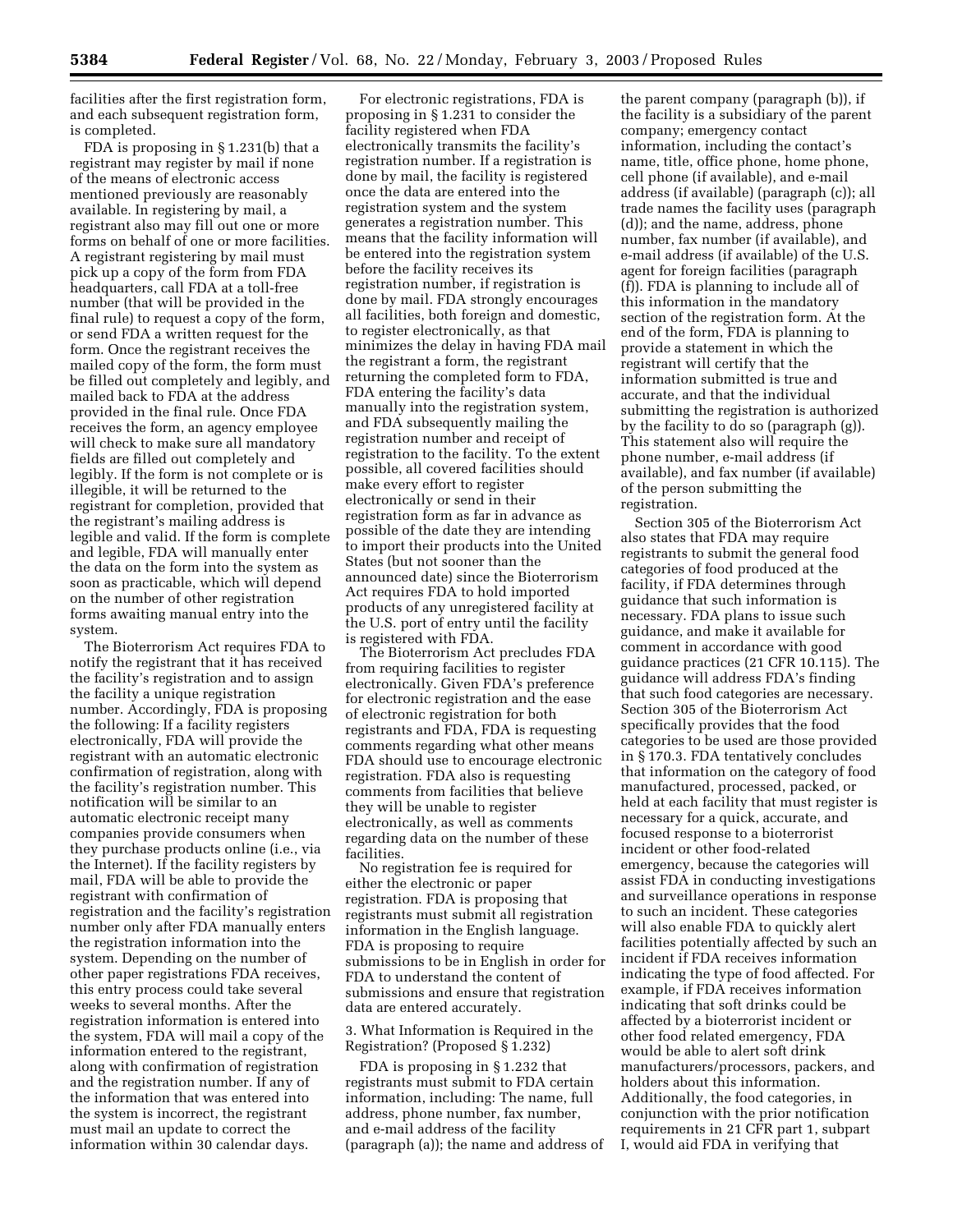imported products are correctly identified by where and by when they were produced. For example, if the registration information identifies a facility as producing only dairy products and FDA receives a prior notice purportedly from the facility for the shipment indicating that the facility is shipping nuts, FDA can target that facility for verification based on the discrepancy. FDA believes, however, that information about a facility's food product categories is a key element for both FDA and industry to allow for rapid communications to facilities directly impacted by an actual or potential bioterrorist attack or other food-related emergency. FDA, therefore, is proposing in § 1.232(e) to include on the registration form as a mandatory field the categories from § 170.3. For ease of use, however, the more common categories found in FDA's product code builder at www.fda.gov/search/ databases.html will be listed as the main categories on the form, followed by the food product categories in § 170.3 as references for each FDA product code category. For example, the registration form includes coffee and tea as a product category, which includes the products listed in § 170.3(n)(3) and (n)(7). Categories not in § 170.3 will be listed as optional selections.

FDA believes its proposed approach will both permit the agency to collect vital information regarding usable categories of products produced at the facility, and address industry's concern that the food product categories in § 170.3 are unworkable. FDA is interested in receiving comments on whether use of FDA's product code builder categories as the primary selection, with references immediately after each entry to the food product categories in § 170.3 that apply to each selection, addresses the comments' concerns regarding use of the categories in § 170.3, while complying with the requirements of the Bioterrorism Act.

FDA also is proposing to include several other fields that relate directly to the statutory requirements. The first of these is the name, address, phone number, facsimile number (if available), and e-mail address (if available) of the U.S. agent. Because the U.S. agent will act as a communications link between the facility and FDA, it is vital for FDA to have reliable contact information for the U.S. agent.

FDA also is proposing that a mandatory section of the form include, if applicable, the name and address of the parent company, if the facility is owned by a parent corporation. This information is important for FDA in understanding the relationship between a facility and its parent company regardless of the name under which a facility may be operating.

FDA also is proposing to include as a mandatory section the emergency contact information for a facility, which would include an individual's name, title, office phone, home phone, and cell phone (if available). If FDA receives information regarding a potential or actual threat to the nation's food supply, or other food-related emergency, it must be able to get in touch with an individual at each potentially affected facility who could respond immediately to the threat at any hour. The emergency contact person does not have to be physically located at the facility; however he or she must be accessible and able to respond in an emergency. Thus, for example, a parent corporation can list as the emergency contact the name of an individual at headquarters who has overall responsibility for responding to emergencies at any facility owned by the parent company.

FDA is planning to include at the end of the form a statement in which the person submitting the registration information will certify that the information submitted on the form is true and accurate and the person registering the facility is authorized to do so. If a person submits false information on the registration form, or if a person registers a facility without being authorized to do so, that registration will be considered a materially false, fictitious, or fraudulent statement to the U.S. Government under 18 U.S.C. 1001, which subjects the person to criminal penalties. FDA is including this language on the registration submission to deter individuals from either submitting false information, or registering a facility if they are not authorized by the facility to register it. This applies both to individuals who do not have any relationship with the owner, operator, or agent in charge of a facility, and to those who have a connection to the owner, operator, or agent in charge of a facility, such as the U.S. agent, but who do not have authorization from the facility to register on its behalf.

4. What Optional Items Are Included in the Registration Form? (Proposed § 1.233)

FDA also is proposing in § 1.233 to include several optional fields on the registration form. These items are consistent with the statutory directive, and will enable FDA to communicate more quickly with facilities that may be the target of a bioterrorist attack or other food-related emergency. These proposed fields include:

(a) a preferred mailing address, which would allow a facility's corporate headquarters to serve as the primary contact with FDA instead of the facility;

(b) the type(s) of activity conducted at the facility (e.g., manufacturing/ processing, packing, or holding), which would allow FDA to target its communications in emergencies to those facilities potentially impacted based on the information FDA receives (e.g., a threat to a type of food product at manufacturing facilities);

(c) food categories not included in § 170.3 (e.g., dietary supplements, infant formula, and food for animal consumption), which would be helpful to FDA for responding to a terrorist incident or other food safety emergency involving these foods;

(d) the type of storage or manufacturing/processing facility, in the event that the facility is solely a warehouse/holding facility and stores multiple types of food;

(e) a food product category of ''most/ all food product categories'', if the facility manufactures, processes, packs, or holds foods in most or all of the categories under § 170.3; and

(f) the approximate dates of operation, if the facility's business is seasonal.

FDA encourages all facilities to submit this optional information if it applies to the facility's operations.

5. How and When Do You Update Your Registration Information? (Proposed § 1.234)

FDA is proposing in § 1.234 that the owner, operator, or agent in charge must submit a timely update to FDA via the Internet (or by paper copy if no Internet access) within 30 calendar days of any change to any of the information previously submitted, including, but not limited to, the name of the owner, operator, or agent in charge. FDA is proposing 30 calendar days in order to balance the needs of both industry and FDA. In order for FDA to have accurate information for responding to terrorist threats or other food related emergencies, facilities must submit updates within an expedited timeframe. However, FDA also understands that the need to submit updates may coincide with transitions occurring at the facility in which the facility may not be able to provide updates immediately after such transitions occur. FDA believes that requiring updates within 30 calendar days of changes to the information on the initial registration submission is a reasonable balance between FDA's and industry's interests. FDA requests comments on this 30-day timeframe.

With respect to the content of the update, FDA is proposing that the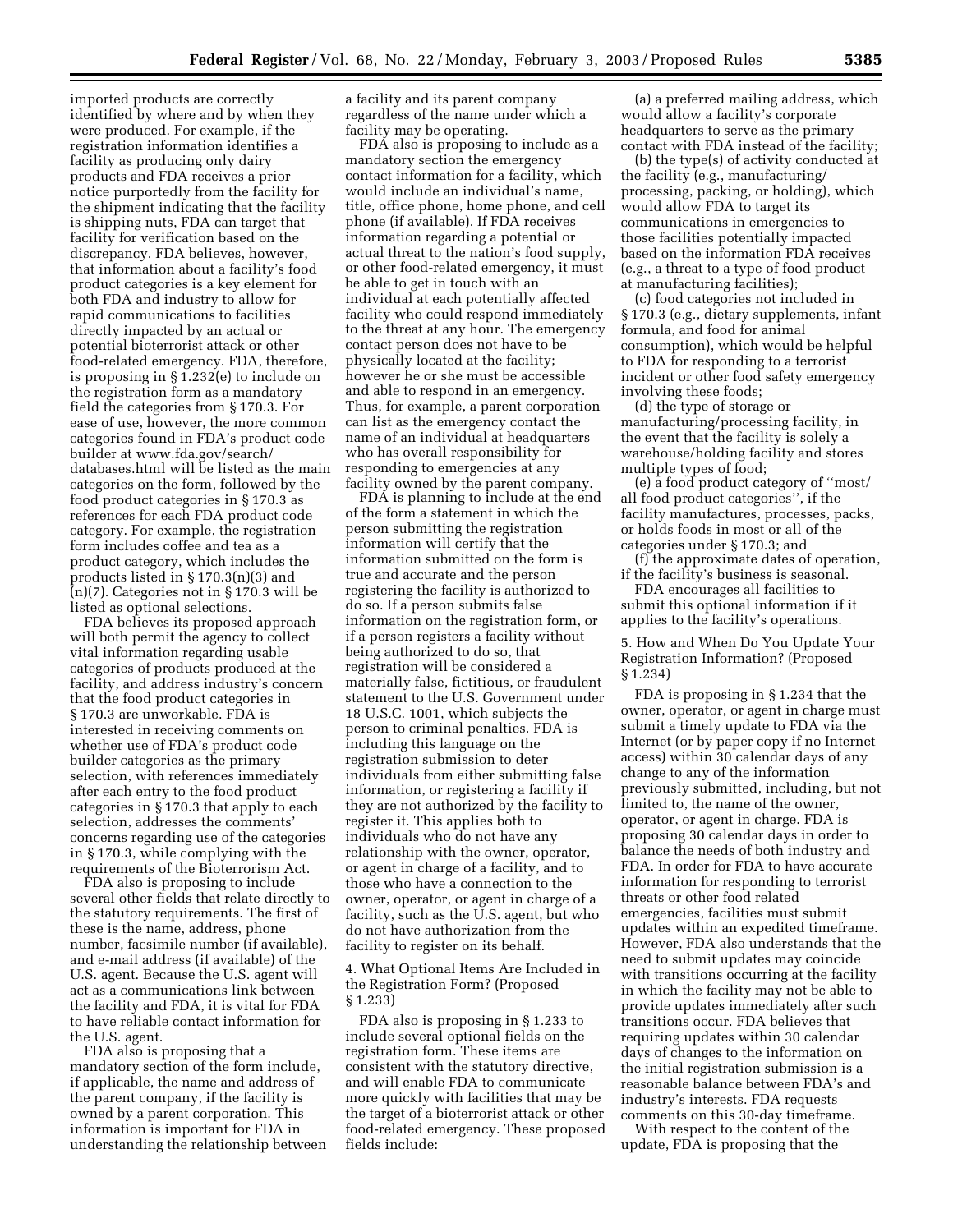update must include any changes to any information the facility previously submitted, including, but not limited to, changes to information regarding food product categories. This information, including these categories, will assist FDA in conducting investigations and surveillance operations in response to a bioterrorist incident. If this information is outdated it will interfere with FDA's ability to quickly ascertain the nature and scope of the problem and to alert affected facilities and prevent further distribution of harmful food. Therefore, for efficient and effective implementation of the Bioterrorism Act, FDA is proposing to require registrants to update previously submitted information in both the mandatory and optional categories, if the registrant originally submitted information in both categories and that information changes. FDA requests comments on this proposed requirement and how it will affect the submission of optional information.

A facility canceling a registration must do so on a separate cancellation form electronically or by mail.

#### *D. Additional Provisions*

1. What Other Registration Requirements Apply? (Proposed § 1.240)

In proposed § 1.240, FDA has included a provision reminding registrants that they must comply with all other applicable registration requirements, including those found in part 108 (21 CFR part 108), related to emergency permit control. FDA wants to ensure that registrants subject to the registration regulation being proposed to implement the Bioterrorism Act are aware that this registration does not take the place of that required in part 108, or any other registration requirements.

FDA seeks to minimize the burden of this rule on covered facilities and the submission of duplicative information. FDA is aware that existing registrations required by FDA and other federal agencies ask for information that may be duplicative of some of the information FDA is proposing be submitted under this rule. The Bioterrorism Act requires that certain facilities register with FDA. The Bioterrorism Act also specifies that certain information must be contained in the facilities' registration submissions. FDA seeks comments on whether there are registration requirements under which facilities must submit duplicative information to more than one Federal agency. If so, FDA also seeks comments on whether there is any way, consistent with the requirements and purpose of the Bioterrorism Act, to minimize the

duplication of information required to be submitted under these registration requirements. In particular, FDA is interested in comments on whether it has authority, under the Bioterrorism Act or another regulatory mandate, to grant a partial or full exemption from the FDA registration requirement to facilities that have already registered with another Federal agency. If such authority exists, FDA is also interested in whether the goals of the Bioterrorism Act could be met if FDA does not have complete registration information.

2. What Happens if You Fail to Register? (Proposed § 1.241)

As provided in the Bioterrorism Act, two consequences may occur if a facility covered under these regulations fails to register. Failure of either domestic or foreign facilities to register is considered a prohibited act under section 301 of the act (21 U.S.C. 331). Under section 302 of the act (21 U.S.C. 332), the United States can bring a civil action in Federal court to enjoin persons who commit a prohibited act and, under section 303 of the act (21 U.S.C. 333), can bring a criminal action in Federal court to prosecute persons who commit a prohibited act. Under section 305a of the Bioterrorism Act, FDA can seek debarment of any person who has been convicted of a felony relating to importation of food into the United States.

FDA seeks comment on circumstances under which a firm's registration should be considered null and void and on circumstances under which a firm's registration should be revoked. FDA also seeks comment on the process for such determinations.

For foreign facilities that fail to register and attempt to import food into the United States, the Bioterrorism Act requires the food be held at the port of entry unless FDA directs its removal to a secure facility. FDA is proposing in § 1.241(e) that if FDA determines that removal to a secure facility is appropriate (e.g., due to a concern with the security of the article of food or due to space limitations in the port of entry), FDA may direct that the article of food be removed to a bonded warehouse, container freight station, centralized examination station, or another appropriate secure facility that has been approved by FDA. Perishables, however, may not be stored in U.S. Customs Service's bonded warehouses; thus FDA may direct fresh produce or seafood that requires storage to another facility. FDA and the U.S. Customs Service plan to issue guidance for their field offices that will identify locations of secure storage.

In order to minimize confusion about who is responsible for making arrangements if food is held under section 801(l) of the act (21 U.S.C. 381(l)), FDA is proposing in § 1.241(f) that the owner, purchaser, importer, or consignee must arrange for storage of the article of food, in an FDA-designated secure facility and must promptly notify FDA of the location. Any movement of the article to the facility must be accomplished under bond. We note that when section 801(l) of the act requires that food be held, it does not appear to mandate that the Government take actual physical custody of the goods; instead it limits both the movement of the goods and the potential storage locations, thereby making Government oversight straightforward. As described previously, U.S. Customs Service has identified a well-established network of storage facilities that are secure. When these storage facilities are used, charges are borne by the private parties. We thus believe that although Congress intended strict controls over food refused admission under section 801(l) of the act, it did not intend to require FDA or U.S. Customs Service to take custody of or pay for the holding of such food. We seek comment on this issue.

The article of food must be held at the port of entry or in the secure facility until the owner, operator, or agent in charge of the foreign facility has submitted its registration information to FDA, FDA has registered the facility, and FDA has notified the U.S. Customs Service and the person who submitted the registration that the facility is registered and the article of food no longer is subject to a hold under section 801(l)(1) of the act. Notwithstanding section 801(b) of the act, while any article of food is held at its port of entry or in a secure facility under section 801(l) of the act, it may not be delivered to any of its importers, owners, or consignees.

The Bioterrorism Act does not provide specific procedures for the disposition of food under hold under section 801(l) of the act when no subsequent registration is submitted. FDA thus believes that the general requirements of Title 19 of the United States Code and the U.S. Customs implementing regulations that apply to imports for which entry has not been made apply in these circumstances. Under 19 U.S.C. 1448 and 1484, entry of merchandise must be made within the time period prescribed by regulation, which is 15 calendar days after the food arrives in the United States. (See 19 CFR 142.2.) If entry is not made within this timeframe, the carrier or other authorized party is required to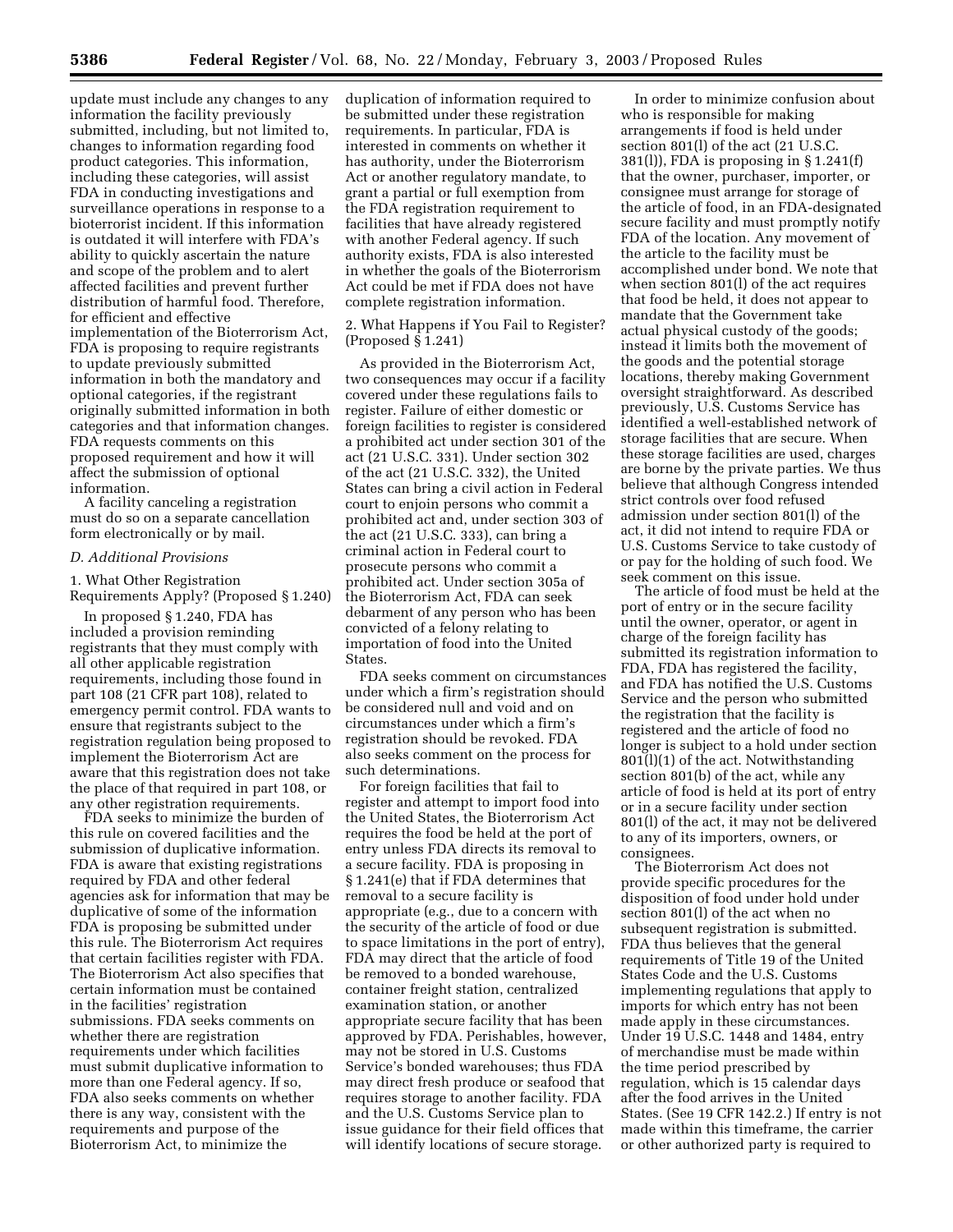notify U.S. Customs Service and a general order warehouse. Generally, at that point the warehouse must arrange to take and store the food at the expense of the consignee. The disposition of this merchandise is governed by 19 U.S.C. 1491 and the implementing regulations at 19 CFR part 127.

Typically, after 6 months, unentered merchandise is deemed unclaimed and abandoned and can be disposed of by the United States. Before this 6 month period runs, however, such merchandise can be re-exported. FDA and U.S. Customs Service plan to develop additional guidance to explain how the agencies will handle food when it must be placed in general order warehouses due to failure to register.

Even though delivery is not allowed, FDA believes that importers, owners, and consignees of food that has been refused under section 801(l) of the act can make arrangements for food to be held: these arrangements can be made without taking possession of the food. FDA recognizes that food may be shipped in the same container or truck with nonfood items. Since articles that are not food are not subject to these regulations, when mixed or consolidated imported freight contains articles of food that must be held at the port of entry or moved to a secure facility, those articles under hold must be dealt with before the rest of the shipment proceeds.

FDA also is proposing in § 1.241(h) that determination that an article of food is no longer subject to hold under section 801(l) of the act is different than, and may come before, determinations of admissibility under other provisions of the act or other U.S. laws. A determination that an article of food is no longer subject to hold under section 801(l) of the act does not mean that it will be granted admission under other provisions of the act or other U.S. laws.

#### 3. What Does Assignment of a Registration Number Mean? (Proposed § 1.242)

FDA is proposing in § 1.242 to state that assignment of a registration number to a facility means that the facility is registered with FDA. Assignment of a registration number does not in any way denote FDA's approval or endorsement of a facility or its products. Therefore, any representation in food labeling that creates an impression of official approval, endorsement, or apparent safety because a facility that manufactures/processes, packs, or holds the food is registered by FDA would be misleading and would misbrand the food under section 403(a)(1) of the act  $(21 \text{ U.S.C. } 343(a)(1)).$ 

4. Is Food Registration Information Available to the Public? (Proposed § 1.243)

The Bioterrorism Act provides that registration information and any information contained therein that would disclose the identity or location of a specific registered facility is not subject to disclosure under 5 U.S.C. 552 (the Freedom of Information Act). This provision does not apply to information obtained by other means or that has previously been disclosed to the public as defined in 21 CFR 20.81. FDA is proposing to codify this provision in § 1.243.

## **IV. Analysis of Economic Impacts**

## *A. Benefit-Cost Analysis*

FDA has examined the economic implications of this proposed rule as required by Executive Order 12866. Executive Order 12866 directs agencies to assess all costs and benefits of available regulatory alternatives and, when regulation is necessary, to select regulatory approaches that maximize net benefits (including potential economic, environmental, public health and safety, and other advantages; distributive impacts; and equity). Executive Order 12866 classifies a rule as significant if it meets any one of a number of specified conditions, including: having an annual effect on the economy of \$100 million, adversely affecting a sector of the economy in a material way, adversely affecting competition, or adversely affecting jobs. A regulation is also considered a significant regulatory action if it raises novel legal or policy issues. FDA has determined that this proposed rule is a significant regulatory action as defined by Executive Order 12866.

#### *B. Need for the Regulation*

The purpose of this regulation is to ensure FDA has knowledge of all domestic and foreign facilities that manufacture/process, pack, or hold food for consumption in the United States. In the event of an actual or threatened bioterrorist attack on the U.S. food supply or other food-related public health emergency, such information will help FDA and other authorities determine the source and cause of such an event, and allow FDA to communicate with potentially affected facilities. The benefits of this regulation would be realized by accomplishing this purpose, as well as other, related benefits. For example, FDA is developing a regulation, 21 CFR part 1, subpart I, to implement prior notice provisions in section 307 of the Bioterrorism Act. Information provided

to FDA in a facility's registration would be helpful in FDA's assessment of whether a shipment may present a threat of serious adverse health consequences or death to humans or animals.

#### *C. Reason for the Regulation*

FDA is proposing three regulations that will work in harmony to improve food safety. Food safety is mostly a private good. Establishments have powerful incentives to ensure that the ingredients they purchase are not contaminated and that their production processes are protected from unintentional and intentional contamination. Deliberate (intentional) contamination of food linked to a particular product or facility particularly if the facility is considered negligent—would be extraordinarily costly to a firm. Indeed, the private incentives to avoid deliberate contamination should be similar to the private incentives for food safety. Deliberate food contamination events nonetheless differ from ordinary outbreaks of foodborne illness in that they are more likely to be low probability events with severe public health consequences.

Although private incentives lead to private efforts to protect against deliberate contamination at the facility level, there are external effects associated with privately produced protection. Private incentives fail to provide the optimal amount of information about the food production and distribution system. Getting food from the farm or sea to the plate involves a complex system of production and distribution. The system works using local knowledge and information; each participant needs to know only as much about the overall system as is necessary for his or her business. Market prices convey most of the information necessary for the ordinary production and distribution of food. In the event of an actual or suspected contamination of the food supply, however, more complete information is needed where it can be centrally used. The suspect food must be traced backward and forward through the distribution chain, both to protect consumers and to find the source and cause of the event.

No individual firm or organization has sufficient financial incentive to establish a central information system relating to food safety for the entire economy. The nation's food processors and importers as a whole would benefit from such a system because it would be easier to uncover and solve problems, but the private costs to create the system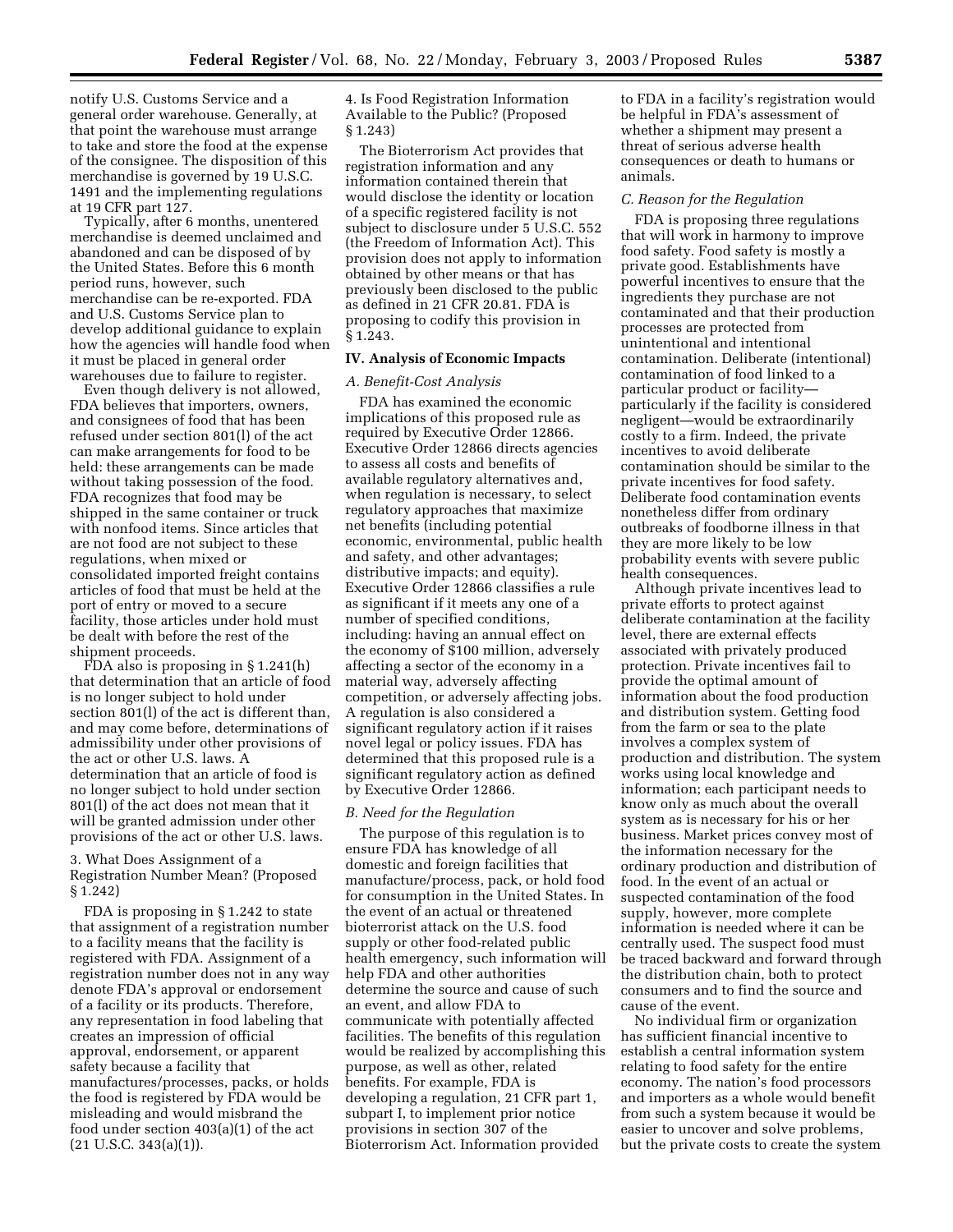probably would be prohibitive for any single firm or third party organization.

We estimate that an effective system of information would require several hundred thousand participants to gather information and provide it to a central system. The private transactions costs to bring all the participants together voluntarily and get them to agree to create such a system would be extraordinarily high. No single organization could capture additional revenue sufficient to cover the cost. Also, because the provision of information by some participants makes it available for all, there would be a tendency for establishments to try to be free riders in the information system. But the more information and participation in the system, the more effective it is.

Another way of looking at the problem of participation is in terms of marginal private benefits and marginal social benefits. By gathering and providing the information used in a food safety system, an individual establishment receives additional private benefits from enhancing the safety of its own food. In addition, participating in the system increases the effectiveness of the entire information system. In other words, the more establishments participate in the system, the better it works. The individual establishment does not capture this additional social benefit. The marginal private benefit (enhanced safety for individual establishments) is less than the marginal social benefit (the marginal private benefit plus the increased effectiveness of the entire information system). The difference between private and social benefit reduces the incentive for establishments to participate in a voluntary private system.

The events of September 11, 2001, led Congress to conclude that public creation and provision of an information system is necessary. The Bioterrorism Act and its implementing regulations would establish an information system that would allow FDA to have a more integrated picture of the food distribution system. This particular regulation addresses one important aspect of this information system: The need to know what facilities manufacture/process, pack, or hold food for consumption in the United States, what types of food each facility handles, and how each facility can be contacted. However, as stated previously, FDA is proposing three regulations to address these needs, so the costs and benefits of any one regulation will be closely associated with related provisions in other proposed rules. With the

regulations in place, the agency would have the additional tools necessary to help prevent and respond to threats to the nation's food supply as well as to other food safety problems.

#### *D. Options*

FDA analyzes the costs and benefits of eight regulatory options that address the goal of deterring or containing purposeful or accidental contamination of the U.S. food supply. Option 1 is the status quo and provides the baseline against which all the other options are measured. Option 2 has the most complete coverage of domestic and foreign facilities and required information in the registration. Options 3 through 5 are each less comprehensive than option 2. Options 6 and 7 use a different definition of mixed-type facilities and option 7 permits U.S. agents to register on behalf of the foreign facility they represent. Option 7 is the proposed option. Option 8 is a discussion of the costs and benefits of the Bioterrorism Act's registration provisions becoming requirements without FDA issuing a regulation (statutory default provision).

• Option 1 is to not impose any new regulatory or statutory requirements.

• Option 2 requires the registration of domestic and foreign facilities that manufacture/process, pack, or hold food for consumption in the United States, whether or not food from the facility enters interstate commerce. Farms, fishing vessels, nonprofit food facilities, facilities exclusively regulated by USDA, and retail facilities are exempted from the registration requirement. Mixed-type facilities that perform some activities of a farm or retail facility but that also manufacture/process food for consumption off that facility must register under this option. Foreign facilities are also required to have a U.S. agent to facilitate communication between the foreign facility and FDA.

• Option 3 has the same requirements and coverage as option 2, but excludes facilities that participate only in intrastate commerce. FDA tentatively concludes that this option is not legally viable, as the Bioterrorism Act does not seem to exempt facilities participating only in intrastate commerce.

• Option 4 has the same coverage and requirements as option 2, but excludes all mixed-type facilities, regardless of whether they also manufacture/process food for consumption off the facility or pack or hold food not grown or raised on that facility. As discussed in the following paragraphs, FDA does not believe this option is legally viable.

• Option 5 has the same requirements and coverage as option 2, but does not

require that facilities include information about the types of products they manufacture/process, pack, or hold on their registration.

• Option 6 has the same requirements and coverage as option 2, but mixedtype facilities are required to register if they pack or hold food not harvested on that facility or manufacture/process food not for consumption on that facility. However, facilities that manufacture/process food are exempted as retail facilities if they sell the food directly to consumers from that facility.

• Option 7, the proposed option, requires the same coverage of facilities as option 6. Under this option, the U.S. agent can register on behalf of the foreign facility.

• Option 8 is to allow the registration requirement of the Bioterrorism Act to be implemented without issuing a regulation. The Bioterrorism Act requires facilities to register by December 12, 2003, regardless of whether FDA issues a regulation. Due to uncertainty about how this option would be implemented, FDA does not attempt to estimate costs or benefits for this option.

1. Option One: Do Not Require Facilities to Register

Option one is to maintain the status quo, i.e., no statutory or regulatory registration requirement. This option will serve as the baseline against which other options will be measured for assessing costs and benefits. OMB's cost-benefit analysis guidelines recommend discussing requirements that affect the selection of regulatory approaches. These guidelines also recommend analyzing the opportunity cost of legal constraints that prevent the selection of the regulatory action that best satisfies the philosophy and principles of Executive Order 12866.

The Bioterrorism Act requires that FDA implement through regulation registration for food facilities; therefore, this is not a legally viable option.

2. Option Two: Comprehensive Registration of Domestic and Foreign Manufacturers/Processors, Packers, and Holders of Food

Option two requires domestic facilities that manufacture/process, pack, or hold food for consumption in the United States to register with FDA, including facilities engaged in interstate and intrastate commerce. Farms, fishing vessels, nonprofit food facilities, facilities exclusively regulated by USDA, and retail facilities are exempted from the registration requirement. Mixed-type facilities that perform activities of a farm or retail facility but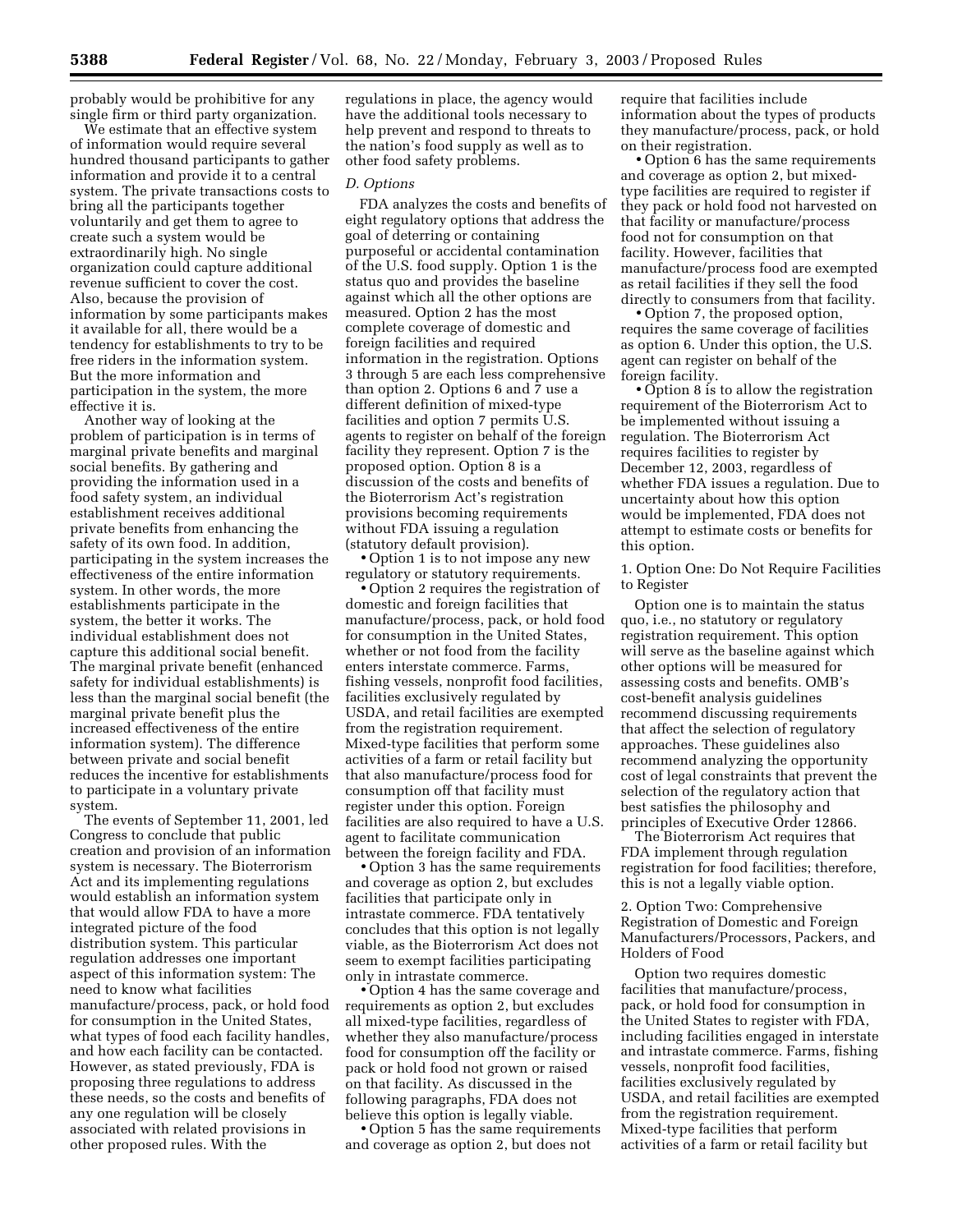that also manufacture/process food for consumption off that facility must register under this option. Registration may be electronic or by mail, although FDA strongly encourages all facilities to register electronically. The information required on the registration includes the facility's name, address, parent company name and address (if applicable), emergency contact information, trade names, general food product categories under § 170.3, and certification by the owner, operator, or agent in charge of the facility as to the accuracy of the information and the submitter's authority to register the facility.

Under the Bioterrorism Act, foreign establishments are required to register if they manufacture, process, pack, or hold food for consumption in the United States without the food undergoing further processing or packaging outside the United States. In addition to registering, the Bioterrorism Act requires foreign facilities to have a U.S. agent. The U.S. agent is a person residing in or maintaining a place of business in the United States, who the owner, operator, or agent in charge of a foreign establishment designates as its agent. Only one U.S. agent per foreign establishment is permitted and the U.S. agent must reside or maintain a place of business in the United States. The U.S. agent is responsible for acting as a communications link between FDA and the facility.

a. *Coverage*—i. *Domestic establishments*. Consistent with the Bioterrorism Act, this proposed regulation's legal requirements apply to facilities, as opposed to firms. A firm is composed of facilities under common ownership. As a result, changes in behavior may occur at the firm- or facility-level to comply with this proposed regulation. However, for ease of analysis, FDA will focus on the facility as the unit of analysis. For a count of domestic facilities, FDA used the 2000 County Business Patterns (CBP) (Ref. 1), 1999 Nonemployer Statistics (Ref. 2), the FDA Field Accomplishments and Compliance Tracking System (FACTS) (Ref. 3), and the Census of Agriculture (Ref. 4). The Census Bureau created the 2000 CBP by analyzing data from the Business Register, the Census Bureau's file of all known single and multi-facility companies. These data for singlelocation firms are obtained by the Census from the Economic Censuses, the Annual Survey of Manufacturers, Current Business Surveys, and administrative records from the Internal Revenue Service, Social Security

Administration, and the Bureau of Labor Statistics.

Table 1 of this document provides a count of businesses in the relevant North American Industry Classification (NAICs) codes in the 2000 CBP. There are 103,125 affected facilities in the 2000 CBP under option two. Facilities not included in the CBP are counted in the Nonemployer Statistics, which is also from the Census Bureau (Ref. 2). Nonemployer businesses are companies with no paid employees. The Census Bureau primarily obtains data about nonemployer businesses from annual business income tax returns filed with the Internal Revenue Service. The Nonemployer Statistics dataset is less disaggregated than the CBP dataset. As a result, including entire counts of facilities in some NAICs codes in the Nonemployer Statistics would result in an overestimate of the number of facilities. For example, NAICs code 4931, warehousing and storage, includes warehouses and storage facilities that store nonfood products, and so is too aggregated for this analysis and includes facilities that would not be required to register. To estimate the number of affected warehouses in NAICs 4931, FDA assumed that the percentage of warehouses that are refrigerated and nonrefrigerated warehouses that store farm products is the same for both the 2000 CBP and the 1999 Nonemployer Statistics, and uses this as an adjustment factor for the 1999 Nonemployer Statistics. With this adjustment, there are 68,424 facilities in the relevant NAICs codes in the 1999 Nonemployer Statistics. Table 2 of this document provides a count of businesses in the relevant NAICs codes in the 1999 Nonemployer Statistics. Manufacturers/processors, packers, and holders of substances that migrate into food from food packaging or other articles that contact food do not correspond to any single NAICs code. Tables 3 and 4 of this document provide numbers of facilities in the 2000 CBP and 1999 Nonemployer Statistics, respectively. Broader NAICs codes, such as 322 and 326 that include facilities that deal only in nonfood products have only the number of facilities reported that could reasonably be expected to deal in substances that migrate into food from food packaging or other articles that contact food. For example, stationery manufacturers have been removed from the estimate. The Nonemployer Statistics have more aggregated counts than the 2000 CBP. To get a more accurate count of facilities in the Nonemployer Statistics, the count of facilities in each aggregated NAICs

codes is reduced by the percentage of facilities believed to be dealing with substances that migrate into food from packaging in the 2000 CBP. However, this number may be an overestimate as for some NAICs codes, in which it was not clear if the facilities were producing substances for food or nonfood use. For example, plastic forms may be made into food packaging or may be used for other purposes. To further adjust the number of facilities to include only facilities that manufacture/process, pack, or hold substances that migrate into food from food packaging or other articles that contact food, the numbers in each category are adjusted by data reported in The Rauch Guide to the U.S. Packaging Industry (Ref. 5). The Rauch guide reports that the packaging of consumer products accounts for 78 percent of all packaging and that 55 percent of the total used for consumer products is used for food and beverages. This means 43 percent of packaging is used to package food and beverages. To reflect this data, the NAICs categories for end, or near-end use packaging were reduced by 57 percent. NAICs categories for explicit food use, such as kitchen utensils and cutlery were assumed to have 100 percent of facilities manufacturing/processing, packing, or holding food.

Basic chemicals or other components incorporated into packaging may be intended for food or nonfood uses. FDA was unable to determine how many of these components are intended for food use. FDA also was not able to distinguish between manufacturers/ processors, packers, or holders of immediate food packaging, which would be considered ''substances that migrate into food from food packaging or other articles that contact food,'' and manufacturers/processors, packers, or holders of outer food packaging, which would not. Therefore, FDA included for purposes of this analysis: (1) Facilities manufacturing/processing, packing, or holding basic chemicals or other components incorporated into packaging for both food and nonfood use, and (2) manufacturers/processors, packers, and holders of both immediate and outer food packaging. Because this approach results in an overestimation of the number of facilities subject to this proposed rule, FDA requests comments on the number of these types of facilities that would be required to register.

Also covered under this proposed rule are slaughterhouses that process FDA regulated meats and renderers. FDA requests comments on the number of these facilities.

The Census data sets do not identify facilities engaged only in intrastate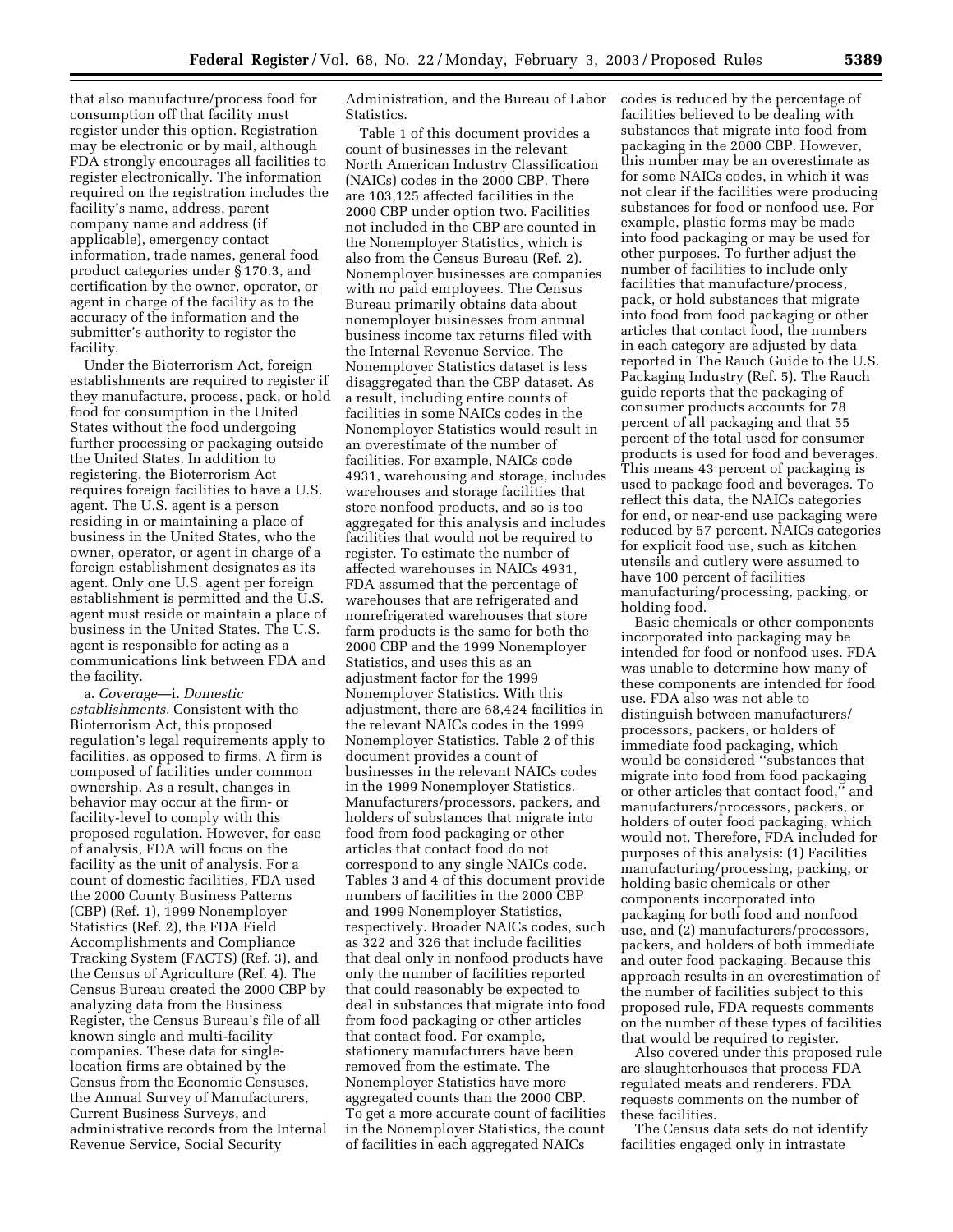commerce (Refs. 1 and 2). To be considered a facility engaged only in intrastate commerce, a facility must obtain all its ingredients and sell all its products within a single State. FDA assumes that facilities that participate only in intrastate commerce will be very small and are unlikely to be warehouses or wholesalers. To determine which facilities are in interstate commerce, FDA compared the number of facilities in Census data sets with the number of facilities in the FACTS database. FACTS is a database of facilities regulated by FDA that includes data on operations accomplished by the field (e.g.,

inspections, investigations, sample collections, sample analyses, etc.) (Ref. 3). FACTS and FDA's Operation and Administration System for Import Support (OASIS) identify firms as workload and nonworkload obligations for FDA. FACTS uses different product categories for facilities than the Census datasets, making a direct comparison of the number of firms within categories with the Census datasets difficult. Table 5 of this document presents a count of facilities in the FACTS database by FDA categories. The FACTS database has some facilities that appear in more than one category, so a single facility may

appear more than once in the database. This double counting is not corrected in the count of each type of facility, but is corrected in the total count of facilities. Because the FACTS database gives a count of facilities that FDA inspects, FDA assumes that all facilities in FACTS are in interstate commerce. If we take the total count of facilities from the CBP and Nonemployer Statistics, 171,549, and subtract the count of facilities in FACTS, 71,871, this gives a reasonable estimate of the number of facilities in intrastate commerce 99,678. This calculation is presented in table 6 of this document.

## TABLE 1.—COUNT OF FACILITIES IN THE 2000 CBP

| NAICs Code | Type of Industry | Number of Facilities |
|------------|------------------|----------------------|
|            |                  | 1.710                |
|            |                  | 913                  |
|            |                  | 1.689                |
|            |                  | 1.796                |
|            |                  | 1.769                |
|            |                  | 854                  |
|            |                  | 10,644               |
|            |                  | 2.994                |
|            |                  | 2.748                |
|            |                  | 39.721               |
|            |                  | 9.546                |
|            |                  | 4.630                |
|            |                  | 945                  |
|            |                  | 516                  |
|            |                  | 80.475               |
|            |                  | 22.650               |
| Total      |                  | 103.125              |

## TABLE 2.—COUNT OF FACILITIES IN THE 1999 NONEMPLOYER STATISTICS

| <b>NAICs Code</b> | Type of Industry | Number of<br>Facilities |
|-------------------|------------------|-------------------------|
|                   |                  | 642                     |
|                   |                  | 287                     |
|                   |                  | 1.439                   |
|                   |                  | 2.000                   |
|                   |                  | 594                     |
|                   |                  | 693                     |
|                   |                  | 6,271                   |
|                   |                  | 4.725                   |
|                   |                  | 1.608                   |
|                   |                  | 32.050                  |
|                   |                  | 4.795                   |
|                   |                  | 2.578                   |
|                   |                  | 964                     |
|                   |                  | 58.646                  |
|                   |                  | 9.778                   |
| Total             |                  | 68.424                  |

## TABLE 3.—FACILITIES THAT MANUFACTURE/PROCESS, PACK, OR HOLD FOOD CONTACT SUBSTANCES IN THE NONEMPLOYER STATISTICS

| <b>NAICs</b> |                              | Total in<br><b>NAICs</b> | Adjusted by<br><b>CBP</b> | Percent Used<br>in Food |
|--------------|------------------------------|--------------------------|---------------------------|-------------------------|
| 322          | Paper manufacturing          | 1.621                    | 1.197                     | 43                      |
| 3251         | Basic chemical manufacturing | 534                      | 385                       | 100                     |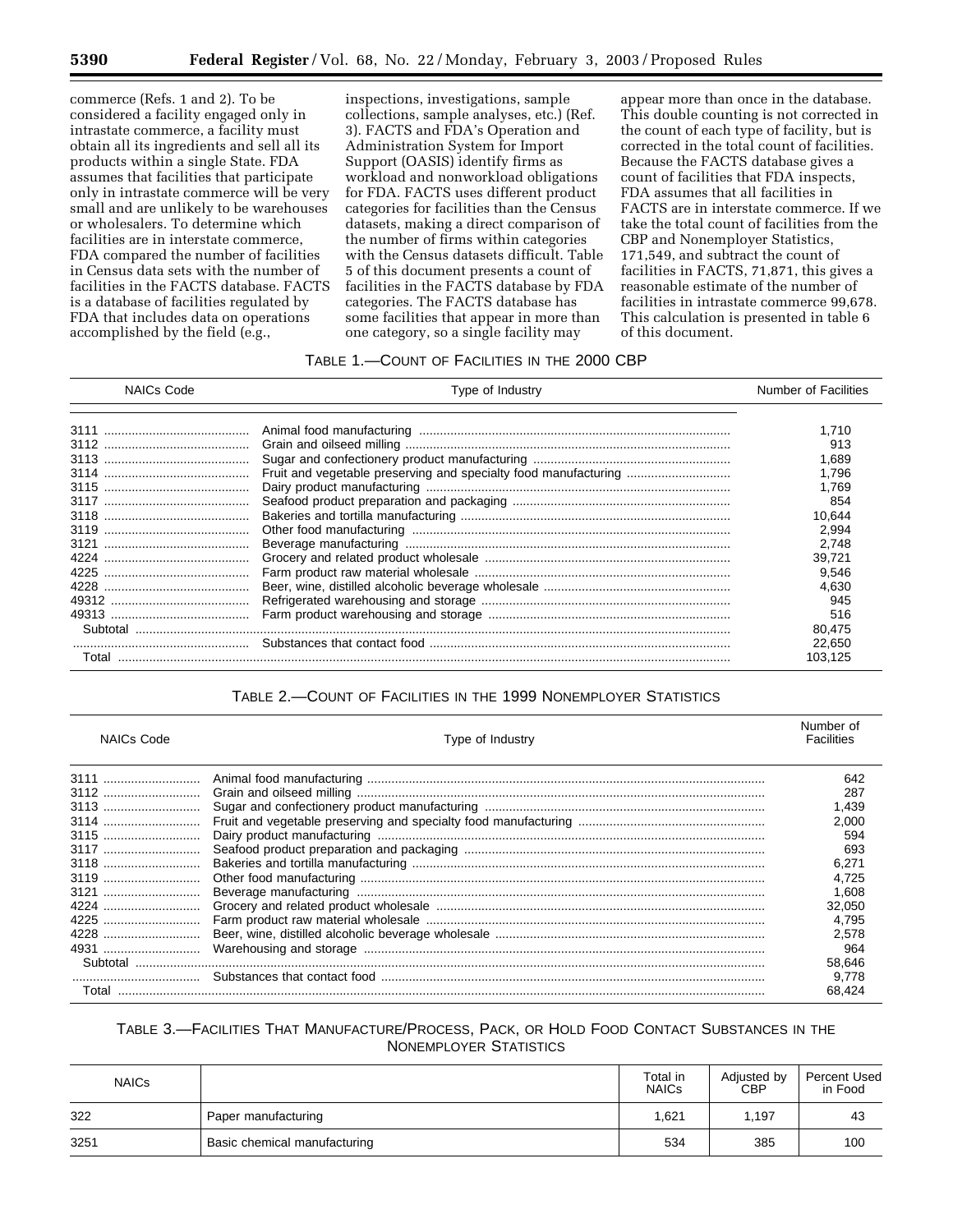## TABLE 3.—FACILITIES THAT MANUFACTURE/PROCESS, PACK, OR HOLD FOOD CONTACT SUBSTANCES IN THE NONEMPLOYER STATISTICS—Continued

| <b>NAICs</b> |                                                                        | Total in<br><b>NAICs</b> | Adjusted by<br>CBP | Percent Used<br>in Food |
|--------------|------------------------------------------------------------------------|--------------------------|--------------------|-------------------------|
| 3252         | Resin, synthetic rubber, artificial and synthetic fibers manufacturing | 293                      | 293                | 100                     |
| 326          | Plastics and rubber products manufacturing                             | 5,528                    | 1,203              | 43                      |
| 3271         | Clay product and refractory manufacturing                              | 4,452                    | 448                | 100                     |
| 3272         | Glass and glass product manufacturing                                  | 3,463                    | 3,463              | 43                      |
| 331          | Primary metal manufacturing                                            | 3,447                    | 335                | 100                     |
| 332          | Fabricated metal product manufacturing                                 | 33,202                   | 393                | 100                     |
| 4226         | Chemical and allied products wholesale                                 | 5,403                    | 5,403              | 100                     |
| Total        |                                                                        |                          |                    | 9,778                   |

TABLE 4.—FACILITIES THAT MANUFACTURE/PROCESS, PACK, OR HOLD FOOD CONTACT SUBSTANCES IN THE 2000 CBP

| <b>NAICs</b>   |                                                          | <b>Total Number</b><br>of Facilities | Percent Used<br>in Food |
|----------------|----------------------------------------------------------|--------------------------------------|-------------------------|
| 322            | Paper manufacturing                                      | 4,308                                | 43                      |
| 32513          | Synthetic dye and pigment manufacturing                  | 204                                  | 100                     |
| 32518          | Basic inorganic chemical manufacturing                   | 730                                  | 100                     |
| 32519          | Basic organic chemical manufacturing                     | 818                                  | 100                     |
| 3252           | Resin, synthetic rubber, artificial and synthetic fibers | 863                                  | 100                     |
| 326            | Plastics and rubber products manufacturing               | 3,544                                | 43                      |
| 327112         | Vitreous china and other pottery product manufacturing   | 185                                  | 100                     |
| 3272           | Glass and glass product manufacturing                    | 2,340                                | 43                      |
| 3313           | Alumina and aluminum production and processing           | 613                                  | 43                      |
| 332211         | Cutlery and flatware (except precious) manufacturing     | 166                                  | 100                     |
| 332214         | Kitchen utensil, pot and pan manufacturing               | 72                                   | 100                     |
| 332431         | Metal can manufacturing                                  | 242                                  | 100                     |
| 332439         | Other metal container manufacturing                      | 437                                  | 100                     |
| 4226           | Chemical and allied products wholesale                   | 15,293                               | 100                     |
| Adjusted total |                                                          |                                      | 22,650                  |

TABLE 5.—COUNT OF FACILITIES IN FACTS

| <b>Type of Facility</b>                       | Number<br>of Fa-<br>cilities |
|-----------------------------------------------|------------------------------|
| Manufacturers                                 | 34.437                       |
| Repackers/packer                              | 6.204                        |
| Warehouses                                    | 34,760                       |
|                                               | 1.519                        |
|                                               | 664                          |
| Commissary                                    | 705                          |
|                                               | 78,289                       |
| Collapsed to account for mul-<br>tiple firms. | 71.871                       |

## TABLE 6.—NUMBER OF FACILITIES IN INTERSTATE AND INTRASTATE **COMMERCE**

| 1999 Nonemployer statistics         | 103,125<br>68.424 |
|-------------------------------------|-------------------|
|                                     |                   |
| Subtotal of facilities in inter and | 171.549           |
| intrastate commerce.                |                   |
| FACTS (interstate commerce)         | $-71.871$         |
| Facilities only in intrastate com-  | 99.678            |
| merce.                              |                   |
|                                     |                   |

ii. *Mixed-type facilities*. Although farms and retail facilities are exempted from registration by the Bioterrorism Act, some mixed-type facilities perform activities of a farm or retail facility and

activities of a facility that is required to register. Under this regulatory option, FDA would require mixed-type facilities that manufacture/process food that is not consumed at that facility to register. Examples of manufacturing/processing include canning, freezing, cooking, pasteurization, homogenization, irradiation, milling, grinding, chopping, slicing, cutting, coloring, waxing, shelling of nuts, peeling, labeling, and packaging. Farms that mix feed would be considered mixed-type facilities if they manufacture/process feed at the facility with ingredients obtained from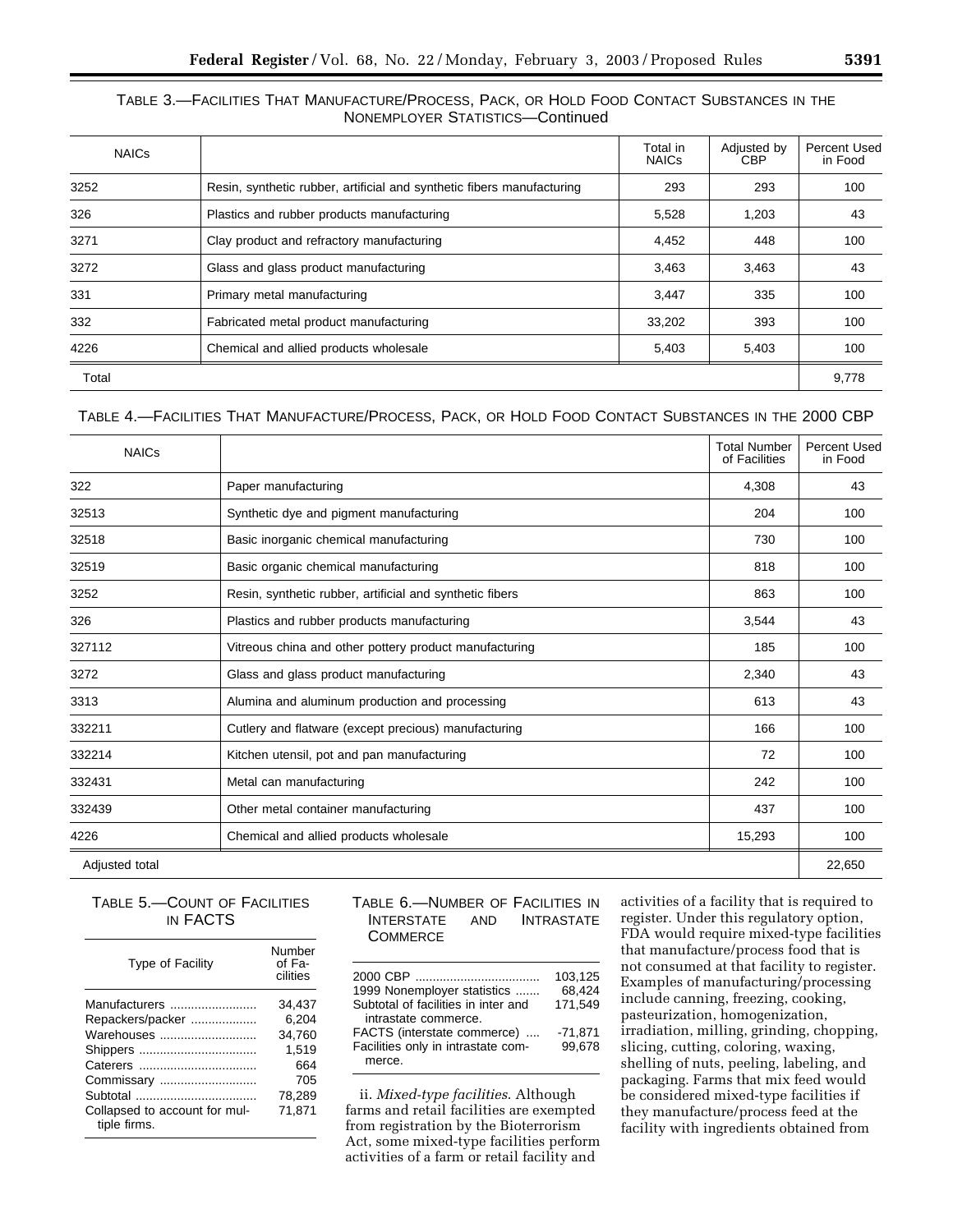another source, and the feed is then sold or transferred for final use off-farm.

To estimate the number of mixed-type facilities that grow crops or raise animals and would be subject to the proposed requirements, FDA used the 1997 USDA NASS Census of Agriculture (Ref. 6), and data obtained from various county level Cooperative Extension Service (CES) offices (Ref. 7). The Census of Agriculture provides the total number of farms producing specific commodities. To estimate the number of farms that are mixed-type

facilities, FDA used a sample of counties with information from their respective CES offices. CES offices from Clay County, KS; Monterey, Sonoma, Marin, and San Diego counties in CA; Jackson County, WI; Gillespie and San Saba counties in TX; Carol County, MD; and Berks County, PA provide data on the percentage of farms producing specific commodities to be considered mixed-type facilities (Ref. 7). FDA assumes that farms that produce other commodities, including vegetables

(nonorganic), other fruits, and wheat, plus feed mixing on poultry and other livestock farms are not mixed-type facilities based on CES interviews (Ref. 7). Table 7 of this document lists the numbers and percent of farms that are mixed-type by commodities. Some commodities that are not processed on mixed-type facilities are not included in the table. The total estimate of affected mixed-type facilities is 25,365. FDA requests comments on these assumptions and estimates.

| TABLE 7.—COUNT OF MIXED-TYPE FACILITIES THAT ENGAGE IN FARMING AND THAT WOULD BE REQUIRED TO REGISTER |                 |  |
|-------------------------------------------------------------------------------------------------------|-----------------|--|
|                                                                                                       | UNDER OPTION 2. |  |

| Commodity                             | <b>Facility Number</b> | Percent Mixed<br>Use | Mixed Use<br>Number |
|---------------------------------------|------------------------|----------------------|---------------------|
| Pig farms (feed mixing)               | 46,353                 | 0.5                  | 232                 |
| Cattle (feed mixing)                  | 785,672                | $\mathbf 0$          | 0                   |
| Poultry (feed mixing)                 | 36,944                 | 0                    | 0                   |
| Other animal production (feed mixing) | 110,580                | $\mathbf 0$          | 0                   |
| Dairy                                 | 86,022                 | $\pmb{0}$            | 43                  |
| Grain, rice, and beans                | 462,877                | $\mathbf 0$          | $\mathbf 0$         |
| Apples                                | 10,872                 | 10                   | 1,087               |
| Oranges                               | 9,321                  | 10 <sup>1</sup>      | 932                 |
| Peaches                               | 14,459                 | 10 <sup>1</sup>      | 1,446               |
| Cherries                              | 8,423                  | 10                   | 842                 |
| Pears                                 | 8,062                  | 10                   | 806                 |
| Other fruit                           | 29,413                 | 10 <sup>1</sup>      | 806                 |
| <b>Nuts</b>                           | 14,500                 | 10                   | 1,450               |
| <b>Berries</b>                        | 6,807                  | 20                   | 1,361               |
| Grapes                                | 11,043                 | 20                   | 2,209               |
| Olives                                | 1,363                  | 3                    | 41                  |
| Vegetables and melons                 | 31,030                 | $\mathbf 0$          | 0                   |
| Organic vegetables                    | 6,206                  | 50                   | 3,103               |
| Honey                                 | 7,688                  | 50                   | 3,844               |
| Syrup                                 | 4,850                  | 100                  | 4,850               |
| Herbs                                 | 1,776                  | 10                   | 178                 |
| Total                                 |                        |                      | 25,365              |

Retail facilities that manufacture/ process, pack, or hold food, and then transfer the food offsite also would be considered mixed-type facilities under this option. Because FDA lacks data on the number of retail facilities that manufacture/process food for distribution offsite, FDA estimated this number using the total number of grocery stores and specialty food stores in the 2000 CBP and the 1999 Nonemployer Statistics. FDA assumes that grocery and specialty food stores also may manufacture/process food, but that convenience stores do not manufacture/process food. The 1999

Nonemployer Statistics reports the combined number of grocery and convenience stores and, separately, the number of specialty food stores. To adjust for the grouping of grocery and convenience stores, we assume that the percentage of grocery stores out of the combined number of grocery stores and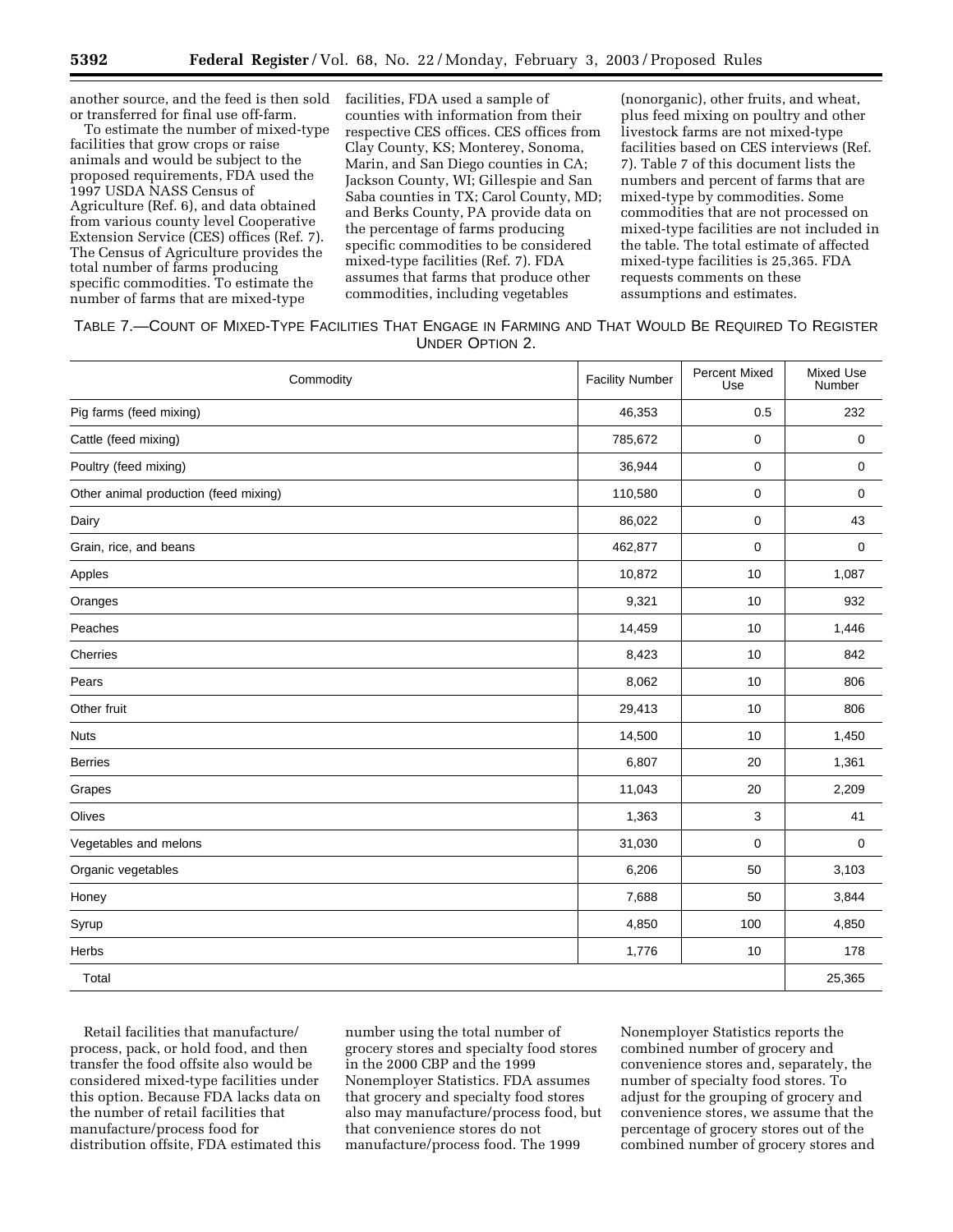convenience stores is the same in the 2000 CBP and the 1999 Nonemployer Statistics and reduce the number of grocery and convenience stores from the 1999 Nonemployer Statistics by the percentage in the 2000 CBP. FDA then assumes that 10 percent of these retail facilities manufacture/process, in addition to direct selling to consumers. This gives a total of 10,410 affected mixed-type retail facilities. Because the number of retail facilities is large, the number of facilities covered is highly sensitive to the percentage assumed to be in mixed-type facilities. FDA requests comments on the number of attached retail facilities under Option 2.

iii. *Foreign manufacturers*. FDA estimates the number of foreign manufacturers that would be affected by the regulation from a count in FDA's OASIS database (Ref. 4). OASIS is an automated FDA system for processing and making admissibility determinations for shipments of foreignorigin FDA-regulated products seeking to enter domestic commerce. There are 125,450 foreign manufacturers in the OASIS database. Table 8 presents the number of foreign manufacturers by the type of food they manufacture/process.

TABLE 8.—NUMBER OF FOR-EIGN FACILITIES EXPORTING FOOD TO THE UNITED STATES IN FISCAL YEAR 1999

|                        | 110.392 |
|------------------------|---------|
| Food additives         | 2.979   |
| Color additives        | 378     |
| Infant formula         | 235     |
| Vitamins               | 7.986   |
| Animal feeds           | 3,330   |
| Medicated animal foods | 150     |
| Total                  | 125.450 |
|                        |         |

iv. *Foreign holders*. Also covered under this regulatory option are the final food holders in the foreign country prior to export of the product. FDA does not have any information on how many foreign facilities hold foods that are to be exported to the United States. FDA, therefore, assumed that the number of foreign final holders is equal to the number of consignees, brokers, and importers of food products in the United States. The OASIS data has a count of 77,427 U.S. importers, brokers, and consignees, so FDA assumed that there are also 77,427 foreign final holders (Ref. 4). FDA requests comments on this estimate.

v. *Foreign facilities that do de minimis processing or packaging*. Facilities that do de minimis processing or packaging of the food, such as affixing a label, are also required to register. Because their processing is

minimal, these facilities are not included in the OASIS count of foreign manufacturers. To estimate the number of affected foreign facilities, FDA takes the number of packers/repackers in the FACTS database, 6,204, and adjusts it by the ratio of domestic manufacturers in FACTS to the number of foreign manufacturers in OASIS. This adjustment of 3.64, (125,450 foreign facilities divided by 34,437 domestic facilities), gives the total number of de minimis processing foreign facilities as 22,600. FDA requests comments on this estimate.

vi. *New and closing facilities*. In addition to the facilities currently in existence, in future years, new businesses will open and some existing businesses will close. These new businesses would have to register and closing businesses would have to notify FDA to cancel their registration. According to the Small Business Administration (SBA) Office of Advocacy, in 2001, about 10 percent of all businesses were new and 10 percent of businesses closed (Ref. 8). FDA assumes that the rate of new and closing businesses is the same in other countries as in the United States. Thus, in future years 10 percent of the total count of facilities will be new facilities and 10 percent of the total count of food facilities will go out of business and will need to cancel their registration.

b. *Costs*—i. *Market reaction*. It is expected that most firms will register correctly and on time. If most facilities do not register correctly and on time, then the costs will be higher than estimated. It is also likely that some manufacturers/processors will not register prior to attempting to introduce their products into U.S. interstate commerce, which would increase the amount of time their products are held at the port. In addition, some foreign facilities may determine that registration, in conjunction with prior notice, would make it no longer profitable to continue to manufacture/ process and ship food to the United States. That is, if the expected profit from exports is projected to be less than the cost of a U.S. agent, the cost of registration, and the cost of prior notification, they would cease to export to the United States. The marginal costs and benefits that would result from these changes in manufacturer/ processor behavior are estimated in the following paragraphs.

ii. *Wage rates*. FDA uses two hourly wage rates from the Bureau of Labor Statistics' National Compensation Survey (Ref. 9). These wage rates then are doubled to include overhead costs, such as office space, health insurance,

and retirement benefits. For an administrative worker, the cost per hour is \$25.10, and for a manager, who would be the owner, operator, or agent in charge, \$56.74. FDA lacks wage data specific to food industry workers in each of the foreign countries that export to the United States and thus used the wage rate for an administrative worker in the United States for the foreign wage rate. We assume that the nature of the worker and the worker's wage would be about the same in foreign countries as in the United States. In open markets where trade takes place, real wage rates tend to be equal for similar work and productivity across countries. However, FDA tests this assumption in the sensitivity analysis and re-calculates the costs if the foreign wage rate is lower than the domestic wage rate.

iii. *First year costs incurred by domestic facilities*. Domestic facilities would incur administrative and formassociated costs to comply with the regulation. The administrative costs would be partially shared between the registration and recordkeeping rules. FDA estimates administrative costs for the recordkeeping regulation and this proposed rule separately, but this probably gives an overestimate of administrative costs. Although recordkeeping has different requirements than registration, it would affect many of the same facilities and FDA expects that the recordkeeping final rule will be published soon after the registration final rule. Individuals from facilities affected by both regulations would most likely search for information for both regulations at the same time and find information in the same places.

There are four steps associated with a domestic facility complying with the regulation. One, the facility becomes aware of the regulation; two, the facility learns what the requirements are; three, an administrative worker fills out the form; and four, the owner, operator, or agent in charge certifies the form.

First, the facility becomes aware of the regulation through normal business activities; reading trade press or industry news; FDA outreach; or conversations with other business operators. Because facility owners, operators, or agents-in-charge must be aware of the requirement to change their activity, FDA assumes that becoming aware of the regulations would occur as part of normal business practice and we thus have included no economic costs for the facility. There may be costs incurred, however, by FDA or trade organizations to undertake the outreach. FDA costs will be considered in a separate section. FDA does not quantify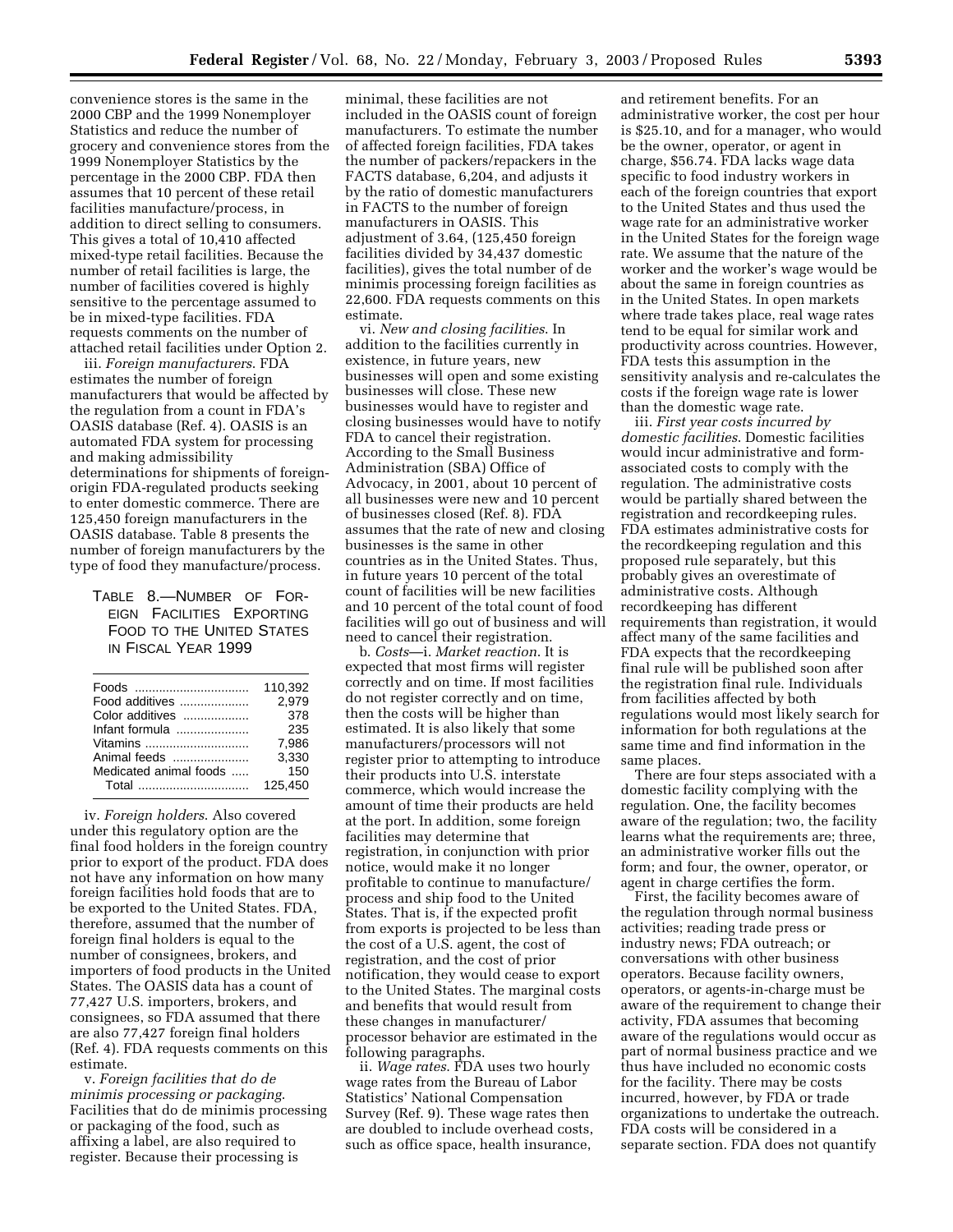the costs undertaken by trade organizations, but discusses these costs in the qualitative costs section.

Second, once a representative of the facility becomes aware of the regulations, he or she would need to research the requirements of the regulation. This would require finding a copy of the requirements and reading and understanding them. Representatives of the facility may find a copy of these requirements on the Internet, in the **Federal Register**, in trade association meetings or mailings, or at a library. Several comments stated that many businesses might not have access to the Internet. Administrative costs would be higher for facilities that do not have access to the Internet, and would have to write to FDA or find other sources of information. In the United States, 59.10 percent of the population has accessed the Internet at least once in the three months prior to being surveyed (Ref. 11). An SBA report (Ref. 12) cites two studies that report 40 and 47 percent of small businesses had Internet access in 1998. An updated report from Dun and Bradstreet in 2002 reports 71 percent of small businesses have Internet access (Ref. 13).

Electronic registration will allow facilities an immediate confirmation and registration number. FDA believes that most domestic facilities with Internet access will register electronically. However, some may register on paper forms they receive from trade organizations, newsletters, or other sources. However, FDA believes that this number of paper submissions will be offset by registrants that choose to register electronically who do not have Internet access at their place of business. These registrants may use computers with Internet access belonging to libraries, friends, or in an Internet cafe´. Therefore, FDA assumes that 71 percent of domestic registrants will research and register electronically. FDA estimates it would take facilities with Internet access 1 hour to research the requirements and facilities without Internet access 2 hours. FDA requests comments on this assumption.

Third, once the requirements are understood, the form has to be filled out and sent to FDA, either by mail or electronically. FDA estimates it would take 45 minutes of an administrative worker's time to find the correct information and fill out the form.

Fourth, the owner, operator, or agent in charge must verify the form. This cost would be 15 minutes of the owner, operator, or agent in charge's time.

iv. *Domestic facilities updates, cancellations, and new registrations (annual costs)*. Facilities are required to

update their registration when a change occurs in any information previously submitted on the registration form. Several comments suggested the requirement to update registrations might be burdensome because some information such as product lines and facility names change frequently and, therefore, could require frequent changes to registrations. FDA does not have any data on how often changes in product lines or other information included in the registration submission would occur. However, given that 10 percent of facilities go out of business each year, FDA estimates that a higher percentage, 20 percent, of all facilities will have to update their registration each year. FDA requests comments on this assumption. FDA also considers an alternative option (option 5) where product codes are not included on the registration form.

To update a registration, a worker at the facility will have to find a copy of the form, look up the facility's registration number, fill out the form, and the owner, operator, or agent in charge will have to verify the form to update a submission. The cost to the facility of updating would be 45 minutes of an administrative worker's time and 15 minutes of a manager's time to certify the changed registration.

New facilities would incur the same costs to learn about the regulation and fill out the registration form in future years as existing facilities experience in the first year. FDA estimates the number of new facilities entering each year would be equal to 10 percent of the total current number of facilities. Thus, the annual cost for registering new facilities would equal 10 percent of the first year costs to existing facilities.

Facilities that go out of business would need to notify FDA of the cancellation of their registration. Similar to updating registration, a worker at the facility will have to find a copy of the form, look up their registration number, fill out the form, and the owner, operator, or agent in charge will have to verify the form to cancel a registration. The cost to the facility of canceling the registration would be 45 minutes of an administrative worker's time to find and fill out the form and 15 minutes of a manager's time to cancel the registration. FDA estimates that 10 percent of the total, current number of facilities would go out of business each year. Table 9 presents a summary of domestic facilities covered under option 2, and table 10 summarizes the data used to estimate the cost of complying with option 2.

## TABLE 9.—NUMBER OF DOMESTIC FA-CILITIES COVERED UNDER OPTION 2

| 2000 CBP                                          | 103,125 |
|---------------------------------------------------|---------|
| 1999 Nonemployer statistics                       | 68.424  |
| Mixed-type facilities that en-<br>gage in farming | 25.365  |
| Retail processors                                 | 10.410  |
| Total domestic                                    | 207,324 |

## TABLE 10.—SUMMARY OF COSTS FOR DOMESTIC FACILITIES UNDER OP-TION 2

| Administrative worker wage<br>(includes overhead) | 25.1           |
|---------------------------------------------------|----------------|
| Manager wage (includes<br>overhead)               | 56.74          |
| Percent with Internet access<br>US                | 71%            |
| Research time with Internet<br>(hours)            | 1              |
| Research time without Inter-<br>net (hours)       | $\overline{2}$ |
| Research cost with Internet                       | \$3,695,000    |
| Research cost without Inter-<br>net               | \$3,018,000    |
| Administrative time for form<br>(hours)           | 0.75           |
| Manager time for form<br>(hours)                  | 0.25           |
| Form costs                                        | \$6,844,000    |
| Percent of businesses going<br>out of business    | 10%            |
| Percent of businesses enter-<br>ing               | 10%            |
| Percent of businesses with<br>changes             | 20%            |
| Annual facility costs                             | \$3,409,000    |
| Total domestic costs                              | \$13,557,000   |

v. *Foreign facility first year costs*. FDA expects foreign facilities to go through the same four steps to comply with the regulation as domestic facilities: a worker must become aware of the regulation, learn the requirements, and fill out the form; the owner, operator, or agent in charge then must verify the form. There are additional fifth and sixth steps for foreign facilities to find, and then hire a U.S. agent. To estimate the cost of registration for foreign facilities, FDA assumes that they would incur the same per facility costs as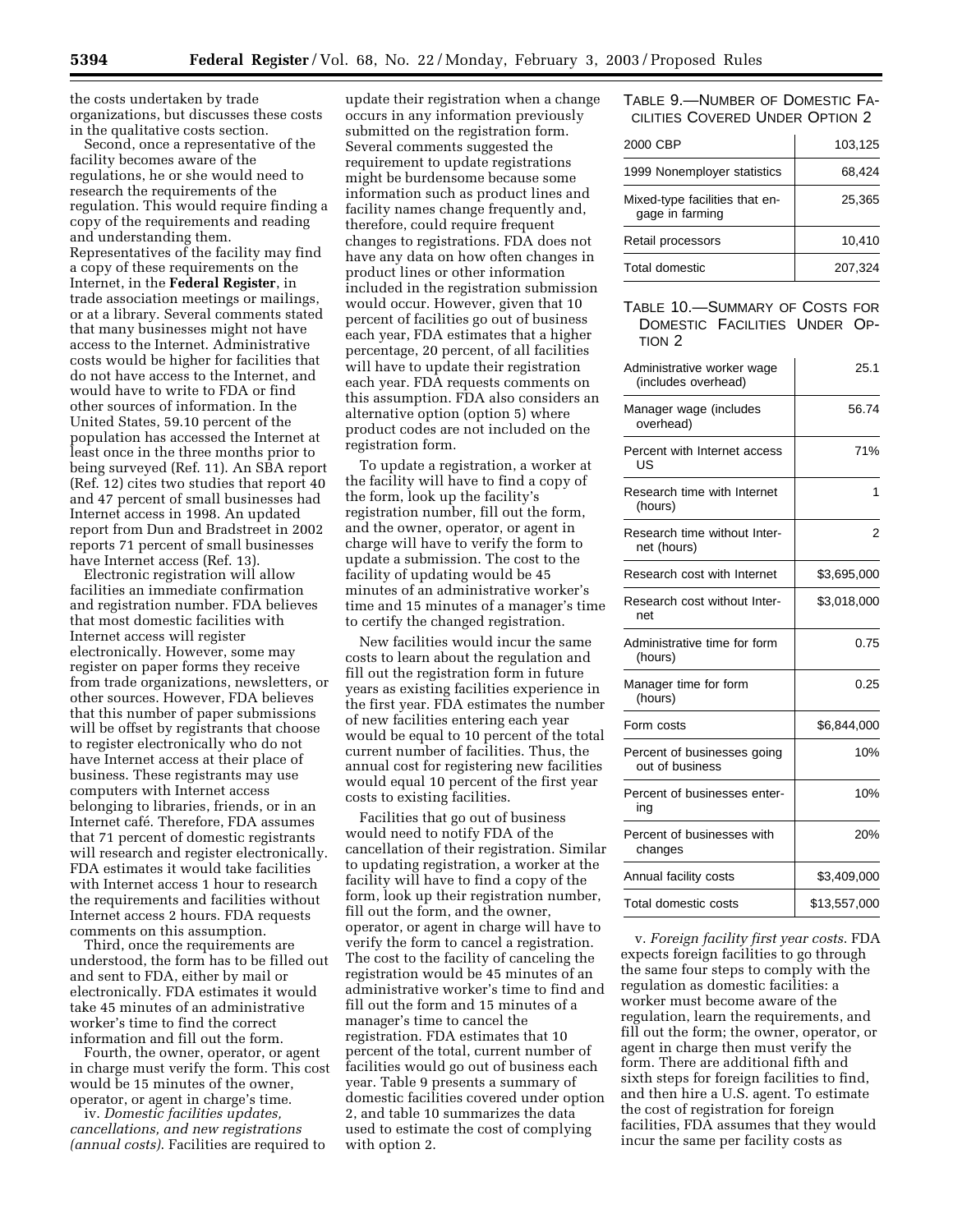domestic facilities, plus additional costs.

Costs would be higher for many foreign facilities than for domestic facilities at each step due to distance, language difficulties, and lack of Internet access. For some foreign facilities, it may be so difficult to become informed about the regulation, that rather than become informed about the requirements before shipping, some are likely to learn about the requirements at the U.S. port. For these foreign facilities, the cost of learning about the registration requirement would be a possible loss of value to their product due to a delay at the port, storage costs, and transaction costs associated with the delay.

Foreign facilities may learn about the requirements through trade press, importers, U.S. business or trading partners, distributors, or their governments. Foreign facilities, like domestic facilities, then would have to find the requirements of the regulation, obtain the registration form either electronically or in hard copy, and fill out and verify the form. Costs for foreign facilities would vary depending on whether the worker entering the registration information or the owner, operator, or agent in charge of the foreign facility can read and write in English. Comments suggest that many foreign manufacturers are limited in their ability to read and write in English. Estimates of the number of people outside of countries where English is the primary language, who are able to speak English fluently vary widely, ranging from 300 to 750 million (Ref. 14).

To find the number of English speakers outside of the United States, FDA adds the number of English speakers in countries where English is the primary language, excluding the United States, 151 million, the number of English speakers in countries where English is a secondary language, 300 million, and the midpoint, 525 million, of the range of the estimate of the number of speakers of English as a foreign language. FDA then divides this total number of English speakers by the world population minus the U.S. population, 5.9 billion (Ref. 15). Therefore, FDA assumes that 16 percent of foreign manufacturers read and write English well enough to research the registration requirement and fill out the form. FDA requests comments on this assumption. Registrants who do not read and write English would have to hire a translator to aid them in registering and understanding the registration requirements. Alternatively, trade groups, distributors, or the

Government may provide translation services. Regardless of whether the translation is paid for directly by the registrant or a third party, for ease of computation, we assume there is a cost per registration for translation for 84 percent of foreign facilities. FDA assumes it would take facility operators who do not understand English one additional hour to fill out the form, 5 additional hours to find an agent, and 5 additional hours to read and understand the registration requirements. FDA requests comments on these assumptions.

Whether a foreign facility has access to the Internet will determine, in part, the cost of learning about and complying with the registration requirements. Although 71 percent of the small businesses in the United States have Internet access, only 3 percent of the population of China, the country that has the largest number of manufacturers that export to the United States, has access to the Internet (Ref. 11). To get an idea of how many manufacturers that export to the United States have access to the Internet, FDA looked at Internet access for the 26 countries that represent 80 percent of the manufacturers that export to the United States (Ref. 4) and the percent of the population that has access to the Internet worldwide for the remaining 20 percent. A weighted average of these 26 countries by the number of manufacturers suggests that 26 percent of the population that exports to the United States has Internet access. FDA lacks data on the percent of businesses in other countries with Internet access. Because businesses are more likely to have Internet access than individuals, FDA adjusts the percent of the populations of other countries with Internet access upward by the percent difference in Internet access between individuals and small businesses in the United States. Seventy-one percent of small businesses in the United States have Internet access versus 59 percent of the population, or the percent of businesses with Internet access represents a 20 percent increase over the population. Applying this adjustment to Internet access in foreign countries increases the percent of businesses with Internet access from 26 to 31 percent. FDA therefore assumes that 31 percent of foreign manufacturers would register electronically. In option 7, FDA considers how many facilities will be registered electronically if the U.S. agent is able to register on behalf of the foreign facility. Table 11 provides a summary of the 26 countries and the percentage of their population with

Internet access. The remaining 69 percent would either register by mail or would be aided in registering electronically.

Regardless of whether the cost of obtaining Internet access is borne by the facility, or by a third party, for ease of computation, FDA estimates the cost per facility. FDA expects it will be more difficult for foreign facilities that do not have Internet access at their place of business than domestic facilities to access the Internet elsewhere due to the overall lower level of Internet access in foreign countries. FDA assumes it would take facility operators that do not have access to the Internet, one additional hour to fill out the form, 5 additional hours to find an agent, and 5 additional hours to find, read, and understand the registration requirements. FDA requests comments on these assumptions.

TABLE 11.—PERCENT OF THE POP-ULATION WITH INTERNET ACCESS FOR THE 26 COUNTRIES THAT ARE HOME TO 80 PERCENT OF FOOD EXPORTERS TO THE UNITED **STATES** 

| Country                            | Percent<br>of Total<br>Manufac-<br>turers | Percent<br>of Popu-<br>lation<br>With<br>Internet<br>Access |
|------------------------------------|-------------------------------------------|-------------------------------------------------------------|
| China (mainland)                   | 9.05                                      | 2.92                                                        |
| France                             | 8.61                                      | 28.39                                                       |
| Italy                              | 7.96                                      | 33.37                                                       |
| Canada                             | 7.78                                      | 52.79                                                       |
| Japan                              | 7.69                                      | 40.43                                                       |
| Mexico                             | 6.24                                      | 3.38                                                        |
| United Kingdom                     | 3.80                                      | 59.88                                                       |
| Germany, Federal                   | 3.30                                      | 36.37                                                       |
| Republic of.<br>Taiwan, Republic   | 2.96                                      | 51.85                                                       |
| Of China.                          |                                           |                                                             |
| Korea, Republic Of<br>(South).     | 2.95                                      | 46.40                                                       |
| India                              | 2.76                                      | 0.67                                                        |
| Spain                              | 2.56                                      | 19.69                                                       |
| Thailand                           | 2.39                                      | 1.96                                                        |
| Netherlands                        | 1.40                                      | 58.07                                                       |
| Australia                          | 1.30                                      | 54.38                                                       |
| Philippines                        | 1.29                                      | 2.46                                                        |
| Hong Kong                          | 1.26                                      | 59.58                                                       |
| Chile                              | 1.21                                      | 20.02                                                       |
| Poland                             | 1.19                                      | 16.57                                                       |
| Brazil                             | 1.18                                      | 7.74                                                        |
| Indonesia                          | 1.06                                      | 1.93                                                        |
| Belgium                            | 0.89                                      | 33.14                                                       |
| Switzerland                        | 0.86                                      | 46.82                                                       |
| Portugal                           | 0.85                                      | 34.37                                                       |
| Vietnam                            | 0.83                                      | 0.49                                                        |
| Rest of the world                  | 20.00                                     | 9.57                                                        |
| Weighted average                   |                                           | 25.50                                                       |
| Business adjustment                |                                           | 20.34                                                       |
| Percent of foreign facilities with |                                           | 30.69                                                       |
| Internet access.                   |                                           |                                                             |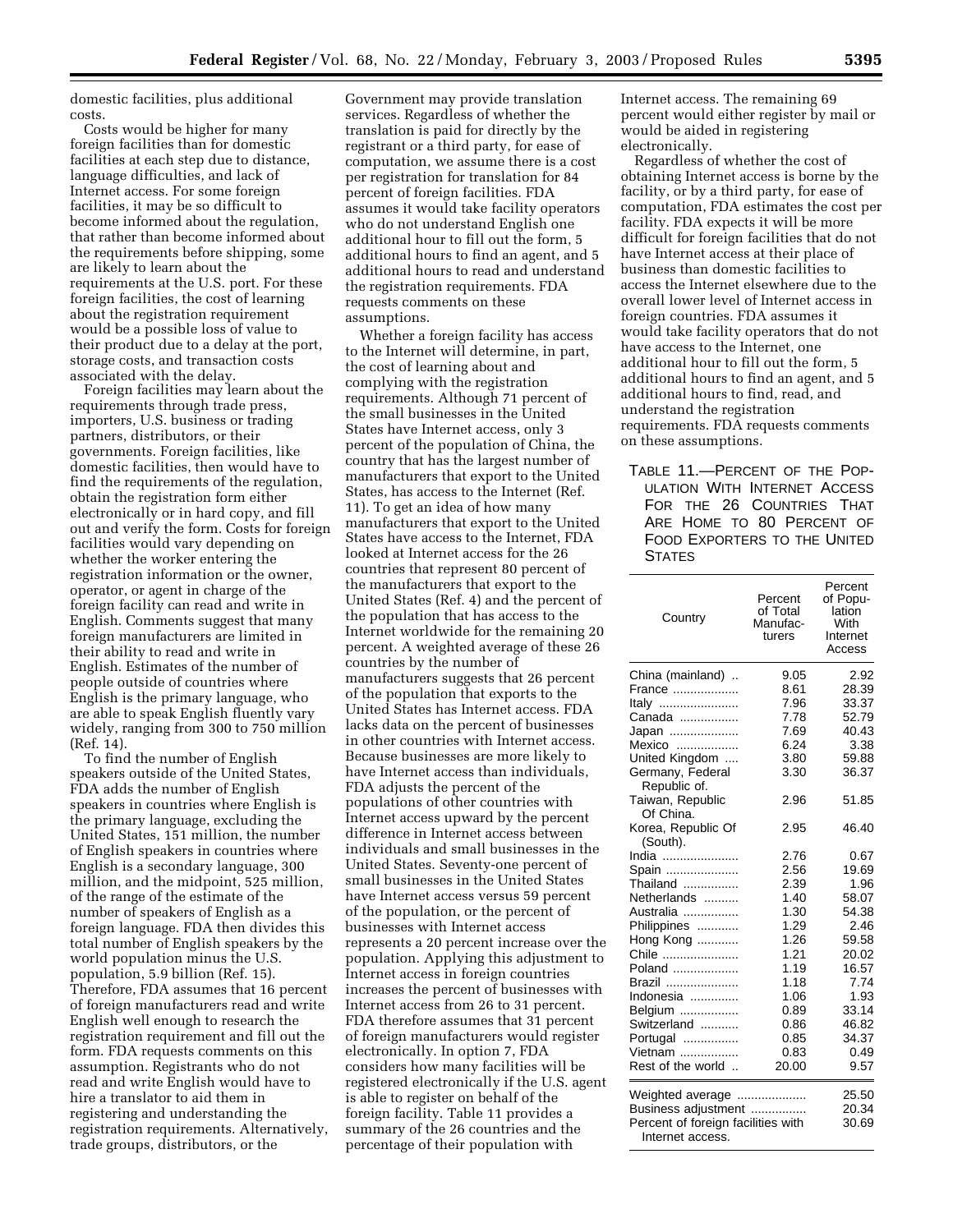vi. *Foreign facility costs to hire a U.S. agent*. The U.S. agent is a person residing or maintaining a place of business in the United States, whom the owner, operator, or agent in charge of a foreign facility designates as its agent. Only one U.S. agent per foreign facility is permitted. The U.S. agent acts as a communications link between the FDA and the facility and FDA would consider providing information to the U.S. agent the same as providing information directly to the foreign facility.

In option 7, facilities can designate their U.S. agent as their agent in charge of the facility for purposes of registration and the agent can register in behalf of the facility. The costs and benefits of permitting the U.S. agent to register on behalf of the facility are considered in option 7.

FDA has little information on how many foreign facilities already have a U.S. agent. Comments stated that many exporters do not currently have a U.S. agent; they would have to hire an agent in response to the regulation. FDA expects, however, that some foreign facilities already have a U.S. representative that can function as a U.S. agent. The U.S. representative may be a business partner, broker, U.S. lawyer, or parent company. FDA assumes that the likelihood that a foreign facility has an existing U.S. agent is related directly to the quantity of product the foreign facility exports to the United States.

To estimate the number of foreign facilities that already have a U.S. agent, FDA assumes that manufacturers/ processors that do more business in the United States are more likely to have an existing U.S. agent. To estimate the amount of product a foreign manufacturer/processor exports to the United States, FDA estimates the number of line entries exported to the United States by foreign manufacturers. The term "line entry" refers to a group of products that are subject to the same FDA admissibility decision because they have the same FDA product code, brand name, size or packaging, manufacturer/processor, shipper, consignee, importer's product description, and country of production. One shipment may contain multiple line entries.

FDA used data from OASIS on the average number of line entries and the average number of manufacturers/ processors (listed in OASIS under the category ''manufacturers'') by country and product code to estimate the number of line entries for foreign manufacturers/processors. A shortcoming of these data is that entries

are by product code; thus, manufacturers/processors that are exporting products in more than one product code are in the count of manufacturers/processors for every product code in which they export. A product code designates a category of product, such as cheese and cheese products. The OASIS data consequently have approximately twice as many manufacturers/processors as actually exist. To adjust for this double-counting, FDA assumed the average foreign manufacturer/processor exports in two product categories. To find an approximate number of line entries per manufacturer, FDA divided the total number of manufacturers/processors into the total number of line entries for each country and applied the average number of line entries per manufacturer/processor to all the manufacturers/processors from that country. This method will underestimate the number of very small and very large manufacturers/ processors, because it removes the variation in number of line entries exported from countries with a large number of manufacturers/processors exporting to the United States.

To estimate the number of foreign facilities that would have to hire a U.S. agent, FDA assumed that foreign facilities that export more than 100 line entries each year into the United States, or 10 percent of foreign manufacturers/ processors, already have a U.S. representative who can function as a U.S. agent. FDA also assumed that the 16 percent of manufacturers/processors that are exporting 10 or fewer line entries to the United States would stop exporting to the United States, rather than incur the expense of registering, hiring a U.S. agent, and providing prior notice under 21 CFR part 1, subpart I. FDA requests comments on these assumptions. Table 12 presents average numbers of line entries and the percent of foreign manufacturers/processors that export that number.

## TABLE 12.—AVERAGE NUMBER OF LINE ENTRIES FROM FOR-EIGN MANUFACTURERS/PROC-ESSORS

| Average<br>Number of<br>Line Entries | Percent of<br>Total<br>Number of<br>Foreign<br>Manufac-<br>turers/<br>Processors | Cumulative<br>Percent of<br>Manufac-<br>turers/<br>Processors |
|--------------------------------------|----------------------------------------------------------------------------------|---------------------------------------------------------------|
| ≤10                                  | 15.81                                                                            | 15.81                                                         |
| $11 - 20$                            | 25.43                                                                            | 41.24                                                         |
| $21 - 40$                            | 32.27                                                                            | 73.51                                                         |

TABLE 12.—AVERAGE NUMBER OF LINE ENTRIES FROM FOR-EIGN MANUFACTURERS/PROC-ESSORS—Continued

| Average<br>Number of<br><b>Line Entries</b> | Percent of<br>Total<br>Number of<br>Foreign<br>Manufac-<br>turers/<br>Processors | Cumulative<br>Percent of<br>Manufac-<br>turers/<br>Processors |
|---------------------------------------------|----------------------------------------------------------------------------------|---------------------------------------------------------------|
| 41-60                                       | 7.30                                                                             | 80.81                                                         |
| 61-80                                       | 5.88                                                                             | 86.69                                                         |
| 81-100                                      | 3.64                                                                             | 90.33                                                         |
| $101 - 120$                                 | 1.78                                                                             | 92.11                                                         |
| 121-140                                     | 0.72                                                                             | 92.83                                                         |
| 141-160<br>$\cdots$                         | 1.59                                                                             | 94.42                                                         |
| 161-180<br>.                                | 0.48                                                                             | 94.90                                                         |
| 181-200                                     | 0.83                                                                             | 95.73                                                         |
| >200                                        | 4.27                                                                             | 100.00                                                        |
|                                             |                                                                                  |                                                               |

FDA anticipates that foreign facilities would find U.S. agents through the Internet or business contacts. Finding and hiring an agent would result in labor costs for the facility. FDA requests comments on these assumptions.

FDA bases the estimated cost of hiring a U.S. agent on the fees charged by U.S. agents for foreign drug, biologic, and device manufacturers. The requirements for a U.S. agent for drugs, biologics, and devices (parts 207, 607, and 807, respectively) are very similar to the requirements for a U.S. agent for foods in this proposed regulation, and many of the U.S. agents began working as a response to the drug, biologic, and device foreign facility registration regulations. FDA contacted some active U.S. agents, whose annual cost estimates for their services ranged from \$700 to \$2,000 (Refs. 16 and 17).

vii. *Annual costs for foreign facilities*. Foreign facilities have to retain a U.S. agent. In the first year, the facility would incur costs to hire and retain an agent. In future years, the facility would have to pay an annual fee of approximately one thousand dollars to the agent.

Like domestic facilities, foreign facilities are required to update their registration when a change occurs in any of the information previously submitted. FDA estimates the frequency of registration updates for foreign facilities as 20 percent per year. FDA requests comments on this assumption. The cost to the facility of updating would be 1 hour to find and fill out the form, including translation if necessary, and to certify the changed registration.

New facilities would incur the same costs to learn about the regulation, hire a U.S. agent, and fill out the registration information in future years as existing facilities would incur in the first year.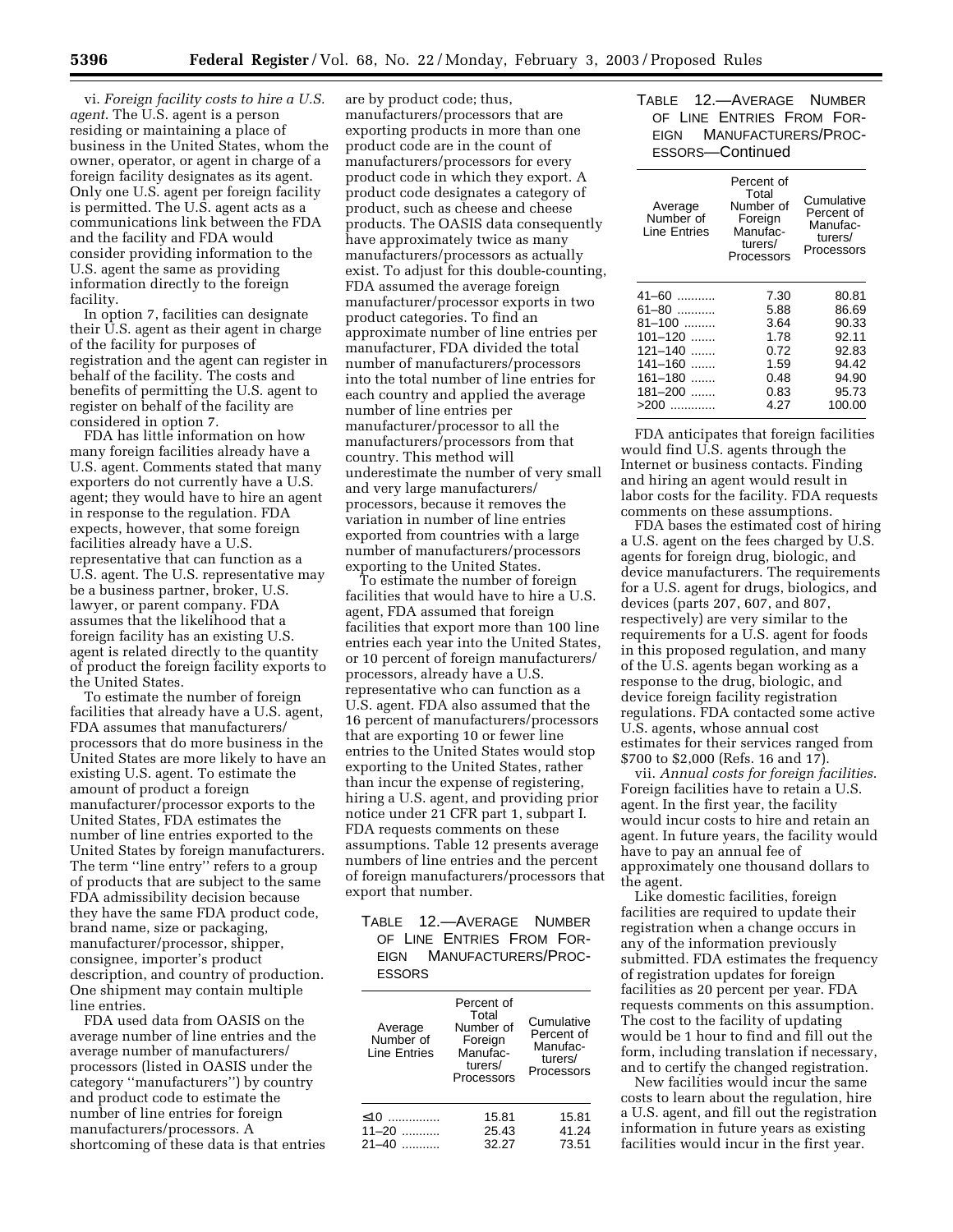FDA estimates the number of new facilities entering each year would be equal to 10 percent of the total current number of facilities. Thus, the annual cost for registration of new foreign facilities would equal 10 percent of the first year cost to facilities.

Facilities that go out of business would need to notify FDA of the cancellation of their registration. The cost to the facility of canceling the registration would be the wage rate times 1 hour to cancel the registration. FDA estimates that 10 percent of the total, current number of facilities would go out of business each year. Table 13 presents a summary of the data used to estimate the cost to foreign facilities to comply with option 2.

TABLE 13.—NUMBER OF FOREIGN FA-CILITIES COVERED UNDER OPTION 2

| Foreign holders and pack-<br>agers    | 100,027 |
|---------------------------------------|---------|
| Foreign manufacturers/proc-<br>essors | 125.450 |
| Stops exporting                       | 16%     |
| <b>Total facilities</b>               | 205.405 |
|                                       |         |

TABLE 14.—SUMMARY OF COSTS IN-CURRED BY FOREIGN FACILITIES UNDER OPTION 2

| Speaks English                      | 16%           |
|-------------------------------------|---------------|
| Has Internet access                 | 31%           |
| Has U.S. agent                      | 10%           |
| Cost of U.S. agent (annual)         | \$1,000       |
| Hourly wage rate                    | \$25          |
| Time to find agent (hours)          | 5             |
| Additional time language<br>(hours) | 5             |
| Additional time Internet<br>(hours) | 5             |
| First year agent cost               | \$67,340,000  |
| Agent fee (annual cost)             | \$194,868,000 |
| Administrative time (hours)         | 1             |
| Additional time language<br>(hours) | 5             |
| Additional time Internet<br>(hours) | 5             |
| First year administrative<br>costs  | \$44,418,929  |
| Time to fill out form (hours)       | 1             |

| TABLE 14. - SUMMARY OF COSTS IN- |  |  |  |
|----------------------------------|--|--|--|
| CURRED BY FOREIGN FACILITIES     |  |  |  |
| UNDER OPTION 2-Continued         |  |  |  |

| Additional time language<br>(hours)            |               |
|------------------------------------------------|---------------|
| Additional time Internet<br>(hours)            |               |
| Percent of businesses going<br>out of business | 10%           |
| Percent of businesses enter-<br>ina            | 10%           |
| Percent of businesses with<br>changes          | 20%           |
| First year form cost                           | \$12,992,000  |
| Total first year costs                         | \$319,619,000 |
| Total annual costs                             | \$228,370,000 |
|                                                |               |

viii. *Cost due to port delays*. FDA anticipates that some foreign facilities would not learn of the requirements before shipping their products to the United States. The administrative costs of learning about the registration requirements for these foreign facilities would be the cost of finding out at the port of entry. FDA requests comment on the percentage of foreign facilities that would become aware of the registration requirement at the U.S. port of entry. For these facilities, the cost of complying would be the possible onetime loss of value of their shipment and other costs of delay, in addition to the cost of registering and finding and hiring a U.S. agent. FDA estimates the cost to foreign facilities of becoming informed about the regulatory requirement is the number of foreign facilities multiplied by either the cost of information, re-exporting the shipment, or a delayed shipment at the U.S. port, whichever is lower.

FDA must hold shipments at the U.S. port for as long as it takes the foreign facility to register with FDA. To register, a foreign facility first must be informed of the delay at the port by the importer, consignee, owner, or transporter. This may happen very quickly via a phone call or e-mail message, or take hours if there is a large difference in time zones. Next, the foreign facility must find and hire a U.S. agent, if it does not already have one. If the foreign facility is open during U.S. business hours and has access to the Internet and a fax machine to find an agent and sign a contract, it may find an agent quickly. If the foreign facility is not in a time zone compatible with customary business hours in the United States or does not have easy access to the Internet or fax machine, finding and hiring an agent may take

longer. The cost of the delay to the foreign facility is the cost of storing the shipment and loss of value of the shipment due to the delay. For perishable products, a delay may reduce the value of the shipment significantly, perhaps even to zero. For nonperishable products, there may be transaction costs due to cancellation of a contract and finding a new buyer. FDA expects that to the extent there are significant port delays, they typically will occur with food manufactured/processed, packed or held at facilities that ship infrequently to the United States. Delays also will be longer and more likely for shipments from facilities that are more distant from the United States or have difficulty communicating with the United States. Perishables, due to their short shelf life, are more likely to be shipped from countries that are geographically close to the United States. For these reasons, FDA expects that costs arising from delays for nonperishable products may be as high or higher than costs arising from perishable products. FDA requests comments on the length of delay for shipments held while waiting for the foreign facility to register and on the costs of the delay, such as loss of product value, storage costs, and transaction costs.

ix. *FDA costs*. FDA's costs include creating and maintaining a database, processing paper submissions, and sending annual mailings to registrants. Developing and maintaining a database includes automatically entering registrations into the database that arrive electronically and sending an electronic receipt and facility registration number back to the registrant. FDA estimates that four full time employees (FTEs) would be needed to oversee the database. An employee's wage is estimated to be equal to a GS– 12, step one, in the Washington, DC metro area, which is \$55,924 per year (Ref. 10). To get the cost of the labor to FDA, FDA doubles the wage rate to include overhead costs, such as health insurance, office space, and retirement benefits. Additionally, paper submissions would have to be entered manually, at an estimated cost of \$10 per submission. FDA estimates that facilities that do not have access to the Internet would submit paper registrations. FDA also estimates a 10 percent error rate for paper submissions based on estimates of error rates for another FDA database (Ref. 18). Each paper submission with an error will result in an additional cost for mailing and re-processing. FDA intends to send an annual e-mail or mailing to all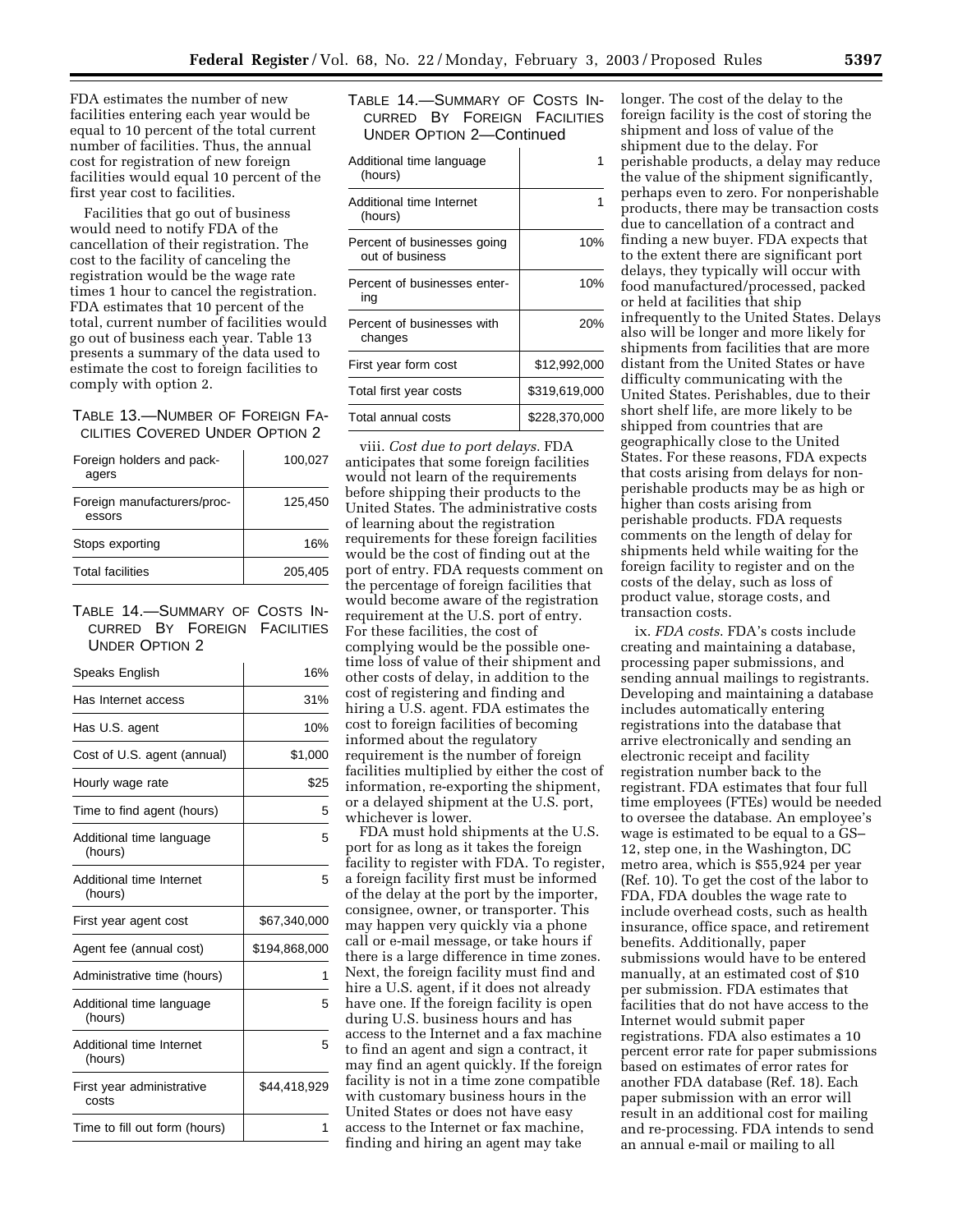registrants reminding them to keep their registrations up-to-date and verifying the mailing addresses of the registrants.

FDA presents costs for the first 5 years in table 15 of this document. Wage rates and paper submission costs are

increased by 3 percent each year to account for inflation. Annual costs are discounted at 7 percent.

| <b>FDA Costs</b>                                      | 2003         | 2004        | 2005        | 2006           | 2007           |
|-------------------------------------------------------|--------------|-------------|-------------|----------------|----------------|
| Development/modification/enhancement                  | \$8,200,000  | \$3,000,000 | \$3,300,000 | \$2,300,000    | \$2,300,000    |
| Maintenance/steady state                              | \$1,560,000  | \$3,500,000 | \$4,300,000 | \$4,300,000    | \$4,300,000    |
| Number of FTEs                                        | 4            | 4           | 4           | $\overline{2}$ | $\overline{2}$ |
| Cost per FTE                                          | \$110,588    | \$110,588   | \$110,588   | \$110,588      | \$110,588      |
| Cost per paper submission                             | \$10         | \$10.00     | \$10.00     | \$10.00        | \$10.00        |
| Number of domestic paper submissions                  | 60,124       | 24,050      | 24,050      | 24,050         | 24,050         |
| Number of foreign paper submissions                   | 22,677       | 9,071       | 9,071       | 9,071          | 9,071          |
| Total number of domestic registrations<br>in database | 207,324      | 207,324     | 207,324     | 207,324        | 207,324        |
| Total number of foreign registrations in<br>database  | 205,405      | 205,405     | 205,405     | 205,405        | 205,405        |
| Mailings to domestic facilities                       | \$1          | \$1.00      | \$1.00      | \$1.00         | \$1.00         |
| Mailings to foreign facilities                        | \$1          | \$1.00      | \$1.00      | \$1.00         | \$1.00         |
| Error rate for paper submissions                      | 10%          | 10%         | 10%         | 10%            | 10%            |
| Number of errors                                      | 8,280        | 3,312       | 3,312       | 3,312          | 3,312          |
| Cost per error                                        | \$15         | \$15.00     | \$15.00     | \$15.00        | \$15.00        |
| <b>Total costs</b>                                    | \$11,279,000 | \$7,398,000 | \$8,498,000 | \$7,276,000    | \$7,276,000    |
| Discounted total costs                                | \$11,279,000 | \$6,914,000 | \$7,422,000 | \$5,939,000    | \$5,551,000    |

3. Option Three: Require Registration of Domestic and Foreign Facilities That Manufacture/Process, Pack, or Hold Food That Sell Their Products in Interstate Commerce, Including Mixed-Type Facilities

Option three has the same requirements as option two, but does not require domestic facilities that participate only in intrastate commerce to register. FDA tentatively concludes that this option is not legally viable. The Bioterrorism Act does not seem to limit the scope of the statute to facilities that engage only in interstate commerce. Tables 16, 17, 18, 19, and 20 of this document provide a summary of the data for cost estimates under option 3 for domestic facilities, foreign facilities, and FDA, respectively.

Excluding intrastate facilities would lower the number of affected, domestic facilities from 207,324 affected facilities under option two to 107,646. This would lower the first year cost for domestic facilities from \$13.6 to \$7.0 million dollars. The annual cost would be lowered from \$3.4 to \$1.8 million dollars. Total first year costs would be

lowered from \$344.5 to \$337.6 million dollars.

TABLE 16.—NUMBER OF DOMESTIC FACILITIES COVERED UNDER OP-TION 3

| <b>FACTS</b> data | 71,871  |
|-------------------|---------|
| Mixed-type farms  | 25,365  |
| Retail processors | 10,410  |
| Total domestic    | 107,646 |

TABLE 17.—SUMMARY OF COSTS IN-CURRED BY DOMESTIC FACILITIES UNDER OPTION 3

| Administrative worker wage<br>(includes overhead) | 25.1  |
|---------------------------------------------------|-------|
| Manager wage (includes<br>overhead)               | 56.74 |
| Percent with Internet access<br>US                | 71%   |
| Research time with Internet<br>(hours)            |       |

## TABLE 17.—SUMMARY OF COSTS IN-CURRED BY DOMESTIC FACILITIES UNDER OPTION 3—Continued

| Research time without Inter-<br>net (hours)    | 2           |
|------------------------------------------------|-------------|
| Research cost with Internet                    | \$1,918,000 |
| Research cost without Inter-<br>net            | \$1,567,000 |
| Administrative time for form<br>(hours)        | 0.75        |
| Manager time for form<br>(hours)               | 0.25        |
| Form costs                                     | \$3,553,000 |
| Percent of businesses going<br>out of business | 10%         |
| Percent of businesses enter-<br>ing            | 10%         |
| Percent of businesses with<br>changes          | 20%         |
| Annual facility costs                          | \$1,770,000 |
| Total domestic costs                           | \$7,038,000 |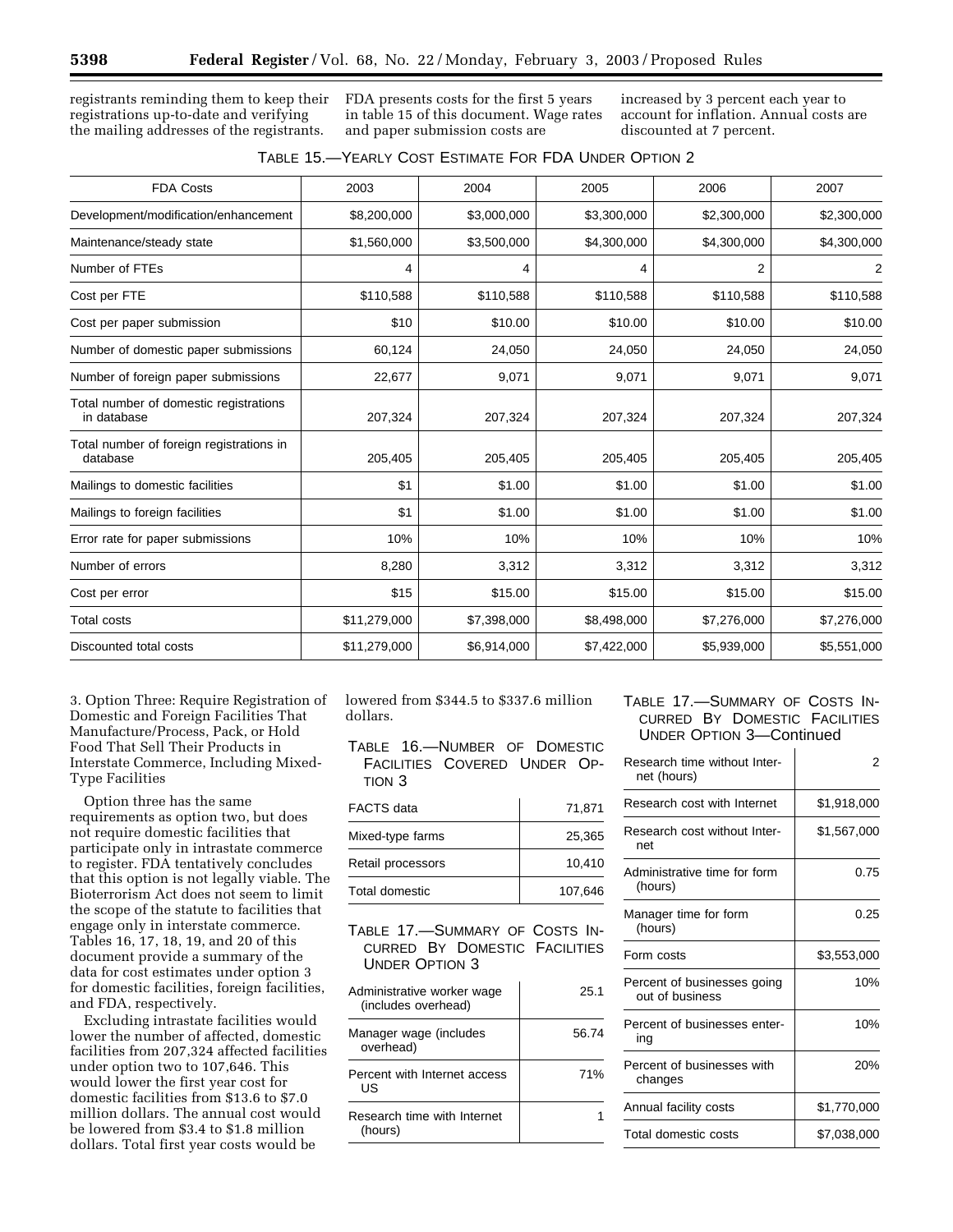TABLE 18.—NUMBER OF FOREIGN FA-CILITIES COVERED UNDER OPTION 3

| Foreign holders and pack-<br>agers    | 100,027 |
|---------------------------------------|---------|
| Foreign manufacturers/proc-<br>essors | 125,450 |
| Stops exporting                       | 16%     |
| <b>Total facilities</b>               | 205.405 |

TABLE 19.—SUMMARY OF COSTS IN-CURRED BY FOREIGN FACILITIES UNDER OPTION 3

| Speaks English              | 16%     |
|-----------------------------|---------|
| Has Internet access         | 31%     |
| Has U.S. agent              | 10%     |
| Cost of U.S. agent (annual) | \$1,000 |
| Hourly wage rate            | \$25    |

TABLE 19.—SUMMARY OF COSTS IN-CURRED BY FOREIGN FACILITIES UNDER OPTION 3—Continued

| Time to find agent (hours)          | 5             |
|-------------------------------------|---------------|
| Additional time language<br>(hours) | 5             |
| Additional time Internet<br>(hours) | 5             |
| First year agent cost               | \$67,340,000  |
| Agent fee (annual cost)             | \$194,868,000 |
| Administrative time (hours)         |               |
| Additional time language<br>(hours) | 5             |
| Additional time Internet<br>(hours) | 5             |
| First year administrative<br>costs  | \$44,418,929  |

TABLE 19.—SUMMARY OF COSTS IN-CURRED BY FOREIGN FACILITIES UNDER OPTION 3—Continued

| Time to fill out form (hours)                  |               |
|------------------------------------------------|---------------|
| Additional time language<br>(hours)            |               |
| Additional time Internet<br>(hours)            |               |
| Percent of businesses going<br>out of business | 10%           |
| Percent of businesses enter-<br>ing            | 10%           |
| Percent of businesses with<br>changes          | 20%           |
| First year form cost                           | \$12,992,000  |
| Total first year costs                         | \$319,619,000 |
| Total annual costs                             | \$228,370,000 |

## TABLE 20.—COSTS INCURRED BY FDA UNDER OPTION 3

| <b>FDA Costs</b>                                      | 2003         | 2004        | 2005        | 2006        | 2007           |
|-------------------------------------------------------|--------------|-------------|-------------|-------------|----------------|
| Development/modification/enhancement                  | \$8,200,000  | \$3,000,000 | \$3,300,000 | \$2,300,000 | \$2,300,000    |
| Maintenance/steady state                              | \$1,560,000  | \$3,500,000 | \$4,300,000 | \$4,300,000 | \$4,300,000    |
| Number of FTEs                                        | 4            | 4           | 4           | 2           | $\overline{2}$ |
| Cost per FTE                                          | \$110,588    | \$110,588   | \$110,588   | \$110,588   | \$110,588      |
| Cost per paper submission                             | \$10         | \$10        | \$10        | \$10        | \$10           |
| Number of domestic paper submissions                  | 31,217       | 12,487      | 12,487      | 12,487      | 12,487         |
| Number of foreign paper submissions                   | 22,677       | 9,071       | 9,071       | 9,071       | 9,071          |
| Total number of domestic registrations<br>in database | 107,646      | 107,646     | 107,646     | 107,646     | 107,646        |
| Total number of foreign registrations in<br>database  | 205,405      | 205,405     | 205,405     | 205,405     | 205,405        |
| Mailings to domestic facilities                       | \$1          | \$1         | \$1         | \$1         | \$1            |
| Mailings to foreign facilities                        | \$1          | \$1         | \$1         | \$1         | \$1            |
| Error rate for paper submissions                      | 10%          | 10%         | 10%         | 10%         | 10%            |
| Number of errors                                      | 5,389        | 2,156       | 2,156       | 2,156       | 2,156          |
| Cost per error                                        | \$15         | \$15        | \$15        | \$15        | \$15           |
| <b>Total costs</b>                                    | \$10,907,000 | \$7,243,000 | \$8,343,000 | \$7,122,000 | \$7,122,000    |
| Discounted total costs                                | \$10,907,000 | \$6,769,000 | \$7,287,000 | \$5,814,000 | \$5,433,000    |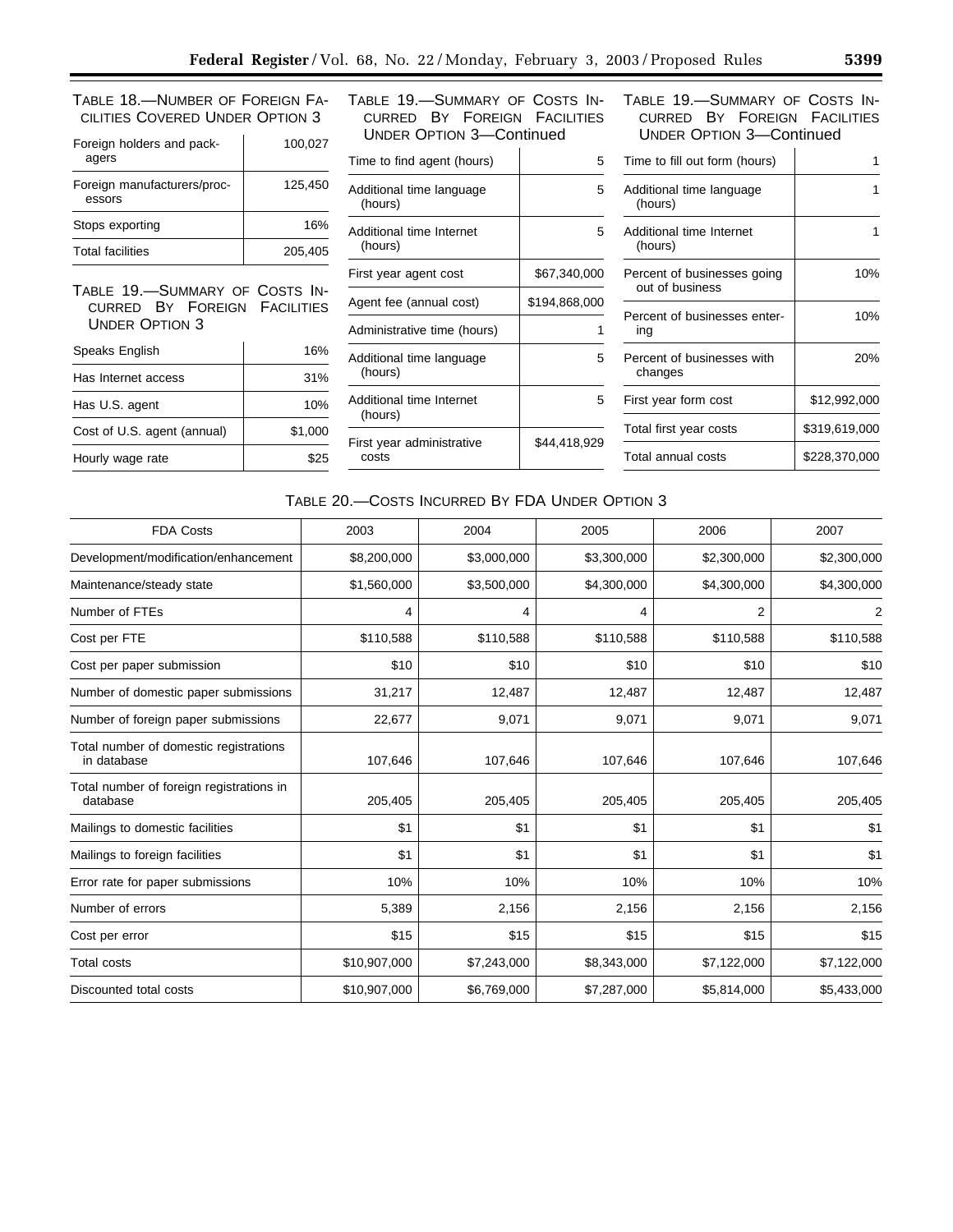4. Option Four: Require Registration of Domestic and Foreign Facilities That Manufacture/Process, Pack, or Hold Food That Sell Their Products in Interstate and Intrastate Commerce, Not Including Mixed-Type Facilities

Option four has the same registration and U.S. agent requirements as option two, but does not require mixed-type facilities to register. Tables 21, 22, 23, 24, and 25 provide a summary of the data for cost estimates under option 4 for domestic facilities, foreign facilities, and FDA, respectively.

FDA does not believe this option is legally viable, since some mixed-type facilities engage in activities (such as manufacturing/processing for commercial distribution) that are clearly within the scope of the registration requirement as enacted by Congress. Nevertheless, we are including a discussion of this option for comparison purposes.

Excluding mixed-type facilities lowers the number of affected domestic facilities, from 207,324 affected facilities under option 2 to 171,549. This would lower the first year cost for domestic facilities from \$13.6 to \$11.2 million dollars. The annual cost for domestic facilities would be lowered from \$3.4 to \$2.8 million. Total first year costs would be lowered from \$344.5 to \$342.0 million dollars.

## TABLE 21.—NUMBER OF DOMESTIC FACILITIES COVERED UNDER OP-TION 4

| 2000 CBP                    | 103.125 |
|-----------------------------|---------|
| 1999 Nonemployer statistics | 68.424  |
| Total domestic              | 171.549 |

TABLE 22.—SUMMARY OF COSTS IN-CURRED BY DOMESTIC FACILITIES UNDER OPTION 4

| Administrative worker wage<br>(includes overhead) | 25.1 |
|---------------------------------------------------|------|
|---------------------------------------------------|------|

TABLE 22.—SUMMARY OF COSTS IN-CURRED BY DOMESTIC FACILITIES UNDER OPTION 4—Continued

| Manager wage (includes<br>overhead)            |              |  |  |  |
|------------------------------------------------|--------------|--|--|--|
| Percent with Internet access<br>US             | 71%          |  |  |  |
| Research time with Internet<br>(hours)         | 1            |  |  |  |
| Research time without Inter-<br>net (hours)    | 2            |  |  |  |
| Research cost with Internet                    | \$3,057,000  |  |  |  |
| Research cost without Inter-<br>net            | \$2,497,000  |  |  |  |
| Administrative time for form<br>(hours)        | 0.75         |  |  |  |
| Manager time for form<br>(hours)               | 0.25         |  |  |  |
| Form costs                                     | \$5,663,000  |  |  |  |
| Percent of businesses going<br>out of business | 10%          |  |  |  |
| Percent of businesses enter-<br>ing            | 10%          |  |  |  |
| Percent of businesses with<br>changes          | 20%          |  |  |  |
| Annual facility costs                          | \$2,821,000  |  |  |  |
| Total domestic costs                           | \$11,217,000 |  |  |  |

## TABLE 23.—NUMBER OF FOREIGN FA-CILITIES COVERED UNDER OPTION 4

| Foreign holders and pack-<br>agers    | 100.027 |
|---------------------------------------|---------|
| Foreign manufacturers/proc-<br>essors | 125,450 |
| Stops exporting                       | 16%     |
| <b>Total facilities</b>               | 205,405 |
|                                       |         |

## TABLE 24.—SUMMARY OF COSTS IN-CURRED BY FOREIGN FACILITIES UNDER OPTION 4

| Speaks English                                 | 16%           |
|------------------------------------------------|---------------|
| Has Internet access                            | 31%           |
| Has U.S. agent                                 | 10%           |
| Cost of U.S. agent (annual)                    | \$1,000       |
| Hourly wage rate                               | \$25          |
| Time to find agent (hours)                     | 5             |
| Additional time language<br>(hours)            | 5             |
| Additional time Internet<br>(hours)            | 5             |
| First year agent cost                          | \$67,340,000  |
| Agent fee (annual cost)                        | \$194,868,000 |
| Administrative time (hours)                    | 1             |
| Additional time language<br>(hours)            | 5             |
| Additional time Internet<br>(hours)            | 5             |
| First year administrative<br>costs             | \$44,418,929  |
| Time to fill out form (hours)                  | 1             |
| Additional time language<br>(hours)            | 1             |
| Additional time Internet<br>(hours)            | 1             |
| Percent of businesses going<br>out of business | 10%           |
| Percent of businesses enter-<br>ing            | 10%           |
| Percent of businesses with<br>changes          | 20%           |
| First year form cost                           | \$12,992,000  |
| Total first year costs                         | \$319,619,000 |
| Total annual costs                             | \$228,370,000 |

## TABLE 25.—COSTS INCURRED BY FDA UNDER OPTION 4

| <b>FDA Costs</b>                     | 2003        | 2004        | 2005        | 2006        | 2007        |
|--------------------------------------|-------------|-------------|-------------|-------------|-------------|
| Development/modification/enhancement | \$8,200,000 | \$3,000,000 | \$3,300,000 | \$2,300,000 | \$2,300,000 |
| Maintenance/steady state             | \$1,560,000 | \$3,500,000 | \$4,300,000 | \$4,300,000 | \$4,300,000 |
| Number of FTEs                       | 4           | 4           |             | 2           | 2           |
| Cost per FTE                         | \$110,588   | \$110,588   | \$110,588   | \$110,588   | \$110,588   |
| Cost per paper submission            | \$10        | \$10        | \$10        | \$10        | \$10        |
| Number of domestic paper submissions | 49,749      | 19,900      | 19,900      | 19,900      | 19,900      |
|                                      |             |             |             |             |             |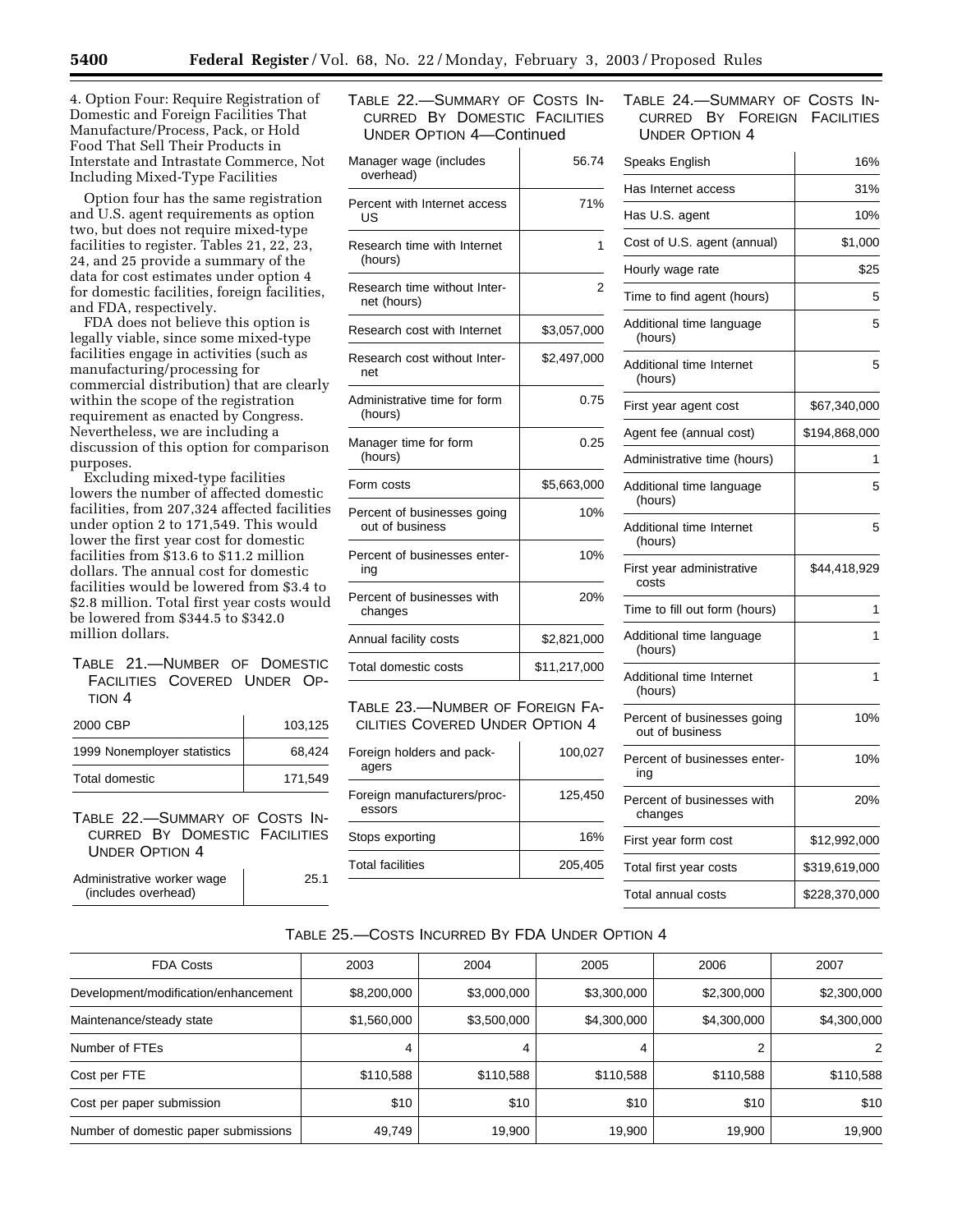| <b>FDA Costs</b>                                      | 2003         | 2004        | 2005        | 2006        | 2007        |
|-------------------------------------------------------|--------------|-------------|-------------|-------------|-------------|
| Number of foreign paper submissions                   | 22,677       | 9,071       | 9,071       | 9,071       | 9,071       |
| Total number of domestic registrations<br>in database | 171,549      | 171,549     | 171,549     | 171,549     | 171,549     |
| Total number of foreign registrations in<br>database  | 205,405      | 205,405     | 205,405     | 205,405     | 205,405     |
| Mailings to domestic facilities                       | \$1          | \$1         | \$1         | \$1         | \$1         |
| Mailings to foreign facilities                        | \$1          | \$1         | \$1         | \$1         | \$1         |
| Error rate for paper submissions                      | 10%          | 10%         | 10%         | 10%         | 10%         |
| Number of errors                                      | 7,243        | 2,897       | 2,897       | 2,897       | 2,897       |
| Cost per error                                        | \$15         | \$15        | \$15        | \$15        | \$15        |
| Total costs                                           | \$11,145,000 | \$7,342,000 | \$8,442,000 | \$7,221,000 | \$7,221,000 |
| Discounted total costs                                | \$11,145,000 | \$6,862,000 | \$7,374,000 | \$5,894,000 | \$5,509,000 |

| TABLE 25.-COSTS INCURRED BY FDA UNDER OPTION 4-Continued |
|----------------------------------------------------------|
|----------------------------------------------------------|

5. Option Five: Require Registration of Domestic and Foreign Facilities That Manufacture/Process, Pack, or Hold Food That Sell Their Products in Interstate and Intrastate Commerce for Consumption in the United States, Including Mixed-Type Facilities as Defined in Option 2, but Not Including Product Categories on the Registration Form

Option five covers the same facilities as option two, but requires less information from the registrants. Registrants still would be required to submit the facility's name, address, emergency contact information, name and address of the parent company, trade names, U.S. agent information (if a foreign facility), and the name of the owner, operator, or agent in charge of the facility, but would not be required to submit the general food product categories under § 170.3. Tables 26, 27, 28, 29, and 30 of this document provide a summary of the data for cost estimates under option 5 for domestic facilities, foreign facilities, and FDA, respectively.

Removing the product categories from the registration would decrease the frequency with which facilities have to update their registrations and reduce the amount of time required to register by 15 minutes. FDA requests comment on this estimate. FDA estimates that removing the product categories would reduce the percentage of facilities that have to update their registration from 20 percent each year to 10 percent. First year costs would be lower for foreign and domestic facilities due to facilities needing less time to fill out the form. Total first year domestic costs would be lowered from \$13.6 to \$12.3 million.

Annual costs for domestic firms would be lowered from \$3.4 to \$2.3 million due to less frequent updates. Total first year foreign costs would be lowered from \$319.6 to \$318.3 million and total costs would be raised from \$334.5 to \$341.9 million.

TABLE 26.—NUMBER OF DOMESTIC FACILITIES COVERED UNDER OP-TION 5

| 2000 CBP                                          | 103,125 |
|---------------------------------------------------|---------|
| 1999 Nonemployer statistics                       | 68,424  |
| Mixed-type facilities that en-<br>gage in farming | 25.365  |
| Retail processors                                 | 10.410  |
| Total domestic                                    | 207.324 |

TABLE 27.—SUMMARY OF COSTS IN-CURRED BY DOMESTIC FACILITIES UNDER OPTION 5

| Administrative worker wage<br>(includes overhead) | 25.1        |
|---------------------------------------------------|-------------|
| Manager wage (includes<br>overhead)               | 56.74       |
| Percent with Internet access<br>US                | 71%         |
| Research time with Internet<br>(hours)            |             |
| Research time without Inter-<br>net (hours)       | 2           |
| Research cost with Internet                       | \$3,695,000 |
| Research cost without Inter-<br>net               | \$3,018,000 |

## TABLE 27.—SUMMARY OF COSTS IN-CURRED BY DOMESTIC FACILITIES UNDER OPTION 5—Continued

| Administrative time for form<br>(hours)        | 0.5          |
|------------------------------------------------|--------------|
| Manager time for form<br>(hours)               | 0.25         |
| Form costs                                     | \$5,543,000  |
| Percent of businesses going<br>out of business | 10%          |
| Percent of businesses enter-<br>ina            | 10%          |
| Percent of businesses with<br>changes          | 10%          |
| Annual facility costs                          | \$2,334,000  |
| Total domestic costs                           | \$12.256.000 |

## TABLE 28.—NUMBER OF FOREIGN FA-CILITIES COVERED UNDER OPTION 5

| Foreign holders and pack-<br>agers    | 100.027 |  |  |
|---------------------------------------|---------|--|--|
| Foreign manufacturers/proc-<br>essors | 125,450 |  |  |
| Stops exporting                       | 16%     |  |  |
| <b>Total facilities</b>               | 205,405 |  |  |

## TABLE 29.—SUMMARY OF COSTS INCURRED BY FOREIGN FACILITIES

| Speaks English      | 16% |
|---------------------|-----|
| Has Internet access | 31% |
| Has U.S. agent      | 10% |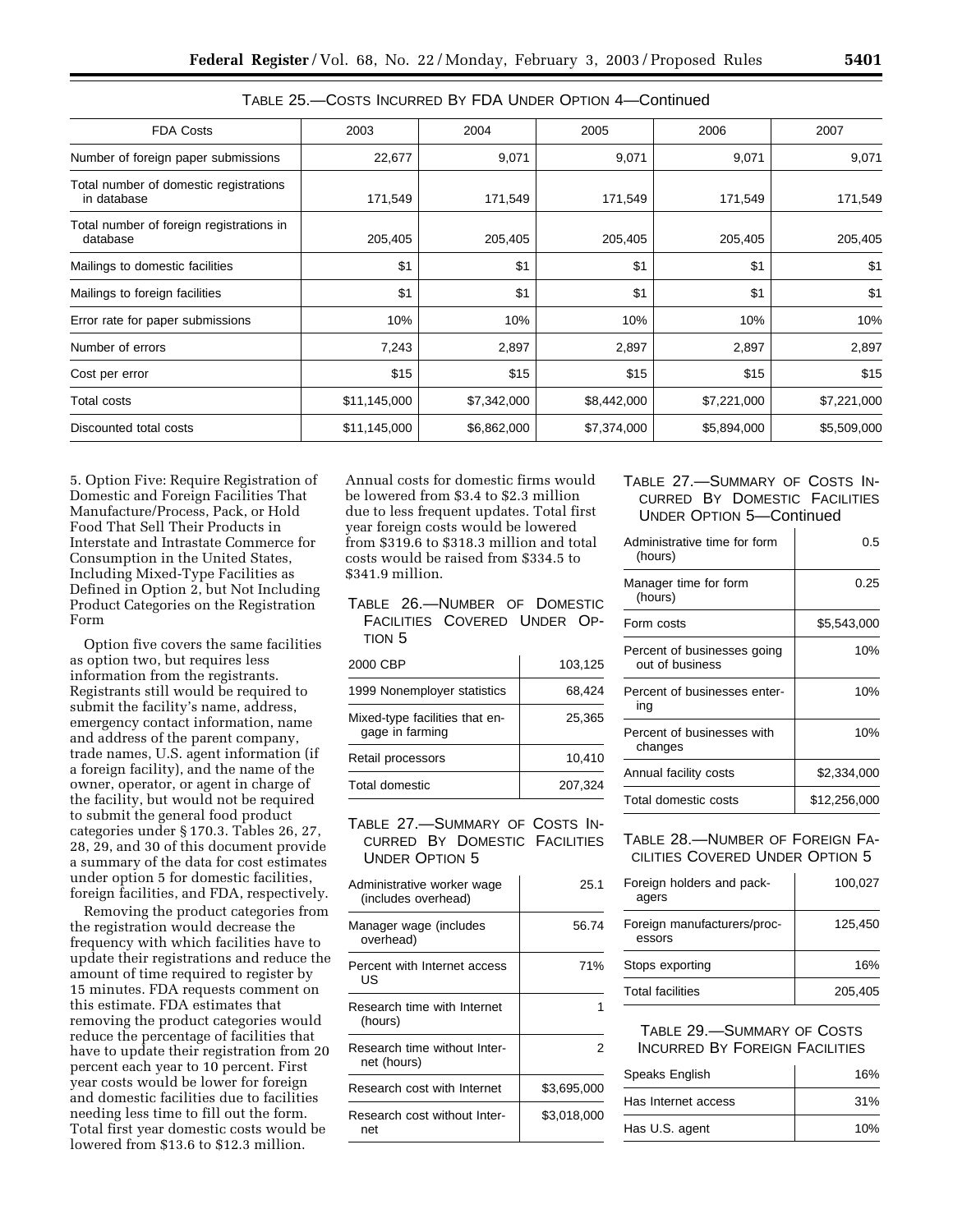TABLE 29.—SUMMARY OF COSTS IN-CURRED BY FOREIGN FACILITIES— **Continued** 

 $\mathbf{I}$ 

| Cost of U.S. agent (annual)         | \$1,000       |
|-------------------------------------|---------------|
| Hourly wage rate                    | \$25          |
| Time to find agent (hours)          | 5             |
| Additional time language<br>(hours) | 5             |
| Additional time Internet<br>(hours) | 5             |
| First year agent cost               | \$67.340.000  |
| Agent fee (annual cost)             | \$194.868.000 |

TABLE 29.—SUMMARY OF COSTS IN-CURRED BY FOREIGN FACILITIES— **Continued** 

| \$44.418.929 |
|--------------|
| 0.75         |
|              |
|              |

TABLE 29.—SUMMARY OF COSTS IN-CURRED BY FOREIGN FACILITIES— **Continued** 

| Additional time Internet<br>(hours)            |               |
|------------------------------------------------|---------------|
| Percent of businesses going<br>out of business | 10%           |
| Percent of businesses enter-<br>ing            | 10%           |
| Percent of businesses with<br>changes          | 10%           |
| First year form cost                           | \$11,708,000  |
| Total first year costs                         | \$318,335,000 |
| Total annual costs                             | \$227.729.000 |

## TABLE 30.—COSTS INCURRED BY FDA UNDER OPTION 5

| <b>FDA Costs</b>                                      | 2003         | 2004        | 2005        | 2006        | 2007        |
|-------------------------------------------------------|--------------|-------------|-------------|-------------|-------------|
| Development/modification/enhancement                  | \$8,200,000  | \$3,000,000 | \$3,300,000 | \$2,300,000 | \$2,300,000 |
| Maintenance/steady state                              | \$1,560,000  | \$3,500,000 | \$4,300,000 | \$4,300,000 | \$4,300,000 |
| Number of FTEs                                        | 4            | 4           | 4           | 2           | 2           |
| Cost per FTE                                          | \$110,588    | \$110,588   | \$110,588   | \$110,588   | \$110,588   |
| Cost per paper submission                             | \$10         | \$10        | \$10        | \$10        | \$10        |
| Number of domestic paper submissions                  | 60,124       | 18,037      | 18,037      | 18,037      | 18,037      |
| Number of foreign paper submissions                   | 22,677       | 6,803       | 6,803       | 6,803       | 6,803       |
| Total number of domestic registrations<br>in database | 207,324      | 207,324     | 207,324     | 207,324     | 207,324     |
| Total number of foreign registrations in<br>database  | 205,405      | 205,405     | 205,405     | 205,405     | 205,405     |
| Mailings to domestic facilities                       | \$1          | \$1         | \$1         | \$1         | \$1         |
| Mailings to foreign facilities                        | \$1          | \$1         | \$1         | \$1         | \$1         |
| Error rate for paper submissions                      | 10%          | 10%         | 10%         | 10%         | 10%         |
| Number of errors                                      | 8,280        | 2,484       | 2,484       | 2,484       | 2,484       |
| Cost per error                                        | \$15         | \$15        | \$15        | \$15        | \$15        |
| <b>Total costs</b>                                    | \$11,279,000 | \$7,294,000 | \$8,394,000 | \$7,173,000 | \$7,173,000 |
| Discounted total costs                                | \$11,279,000 | \$6,817,000 | \$7,332,000 | \$5,855,000 | \$5,472,000 |
|                                                       |              |             |             |             |             |

6. Option Six: Require Registration of Domestic and Foreign Facilities That Manufacture/Process, Pack, or Hold Food That Sell Their Products in Interstate and Intrastate Commerce, Including Mixed-Type Facilities.

Mixed-type facilities that engage in farming are covered if they pack or hold food not grown or raised on that facility or manufacture/process food not for consumption on that facility. However, facilities of these types that

manufacture/process food solely for direct sale to consumers from that same facility are exempt.

A mixed-type facility performs activities of a facility that is ordinarily required to register and activities of a facility that is ordinarily exempt, such as a farm or retail facility. Mixed-type facilities that are required to register differ under options 2 and 6. In option 2, mixed-type facilities that manufacture/process food for consumption offsite, where offsite

includes both distribution directly to consumers and distribution to nonconsumers, must register. In option 6, facilities that manufacture/process food and distribute it directly to consumers would not be included in the registration requirement. Option 6 requires registration for mixed-type facilities that pack or hold food that was not grown or raised at that facility; these facilities are not included in the option 2 definition. These changes in coverage raise the total number of affected mixed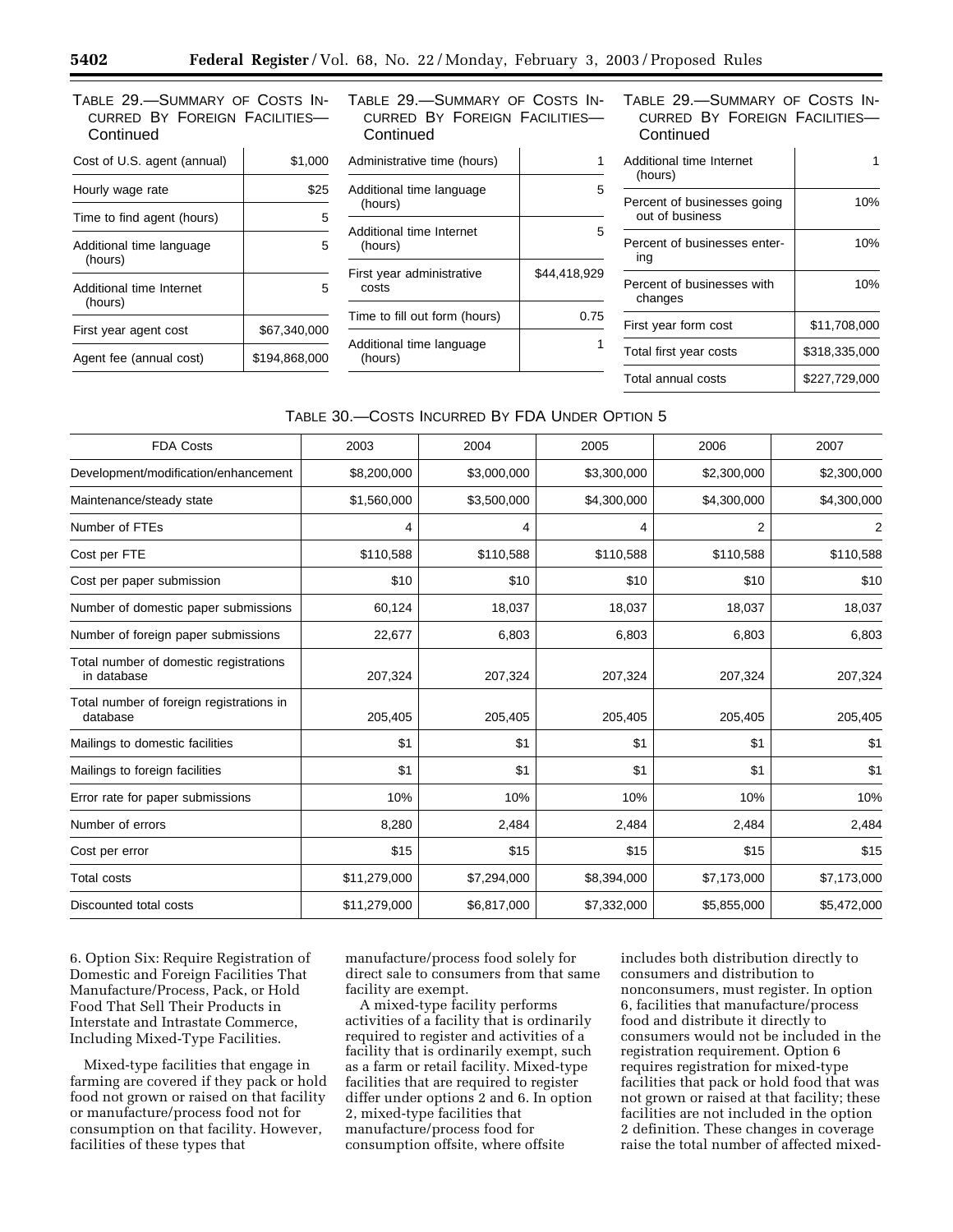type facilities from 25,365 to 30,497. Facilities that engage in the activities of a retail facility but also manufacture/ process food and distribute it to

nonconsumers are considered as manufacturers/processors in the count of facilities in this analysis. FDA requests comment on this

categorization. Table 31 of this document shows the number of affected mixed-type facilities by category of product.

| Type                                  | Number of<br>Farms | Percent<br><b>Mixed Use</b> | Percent<br>Mixed Use |
|---------------------------------------|--------------------|-----------------------------|----------------------|
| Pig farms (feed mixing)               | 46,353             | 1.5                         | 695                  |
| Cattle (feed mixing)                  | 785,672            | 1                           | 7,857                |
| Poultry (feed mixing)                 | 36,944             | 1                           | 369                  |
| Other animal production (feed mixing) | 110,580            | $\mathbf{1}$                | 1,106                |
| Dairy                                 | 86,022             | 1.1                         | 903                  |
| Grain, rice, and beans                | 462,877            | $\mathbf{1}$                | 4,629                |
| Apples                                | 10,872             | 1.5                         | 163                  |
| Oranges                               | 9,321              | 1.5                         | 140                  |
| Peaches                               | 14,459             | 1.5                         | 217                  |
| Cherries                              | 8,423              | 1.5                         | 126                  |
| Pears                                 | 8,062              | 1.5                         | 121                  |
| Other fruit                           | 29,413             | 1.5                         | 441                  |
| <b>Nuts</b>                           | 14,500             | $\overline{2}$              | 290                  |
| <b>Berries</b>                        | 6,807              | 1.5                         | 102                  |
| Grapes                                | 11,043             | 10.5                        | 1,160                |
| Olives                                | 1,363              | 3.5                         | 48                   |
| Vegetables and melons                 | 31,030             | 0.5                         | 155                  |
| Organic vegetables                    | 6,206              | 50                          | 3,103                |
| Honey                                 | 7,688              | 50                          | 3,844                |
| Syrup                                 | 4,850              | 100                         | 4,850                |
| Herbs                                 | 1,776              | 10                          | 178                  |
| Total                                 |                    |                             | 30,497               |

Tables 32, 33, 34, 35, and 36 of this document provide a summary of the data for cost estimates under option 6 for domestic facilities, foreign facilities, and FDA, respectively. The total number of affected domestic facilities under this option is 202,046. The total first year cost for domestic facilities is reduced from \$13.6 to \$13.2 million, annual cost is reduced from \$3.4 to \$3.2 million. Total first year cost is reduced from \$344.5 to \$344.1 million. The greater total cost for foreign facilities is primarily attributable to the costs associated with hiring and retaining a U.S. agent.

TABLE 32.—NUMBER OF DOMESTIC FACILITIES COVERED UNDER OP-TION 6

| 2000 CBP                                          | 103,125 |
|---------------------------------------------------|---------|
| 1999 Nonemployer statistics                       | 68,424  |
| Mixed-type facilities that en-<br>gage in farming | 30.497  |
| Total domestic                                    | 202.046 |

## TABLE 33.—SUMMARY OF COSTS IN-CURRED BY DOMESTIC FACILITIES UNDER OPTION 6

| Administrative worker wage<br>(includes overhead) | 25.1        |
|---------------------------------------------------|-------------|
| Manager wage (includes<br>overhead)               | 56.74       |
| Percent with Internet access<br>IJS               | 71          |
| Research time with Internet<br>(hours)            |             |
| Research time without Inter-<br>net (hours)       |             |
| Research cost with Internet                       | \$3.601.000 |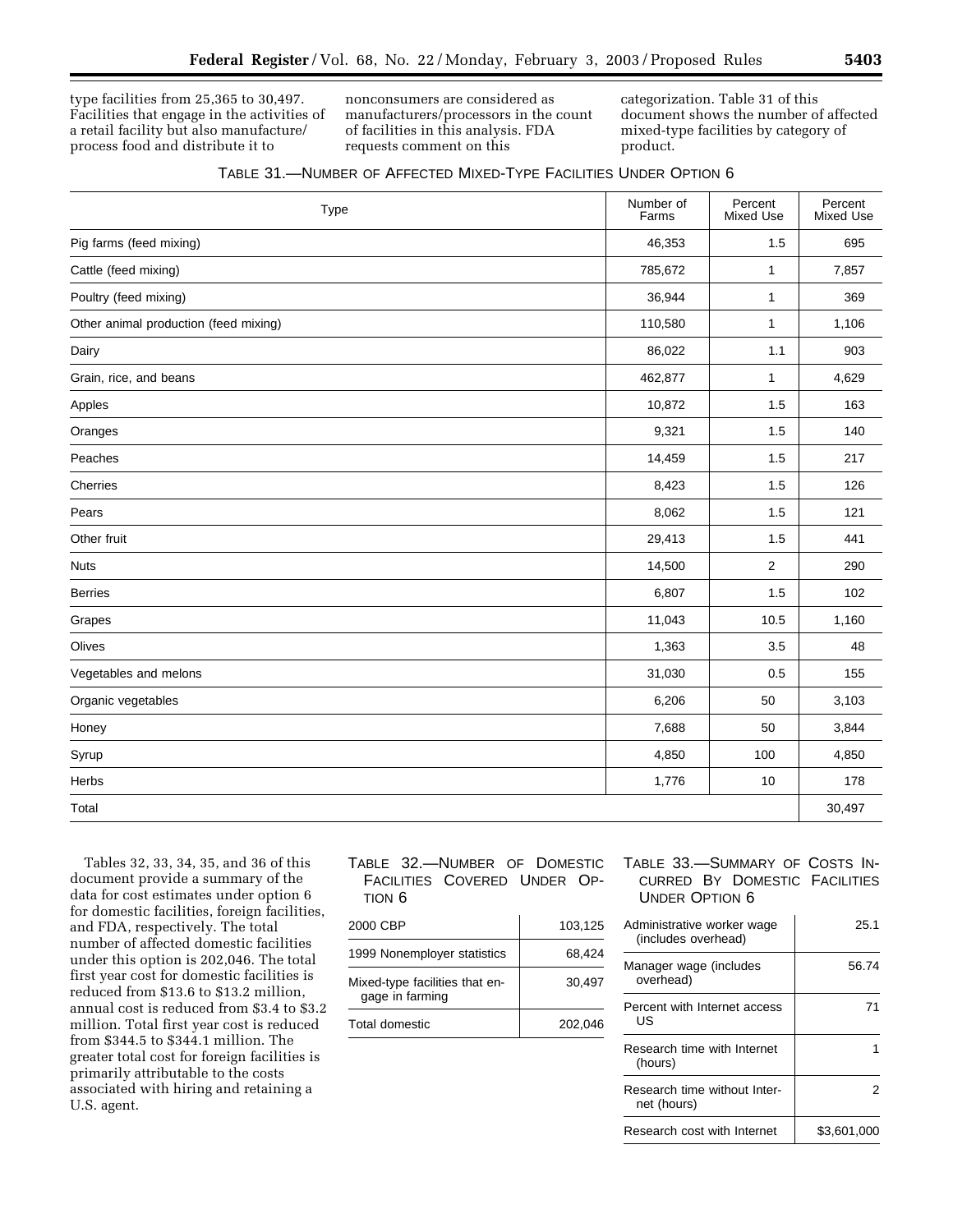CURRED BY DOMESTIC FACILITIES UNDER OPTION 6—Continued

| Research cost without Inter-<br>net            | \$2,941,000  |  |
|------------------------------------------------|--------------|--|
| Administrative time for form<br>(hours)        | 0.75         |  |
| Manager time for form<br>(hours)               | 0.25         |  |
| Form costs                                     | \$6,670,000  |  |
| Percent of businesses going<br>out of business | 10%          |  |
| Percent of businesses enter-<br>ing            | 10%          |  |
| Percent of businesses with<br>changes          | 20%          |  |
| Annual facility costs                          | \$3,322,000  |  |
| Total domestic costs                           | \$13,212,000 |  |
|                                                |              |  |

TABLE 34.—NUMBER OF FOREIGN FA-CILITIES COVERED UNDER OPTION 6

| Foreign holders and pack-<br>agers    | 100.027 |
|---------------------------------------|---------|
| Foreign manufacturers/proc-<br>essors | 125.450 |

TABLE 33.—SUMMARY OF COSTS IN- TABLE 34.—NUMBER OF FOREIGN FA- TABLE 35.—SUMMARY OF COSTS IN-CILITIES COVERED UNDER OPTION 6—Continued

| Stops exporting         | 16%     |
|-------------------------|---------|
| <b>Total facilities</b> | 205,405 |

TABLE 35.—SUMMARY OF COSTS IN-CURRED BY FOREIGN FACILITIES UNDER OPTION 6

| Speaks English                      | 16%           |
|-------------------------------------|---------------|
| Has Internet access                 | 31%           |
| Has U.S. agent                      | 10%           |
| Cost of U.S. agent (annual)         | \$1,000       |
| Hourly wage rate                    | \$25          |
| Time to find agent (hours)          | 5             |
| Additional time language<br>(hours) | 5             |
| Additional time Internet<br>(hours) | 5             |
| First year agent cost               | \$67,340,000  |
| Agent fee (annual cost)             | \$194,868,000 |
| Administrative time (hours)         |               |

CURRED BY FOREIGN FACILITIES UNDER OPTION 6—Continued

| Additional time language<br>(hours)            | 5             |
|------------------------------------------------|---------------|
| Additional time Internet<br>(hours)            | 5             |
| First year administrative<br>costs             | \$44,418,929  |
| Time to fill out form (hours)                  | 1             |
| Additional time language<br>(hours)            | 1             |
| Additional time Internet<br>(hours)            | 1             |
| Percent of businesses going<br>out of business | 10%           |
| Percent of businesses enter-<br>ing            | 10%           |
| Percent of businesses with<br>changes          | 20%           |
| First year form cost                           | \$12,992,000  |
| Total first year costs                         | \$319,619,000 |
| Total annual costs                             | \$228,370,000 |

## TABLE 36.—COSTS INCURRED BY FDA UNDER OPTION 6

| <b>FDA Costs</b>                                      | 2003         | 2004        | 2005        | 2006        | 2007        |
|-------------------------------------------------------|--------------|-------------|-------------|-------------|-------------|
| Development/modification/enhancement                  | \$8,200,000  | \$3,000,000 | \$3,300,000 | \$2,300,000 | \$2,300,000 |
| Maintenance/steady state                              | \$1,560,000  | \$3,500,000 | \$4,300,000 | \$4,300,000 | \$4,300,000 |
| Number of FTEs                                        | 4            | 4           | 4           | 2           | 2           |
| Cost per FTE                                          | \$110,588    | \$110,588   | \$110,588   | \$110,588   | \$110,588   |
| Cost per paper submission                             | \$10         | \$10        | \$10        | \$10        | \$10        |
| Number of domestic paper submissions                  | 58,593       | 23,437      | 23,437      | 23,437      | 23,437      |
| Number of foreign paper submissions                   | 22,677       | 9,071       | 9,071       | 9,071       | 9,071       |
| Total number of domestic registrations<br>in database | 202,046      | 202,046     | 202,046     | 202,046     | 202,046     |
| Total number of foreign registrations in<br>database  | 205,405      | 205,405     | 205,405     | 205,405     | 205,405     |
| Mailings to domestic facilities                       | \$1          | \$1         | \$1         | \$1         | \$1         |
| Mailings to foreign facilities                        | \$1          | \$1         | \$1         | \$1         | \$1         |
| Error rate for paper submissions                      | 10%          | 10%         | 10%         | 10%         | 10%         |
| Number of errors                                      | 5,860        | 2,345       | 2,345       | 2,345       | 2,345       |
| Cost per error                                        | \$15         | \$15        | \$15        | \$15        | \$15        |
| <b>Total costs</b>                                    | \$11,225,000 | \$7,376,000 | \$8,476,000 | \$7,255,000 | \$7,255,000 |
| Discounted total costs                                | \$11,225,000 | \$6,893,000 | \$7,403,000 | \$5,922,000 | \$5,535,000 |

▀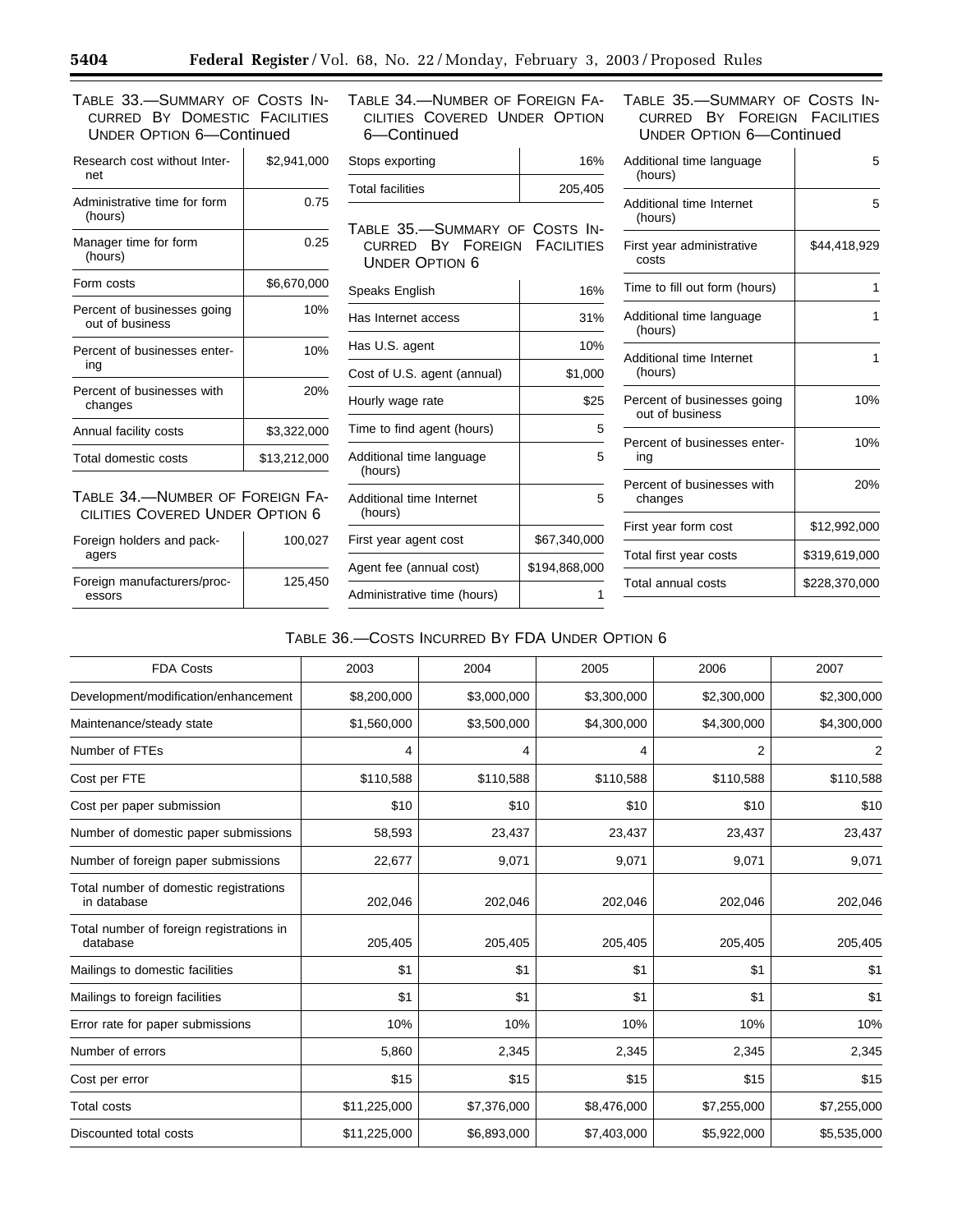7. Option Seven: Require Registration of Domestic and Foreign Facilities That Manufacture/Process, Pack, or Hold Food That Sell Their Products in Intrastate and Interstate Commerce, Including Mixed-Type Facilities, as Defined in Option 6. Permits the U.S. Agent to Register on Behalf of the Foreign Facility

Permitting the U.S. agent to register on behalf of the foreign facility would reduce the number of paper registrations significantly. Foreign facilities still would have to go through administrative steps to learn about the regulation and to find and hire a U.S. agent. However, foreign facilities now would have a third option for registering. In addition to electronic and paper registration by a representative at the facility, the foreign facility can authorize its U.S. agent to register the facility. FDA assumes that U.S. agents who register on behalf of foreign facilities will register electronically. Characteristics of foreign facilities, such as access to the Internet, fluency in English, and whether they are informed about the registration requirement before their product reaches the U.S. port, determine whether foreign facilities would be registered by themselves electronically, registered by mail, or registered by their U.S. agent.

FDA assumes that foreign facilities with Internet access would register directly via the Internet. Registration via the Internet would be the fastest, most reliable method for these facilities, and they would receive their confirmation of registration and facility registration number automatically.

Foreign facilities that do not have Internet access or representatives who read or write in English would register through their U.S. agent. The inability to read and write in English increases the cost for foreign facilities that register directly. U.S. agents operating in response to FDA registration requirements for other FDA-regulated products market themselves to certain regions of the world. FDA anticipates these agents would speak the language of the representative of the foreign facility, as well as English, and so could register in English for the facility.

Foreign facilities that do not have Internet access and do not learn of the registration requirements until their product reaches the U.S. border also are likely to register through their U.S. agent. For electronic registrations, the facility is considered registered once FDA enters the registration data into the registration system and the system generates a registration number. For paper registrations, the facility is

considered registered when FDA sends the registration number to the facility. For electronic registrations, confirmation should happen almost instantly. The electronic submission would be automatically entered into the database, undergo consistency checks, and if the information is entered correctly, the confirmation of registration and the facility's registration number would be sent out electronically.

Paper submissions are subject to longer lag times at several points. First, the facility may have to mail or phone in a request for a registration form. Second, the facility may have to wait to receive the form. Third, the registration takes time to travel through the mail from the facility to FDA. Fourth, FDA would require more time to process paper submissions, because the information has to be entered manually into the system. Fifth, FDA has to mail out a copy of the registration as entered, the registration confirmation, and the registration number if the facility's information is complete and legible. Sixth, the registration confirmation has to travel through the mail to the facility. At this time, the facility would know it is registered and have its registration number.

Because time will be important to foreign facilities bringing products into the United States, FDA assumes that they will choose to be registered by their U.S. agent, because the registration process will be much faster. Facilities that do not have Internet access, that have representatives who can read and write in English, and learn about the registration requirements before exporting their product to the United States are most likely to register by a paper submission. These facilities already would have invested the time to learn about the registration requirements and thus are likely to have a hard copy of the form. If time were not a major consideration, a facility is likely to prefer to fill out the registration form onsite. FDA plans to conduct extensive outreach efforts to communicate the registration requirements to affected facilities both domestically and abroad, both at the proposed rule stage and at the final rule stage to minimize the number of facilities that find out about the requirements at the port. FDA does not have the information to estimate how many foreign facilities would not learn about the registration requirements until their goods are at the port. FDA instead estimates the number of foreign paper submissions to FDA as the percent of foreign facilities that do not have Internet access and whose managers are able to read and write in

English. FDA requests comments on this assumption.

Under this option, U.S. agents would have a larger role than under other options. U.S. agents may charge a higher fee if they register for the facility. A higher U.S. agent fee is considered in the sensitivity analysis.

Port delays would be shorter under this option than under alternative options. Foreign facilities still would have delays associated with communication and finding a U.S. agent, but the process would be shortened by allowing the U.S. agent to register on behalf of the foreign facility. This would shorten the time that the product sits in storage and lower the loss of value of the product.

Tables 37, 38, 39, 40, and 41 of this document provide a summary of the data for cost estimates under option 7 for domestic facilities, foreign facilities, and FDA, respectively. The first year costs to foreign facilities would be reduced from \$319.6 to \$311.8 million, annual costs would be reduced from \$228.4 to \$227.6 million. Total costs for the first year would be reduced from \$344.5 to \$336.2 million.

## TABLE 37.—NUMBER OF DOMESTIC FACILITIES COVERED UNDER OP-TION 7

| 2000 CBP                                          | 103,125 |
|---------------------------------------------------|---------|
| 1999 Nonemployer statistics                       | 68.424  |
| Mixed-type facilities that en-<br>gage in farming | 30.497  |
| Total domestic                                    | 202.046 |

## TABLE 38.—SUMMARY OF COSTS IN-CURRED BY DOMESTIC FACILITIES UNDER OPTION 7

| Administrative worker wage<br>(includes overhead) | 25.1        |
|---------------------------------------------------|-------------|
| Manager wage (includes<br>overhead)               | 56.74       |
| Percent with Internet access<br>US                | 71%         |
| Research time with Internet<br>(hours)            | 1           |
| Research time without Inter-<br>net (hours)       | 2           |
| Research cost with Internet                       | \$3,601,000 |
| Research cost without Inter-<br>net               | \$2,941,000 |
| Administrative time for form<br>(hours)           | 0.75        |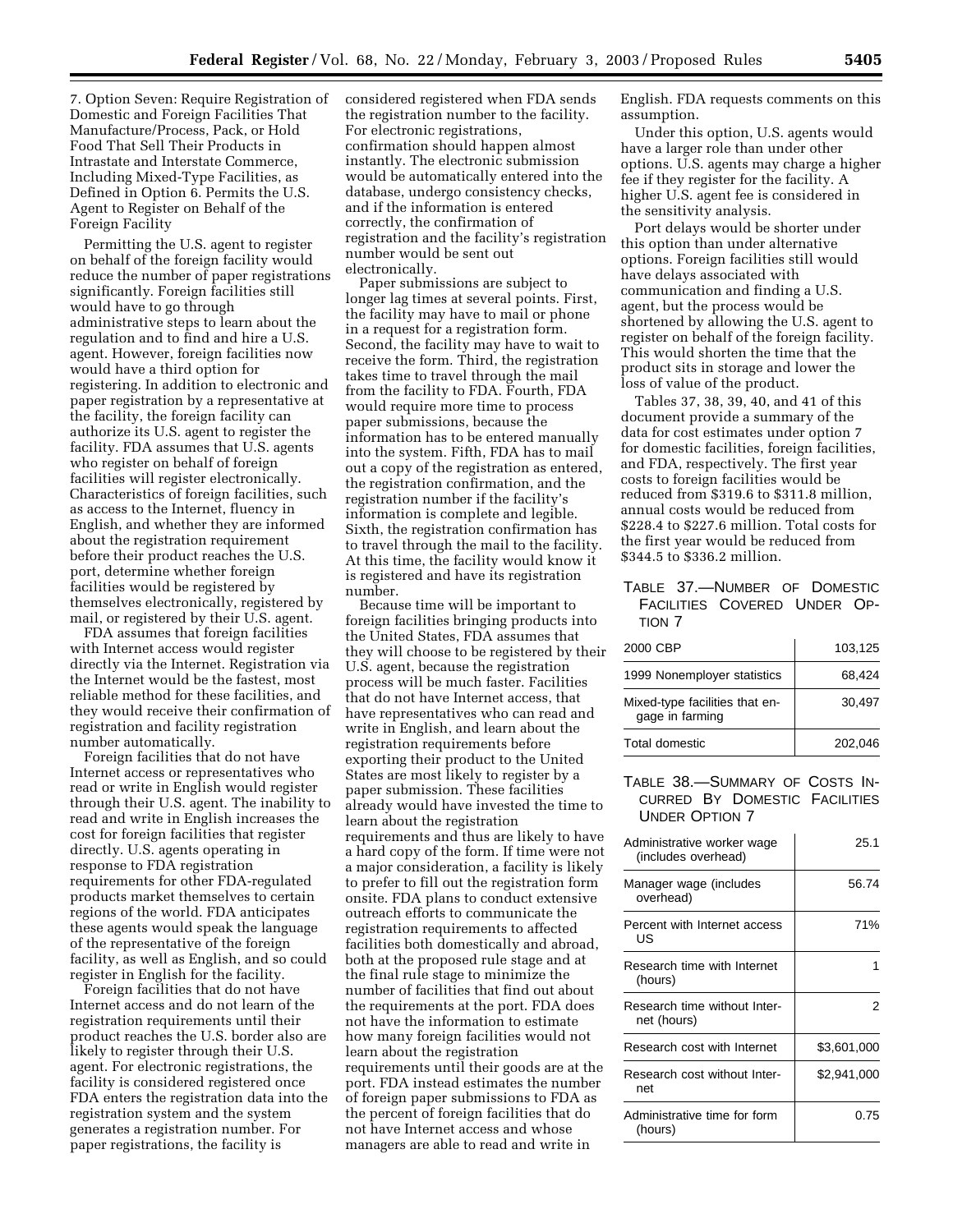TABLE 38.—SUMMARY OF COSTS IN-CURRED BY DOMESTIC FACILITIES UNDER OPTION 7—Continued

| Manager time for form<br>(hours)               | 0.25         |
|------------------------------------------------|--------------|
| Form costs                                     | \$6.670.000  |
| Percent of businesses going<br>out of business | 10%          |
| Percent of businesses enter-<br>ina            | 10%          |
| Percent of businesses with<br>changes          | 20%          |
| Annual facility costs                          | \$3.322.000  |
| Total domestic costs                           | \$13.212.000 |
|                                                |              |

TABLE 39.—NUMBER OF FOREIGN FA-CILITIES COVERED UNDER OPTION 7

| Foreign holders and pack-<br>agers    | 100,027 |
|---------------------------------------|---------|
| Foreign manufacturers/proc-<br>essors | 125,450 |
| Stops exporting                       | 16%     |
| <b>Total facilities</b>               | 205.405 |

TABLE 40.—SUMMARY OF COSTS INCURRED BY FOREIGN FACILITIES

| Speaks English                      | 16%           |
|-------------------------------------|---------------|
| Has Internet access                 | 31%           |
| Has U.S. agent                      | 10%           |
| Cost of U.S. agent (annual)         | \$1,000       |
| Hourly wage rate                    | \$25          |
| Time to find agent (hours)          | 5             |
| Additional time language<br>(hours) | 5             |
| Additional time Internet<br>(hours) | 5             |
| First year agent cost               | \$67,340,000  |
| Agent fee (annual cost)             | \$194,868,000 |
| Administrative time (hours)         | 1             |
| Additional time language<br>(hours) | 5             |
| Additional time Internet<br>(hours) | 5             |
| First year administrative<br>costs  | \$44,418,929  |
|                                     |               |

## TABLE 40.—SUMMARY OF COSTS IN-CURRED BY FOREIGN FACILITIES— **Continued**

| Time to fill out form (hours)                  | 1             |
|------------------------------------------------|---------------|
|                                                |               |
| Additional time language<br>(hours)            | O             |
| Additional time Internet<br>(hours)            | ი             |
| Percent of businesses going<br>out of business | 10%           |
| Percent of businesses enter-<br>ing            | 10%           |
| Percent of businesses with<br>changes          | 20%           |
| First year form cost                           | \$5,135,000   |
| Total first year costs                         | \$311,762,000 |
| Total annual costs                             | \$227.585.000 |

# TABLE 41.—COSTS INCURRED BY FDA UNDER OPTION 7

| <b>FDA Costs</b>                                      | 2003         | 2004        | 2005        | 2006           | 2007           |
|-------------------------------------------------------|--------------|-------------|-------------|----------------|----------------|
| Development/modification/enhancement                  | \$8,200,000  | \$3,000,000 | \$3,300,000 | \$2,300,000    | \$2,300,000    |
| Maintenance/steady state                              | \$1,560,000  | \$3,500,000 | \$4,300,000 | \$4,300,000    | \$4,300,000    |
| Number of FTEs                                        | 4            | 4           | 4           | $\overline{2}$ | $\overline{2}$ |
| Cost per FTE                                          | \$110,588    | \$110,588   | \$110,588   | \$110,588      | \$110,588      |
| Cost per paper submission                             | \$10         | \$10        | \$10        | \$10           | \$10           |
| Number of domestic paper submissions                  | 58,593       | 23,437      | 23,437      | 23,437         | 23,437         |
| Number of foreign paper submissions                   | 22,677       | 9,071       | 9,071       | 9,071          | 9,071          |
| Total number of domestic registrations<br>in database | 202,046      | 202,046     | 202,046     | 202,046        | 202,046        |
| Total number of foreign registrations in<br>database  | 205,405      | 205,405     | 205,405     | 205,405        | 205,405        |
| Mailings to domestic facilities                       | \$1          | \$1         | \$1         | \$1            | \$1            |
| Mailings to foreign facilities                        | \$1          | \$1         | \$1         | \$1            | \$1            |
| Error rate for paper submissions                      | 10%          | 10%         | 10%         | 10%            | 10%            |
| Number of errors                                      | 5,860        | 2,345       | 2,345       | 2,345          | 2,345          |
| Cost per error                                        | \$15         | \$15        | \$15        | \$15           | \$15           |
| <b>Total costs</b>                                    | \$11,225,000 | \$7,376,000 | \$8,476,000 | \$7,255,000    | \$7,255,000    |
| Discounted total costs                                | \$11,225,000 | \$6,893,000 | \$7,403,000 | \$5,922,000    | \$5,535,000    |

-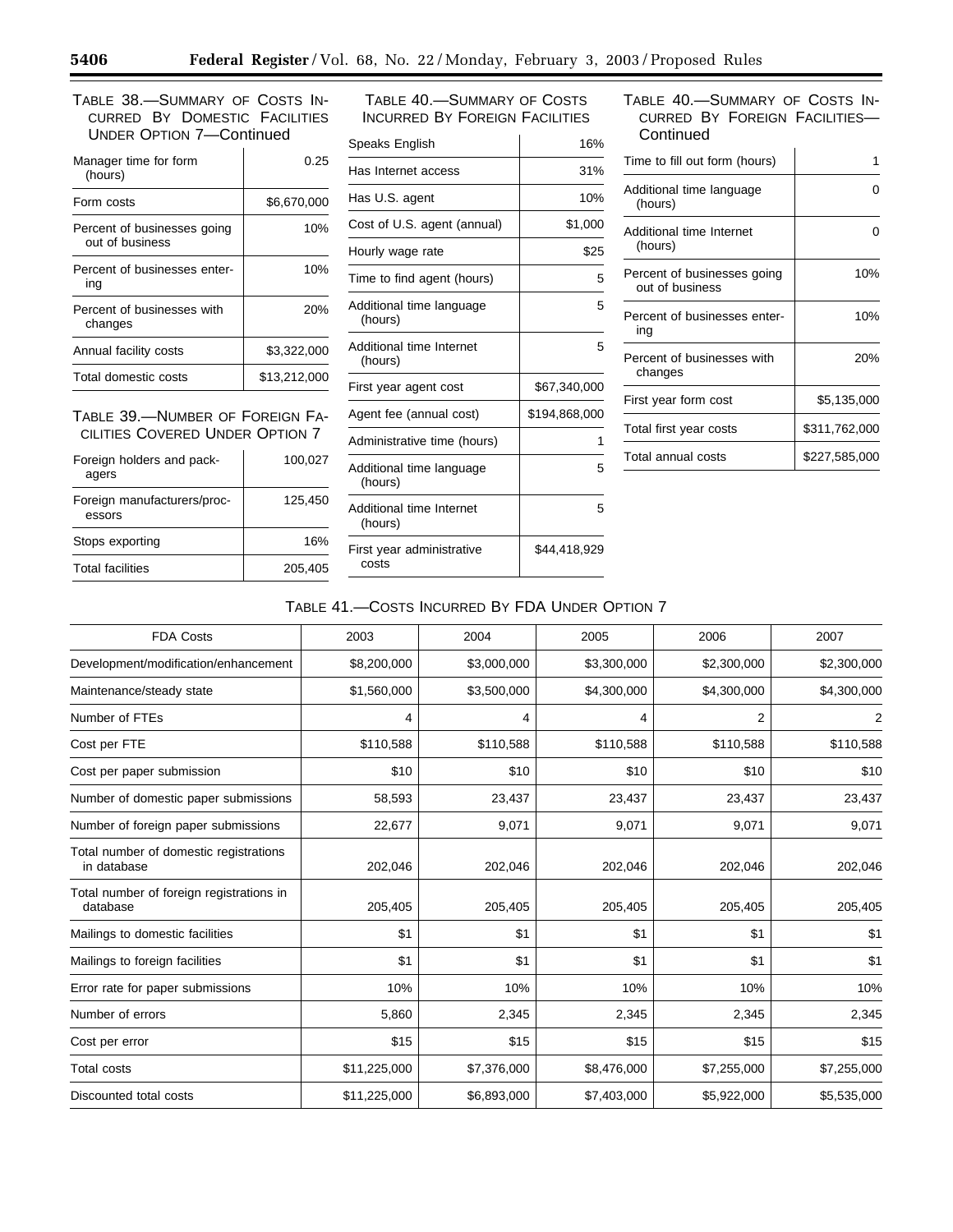8. Option Eight: Issue No New Regulation and Allow the Bioterrorism Act's Default Registration Requirements to Take Effect

The Bioterrorism Act requires facilities to register with FDA by December 12, 2003, even if FDA has not issued final regulations by this date. Failure to do so for both foreign and domestic facilities is a prohibited act, and FDA must hold food from unregistered foreign facilities at the port of entry until they are registered. Thus,

facilities have an incentive to register with FDA. Failure to issue a final regulation would result in an unworkable, chaotic system. The Bioterrorism Act also requires facilities that register in the absence of a final rule to re-register with FDA as specified in the final rule once it is issued.

It is not possible to predict the costs or benefits of this option because the statute is not specific enough to predict how it would be implemented. It seems likely that many facilities will attempt to register, given the penalties for failure

to register. However, if FDA receives all paper, non-standardized registrations, it will be extremely difficult for FDA to process the registrations and to use the information provided. It would also be a slow process for FDA to issue registration numbers.

#### 9. Summary of Costs

Table 42 of this document presents a summary of costs for options 2 through 7 for domestic facilities, foreign facilities, and FDA. Costs in future years are discounted at 7 percent.

|  |  |  | TABLE 42.—TOTAL COST OF OPTIONS 2 THROUGH 7 FOR DOMESTIC FACILITIES, FOREIGN FACILITIES, AND FDA. |  |  |
|--|--|--|---------------------------------------------------------------------------------------------------|--|--|
|--|--|--|---------------------------------------------------------------------------------------------------|--|--|

|                               | Option 2      | Option 3      | Option 4      | Option 5      | Option 6      | Option 7      |
|-------------------------------|---------------|---------------|---------------|---------------|---------------|---------------|
| Domestic first year<br>costs  | \$13,557,000  | \$7,038,000   | \$11,217,000  | \$12,256,000  | \$13,212,000  | \$13,212,000  |
| Foreign first year<br>costs   | \$319,619,000 | \$319,619,000 | \$319,619,000 | \$318,335,000 | \$319,619,000 | \$311,762,000 |
| FDA first year<br>costs       | \$11,279,000  | \$10,907,000  | \$11,145,000  | \$11,279,000  | \$11,225,000  | \$11,225,000  |
| Total first year<br>costs     | \$344,455,000 | \$337,564,000 | \$341,981,000 | \$341,870,000 | \$344,056,000 | \$336,199,000 |
| Domestic second<br>year costs | \$3,186,000   | \$1,654,000   | \$2,636,000   | \$2,181,000   | \$3,105,000   | \$3,105,000   |
| Foreign second<br>year costs  | \$213,430,000 | \$213,430,000 | \$213,430,000 | \$212,831,000 | \$213,430,000 | \$212,696,000 |
| FDA second year<br>costs      | \$6,914,000   | \$6,769,000   | \$6,862,000   | \$6,817,000   | \$6,893,000   | \$6,893,000   |
| Total second year<br>costs    | \$223,530,000 | \$221,853,000 | \$222,928,000 | \$221,829,000 | \$223,428,000 | \$222,694,000 |
| Domestic third<br>year costs  | \$2,978,000   | \$1,546,000   | \$2,464,000   | \$2,039,000   | \$2,902,000   | \$2,902,000   |
| Foreign third year<br>costs   | \$199,467,000 | \$199,467,000 | \$199,467,000 | \$198,907,000 | \$199,467,000 | \$198,782,000 |
| FDA third year<br>costs       | \$7,422,000   | \$7,287,000   | \$7,374,000   | \$7,332,000   | \$7,403,000   | \$7,403,000   |
| Total third year<br>costs     | \$209,867,000 | \$208,300,000 | \$209,305,000 | \$208,278,000 | \$209,772,000 | \$209,087,000 |
| Domestic fourth<br>year costs | \$2,783,000   | \$1,445,000   | \$2,303,000   | \$1,905,000   | \$2,712,000   | \$2,712,000   |
| Foreign fourth year<br>costs  | \$186,418,000 | \$186,418,000 | \$186,418,000 | \$185,895,000 | \$186,418,000 | \$185,777,000 |
| FDA fourth year<br>costs      | \$5,939,000   | \$5,814,000   | \$5,894,000   | \$5,855,000   | \$5,922,000   | \$5,922,000   |
| Total fourth year<br>costs    | \$195,140,000 | \$193,677,000 | \$194,615,000 | \$193,655,000 | \$195,052,000 | \$194,411,000 |

a. *Sensitivity to assumptions*. A number of assumptions in the analysis significantly affect the cost estimates. To understand how these assumptions affect the cost estimates, FDA reestimates the total costs under

alternative assumptions. FDA uses option 7, the proposed option, to compare across assumptions. Table 43 summarizes the results of the sensitivity analysis.

FDA looked at the number of mixedtype facilities. In option 6, FDA estimated that there are approximately 30,497 mixed-type facilities that manufacture/process food for distribution to nonconsumers or pack or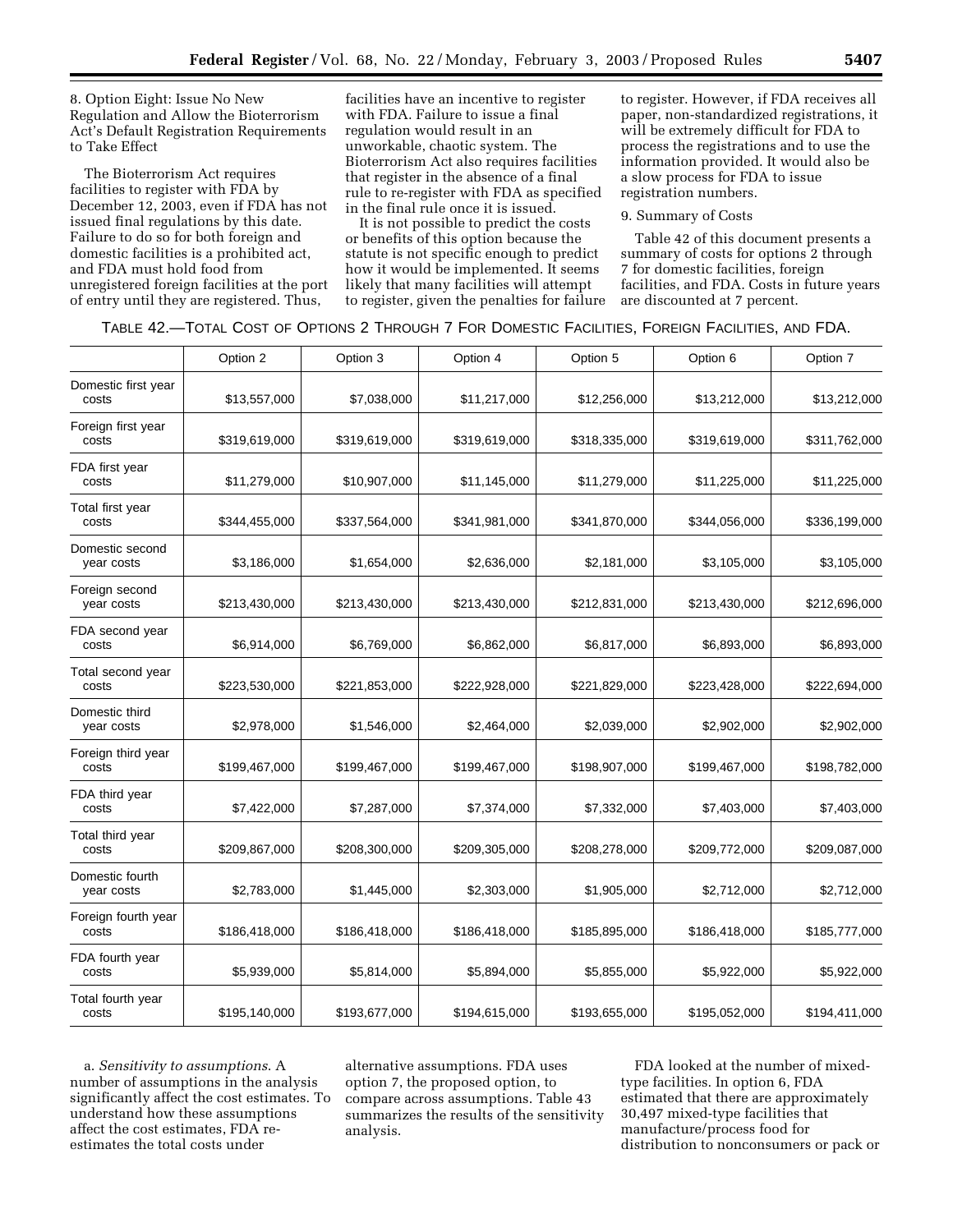hold food received from off the facility based on data from the Census of Agriculture and information from CES (Ref. 7). Because there are over 2 million farms in the United States, small changes in assumptions about the percentage of farms that are mixed-type facilities would result in a large change in the total number of affected farms. If the total number of farms that are mixed-type facilities were 100,000, the total, first year, domestic costs increase from \$13.2 to \$17.8 million.

Another significant source of uncertainty is the amount of time it would take facility employees to read and understand the requirements and for foreign facilities to find a U.S. agent. To test the time assumptions, FDA estimated the costs assuming all the time estimates for administrative activities were doubled. This increases the cost estimates for domestic facilities from \$13.2 to \$19.8 million and increases the cost estimates for foreign facilities from \$311.8 to \$423.5 million.

Hiring and retaining a U.S. agent is a significant cost for foreign facilities. FDA tested how this affects total cost estimates by doubling the percent of foreign manufacturers that have U.S.

agents from 10 percent to 20 percent. This lowers the first year cost for foreign facilities from \$311.8 to \$297.3 million.

Also subject to a great deal of uncertainty is the number of foreign manufacturers/processors who can read and write in English. Research on the topic shows widely ranging estimates of the number of English speakers in countries where English is not the primary language. Even in countries where English is a primary or secondary language, many inhabitants may not be fluent in English (Ref. 14). However, more than one individual may work in a facility in an appropriate position to fill out the registration form. This increases the probability that an individual with English skills sufficient to fill out the registration form may be available. FDA estimated that 16 percent of foreign facilities had employees that were fluent in English. To test our assumption about the percentage of foreign facilities with employees who are fluent in English, FDA looked at the alternate assumption that 32 percent of foreign facilities would have a worker with the capability to research and fill out the form in English. This change

decreases the total cost to foreign facilities from \$311.8 to \$303.4 million.

FDA assumed that the number of foreign facilities that hold food products before exporting them to the United States is equal to the number of domestic brokers and consignees, because of the lack of data about foreign facilities holding and doing de minimis processing of food. To test this assumption, FDA looked at the costs if the number of foreign holders and de minimis processors is 160,000. Changing this assumption has a large effect on the foreign and total cost, increasing the foreign cost from \$311.8 to \$405.2 million and the total cost from \$336.2 to \$429.7 million.

FDA tested the effect of changing the annual U.S. agent fee. If the average U.S. agent fee is \$1,500, instead of \$1,000, the costs to foreign facilities will be increased from \$311.8 to \$409.2 million.

Finally, FDA tested the assumption that the foreign wage rate is the same as the domestic wage rate and re-estimated the costs for a foreign wage rate of \$15 per hour. The total cost to foreign facilities was reduced from \$311.8 to \$265.0 million under this assumption.

#### TABLE 43.—SENSITIVITY ANALYSIS (RELATIVE TO OPTION 7)

| <b>First Year Costs</b>                                   | <b>Total Domestic Cost</b><br>(dollars) | <b>Total Foreign Cost</b><br>(dollars) | <b>Total FDA Cost</b><br>(dollars) | Total Cost (dollars) |
|-----------------------------------------------------------|-----------------------------------------|----------------------------------------|------------------------------------|----------------------|
| Under current assumptions <sup>1</sup>                    | 13,212,000                              | 311,762,000                            | 11,225,000                         | 336,199,000          |
| Percentage change from baseline                           | 0%                                      | 0%                                     | 0%                                 | 0%                   |
| 100,000 mixed-type facilities that engage in<br>farming   | 17,756,000                              | 311,762,000                            | 11,484,000                         | 341,002,000          |
| Percentage change from baseline                           | 34%                                     | $0\%$                                  | 2%                                 | 1%                   |
| Time costs are doubled                                    | 19,754,000                              | 423,521,000                            | 11,225,000                         | 454,500,000          |
| Percentage change from baseline                           | 50%                                     | 36%                                    | 0%                                 | 35%                  |
| 20 percent of foreign manufacturers have<br>U.S. agents   | 13,212,000                              | 297,257,000                            | 11,225,000                         | \$321,694,000        |
| Percentage change from baseline                           | 0%                                      | $-5%$                                  | 0%                                 | $-4%$                |
| 32 percent of foreign facilities are fluent in<br>English | 13,212,000                              | 303,395,000                            | 11,474,000                         | \$328,081,000        |
| Percentage change from baseline                           | 0%                                      | $-3%$                                  | 2%                                 | $-2%$                |
| 160,000 foreign holders                                   | 13,212,000                              | 405,168,000                            | 11,304,000                         | 429,684,000          |
| Percentage change from baseline                           | 0%                                      | 30%                                    | 1%                                 | 28%                  |
| U.S. agent fee \$1,500                                    | 13,212,000                              | 409,195,000                            | 11,225,000                         | 433,632,000          |
| Percentage change from baseline                           | 0%                                      | 31%                                    | 0%                                 | 29%                  |
| Foreign wage rate \$15                                    | 13,212,000                              | 265,004,000                            | 11,225,000                         | 289,441,000          |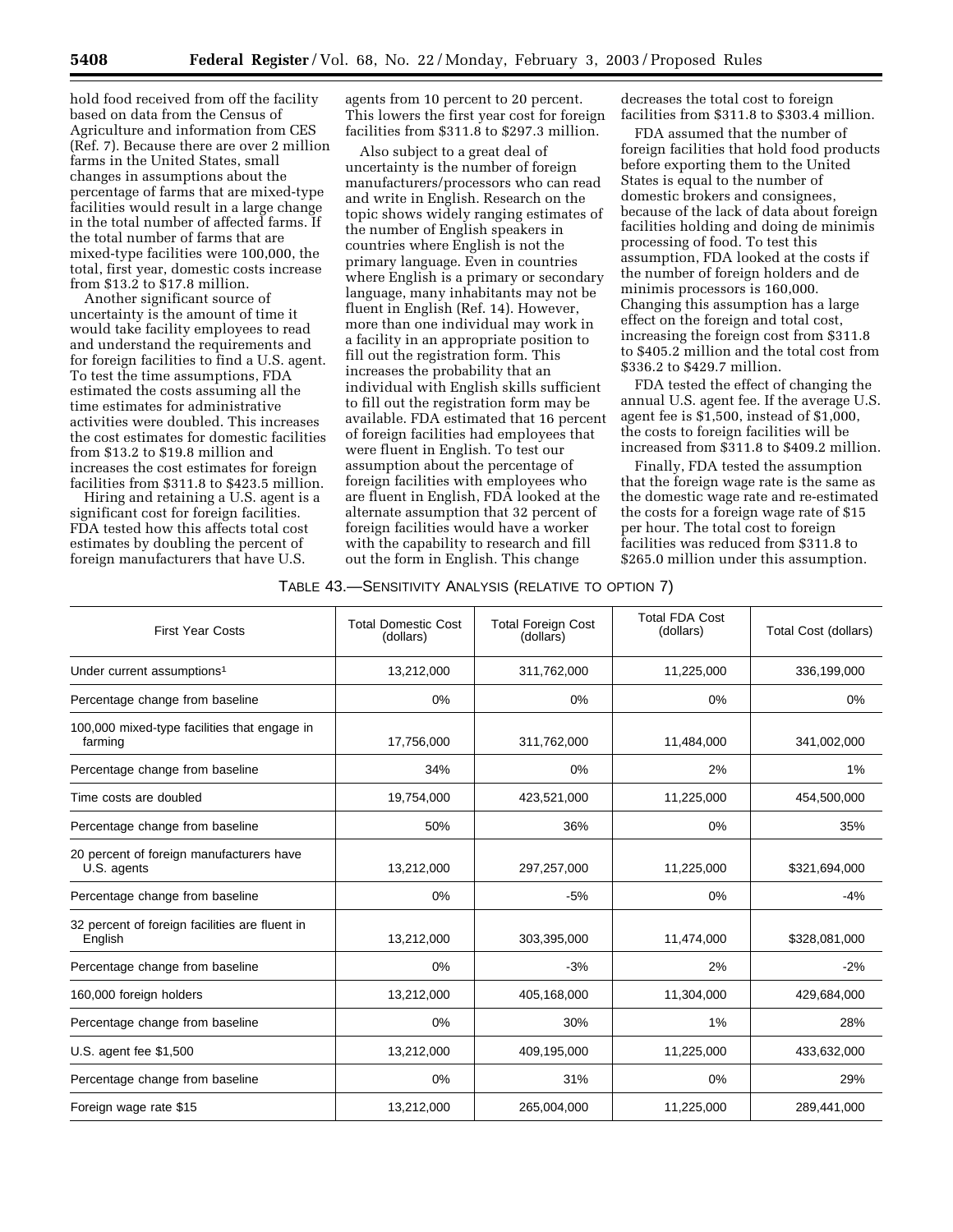| TABLE 43.—SENSITIVITY ANALYSIS (RELATIVE TO OPTION 7)—Continued |  |  |
|-----------------------------------------------------------------|--|--|
|-----------------------------------------------------------------|--|--|

| <b>First Year Costs</b>         | <b>Total Domestic Cost</b><br>(dollars) | <b>Total Foreign Cost</b><br>(dollars) | <b>Total FDA Cost</b><br>(dollars) | Total Cost (dollars) |
|---------------------------------|-----------------------------------------|----------------------------------------|------------------------------------|----------------------|
| Percentage change from baseline | 0%                                      | $-15%$                                 | 0%                                 | $-14%$               |

1 30,497 mixed-type facilities, time costs under option 7, 10 percent of foreign manufacturers/processors have U.S. agents, 16 percent of foreign facilities are fluent in English, 100,027 foreign holders and packagers, and U.S. agent fee of \$1,000.

b. *Qualitative costs*. For all of the options, except option one, there are a number of costs that FDA was unable to quantify. Loss of products from small exporters who would choose to stop exporting to the United States due to the increased cost of business may represent significant costs. Earlier in the analysis, we estimated that about 16 percent of foreign manufacturers export 10 or fewer line entries per year, and that these manufacturers would cease exporting to the United States. This could result in the elimination of some specialty products that market to very small niche markets in the United States, which would represent a loss to consumers who use these products.

The cost of port delays for facilities that do not learn of the requirements before exporting is another cost FDA was unable to quantify. FDA is unable to estimate how many foreign facilities would not learn about the new requirements before exporting. For this analysis, we estimate the expected cost of learning about registration as the number of hours a worker in a foreign facility needs to learn about the requirements. However, we expect that for some facilities, the cost of learning about the requirements would be much higher than the expected cost. Facilities that do not learn about the registration requirements before reaching the United States port would still have their shipment held at the port. The loss of value may be as low as the cost of storage, or as high as the value of the shipment, if perishable.

Under option 7, FDA expects this cost to be lower. If the U.S. agent registers the foreign facility, this will speed up the registration process and the product

would be released into U.S. commerce faster.

FDA also was unable to quantify the costs incurred by FDA, trade associations, and others for outreach about the registration requirements. FDA will undertake outreach to notify domestic and foreign facilities about registration through public meetings, satellite downlink to five continents, and providing help desk support. FDA also anticipates that trade organizations and others, such as brokers, foreign governments, and U.S. businesses, will undertake to notify facilities of the registration requirements. FDA requests comments on the size and the basis for estimating these costs.

#### 10. Benefits

These provisions would improve FDA's ability to respond to outbreaks from accidental and deliberate contamination from food and deter deliberate contamination. Based on historical evidence, a strike on the food supply has a very low probability, but would be a potentially high cost event. FDA lacks data to estimate the likelihood and resulting costs of a strike occurring. Without knowing the likelihood or cost of an event, we cannot quantitatively measure the reduction in probability of an event occurring or the possible reduction in cost of an event, associated with each regulatory option. Further hindering any quantification of benefits is the interactive effect of the other regulations that are being developed to implement title III of the Bioterrorism Act. Prior notice for imported shipments (section 307 of the Bioterrorism Act) would aid in the enforcement of registration, and in turn, registration would aid in the verification of prior notice submissions. Registration and recordkeeping also would work cooperatively.

These regulations also improve FDA's ability to prevent and respond to accidental foodborne outbreaks. FDA lacks data on the number of accidental outbreaks that will be prevented or shortened from this proposed rule, as well as from registration working in conjunction with the other regulations being developed to implement title III of the Bioterrorism Act. To understand possible costs of inadvertent foodborne illness and from an intentional strike on the food supply, FDA presents five outbreaks resulting from accidental and deliberate contamination, involving both domestic and imported foods in table 44. Registration will aid FDA in preventing and shortening foodborne outbreaks, but we do not know how frequently an outbreak would occur or the size and severity of the outbreak in the absence of registration. These foodborne outbreaks also do not represent the form a terrorist attack might undertake, but merely illustrate the public health costs of foodborne disasters. It is possible that an intentional attack on the food supply that sought to disrupt the food supply and sicken many U.S. citizens would be much larger. However, the probability of an attack occurring and the exact reduction in risk resulting from registration is unknown. Therefore, FDA is unable to quantify the benefits of registration arising from preventing or lessening the impact of a foodborne outbreak. Instead, we examine four mechanisms through which each regulatory option might act and analyze how each of the options affects these mechanisms.

## TABLE 44.—SUMMARY OF FIVE FOODBORNE OUTBREAKS

| Pathogen               | Location and Year | Vehicle    | Confirmed or Re-<br>ported Cases | <b>Estimated Number of</b><br>Cases | <b>Total Illness Cost</b><br>(dollars) |
|------------------------|-------------------|------------|----------------------------------|-------------------------------------|----------------------------------------|
| Salmonella enteritidis | Minnesota 1994    | Ice cream  | 150 cases; 30 hos-<br>pitalized  | 29,100 in MN; 224,00<br>nationwide  | 3.187.744.000 to<br>5.629.792.000      |
| Shigella sonnei        | Michigan 1988     | Tofu salad | 3.175 cases                      | Not available                       | 45,183,000 to<br>79,797,000            |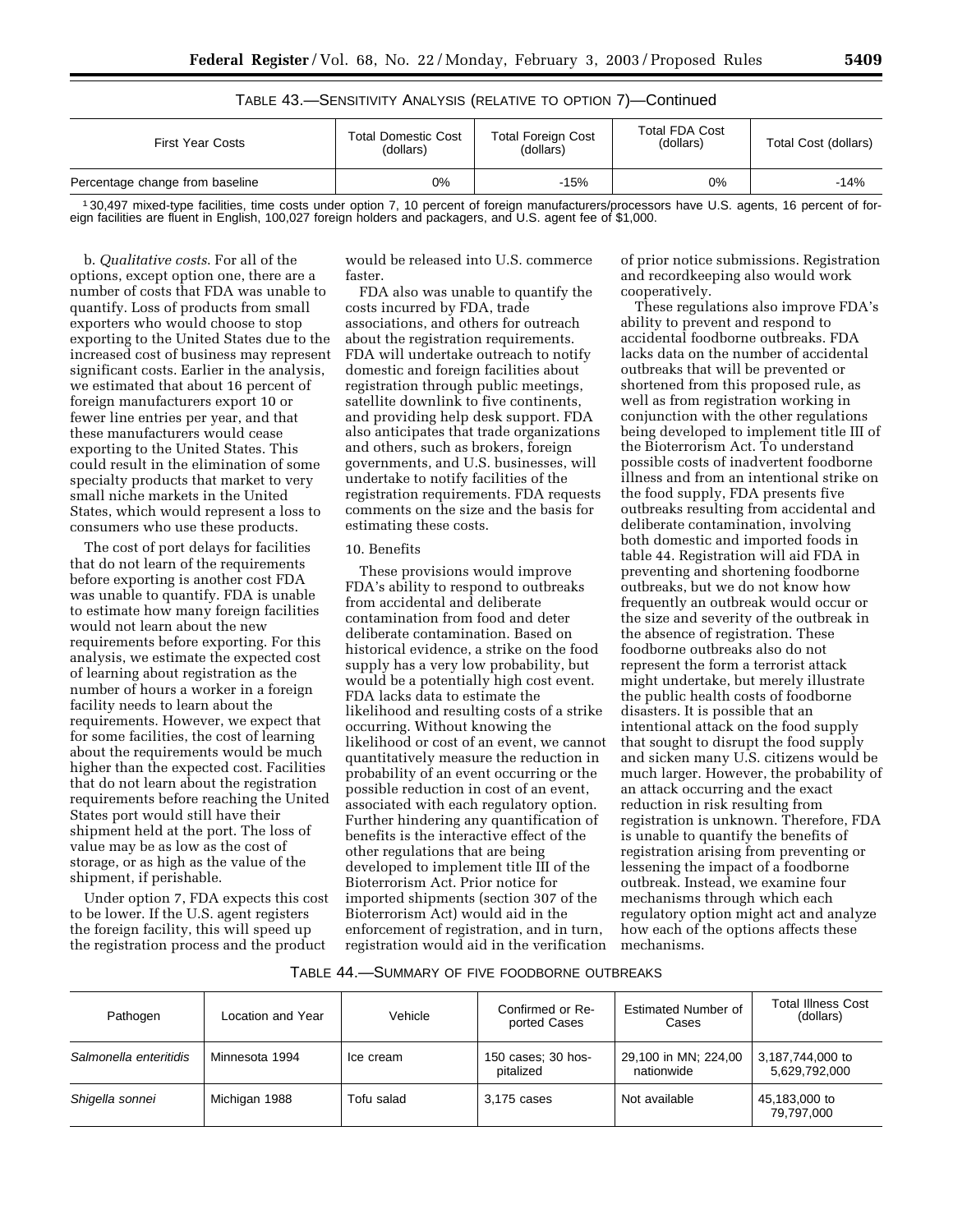| Pathogen                                | Location and Year                                 | Vehicle                                                | Confirmed or Re-<br>ported Cases                         | Estimated Number of<br>Cases | <b>Total Illness Cost</b><br>(dollars) |
|-----------------------------------------|---------------------------------------------------|--------------------------------------------------------|----------------------------------------------------------|------------------------------|----------------------------------------|
|                                         | Outbreaks resulting from deliberate contamination |                                                        |                                                          |                              |                                        |
| Salmonella<br>Typhimurium               | Dalles, Oregon 1984                               | Salad bars                                             | 751 cases; 45 hos-<br>pitalized                          | Not available                | 10,687,000 to<br>18,875,000            |
| Shigella dysentreriae<br>type 2         | <b>Texas 1996</b>                                 | Muffins and dough-<br>nuts                             | 12 cases: 4 hospital-<br>ized                            | All cases identified         | 83,000                                 |
| Outbreaks resulting from imported foods |                                                   |                                                        |                                                          |                              |                                        |
| Cyclospora<br>cayaetanensis             | United States and<br>Canada 1996                  | Raspberries (probably<br>imported from Gua-<br>temala) | 1465 cases identified.<br>less than 20 hos-<br>pitalized | Not available                | 3,941,000                              |

## TABLE 44.—SUMMARY OF FIVE FOODBORNE OUTBREAKS—Continued

a. *Salmonella enteritidis in ice cream*. In 1994, approximately 224,000 people were sickened by ice cream contaminated with Salmonella enteritidis. The source of the contamination appeared to be pasteurized pre-mix that had been contaminated during transport in tanker trailers that carried nonpasteurized eggs. There were 150 confirmed cases of salmonellosis associated with the outbreak in Minnesota. However, ice cream produced during the contamination period was distributed to 48 States. To calculate the total number of illnesses associated with the outbreak, researchers calculated an attack rate of 6.6 percent. This attack rate was extrapolated to the population that consumed the ice cream, giving a total number sickened of 224,000 (Ref. 19).

Salmonellosis most commonly causes gastrointestinal symptoms. Almost 91 percent of cases are mild and cause 1 to 3 days of illness with symptoms including diarrhea, abdominal cramps, and fever. Moderate cases, defined as cases that require a trip to a physician, account for 8 percent of the cases. These cases typically have a duration of 2 to 12 days. Severe cases require hospitalization and last 11 to 21 days. In addition to causing gastroenteritis, salmonellosis also can cause reactive arthritis in a small percentage of cases. Reactive arthritis may be short or long term and is characterized by joint pain. Just over 1 percent of cases develop short-term reactive arthritis and 2 percent of cases develop chronic, reactive arthritis.

FDA estimated the costs associated with salmonellosis, including medical treatment costs and pain and suffering.

Table 45 of this document provides a summary of these estimates. Pain and suffering is measured by lost quality adjusted life days (QALDs). QALDs measure the loss of utility associated with an illness. A QALD is measured between zero and one, with one being a day in perfect health. The total loss of a quality adjusted life year (QALY), or the loss of a year of life is valued at \$100,000, based on economic studies of how consumers value risks to life (Ref. 20). Thus, an entire lost QALD would be valued at \$274 and fractions of QALDs are a fraction of the day's value. FDA presents two estimates of values of pain and suffering associated with arthritis, one based on physician estimates (Ref. 21) and another based on a regression analysis approach (Ref. 22). This gives a range of costs for the average case of salmonellosis between \$14,231 and \$25,133.

| TABLE 45.—THE COST OF A TYPICAL CASE OF SALMONELLOSIS |  |  |  |
|-------------------------------------------------------|--|--|--|
|-------------------------------------------------------|--|--|--|

| Severity                     | Case Breakdown<br>(percent) | <b>Total QALDs</b><br>Lost per Illness | Health Loss (dollars)<br>per Case (Dis-<br>counted) | Medical<br>Costs (dol-<br>lars) per<br>Case (Dis-<br>counted) | <b>Weighted Dollar</b><br>Loss per Case |
|------------------------------|-----------------------------|----------------------------------------|-----------------------------------------------------|---------------------------------------------------------------|-----------------------------------------|
| Illness                      |                             |                                        |                                                     |                                                               |                                         |
|                              | 90.7                        | 1.05                                   | 660                                                 | 0                                                             | 599                                     |
|                              | 8.1                         | 3.68                                   | 2,310                                               | 283                                                           | 209                                     |
|                              | 1.2                         | 9.99                                   | 6,266                                               | 9,250                                                         | 188                                     |
| Arthritis                    |                             |                                        |                                                     |                                                               |                                         |
|                              |                             |                                        |                                                     |                                                               |                                         |
|                              | 1.26                        | 5.41                                   | 3.391                                               | 100                                                           | 44                                      |
|                              | 2.40                        | 2,613.12                               | 452,554                                             | 7,322                                                         | 11,048                                  |
|                              |                             |                                        |                                                     |                                                               |                                         |
|                              | 1.26                        | 10.81                                  | 6,778                                               | 100                                                           | 87                                      |
|                              | 2.40                        | 5,223.15                               | 904,573                                             | 7,322                                                         | 21,906                                  |
| Death                        | 0.04                        |                                        | 5,000,000                                           |                                                               | 2,143                                   |
| Total expected loss per case |                             |                                        |                                                     |                                                               |                                         |
|                              |                             |                                        |                                                     |                                                               | 14,231                                  |
|                              |                             |                                        |                                                     |                                                               | 25,133                                  |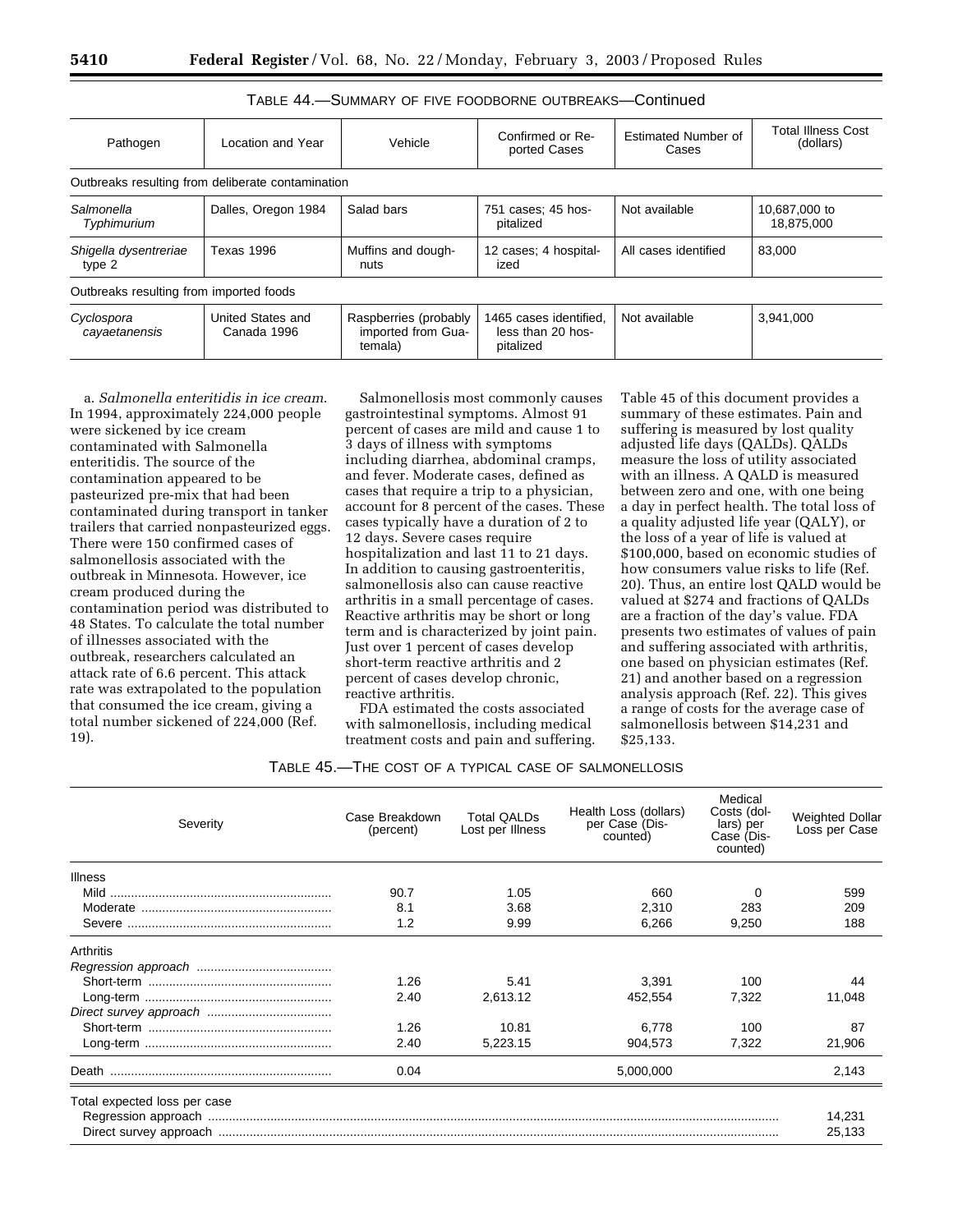To estimate the economic cost due to illness associated with this outbreak, FDA used the range for the average cost per case. For 224,000 people, this is a total cost of between \$3,187,744,000 and \$5,629,792,000 from this accidental food disaster.

b. *Shigella sonnei in tofu salad*. In 1988, a tofu salad at an outdoor music festival was contaminated with Shigella sonnei and sickened an estimated 3,175 people. Over 2,000 volunteer food handlers served communal meals at the festival (Ref. 23). Shigellosis causes similar symptoms and is of similar duration to salmonellosis. It also is associated with short term and chronic reactive arthritis; thus FDA assumed the average case of shigellosis has the same cost as salmonellosis. This gives a total cost of \$45,183,000 to \$79,797,000.

c. *Salmonella typhimirium in salad bars*. During September and October of 1984, two outbreaks of *Salmonella typhimirium* occurred in association with salad bars in restaurants in The Dalles, OR. At least 751 people were affected. Members of the local Rajneeshpuram commune intentionally

caused the outbreak by spraying *Salmonella typhimirium* on the salad bars in local restaurants. Their apparent motivation was to influence a local election by decreasing voter turnout. Intentional contamination was not suspected immediately and no charges were brought until a year after the attacks (Ref. 24).

The 751 people affected primarily were identified through passive surveillance; thus the true number of people actually sickened is undoubtedly much higher. The Dalles is located on Interstate 84 in Oregon and is a frequent stop for travelers who were unlikely to be identified by passive or active surveillance for salmonellosis. However, since we do not have any estimates of the true size of the outbreak, we estimated the costs associated with known cases, recognizing this is an underestimate of the true cost of the outbreak. We use the cost estimates for salmonellosis as ranging from \$14,231 to \$25,133. This gives an estimated cost of known cases for the outbreak of \$10,687,000 to \$18,875,000.

d. *Shigella dysenteriae type 2 among laboratory workers*. Twelve people working in a laboratory who consumed muffins left in the laboratory break room contracted shigellosis. Affected workers had diarrhea, nausea, and abdominal discomfort. Investigators concluded that the outbreak likely was the result of deliberate contamination. All twelve affected workers were treated by, or consulted with, a physician. Nine affected workers went to the emergency room, four of whom were hospitalized (Ref. 25).

To estimate the cost of this outbreak, FDA assumed that the eight cases requiring consultation with a doctor, but not requiring hospitalization, had the same cost as a moderate case of salmonellosis. The four cases requiring hospitalization were estimated to have the same cost as a severe case of gastroenteritis resulting from salmonellosis. This gives a cost of \$83,000 for illnesses associated with the event. Table 46 summarizes the costs associated with this outbreak.

#### TABLE 46.—SUMMARY OF COSTS FOR CASES OF SHIGELLOSIS

| Severity    | Number of cases | Cost per case (dollars) | Total cost (dollars) |
|-------------|-----------------|-------------------------|----------------------|
| Mild        |                 |                         |                      |
| Moderate    |                 | 2,593                   | 21,000               |
| Severe      | 4               | 15,516                  | 62,000               |
| Grand total |                 |                         | 83,000               |

e. *Cyclospora cayatanensis in imported raspberries*. In 1996, 1,465 cases of cyclosporiasis were linked to consumption of raspberries imported from Guatemala. Nine hundred and seventy eight of these cases were laboratory confirmed. No deaths were confirmed and less than 20 hospitalizations were reported (Ref. 26). Case control studies indicated that raspberries imported from Guatemala were the source of the illnesses. Fiftyfive clusters of cases were reported in 20 states, two Canadian provinces, and the District of Columbia (Ref. 27).

Cyclosporiasis typically causes watery diarrhea, loss of appetite, weight loss, and fatigue. Less common symptoms include fever, chills, nausea, and headache. The median duration of illness associated with the outbreak was more than 14 days and the median duration of diarrheal illness was 10 days (Ref. 27). We estimated the cost of a mild case of cyclosporiasis as two and a half times higher than the cost of a mild case of gastroenteritis from salmonellosis due to the longer duration. The reports of cyclosporiasis outbreaks did not include information

on the number of physician visits. We assumed that the percentage of total cases that result in physician visits would be larger than the corresponding percentage for salmonellosis illnesses, due to the longer duration of illnesses. We assumed, therefore, that 40 percent of those infected with cyclosporiasis visited a physician. Less than 20 hospitalizations were reported from the cyclosporiasis outbreak (Ref. 26). No deaths were confirmed. Table 47 summarizes the costs associated with this outbreak.

| TABLE 47. - SUMMARY OF COSTS FOR CASES OF CYCLOSPORIASIS |  |  |  |  |  |
|----------------------------------------------------------|--|--|--|--|--|
|----------------------------------------------------------|--|--|--|--|--|

| Severity    | Number of cases | Cost per case (dollars) | Total cost (dollars) |
|-------------|-----------------|-------------------------|----------------------|
| Mild        | 879             | 1,650                   | 1,450,000            |
| Moderate    | 586             | 3,748                   | 2,196,000            |
| Severe      | 19              | 15,516                  | 295,000              |
| Grand total |                 |                         | \$3,941,000          |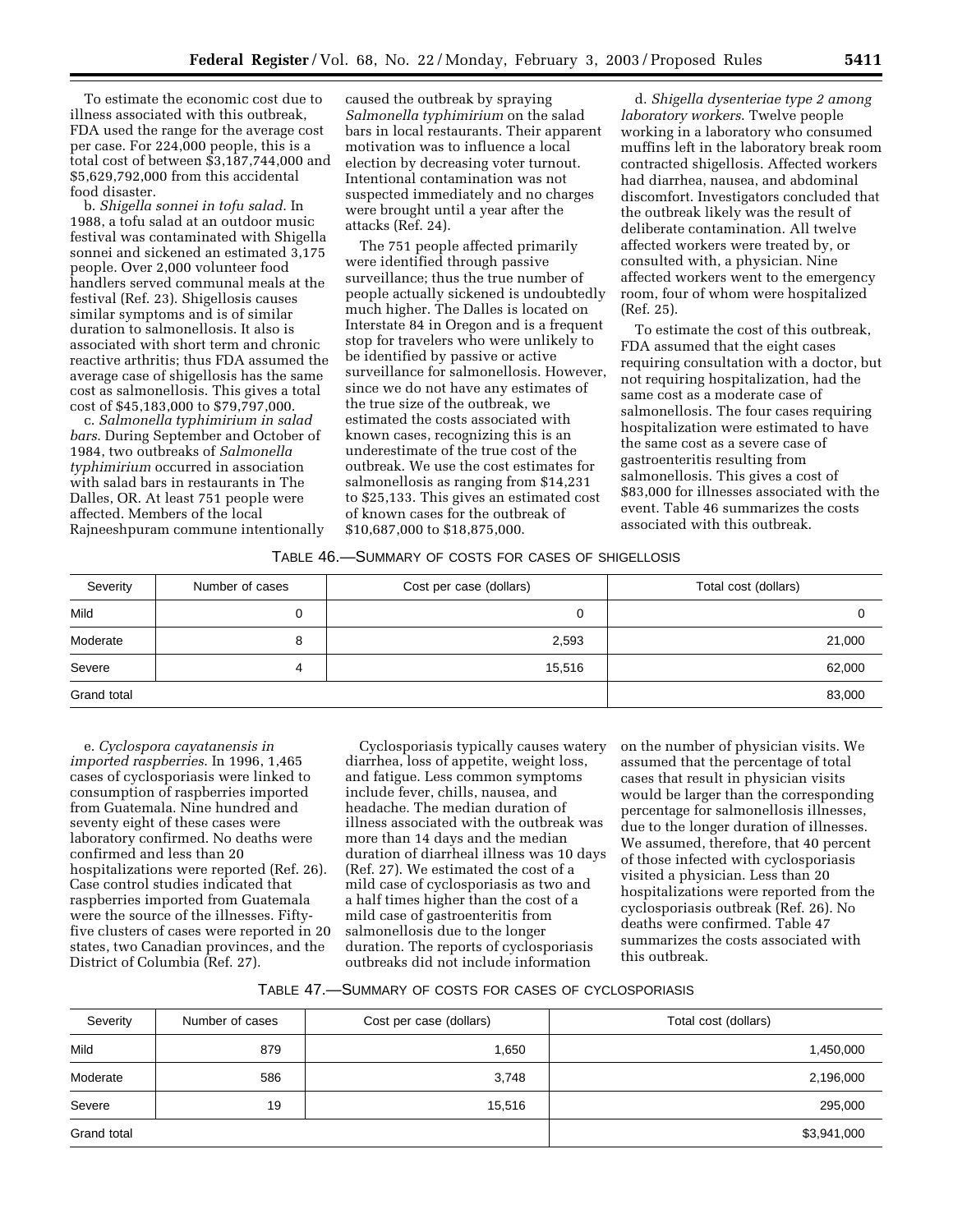f. *Mechanisms*. Requiring registration of manufacturers/processors, packers, and holders of food would aid in deterring and limiting the effects of foodborne outbreaks in four ways: (1) By requiring registration, persons who might intentionally contaminate the food supply would be deterred from entering the food production chain; (2) if FDA is aware of a specific food threat, then it would be able to inform the facilities potentially affected by the threat; (3) FDA would be able to deploy more efficiently its domestic compliance and regulatory resources and better able to identify facilities affected by future FDA actions (including possible regulations); and (4) FDA inspectors, using prior notice and registration, can better identify shipments for inspection.

Registering with FDA creates a paper trail, which would, even if the information in the registration were falsified, provide evidence that could link the registration to the false registrant. By creating this paper trail, persons who might intentionally contaminate the food supply and are considering starting a business in the food supply chain would be deterred by the creation of additional evidence that might be used against them. Persons who might intentionally contaminate the food supply that refuse to register, if foreign, would risk having their product held at the port and, if foreign or domestic, would be subject to criminal sanctions.

With correct contact information and product categories, FDA can quickly contact domestic and foreign facilities that may be targeted by a specific food threat. This quick communication would allow facilities to respond quickly to a threat and possibly limit the effect of a deliberate strike on the food supply, as well as public health emergencies due to accidental contamination.

A complete list of facilities in the food supply chain would aid FDA in scheduling inspections and undertaking compliance activities. Domestically, a complete list of facilities with correct contact information would aid inspectors in contacting facilities, and with product information would aid in identifying facilities for inspections. Because of the turnover in the food industry and the ratio of inspectors to food facilities, FDA never has had a complete list of foreign or domestic facilities that provide food for consumption in the United States. Also, a complete list of facilities would aid FDA in understanding which facilities would be affected by future FDA actions (including possible regulations), which

would result in targeting communication and outreach to these facilities.

In conjunction with the prior notification requirements in 21 CFR part 1, subpart I, FDA can better identify imported food shipments for inspection at the port. The registration would identify the country of the manufacturer, which may not be the same as the country from which the product has been shipped. This information would assist FDA in identifying specific shipments to inspect, if we have information that a particular type of food or shipments from a particular country may be adulterated. Additionally, the database of registrants and products also would aid FDA in verifying that a product is correctly identified by where and by whom it was produced. For example, if the registration information identifies a facility as producing only dairy products and FDA receives a prior notice purportedly from the facility for the shipment indicating that the facility is shipping nuts, FDA can target that shipment for verification based on the discrepancy.

Because we cannot quantify the benefits, we cannot differentiate the benefits of each option in dollar terms. Instead, we look at how effectively each of the mechanisms would operate under each of the options relative to no regulation (option one).

*i. Registration would deter persons who might intentionally contaminate the food supply from entering the food production chain.*

Option 1: No impact. Option 2: This option is the most comprehensive in the registration requirements and thus would have the largest impact on deterring persons who might intentionally contaminate the food supply.

Option 3: If FDA does not require intrastate facilities to register, then persons who might intentionally contaminate the food supply might be more likely to choose an intrastate facility for carrying out an attack on the food supply. However, intrastate facilities are more likely to be small, and generally do not distribute product widely or in large quantities. These are all characteristics that would make intrastate facilities less attractive to a person who would intentionally contaminate the food supply. Therefore, FDA expects that excluding intrastate facilities would reduce the function of the first mechanism, but not to a great extent.

Option 4: Option four still would cover many of the same facilities as option 2.

However, if mixed-type facilities are not required to register, then these types of facilities may be more vulnerable. However, many state and local agencies have registration requirements for mixed-type facilities. Some of these facilities would be covered under these State or local agencies. Persons who might intentionally contaminate the food supply might be more likely to choose a mixed-type facility that is not required to register for carrying out an attack on the food supply. Option 5: This option provides the same coverage of facilities as option 2. It does not require the inclusion of food product categories on the registration form. FDA anticipates that excluding product categories, by reducing the amount of information required by the registrant, would reduce slightly this regulation's ability to deter persons who might intentionally contaminate the food supply.

Option 6: This option provides coverage of the food production chain similar to option two, and so will have a similar effect in deterring persons who might intentionally contaminate the food supply from entering the food production chain.

Option 7: Option 7 would provide the same coverage of the food production chain as option 6, and so would be equally as effective in preventing persons who might intentionally contaminate the food supply from entering the food production chain.

#### *ii. FDA would be better able to inform facilities if they are affected by a threat.*

Option 1: No impact. Option 2: This option is the most comprehensive in its coverage and thus would have the largest effect. Option 3: Excluding intrastate facilities from registering would reduce FDA's ability to inform intrastate facilities of a specific threat. However, intrastate facilities are less likely to be the focus of a threat because of their small size and small distribution range. Option 4: FDA's ability to inform facilities would be better than without a registration system, but excluding mixed-type facilities from registering would reduce FDA's ability to inform mixed-type facilities of a specific threat. Option 5: FDA's ability to inform facilities would be better than without a registration system, but not including product categories on the registration form would significantly limit FDA's ability to inform facilities of threats related to specific foods. For example, if FDA receives credible information that persons who might intentionally contaminate the food supply have threatened foreign or domestic cheeses,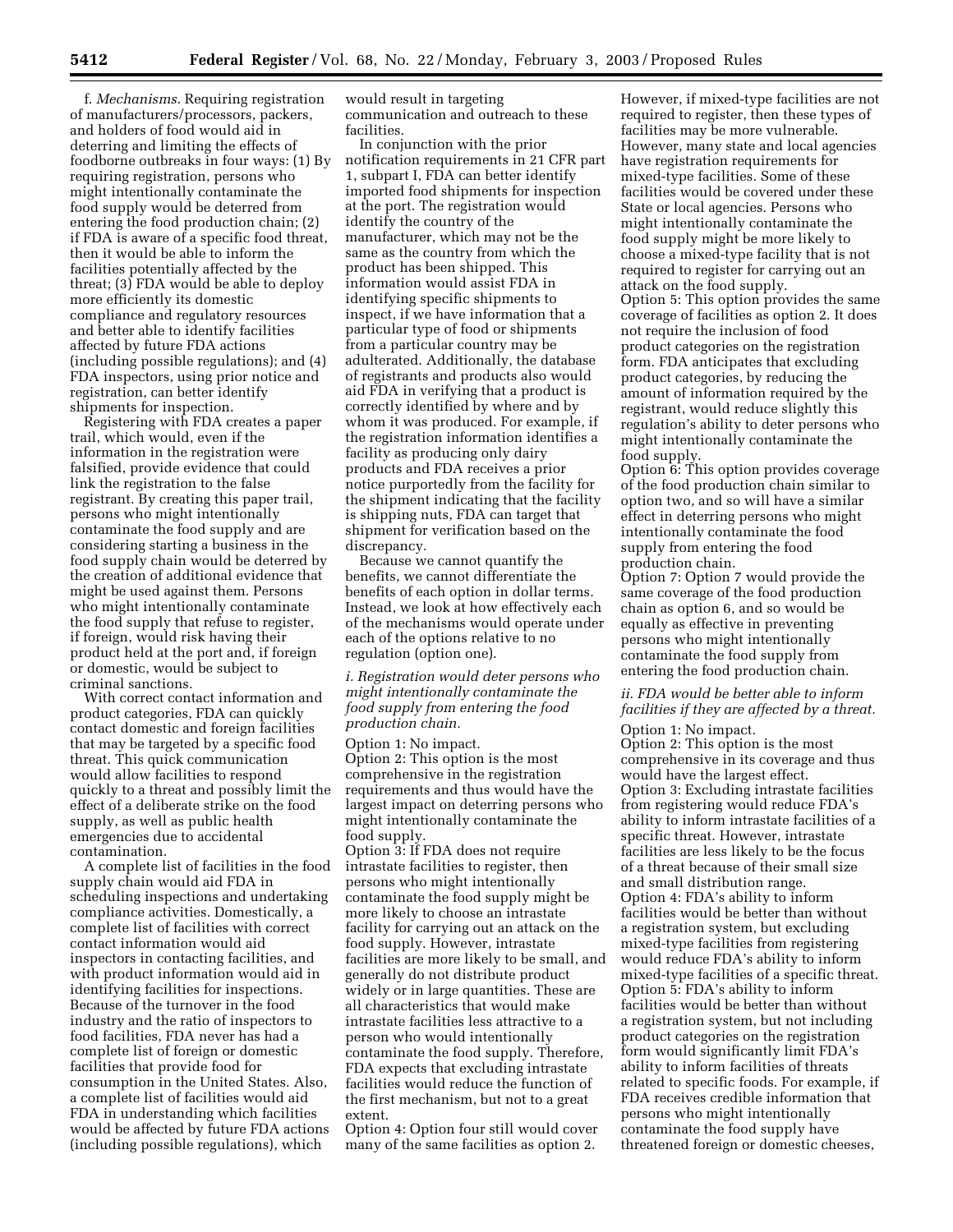inclusion of product categories would allow FDA to communicate quickly with only those facilities impacted by this threat.

Option 6: This option provides coverage of food production chain similar to option 2, and so would have a similar effect in aiding FDA in contacting facilities in response to a threat. Option 7: Option 7 would provide the same coverage of the food production chain as option 6, and thus would be as effective in aiding FDA in contacting facilities in response to a threat.

*iii. FDA would be more efficient in deploying its enforcement resources and better able to identify facilities affected by future FDA actions (including possible regulations).*

Option 1: No impact.

Option 2: This option is the most comprehensive in its coverage and thus would have the largest beneficial effect of the options.

Option 3: Because FDA exercises less regulatory authority over facilities that operate only in intrastate commerce, and thus seldom inspects these facilities, not requiring facilities that operate only in intrastate commerce to register will have a small effect on FDA's ability to deploy enforcement resources and identify facilities that are affected by future regulations. Option 4: FDA shares enforcement responsibilities for a number of mixedtype facilities with other Federal, State, and local agencies. Therefore, option 4 would aid FDA in its enforcement activities, though not as fully as option 2. However, FDA would be less able to identify mixed-type facilities that are affected by future regulations for outreach and other activities. Option 5: Excluding product categories would limit FDA's ability to use the registration database to deploy its enforcement resources. Although FDA still would be aided by the registration requirements under option 5, our efforts would not be as efficient as under option 2. Information from registration makes enforcement more efficient; thus, the more information provided, the greater the increase in efficiency. Option 6: This option provides similar coverage of the food production chain as option 2 and so will have a similar effect in aiding FDA in deploying enforcement resources and identifying facilities that are affected by future regulations.

Option 7: Option 7 would provide the same coverage of the food production chain as option 6, and thus would be as effective in aiding FDA in deploying resources as option 6.

*iv. Registration, in conjunction with prior notice, would give FDA information that will aid FDA in determining which shipments to inspect.*

Option 1: No impact.

Option 2: This option is the most comprehensive in its coverage and thus would have the largest effect.

Option 3: FDA's ability to target imported foods would be unaffected by excluding intrastate facilities. Option 3 would be as effective as option 2.

Option 4: FDA's ability to target imported foods would be lessened slightly by excluding mixed-type facilities.

Option 5: Not including food product categories would limit FDA's ability to target specific products and country product combinations at the ports. Excluding food categories also would limit FDA's ability to evaluate as thoroughly as possible prior notifications of food imports we receive under 21 CFR part 1, subpart I. For example, if a facility registers as manufacturing/processing only canned goods and we receive a prior notice purportedly from this facility for fresh seafood, FDA would have critical information indicating that the shipment may warrant examination.

Option 6: this option provides similar coverage of the food production chain as option 2, and so would have a similar effect in aiding FDA in determining which shipments to inspect.

Option 7: Option 7 would be as effective as option 2 in aiding FDA in targeting import inspections.

## **V. Initial Regulatory Flexibility Analysis**

#### *A. Introduction*

FDA has examined the economic implications of this proposed rule as required by the Regulatory Flexibility Act (5 U.S.C. 601–612). If a rule has a significant economic impact on a substantial number of small entities, the Regulatory Flexibility Act requires agencies to analyze regulatory options that would lessen the economic effect of the rule on small entities. FDA is unsure whether or not this proposed rule would have a significant economic impact on a substantial number of small entities, but has analyzed various regulatory options to examine the impact on small entities. The following analysis, together with other relevant sections of this document, serves as the agency's initial regulatory flexibility analysis under the Regulatory Flexibility Act.

#### *B. Economic Effect on Small Entities*

Of the 202,046 domestic entities covered by option 7, the proposed option, 99 percent are small according to the definitions of the Small Business Administration. Because such a large percentage of the domestic entities are small, all options considered in the Benefit-Cost Analysis in section IV.A of this document are regulatory relief options. The expected burden for most small entities is low, between \$58 and \$83. However, over 200,000 entities are affected by this rule. If a small percentage of these entities incur costs significantly higher than the expected cost, then a substantial number of small entities may be significantly affected. FDA requests comment on the effect of this proposed rule on small entities.

#### *C. Additional Flexibility Considered*

Because of the requirements of the Bioterrorism Act, FDA is precluded from selecting some of the options that typically would be considered to lessen the economic effect of the rule on small entities, including granting an exemption to small entities. FDA tentatively concludes that it would be inconsistent with section 305 of the Bioterrorism Act to allow small entities more time to register, since the Bioterrorism Act established a registration deadline that applies to all covered facilities. Although the recordkeeping provision of the Bioterrorism Act directs FDA to take into account the size of a business when issuing implementing regulations, the registration provision contains no such language. Thus, it appears that Congress intended for all facilities to be subject to the deadline established in the Bioterrorism Act. Nonetheless, the agency recognizes that the registration requirement may cause an economic burden to some small businesses; therefore, we are seeking comment on whether it would be consistent with section 305 of the Bioterrorism Act for the agency to set staggered compliance dates that would give small businesses more time to comply.

However, the Bioterrorism Act does have considerable flexibility for small businesses built into the statute. First, retail facilities and farms are both exempt from registration. Many of these are small entities. Second, the economic impact on small entities is lessened by allowing entities to register either electronically or by mail. Small entities that do not have reasonable access to a computer or the Internet can submit their registration by mail.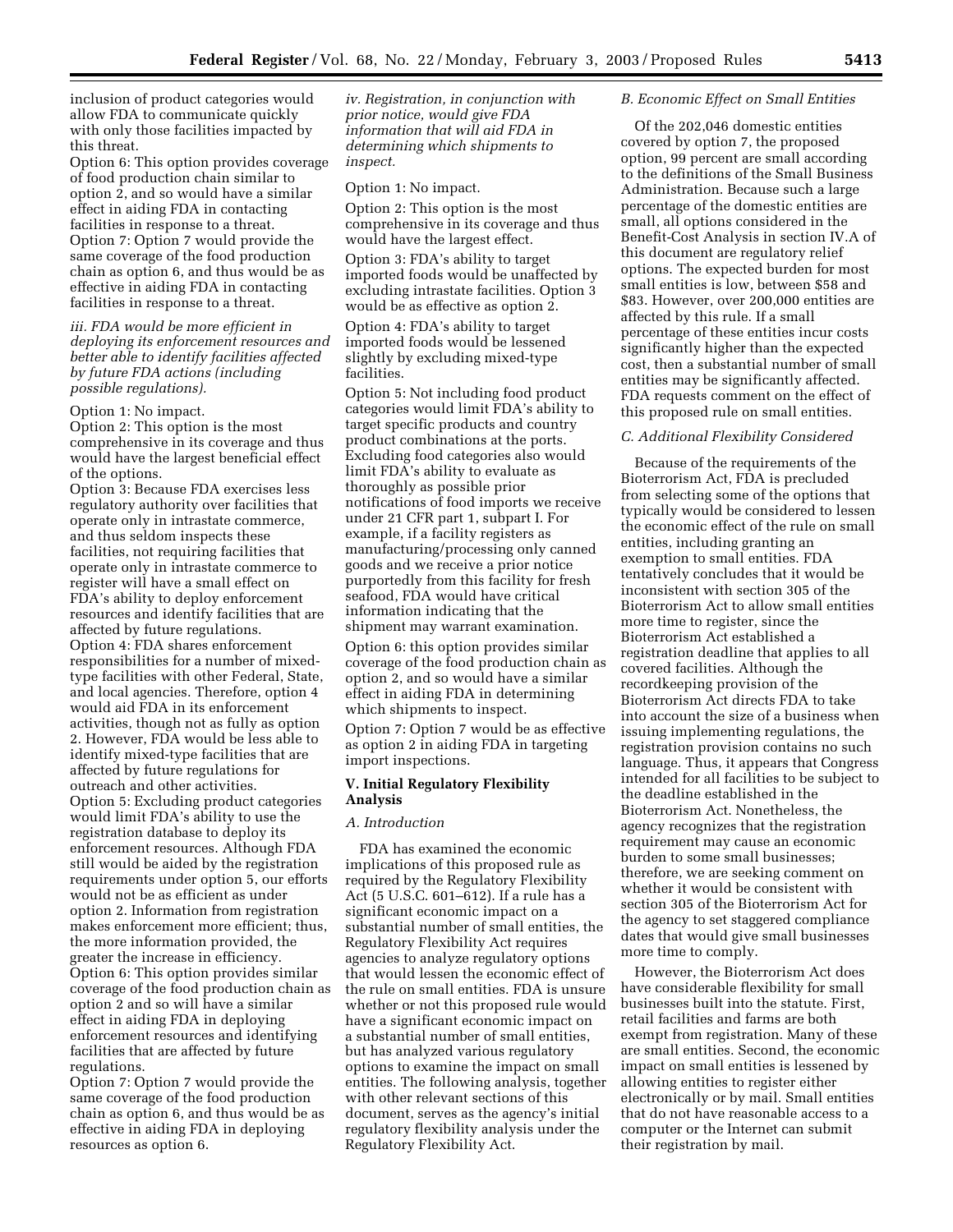#### **VI. Unfunded Mandates**

Title II of the Unfunded Mandates Reform Act of 1995 (Public Law 104–4) requires cost-benefit and other analyses before any rule making if the rule would include a ''Federal mandate that may result in the expenditure by State, local, and tribal governments, in the aggregate, or by the private sector, of \$100,000,000 or more (adjusted annually for inflation) in any 1 year.'' The current inflationadjusted statutory threshold is \$112.3 million. Because the total cost to the domestic private sector would be \$13 million, FDA has determined that this proposed rule does not constitute a significant rule under the Unfunded Mandates Reform Act.

## **VII. Small Business Regulatory Enforcement Fairness Act Major Rule**

The Small Business Regulatory Enforcement Fairness Act (SBREFA) of 1996 (Public Law 104–121) defines a major rule for the purpose of congressional review as having caused or being likely to cause one or more of the following: an annual effect on the economy of \$100 million; a major increase in costs or prices; significant adverse effects on competition, employment, productivity, or innovation; or significant adverse effects on the ability of United States-based enterprises to compete with foreignbased enterprises in domestic or export markets. In accordance with the Small Business Regulatory Enforcement Fairness Act, OMB has determined that this proposed rule, when final, will be a major rule for the purpose of congressional review.

#### **VIII. Paperwork Reduction Act of 1995**

This proposed rule contains information collection provisions that are subject to review by the Office of Management and Budget (OMB) under the Paperwork Reduction Act of 1995 (44 U.S.C. 3501–3520). A description of these provisions is given in the following paragraphs with an estimate of the annual reporting burden. Included in the estimate is the time for reviewing instructions, searching existing data sources, gathering and maintaining the data needed, and completing and reviewing each collection of information.

FDA invites comments on: (1) Whether the proposed collection of information is necessary for the proper performance of FDA's functions, including whether the information would have practical utility; (2) the accuracy of FDA's estimate of the burden of the proposed collection of information, including the validity of

the methodology and assumptions used; (3) ways to enhance the quality, utility, and clarity of the information to be collected; and (4) ways to minimize the burden of the collection of information on respondents, including through the use of automated collection techniques, when appropriate, and other forms of information technology.

## *Title*: Registration of food facilities

*Description*: The Bioterrorism Act contains a provision requiring the Secretary to issue a regulation requiring that domestic and foreign facilities that manufacture/process, pack, or hold food intended for consumption in the United States register with FDA by December 12, 2003. The Bioterrorism Act defines foreign facilities as those that manufacture/process, pack, or hold food for export to the United States without further processing or packaging outside the United States before export. Information FDA proposes to require on the form includes the name and full address of the facility; emergency contact information, including an individual's name, title, office phone, home phone, cell phone (if available) and e-mail address; all trade names the facility uses; general food product categories under § 170.3; and a certification statement that includes the name, title/position, and phone number (e-mail address and fax number if available) of the registrant. Additionally, under the proposed rule, facilities would be encouraged to submit their preferred mailing address; type of activity conducted at the facility; food categories not included under § 170.3, but which are helpful to FDA for responding to an incident; type of storage, if the facility is solely a warehouse/holding facility, and approximate dates of operation if the facility's business is seasonal. Under the proposed rule, facilities would also be required to submit timely updates when any information on their registration form changes, including cancellation of the registration on a separate form.

*Description of Respondents*: Domestic facilities that manufacture/process, pack, or hold food for consumption in the United States are required to register. This includes facilities engaged in both interstate and intrastate commerce and mixed-type facilities as described in option 6. Foreign facilities are required to register if they are manufacture/process, pack, or hold food that is not further processed or packaged outside the United States. The number of respondents is shown in table 48.

| $TABLE 48.$ —<br><b>RESPONDENTS</b> |         |  |  |  |
|-------------------------------------|---------|--|--|--|
| Foreign                             | 205,405 |  |  |  |
| Domestic                            | 202,046 |  |  |  |
|                                     |         |  |  |  |

Total 407,451

#### *Burden:*

#### Hour Burden Estimate

FDA estimates that initially it would take an administrative worker with Internet access one hour to read and understand the registration requirements; this time is doubled to two hours of an administrative worker's time for those facilities without Internet access. Foreign facilities' workers would need one hour to read and understand the registration requirements, if they have access to the Internet and can read and write in English. An additional 5 hours would be needed if they do not have Internet access, and an additional 5 hours would be needed if they do not read or understand English. In subsequent years, facilities that enter the industry would have to register, facilities that close would have to notify FDA of their closure, and facilities that have changes in the registration information would have to provide updates to FDA. FDA estimates that annually 10 percent of covered facilities would close, 10 percent would open (Ref. 9) and 20 percent of registered facilities would have changes to their registration information.

Next, FDA estimates that filling out a registration form would take a total of 1 hour: 45 minutes of an administrative worker's time and 15 minutes of a owner, operator, or agent in charge's time to certify the registration before submitting the form to FDA. Foreign facilities' workers would need 1 hour to fill out the form, if they have access to the Internet and can read and write in English. An additional 1 hour would be needed if they do not have Internet access and an additional 1 hour would be needed if they do not read or understand English. Table 49 of this document shows the burden by domestic and foreign facilities, availability of the Internet, and fluency in English. For foreign facilities, FDA only had data on the percentage of facilities with Internet access and percentage fluent in English, but no information on what percentages of facilities are both fluent in English and have Internet access. To calculate the total number of burden hours, FDA assigned the correct percentages of fluent facilities and facilities with Internet access to the total number of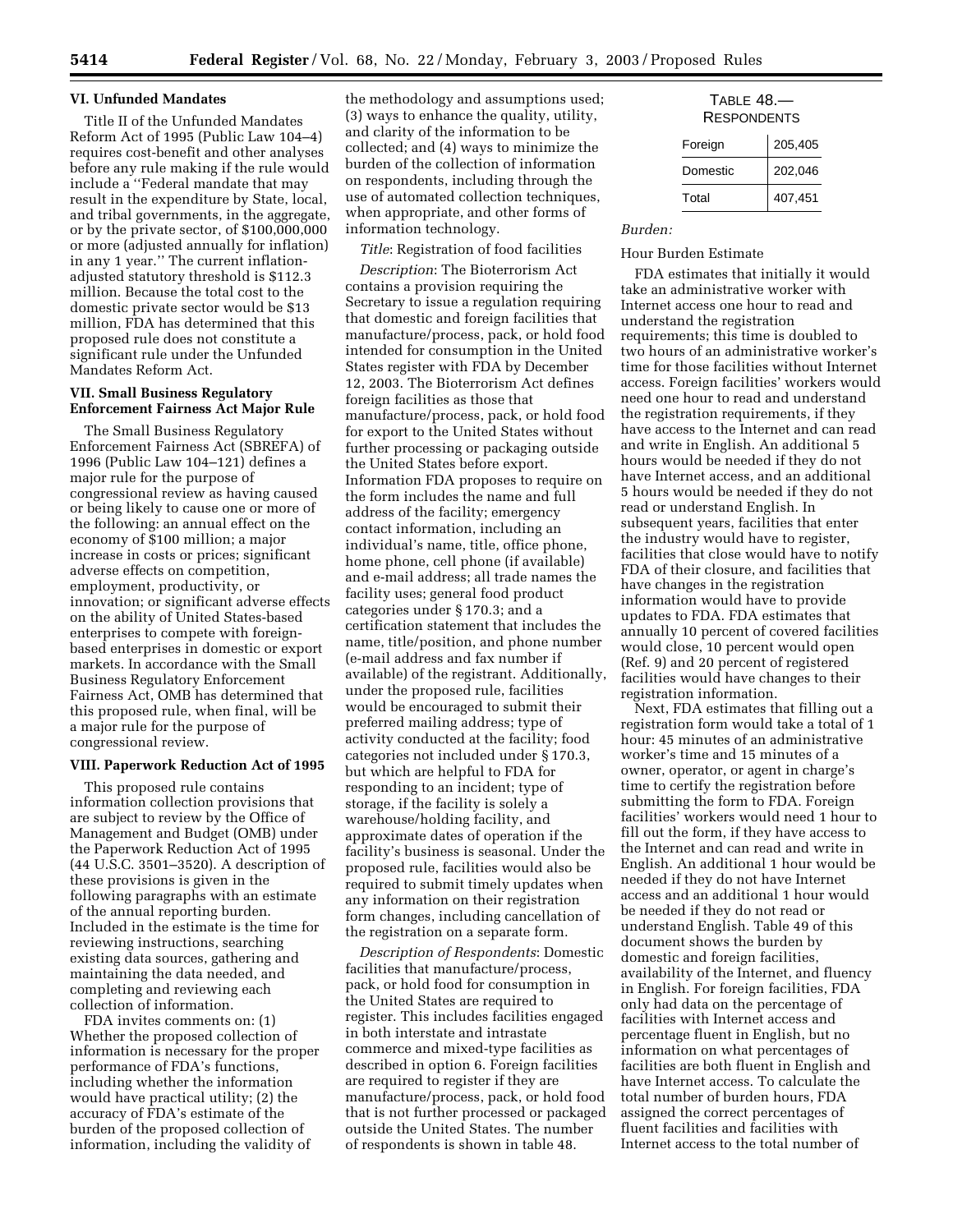facilities, but for ease of computation excluded a category of facilities that are

not fluent in English and have Internet access. FDA requests comments on the number of facilities not fluent in English and without Internet access.

| 21 CFR Part           | FDA Form<br>Number | Number of<br>Respondents | Annual<br>Frequency<br>per Respond-<br>ent | <b>Total Annual</b><br>Responses | Hours per<br>Response | <b>Total Hours</b> |
|-----------------------|--------------------|--------------------------|--------------------------------------------|----------------------------------|-----------------------|--------------------|
| $1.241(a)^2$          | FDA 3537           | 143,453                  |                                            | 143,453                          | 2                     | 286,906            |
| 1.241(b) <sup>3</sup> | FDA 3537           | 58,593                   |                                            | 58,593                           | 3                     | 175,779            |
| 1.241(a) <sup>4</sup> | FDA 3537           | 32,864                   |                                            | 32,864                           | $\overline{2}$        | 65,728             |
| $1.241(b)^5$          | FDA 3537           | 30,811                   |                                            | 30,811                           | 7                     | 215,677            |
| $1.241(b)^6$          | FDA 3537           | 141,730                  | 1                                          | 141,730                          | 12                    | 1,700,760          |
| Total hours           |                    |                          |                                            |                                  |                       | 2,444,850          |

1There are no capital costs or operating and maintenance costs associated with this collection of information.

2 Domestic facilities with Internet access

3 Domestic facilities without Internet access

4Foreign facilities with Internet access and fluent in English 5Foreign facilities without Internet access and fluent in English

<sup>6</sup> Foreign facilities without Internet access and not fluent in English

In the following years, new facilities will have to register with FDA. These new facilities will bear the same burden to register that facilities incurred in the first year. Based on estimates by SBA that 10 percent of all businesses are new (Ref. 8), FDA estimates that the number of new facilities each year will be equal to 10 percent of the total number of facilities. Also, facilities that go out of business will have to notify FDA to cancel their registration. FDA estimates

that 10 percent of the total number of facilities will go out of business each year, also based on SBA statistics. Facilities exiting the business will have to send FDA a cancellation of their registration. FDA estimates that it will take these facilities approximately 1 hour to locate the correct form, enter their information, and send it to FDA. Finally, facilities that have a material change of information submitted in their registration will have to notify FDA of

the new information. FDA estimates 20 percent of facilities will have a material change in the information submitted in their registration each year. It will take these facilities approximately 1 hour to locate the correct form, enter their information, and send it to FDA. Table 50 presents an estimate of the burden hours for new facilities, and updates and cancellations for existing facilities in future years.

| Table 50.—Estimated Annual Reporting Burden—Subsequent Years <sup>1</sup> |
|---------------------------------------------------------------------------|
|---------------------------------------------------------------------------|

| 21 CFR Part 1                    | FDA Form<br>Number       | Number of Re-<br>spondents | Annual Fre-<br>quency per<br>Respondent | <b>Total Annual</b><br>Responses | Hours per<br>Response | <b>Total Hours</b> |
|----------------------------------|--------------------------|----------------------------|-----------------------------------------|----------------------------------|-----------------------|--------------------|
| New facilities                   |                          |                            |                                         |                                  |                       |                    |
| $1.241(a)^2$                     | FDA 3537                 | 14,345                     | 1                                       | 14,345                           | 2                     | 28,690             |
| 1.241(b) <sup>3</sup>            | FDA 3537                 | 5,859                      | 1                                       | 5,859                            | 3                     | 17,577             |
| 1.241(a) <sup>4</sup>            | FDA 3537                 | 3,286                      | 1                                       | 3,286                            | 2                     | 6,572              |
| $1.241(b)^5$                     | FDA 3537                 | 3,081                      | 1                                       | 3,081                            | $\overline{7}$        | 21,567             |
| $1.241(b)^6$                     | FDA 3537                 | 14,173                     | 1                                       | 14,173                           | 12                    | 170,076            |
| Previously registered facilities |                          |                            |                                         |                                  |                       |                    |
| $1.244(a)^2$                     | <b>FDA</b><br>3537/3537a | 43,036                     | 1                                       | 43,036                           | 1                     | 43,036             |
| 1.244(b) <sup>3</sup>            | <b>FDA</b><br>3537/3537a | 17,578                     | 1                                       | 17,578                           | 1                     | 17,578             |
| 1.244(a) <sup>4</sup>            | <b>FDA</b><br>3537/3537a | 9,859                      | 1                                       | 9,859                            | 1                     | 9,859              |
| $1.244(b)^5$                     | <b>FDA</b><br>3537/3537a | 9,243                      | 1                                       | 9,243                            | 1                     | 9,243              |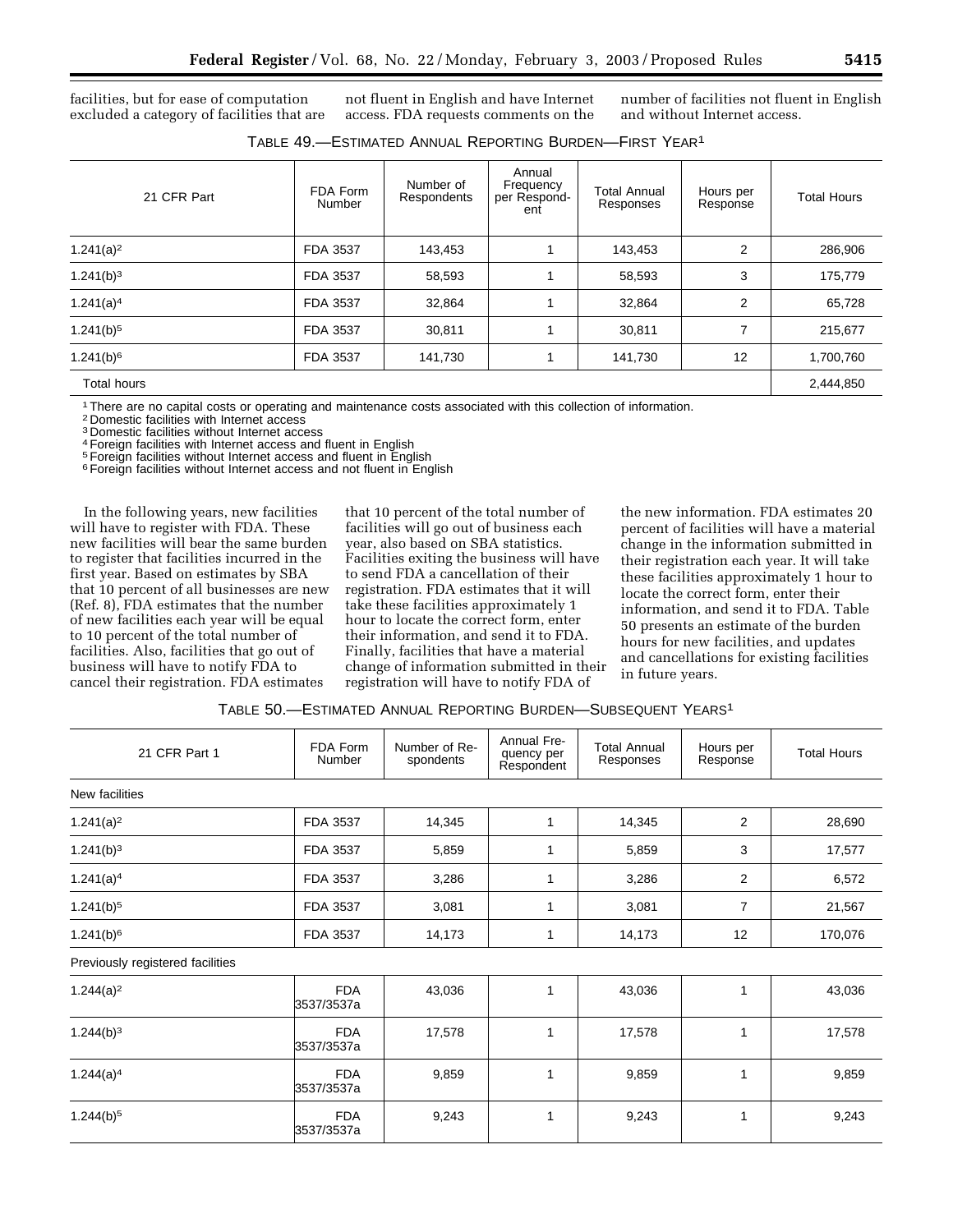| 21 CFR Part 1           | FDA Form<br>Number       | Number of Re-<br>spondents | Annual Fre-<br>quency per<br>Respondent | Total Annual<br>Responses | Hours per<br>Response | <b>Total Hours</b> |
|-------------------------|--------------------------|----------------------------|-----------------------------------------|---------------------------|-----------------------|--------------------|
| $1.244(b)$ <sup>6</sup> | <b>FDA</b><br>3537/3537a | 42.519                     |                                         | 42,519                    |                       | 42,519             |
| Grand total             |                          |                            |                                         |                           |                       | 366,717            |

## TABLE 50.—ESTIMATED ANNUAL REPORTING BURDEN—SUBSEQUENT YEARS1—Continued

1There are no capital costs or operating and maintenance costs associated with this collection of information.

2 Domestic facilities with Internet access

3 Domestic facilities without Internet access

4Foreign facilities with Internet access and fluent in English

5Foreign facilities without Internet access and fluent in English

<sup>6</sup> Foreign facilities without Internet access and not fluent in English

In compliance with the Paperwork Reduction Act of 1995 (44 U.S.C. 3507(d)), the agency has submitted the information collection provisions of this proposed rule to OMB for review. Interested persons are requested to send comments regarding information collection to the Office of Information and Regulatory Affairs, OMB, New Executive Office Bldg., 725 17th St. NW., rm. 10235, Washington, DC 20503, Attn: Stuart Shapiro, FDA Desk Officer.

#### **IX. Analysis of Environmental Impact**

The agency has carefully considered the potential environmental effects of this action. FDA has concluded under 21 CFR 25.30(h) that this action is of a type that does not individually or cumulatively have a significant effect on the human environment. Therefore, neither an environmental assessment nor an environmental impact statement is required.

#### **X. Federalism**

FDA has analyzed this proposed rule in accordance with the principles set forth in Executive Order 13132. FDA has determined that the proposed rule does not contain policies that have substantial direct effects on the States, on the relationship between the National Government and the States, or on the distribution of power and responsibilities among the various levels of government. Accordingly, the agency tentatively concludes that the proposed rule does not contain policies that have federalism implications as defined in the Executive order and, consequently, a federalism summary impact statement has not been prepared.

#### **XI. Comments**

Interested persons may submit to the Dockets Management Branch (see **ADDRESSES**) written or electronic comments regarding this document. Two copies of any mailed comments are to be submitted, except that individuals may submit one copy. Comments are to be identified with the docket number

found in brackets in the heading of this document. FDA cannot be responsible for addressing comments submitted to the wrong docket or that do not contain a docket number. Received comments may be seen in the Dockets Management Branch between 9 a.m. and 4 p.m., Monday through Friday.

FDA notes that the comment period for this document is shorter than the 75 day period that the agency customarily provides for proposed rules that are technical or sanitary or phytosanitary (SPS) measures. FDA believes that a 60 day comment period is appropriate in this instance. Executive Order 12889, ''Implementation of the North American Free Trade Agreement'' (58 FR 69681, December 30, 1993), states that any agency subject to the Administrative Procedure Act must provide a 75-day comment period for any proposed Federal technical regulation or any Federal SPS measure of general application. Executive Order 12889 provides an exception to the 75-day comment period where the United States considers a technical regulation or SPS measures of general application necessary to address an urgent problem related to the protection of human, plant, or animal health or sanitary or phytosanitary protection. FDA has concluded that this proposed rule is subject to the exception in Executive Order 12889.

The Bioterrorism Act states that it is intended ''[t]o improve the ability of the United States to prevent, prepare for, and respond to bioterrorism and other public health emergencies.'' In order to meet these objectives, section 305 of the Bioterrorism Act requires FDA to propose and issue final regulations requiring the registration of food facilities within 18 months of the Bioterrorism Act's enactment, which is by December 12, 2003. Section 305 of the Bioterrorism Act also provides that if FDA does not issue final regulations by this date, facilities still must register with FDA by December 12, 2003, subject

to compliance with the final regulations when the final regulations are made effective. This expedited timeframe reflects the urgency of the U.S. Government's need to prepare to respond to bioterrorism and other foodrelated emergencies. In addition, section 801 of SBREFA (5 U.S.C. 801), states that a major final rule may not take effect until 60 days after the agency has published the rule and submitted it to Congress for review. A major rule for this purpose is defined in 5 U.S.C. 804 as one that the Administrator of the Office of Information and Regulatory Affairs of OMB has determined has resulted in or is likely to result in: (a) An annual effect on the economy of \$100 million or more; or (b) a major increase in costs or prices for consumers, individual industries, Federal, State, or local government agencies, or geographic regions; or (c) significant adverse effects on competition, employment, investment, productivity, innovation, or on the ability of U.S.-based enterprises to compete with foreign-based enterprises in domestic or export markets.

OMB has determined that this proposed rule, when finalized, will be a major rule. Accordingly, FDA must publish the final registration rule no later than October 12, 2003, for it to be effective by the statutory deadline of December 12, 2003. For these reasons, FDA has concluded that the urgency of this matter is sufficient justification for shortening the public comment period for this proposal to 60 days, consistent with Executive Order 12889.

FDA will not consider any comments submitted after the 60-day comment period closes and does not intend to grant any requests for extension of the comment period due to the Bioterrorism Act's requirement to have a final regulation in effect by December 12, 2003, which requires publication on or before October 12, 2003.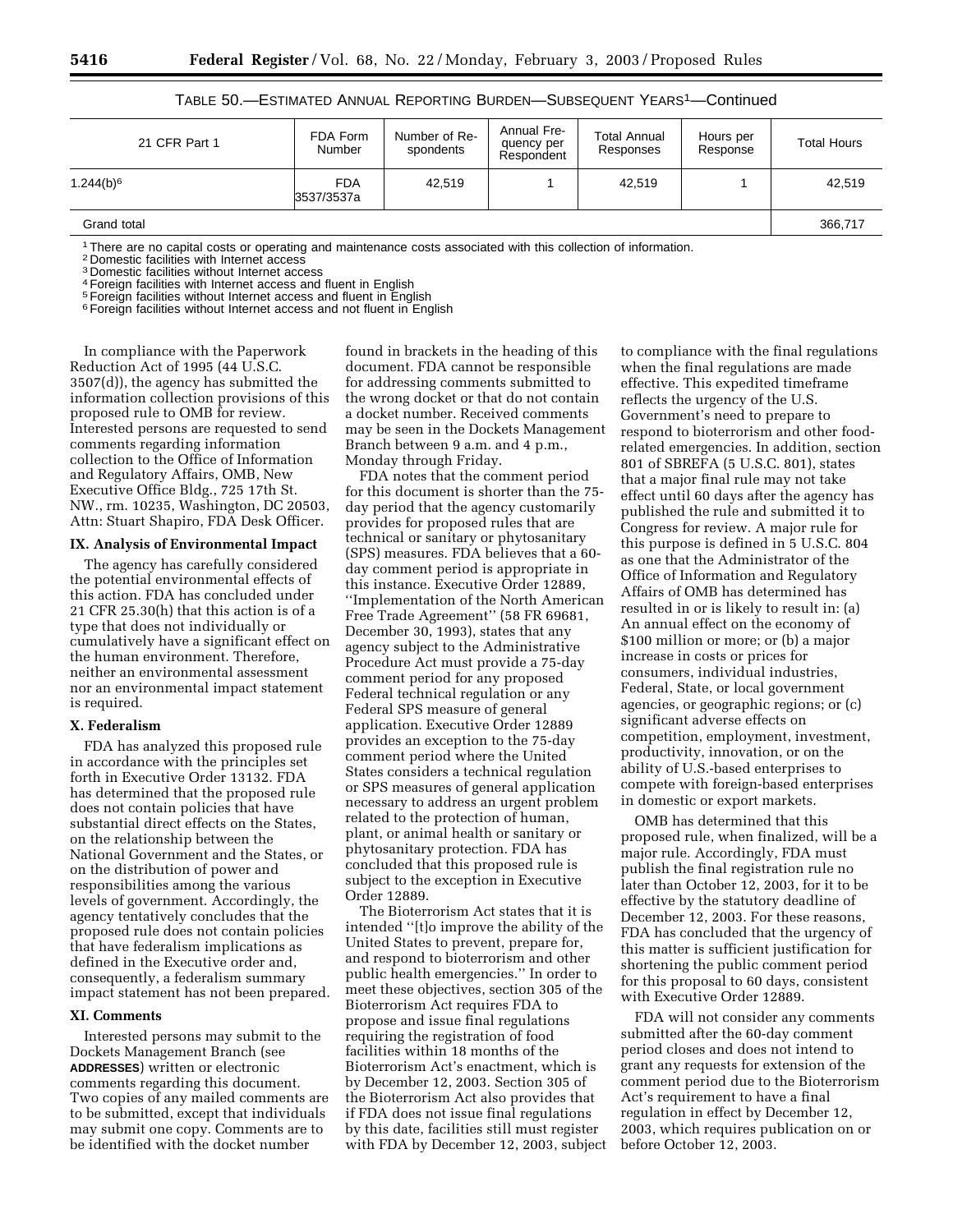#### **XII. References**

The following references have been placed on display in the Dockets Management Branch (see **ADDRESSES**) and may be seen by interested persons between 9 a.m. and 4 p.m. Monday through Friday. FDA has verified the Web site addresses in this document, but is not responsible for subsequent changes to the Web sites after this document publishes in the **Federal Register**.

1. U.S. Census Bureau, 2000 County Business Patterns, available at http:// www.census.gov/epcd/cbp/view/ cbpview.html.

2. U.S. Census Bureau, 1999 Nonemployer Statistics, available at http:// www.census.gov/epcd/nonemployer/ index.html.

3. U.S. Food and Drug Administration, Field Accomplishments and Compliance Tracking System (FACTS), Fiscal year 2002.

4. U.S. Food and Drug Administration, Operational and Administrative System for Import Support (OASIS), Fiscal year 2002.

5. Impact Marketing Consultants, The Rauch Packaging Guide to the U.S. Packaging Industry, the fourth edition, 2002.

6. U.S. Department of Agriculture, National Agriculture Statistics Service, 1997 Census of Agriculture-U.S. Data, available at http:// www.nass.usda.gov/census/.

7. Brown, Bradley, Memorandum to the file, November 22, 2002.

8. U.S. Small Business Administration, Office of Advocacy, Small Business by the Numbers, May, 2002, available at http:// www.sba.gov/advo/stats/sbfaq.html.

9. U.S. Department of Labor, Bureau of Labor Statistics, National Compensation Survey: Occupation Wages in the United States, 2000, summary 01–04, available at http://www.bls.gov/ncs/ocs/sp/ncbl0354.pdf.

10. U.S. Office of Personnel Management, Salary table 2002–DCB, available at http:// www.opm.gov/oca/02tables/02DCB.pdf, accessed on 9/24/2002.

11. NUA, How Many Online? available at http://www.nua.com/surveys/ how many online/index.html, accessed on

 $9/4/\overline{2}002$ . 12. Williams, V., U.S. Small Business Administration, Office of Advocacy, Ecommerce, Small Businesses Venture Online, July, 1999, available at http://www.sba.gov/ advo/stats/e\_comm.pdf, accessed on 9/31/ 2002.

13. Dun and Bradstreet, D&B, 21st Annual Small Business Survey Summary Report, available at http://sbs.dnb.com/ ?referrer=sbsnavcenter, accessed on 9/31/ 2002.

14. The English Speaking Union, Frequently Asked Questions, available at www.esu.org/faqs.html, accessed 9/4/2002.

15. U.S. Census Bureau, Popclock, available at http://www.census.gov/main/ www/popclock.html, accessed on 11/22/ 2002.

16. Estrin, A., Memorandum to the file, 10/ 04/2002.

17. Jessup, A., Memorandum to the file, 11/ 21/2002.

18. Pope, Angela, Memorandum to the file, 10/7/2002.

19. Hennessy, T. W., C. W. Hedberg, L. Slutsker, et al., ''A National Outbreak of *Salmonella enteritidis* Infections From Ice Cream,'' *The New England Journal of Medicine*, May 16, 1996, 1281–1286.

20. Cutler, D. and E. Richardson, 1999, ''Your Money and Your Life: The Value of Health and What Affects It,'' Working Paper 6895, National Bureau of Economic Research.

21. Zorn, D. and K. Klontz, 1998, Appendix: The Value of Consumer Loss to Foodborne Reactive Arthritis,'' 63 FR 24292– 24299, 63, May 1, 1998.

22. Scharff, R. and A. Jessup, ''Valuing Chronic Disease for Heterogeneous Populations: the Case of Arthritis,'' 2002, Mimeo.

23. Lee, L. A., S. M. Ostroff, H. B. McGee, et al., ''An Outbreak of Shigellosis at an Outdoor Music Festival,'' *American Journal of Epidemiology*, 133:6:608–615.

24. Trook, T. J., R. V. Tauxe, R. P. Wise, et al., ''A Large Community Outbreak of Salmonellosis Caused by Intentional Contamination of Restaurant Salad Bars,'' *The Journal of the American Medical Association*, 278:5:389–397.

25. Kolavic S. A., A. Kimura, S. L. Simons, et al., ''An Outbreak of *Shigella dysenteriae* Type 2 Among Laboratory Workers Due to Intentional Food Contamination,'' *The Journal of the American Medical Association*, 278:5:396–403.

26. Colley D. G., Widespread Foodborne Cyclosporiasis Outbreaks Present Major Challenges (letter), *Emerging Infectious Diseases*, 2:4:354–356.

27. Herwaldt, B. L., M. L. Ackers, and Cyclospora Working Group, ''An Outbreak in 1996 of Cyclosporiasis Associated With Imported Raspberries,'' *New England Journal of Medicine*, May 29, 1997, 1548–1556.

#### **List of Subjects in 21 CFR Part 1**

Cosmetics, Drugs, Exports, Food labeling, Imports, Labeling, Reporting and recordkeeping requirements.

Therefore, under the Federal Food, Drug, and Cosmetic Act and under authority delegated to the Commissioner of Food and Drugs, it is proposed that 21 CFR part 1 be amended as follows:

#### **PART 1—GENERAL ENFORCEMENT REGULATIONS**

1. The authority citation for 21 CFR part 1 is revised to read as follows:

**Authority:** 15 U.S.C. 1453, 1454, 1455; 21 U.S.C. 304, 321, 331, 334, 343, 350c, 350d, 352, 355, 360b, 362, 371, 374, 381, 382, 393; 42 U.S.C. 216, 241, 243, 262, 264.

2. Subpart H is added to part 1 to read as follows (subparts F and G are reserved):

#### **Subparts F–G [Reserved]**

## **Subpart H—Registration of Food Facilities**

#### **General Provisions**

Sec.

1.225 Who must register under this subpart?

1.226 Who is exempt from this subpart? What definitions apply to this subpart?

#### **Procedures for Registration of Food Facilities**

- 1.230 When must you register?
- 1.231 How and where do you register?
- 1.232 What information is required in the registration?
- 1.233 What optional items are included in the registration form?
- 1.234 How and when do you update your registration information?

#### **Additional Provisions**

1.240 What other registration requirements apply?

- 1.241 What happens if you fail to register? 1.242 What does assignment of a
- registration number mean? 1.243 Is food registration information

available to the public?

#### **General Provisions**

#### **§ 1.225 Who must register under this subpart?**

(a) You must register under this subpart if you are the owner, operator, or agent in charge of either a domestic or foreign facility, as defined in this subpart, and your facility is engaged in the manufacturing/processing, packing, or holding of food for consumption in the United States, unless you qualify for one of the exemptions in § 1.226.

(b) An owner, operator, or agent in charge of a domestic facility must register whether or not the food from the facility enters interstate commerce.

(c) An owner, operator, or agent in charge of a foreign facility must register the facility. A foreign facility may designate its U.S. agent as its agent in charge for purposes of registering the facility.

#### **§ 1.226 Who is exempt from this subpart?**

This subpart does not apply to the following facilities:

(a) Foreign facilities, if food from such facilities undergoes further manufacturing/processing (including packaging) by another foreign facility outside the United States. This exemption does not apply to a facility if the further manufacturing/processing (including packaging) conducted by the subsequent facility consists of adding labeling or any similar activity of a de minimis nature;

- (b) Farms;
- (c) Retail facilities;
- (d) Restaurants;

(e) Nonprofit food facilities in which food is prepared for, or served directly to, the consumer;

(f) Fishing vessels, including those that not only harvest and transport fish but also engage in practices such as heading, eviscerating, or freezing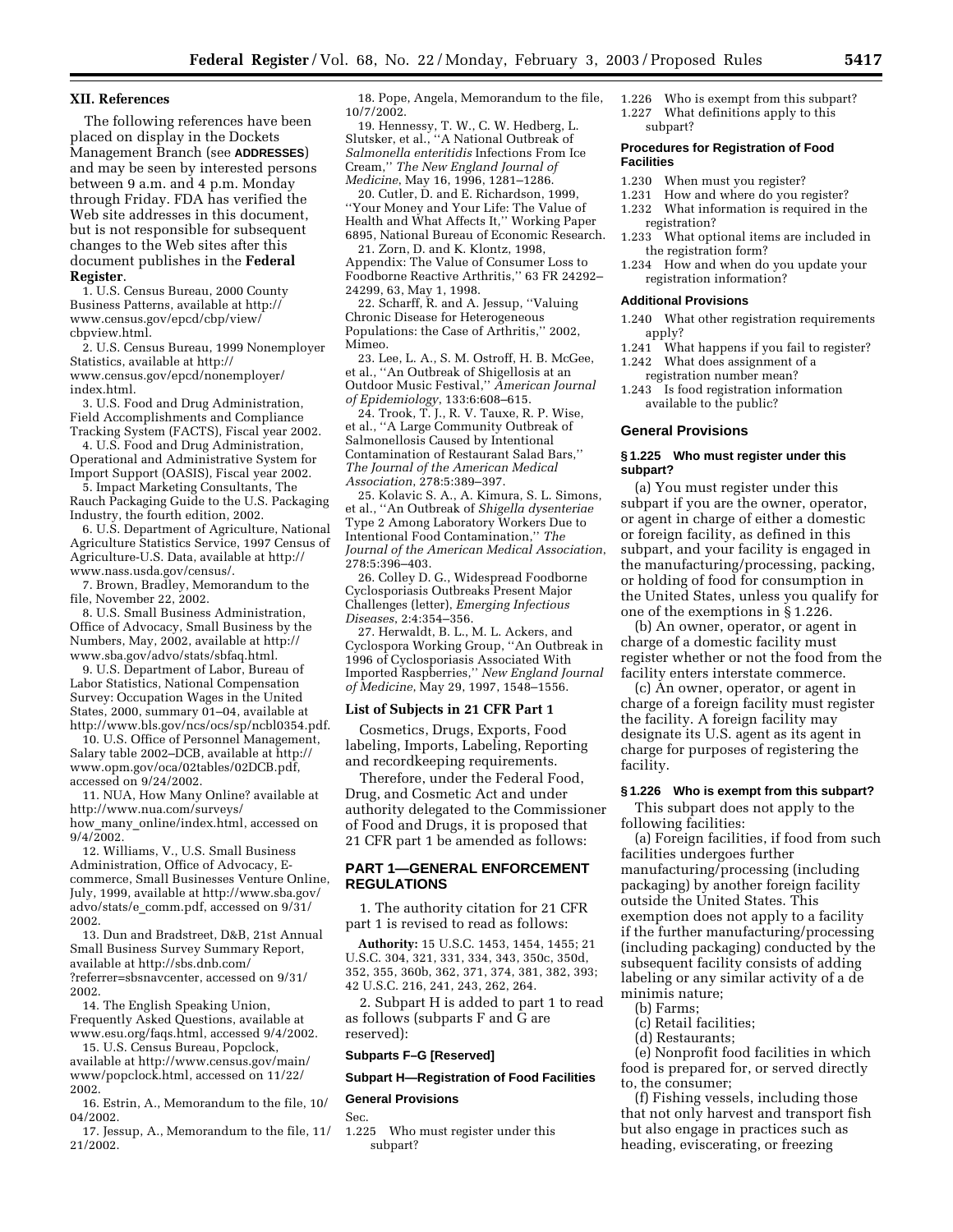intended solely to prepare fish for holding on board a harvest vessel. However, those fishing vessels otherwise engaged in processing fish, which for purposes of this section means handling, storing, preparing, heading, eviscerating, shucking, freezing, changing into different market forms, manufacturing, preserving, packing, labeling, dockside unloading, or holding are subject to all of the regulations in this subpart; and

(g) Facilities that are regulated exclusively, throughout the entire facility, by the U.S. Department of Agriculture under the Federal Meat Inspection Act (21 U.S.C. 601 *et seq.*), the Poultry Products Inspection Act (21 U.S.C. 451 *et seq.*), or the Egg Products Inspection Act (21 U.S.C. 1031 *et seq.*).

#### **§ 1.227 What definitions apply to this subpart?**

(a) *The act* means the Federal Food, Drug, and Cosmetic Act.

(b) The definitions of terms in section 201 of the act (21 U.S.C. 321) apply to such terms when used in this subpart.

(c) In addition, for the purposes of this subpart:

(1) *Calendar day* means every day shown on the calendar.

(2) *Facility* means any establishment, structure or structures under one management at one general physical location or, in the case of a mobile facility traveling to multiple locations, that manufactures/processes, packs, or holds food for consumption in the United States. Individual homes are not facilities if the food that is manufactured/processed, packed, or held in the home does not enter commerce. A facility may consist of one or more contiguous structures. A single building may house distinct facilities if they are under separate management.

(i) *Domestic facility* means any facility located in any State or Territory of the United States, the District of Columbia, or the Commonwealth of Puerto Rico.

(ii) *Foreign facility* means a facility other than a domestic facility that manufactures/processes, packs, or holds food for consumption in the United States.

(3) *Farm* means a facility in one general physical location devoted to the growing of crops for food, the raising of animals for food (including seafood), or both. The term ''farm'' includes:

(i) Facilities that pack or hold food, provided that all food used in such activities is grown or raised on that farm or is consumed on that farm; and

(ii) Facilities that manufacture/ process food, provided that all food used in such activities is consumed on that farm or another farm under the same ownership.

(4) *Food* has the meaning given in section 201(f) of the act. Examples of food include, but are not limited to, fruits, vegetables, fish, dairy products, eggs, raw agricultural commodities for use as food or components of food, animal feed, including pet food, food and feed ingredients and additives, including substances that migrate into food from food packaging and other articles that contact food, dietary supplements and dietary ingredients; infant formula, beverages, including alcoholic beverages and bottled water, live food animals, bakery goods, snack foods, candy, and canned foods.

(5) *Holding* means storage of food. Holding facilities include, but are not limited to, warehouses, cold storage facilities, storage silos, grain elevators, or liquid storage tanks.

(6) *Manufacturing/processing* means making food from one or more ingredients, or synthesizing, preparing, treating, modifying or manipulating food, including food crops or ingredients. Examples include, but are not limited to: Cutting, peeling, trimming, washing, waxing, eviscerating, rendering, cooking, baking, freezing, cooling, pasteurizing, homogenizing, mixing, formulating, bottling, milling, grinding, extracting juice, distilling, labeling, or packaging.

(7) *Nonprofit food facility* means a charitable entity that prepares, serves, or otherwise provides food to the public. The term includes, but is not limited to, food banks, soup kitchens, and nonprofit food delivery services. To qualify as a nonprofit food facility, the entity must be exempt from paying federal income tax under the U.S. Internal Revenue Code.

(8) *Packing* means placing, putting, or repacking food into different containers without making any change to the form of the food.

(9) *Port of entry* means the water, air, or land port at which the article of food is imported or offered for import into the United States, i.e., the port where food first arrives in the United States. This port may be different than the port where the article of food is entered for U.S. Customs Service purposes.

(10) *Restaurant* means a facility that prepares and sells food directly to consumers for immediate consumption. Restaurants include, but are not limited to, cafeterias, lunchrooms, cafes, bistros, fast food establishments, food stands, saloons, taverns, bars, lounges, catering facilities, hospital kitchens, day care kitchens, and nursing home kitchens. Facilities that provide food to interstate

conveyances, rather than directly to consumers, are not restaurants.

(11) *Retail facility* means a facility that sells food products directly to consumers only. The term includes, but is not limited to, grocery and convenience stores, vending machine locations, and commissaries. The term includes facilities that not only sell food directly to consumers, but that also manufacture/process food in that facility solely for direct sale to consumers from that same facility.

(12) *U.S. agent* means a person residing or maintaining a place of business in the United States whom a foreign facility designates as its agent. A U.S. agent cannot be in the form of a mailbox, answering machine, or service, or other place where an individual acting as the foreign facility's agent is not physically present. The U.S. agent acts as a communications link between FDA and the facility. FDA will treat representations provided by the U.S. agent as those of the foreign facility, and consider information provided to the U.S. agent as the equivalent of providing the same information or documents to the foreign food facility.

(13) *You* or *registrant* means the owner, operator, or agent in charge of a facility that manufactures/processes, packs, or holds food for consumption in the United States.

## **Procedures for Registration of Food Facilities**

#### **§ 1.230 When must you register?**

The owner, operator, or agent in charge of a facility that manufactures/ processes, holds, or packs food for consumption in the United States must be registered no later than December 12, 2003. Facilities that begin to manufacture/process, pack, or hold food for consumption in the United States on or after December 12, 2003, must be registered before they begin such activities.

#### **§ 1.231 How and where do you register?**

(a) Electronic registration: To register electronically, you must register at [a Web site that will be provided in the final rule], which will be available for registration 24 hours a day, 7 days a week. This Web site will be available wherever the Internet is accessible, including libraries, copy centers, schools, and Internet cafes, as well as a foreign facility's U.S. agent if the facility makes such arrangements. FDA strongly encourages electronic registration for the benefit of both FDA and the registrant. Once you complete your registration, FDA will provide you with an automatic electronic confirmation of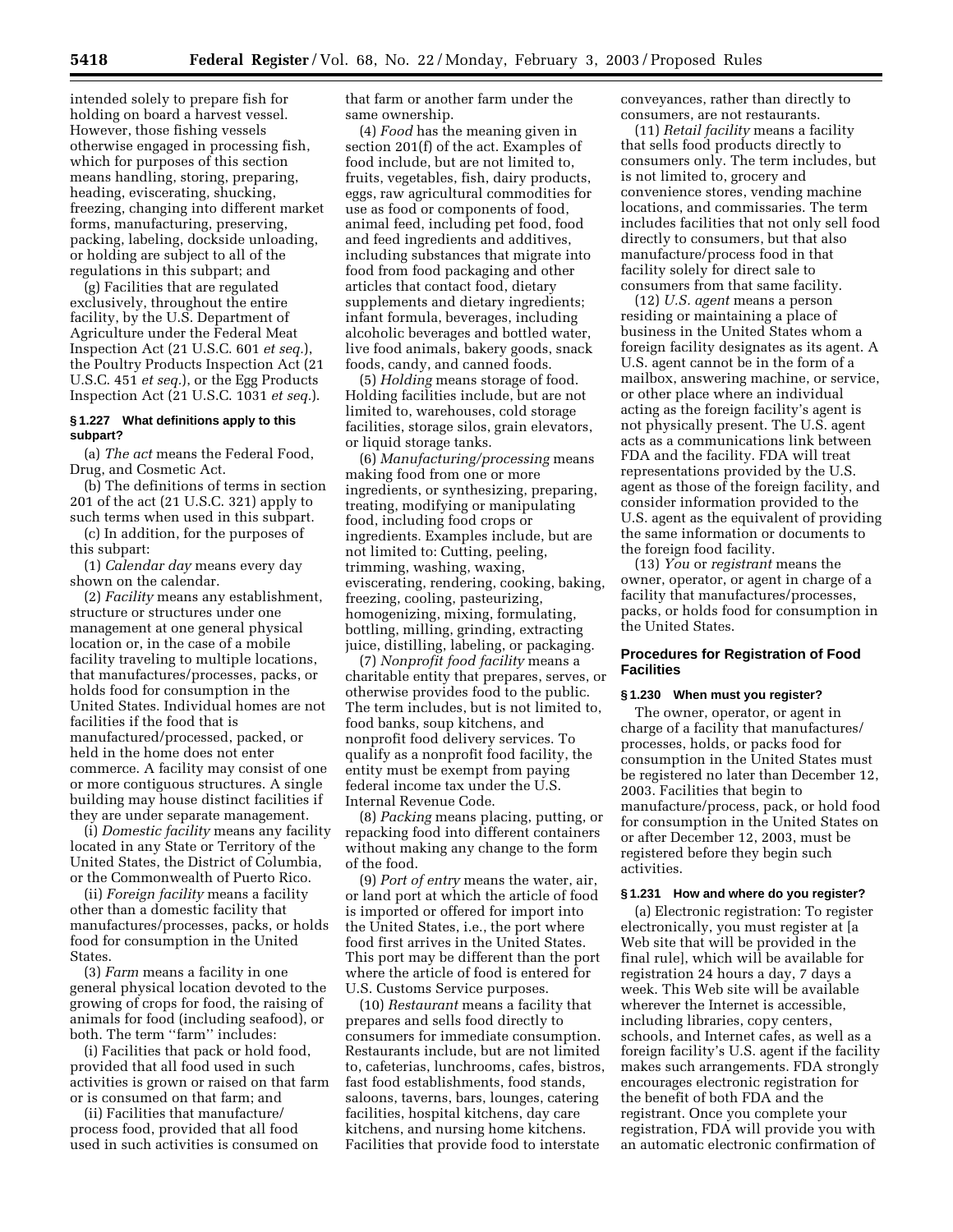registration and a permanent registration number. You will be considered registered once FDA electronically transmits your confirmation and registration number unless notified otherwise.

(b) Registration by mail: (1) If you do not have reasonable access to the Internet through any of the methods provided under paragraph (a) of this section, you must register by obtaining a copy of the registration from (Office name or mail code), the Center for Food Safety and Applied Nutrition, Food and Drug Administration, 5100 Paint Branch Pkwy., College Park, MD 20740, or by phone at [toll-free number that will be provided in the final rule].

(2) When you receive the form in the mail, you must fill it out completely and legibly and mail it to the address in paragraph (b) of this section.

(3) If any required information on the form is incomplete or illegible when FDA receives it, FDA will send the form back to you for completion, provided that your mailing address is legible and valid.

(4) FDA will enter completed registration submissions into the system as soon as practicable, in the order received.

(5) FDA will then mail to the mailing address shown on the registration form a copy of the registration as entered, confirmation of registration, and your registration number.

(6) If any information you previously submitted is incorrect as entered into the system, you must update your registration as specified in § 1.234.

(7) You will be considered registered once FDA enters your registration data into the registration system and the system generates a registration number.

(c) No registration fee is required. (d) You must submit all registration

information in the English language.

#### **§ 1.232 What information is required in the registration?**

Each registrant must submit the following information through either of the methods described in § 1.231:

(a) The name, full address, phone number, fax number, and e-mail address of the facility;

(b) The name and address of the parent company, if the facility is a subsidiary of the parent company;

(c) Emergency contact information, including an individual's name, title, office phone, home phone, cell phone (if available), and e-mail address (if available);

(d) All trade names the facility uses; (e) Product categories as identified in

§ 170.3 of this chapter;

(f) For a foreign facility, the name, address, phone number, fax number (if available), and e-mail address (if available) of its U.S. agent; and

(g) A statement certifying that the information submitted is true and accurate, and that the person submitting the registration is authorized by the facility to register on its behalf. The statement requires the name of the person registering the facility. This statement also requires the phone number, e-mail address (if available), and fax number (if available) of the person submitting the registration.

#### **§ 1.233 What optional items are included in the registration form?**

FDA encourages, but does not require, you to submit the following optional items in your registration. These data will enable FDA to communicate more quickly with facilities that may be the target of a terrorist threat or attack, or otherwise affected by, an outbreak of foodborne illness. This information includes:

(a) Preferred mailing address, if different from that of the facility;

(b) Type of activity conducted at the facility (e.g., manufacturing/processing or holding);

(c) Food categories not included under § 170.3 of this chapter, but which are helpful to FDA for responding to an incident (e.g., infant formula, dietary supplements, and food for animal consumption);

(d) Type of storage, if the facility is solely a holding facility;

(e) A food product category of ''most/ all food product categories'', if the facility manufactures/processes, packs, or holds foods in most or all of the categories under § 170.3 of this chapter; and

(f) Approximate dates of operation, if the facility's business is seasonal.

## **§ 1.234 How and when do you update your registration information?**

(a) The owner, operator, or agent in charge must submit an update to the registration within 30 calendar days of any change to any of the information previously submitted, including, but not limited to, the name of the owner, operator, or agent in charge of a facility.

(b) A facility canceling its registration must do so on the cancellation of registration form.

(c) The cancellation of a facility's registration must include the following information:

(1) The facility's registration number; (2) Whether the facility is domestic or foreign;

(3) The facility name and address;

(4) The name, address, and e-mail address (if available) of the individual submitting the cancellation; and

(5) A statement in which the individual submitting the cancellation will certify that the information submitted is true and accurate and the submitter is authorized by the facility to cancel its registration.

#### **Additional Provisions**

#### **§ 1.240 What other registration requirements apply?**

In addition to these regulations, you must comply with the registration regulations found in part 108 of this chapter, related to emergency permit control, and any other registration requirements that apply to the facility.

#### **§ 1.241 What happens if you fail to register?**

(a) Failure of a domestic or foreign facility to register in accordance with this regulation is a prohibited act under section 301 of the act (21 U.S.C. 331).

(b) Any person who imports or offers for import an article of food without complying with the requirements of section 801(l) of the act (21 U.S.C. 381(l)) as set out in this subpart, or otherwise violates any requirement under section 801(l) of the act, or any person who causes such an act, commits a prohibited act within the meaning of section 301(dd) of the act.

(c) Under section 302 of the act (21 U.S.C. 332), the United States can bring a civil action in Federal court to enjoin persons who commit prohibited acts. Under section 303 of the act (21 U.S.C. 333), the United States can bring a criminal action in Federal court to prosecute persons who commit prohibited acts. Under section 306 of the act (21 U.S.C. 335a), FDA can seek debarment of any person who has been convicted of a felony relating to importation of food into the United **States** 

(d) If an article of food is imported or offered for import and a foreign facility that manufactured/processed, packed, or held that food has not registered in accordance with this subpart, the food must be held at the port of entry unless FDA directs its removal to a secure facility in accordance with paragraph (e) of this section.

(e) Under paragraph (d) of this section, if FDA determines that removal to a secure facility is appropriate (e.g., due to a concern with the security of the article of food or due to space limitations in the port of entry), FDA may direct that the article of food be removed to a bonded warehouse, container freight station, centralized examination station, or another appropriate secure facility approved by FDA.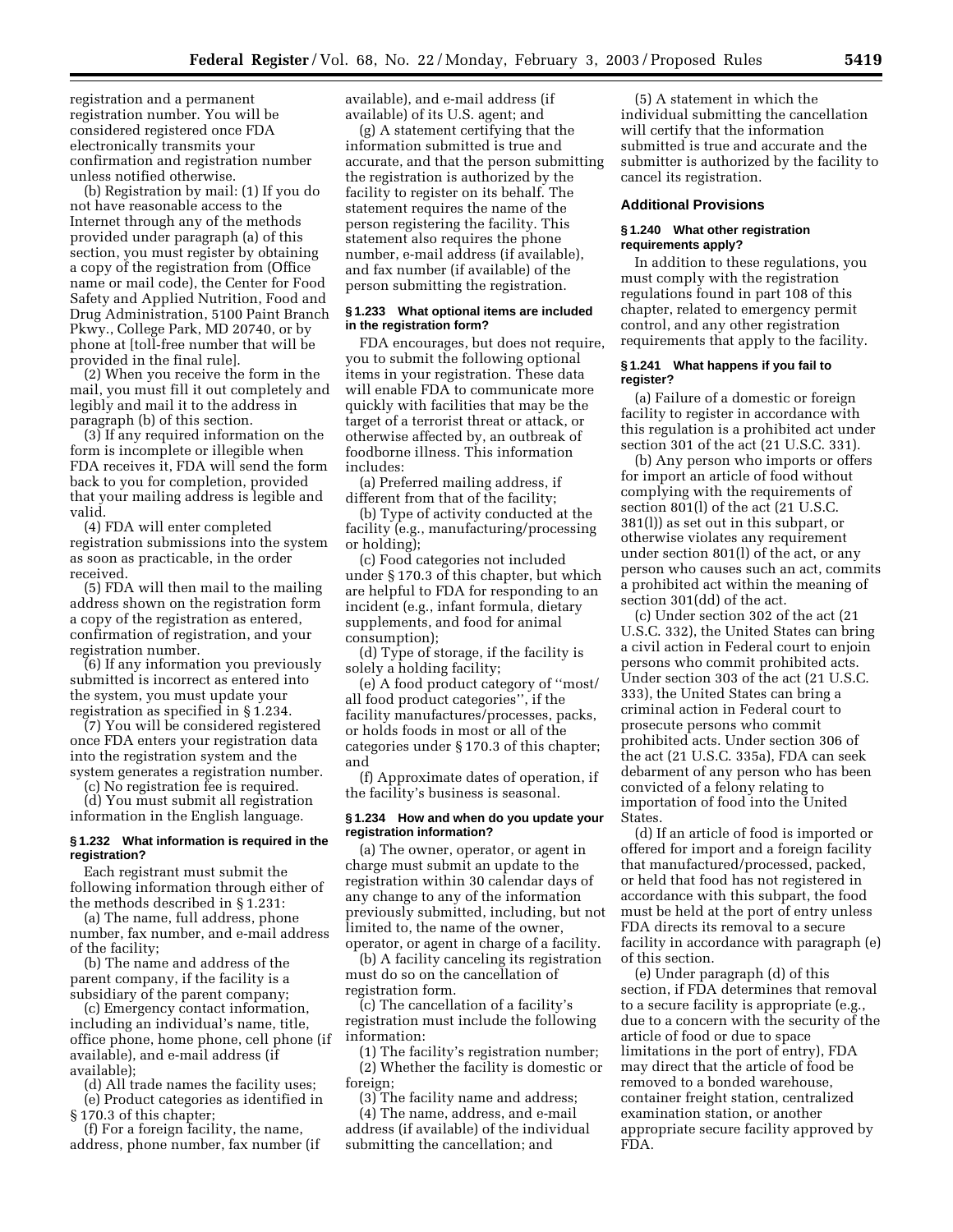(f) Under paragraph (d) of this section, the owner, purchaser, importer or consignee must arrange for storage of the article of food in an FDA-designated secure facility and must promptly notify FDA of the location. Any movement of the article to the facility must be accomplished under bond. Transportation and storage expenses shall be borne by the owner, purchaser, importer, or consignee.

(g)(1) Under paragraph (d) of this section, the article of food must be held at the port of entry or in the secure facility until the owner, operator, or agent in charge of the foreign facility has submitted its registration information to FDA, FDA has registered the facility in accordance with  $\S$  1.231, and FDA has notified the U.S. Customs Service and the person who submitted the registration that the article of food no longer is subject to a hold under section 801(l) of the act.

(2) Under paragraph (d) of this section, notwithstanding section 801(b) of the act (21 U.S.C. 381(b)), while any article of food is held at its port of entry or in a secure facility under section 801(l) of the act, it may not be delivered to any of its importers, owners, or consignees.

(h) Under paragraph (d) of this section, a determination that an article of food is no longer subject to hold under section 801(l) of the act is different than, and may come before, determinations of admissibility under other provisions of the act or other U.S. laws. A determination that an article of food is no longer subject to hold under section 801(l) does not mean that it will be granted admission under other provisions of the act or other U.S. laws.

#### **§ 1.242 What does assignment of a registration number mean?**

Assignment of a registration number to a facility means that the facility is registered with FDA. Assignment of a registration number does not in any way denote FDA's approval or endorsement of a facility or its products.

#### **§ 1.243 Is food registration information available to the public?**

(a) Registration forms submitted under this subpart, and any information contained in those forms that would disclose the identity or location of a specific registered person, is not subject to disclosure under 5 U.S.C. 552 (the Freedom of Information Act).

(b) Paragraph (a) does not apply to any information obtained by other means or that has previously been disclosed to the public as defined in § 20.81 of this chapter.

Dated: January 27, 2003.

## **Tommy G. Thompson,**

*Secretary of Health and Human Services.*

Dated: January 27, 2003.

## **Kenneth W. Dam,**

*Acting Secretary of the Treasury.*

Note: The following appendix will not appear in the Code of Federal Regulations. **BILLING CODE 4160–01–C**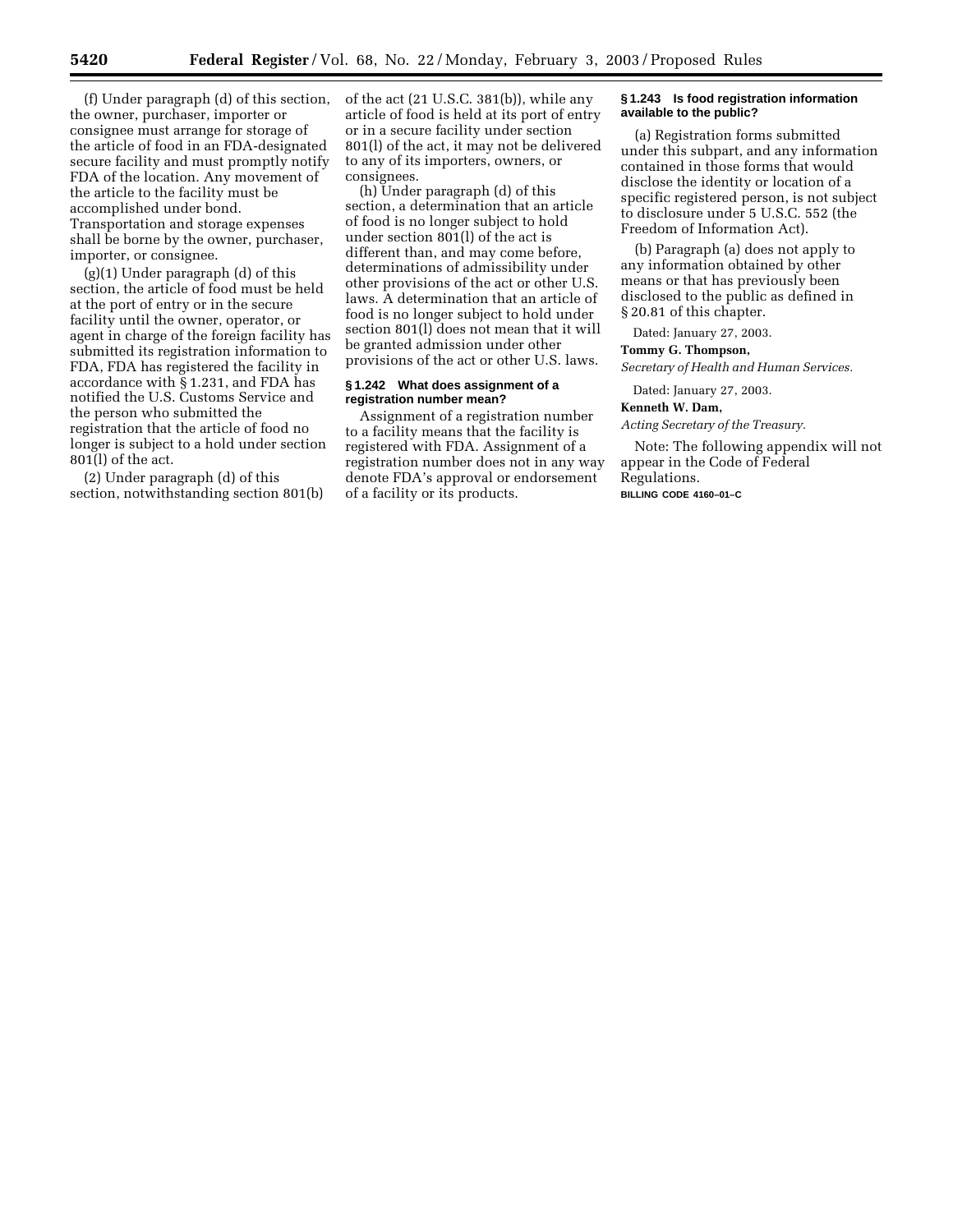Form Approval: OMB No. 0910-xxxx<br>Expiration Date:<br>See OMB Statement at end of form

# DHHS/FDA - DRAFT FOOD FACILITY REGISTRATION FORM

| Date:                                                                                    | (MONTH/DAY/YEAR)                                                                            |  |  |  |  |
|------------------------------------------------------------------------------------------|---------------------------------------------------------------------------------------------|--|--|--|--|
| <b>Section 1 - TYPE OF REGISTRATION</b>                                                  |                                                                                             |  |  |  |  |
| <b>O DOMESTIC REGISTRATION</b><br>1a.                                                    | <b>O FOREIGN REGISTRATION</b>                                                               |  |  |  |  |
| 1b.<br><b>DINITIAL REGISTRATION</b>                                                      |                                                                                             |  |  |  |  |
| <b>Q UPDATE OF REGISTRATION INFORMATION</b><br>Provide the facility registration number: |                                                                                             |  |  |  |  |
| Check all that apply below and further identify changes in the applicable sections.      |                                                                                             |  |  |  |  |
| <b>Q</b> Facility Name/Address Change                                                    | □ Seasonal Facility Dates of Operation Change                                               |  |  |  |  |
| <b>Q</b> Preferred Mailing Address<br>Change                                             | <b>Q</b> Establishment Type Change                                                          |  |  |  |  |
| <b>Q</b> Parent Company Change                                                           | O Warehouse Storage Type Change                                                             |  |  |  |  |
| <b>LI Emergency Contact Change</b>                                                       | <b>Q Human Food Product Category Change</b>                                                 |  |  |  |  |
| <b>Q</b> Trade Name Change                                                               | □ Animal Food Product Category Change                                                       |  |  |  |  |
| United States Agent Change -<br><b>Foreign Countries only</b>                            | O Owner, Operator, or Agent in Charge Change                                                |  |  |  |  |
| Section 2 - FACILITY NAME / ADDRESS INFORMATION                                          |                                                                                             |  |  |  |  |
| <b>FACILITY NAME:</b>                                                                    |                                                                                             |  |  |  |  |
| <b>FACILITY STREET ADDRESS:</b>                                                          |                                                                                             |  |  |  |  |
| CITY:                                                                                    | STATE:                                                                                      |  |  |  |  |
| ZIP CODE (POSTAL CODE):                                                                  | PROVINCE/TERRITORY:                                                                         |  |  |  |  |
| COUNTRY:                                                                                 | PHONE NUMBER (If a foreign facility, include Area & Country<br>Codes):                      |  |  |  |  |
| FAX NUMBER (If available; if a foreign facility, include<br>Area & Country Codes):       | E-MAIL ADDRESS (if available):                                                              |  |  |  |  |
| Section 3 - OPTIONAL: PREFERRED MAILING ADDRESS INFORMATION                              | (only complete this section if different from Section 2, Facility Name/Address Information) |  |  |  |  |
| NAME:                                                                                    |                                                                                             |  |  |  |  |
| <b>ADDRESS:</b>                                                                          |                                                                                             |  |  |  |  |
| CITY:                                                                                    | STATE:                                                                                      |  |  |  |  |
| ZIP CODE (POSTAL CODE):                                                                  | PROVINCE/TERRITORY:                                                                         |  |  |  |  |
| COUNTRY:                                                                                 | PHONE NUMBER (If a foreign facility, include Area & Country<br>Codes):                      |  |  |  |  |
| FAX NUMBER (If available; if a foreign facility, include<br>Area & Country Codes):       | E-MAIL ADDRESS:                                                                             |  |  |  |  |
|                                                                                          |                                                                                             |  |  |  |  |

Form 3537 (1/03)

▀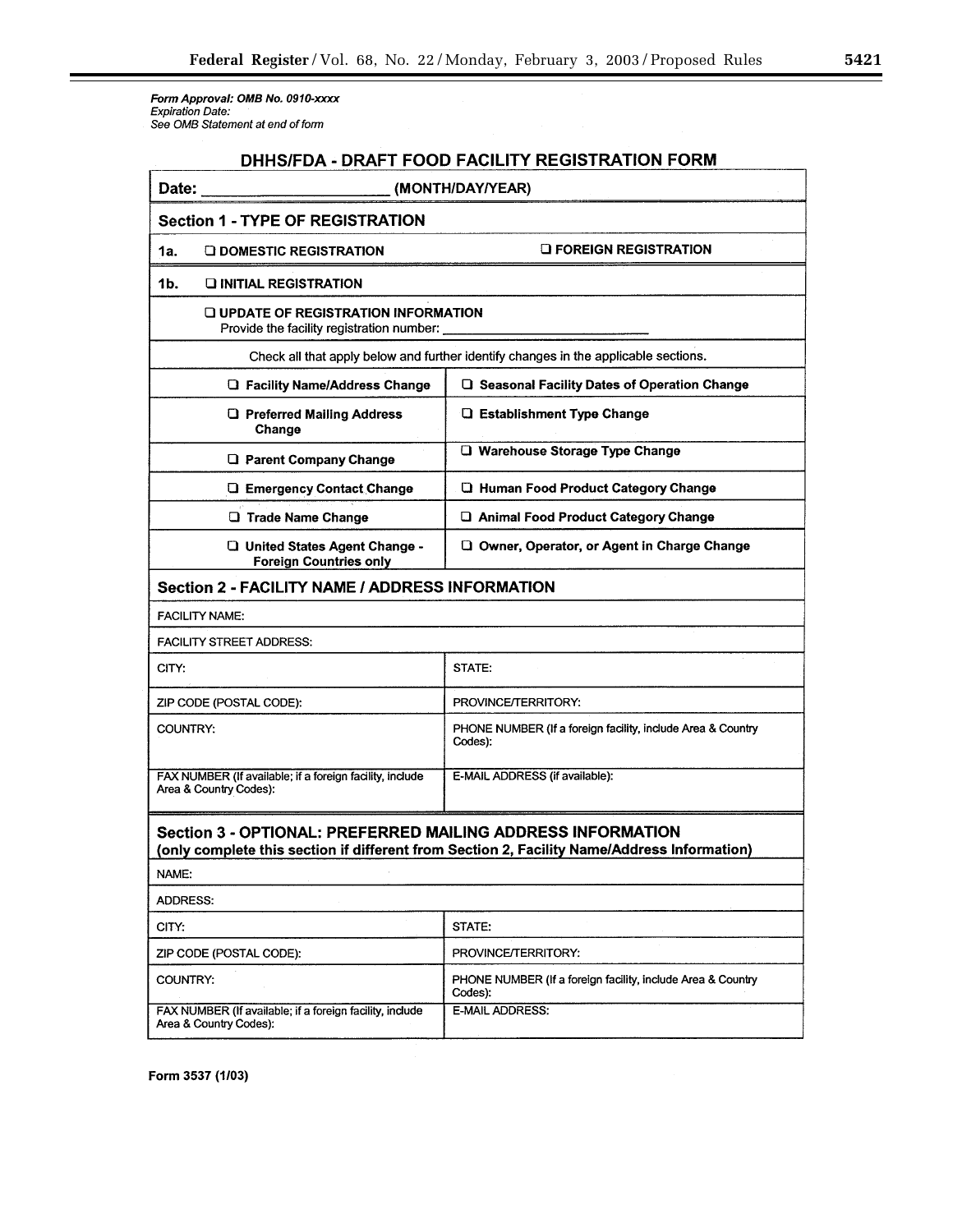۲

Form Approval: OMB No. 0910-xxxx<br>Expiration Date:<br>See OMB Statement at end of form

# DHHS/FDA - DRAFT FOOD FACILITY REGISTRATION FORM

| NAME OF PARENT COMPANY:<br>STREET ADDRESS OF PARENT COMPANY:<br>STATE:<br>CITY:<br>PROVINCE/TERRITORY:<br>ZIP CODE (POSTAL CODE):<br>PHONE NUMBER (If a foreign facility, include Area & Country<br>COUNTRY:<br>Codes):<br>E-MAIL ADDRESS (if available):<br>FAX NUMBER (If available; if a foreign facility, include<br>Area & Country Codes):<br>Section 5 - FACILITY EMERGENCY CONTACT INFORMATION<br><b>INDIVIDUAL'S NAME:</b><br>OFFICE PHONE (If a foreign facility, include Area & Country Codes):<br>TITLE:<br>CELL PHONE (if available; if a foreign facility, include Area & Country<br>HOME PHONE (If a foreign facility, include Area &<br>Country Codes):<br>Codes):<br>E-MAIL ADDRESS (if available):<br>Section 6 - TRADE NAMES (IF THIS FACILITY USES TRADE NAMES OTHER THAN THAT LISTED IN SECTION 2<br>ABOVE, LIST THEM BELOW (E.G., "ALSO DOING BUSINESS AS," "FACILITY ALSO KNOWN AS"):<br>ALTERNATE TRADE NAME #1:<br>ALTERNATE TRADE NAME #2:<br>Section 7 - UNITED STATES AGENT (TO BE COMPLETED BY FACILITIES LOCATED OUTSIDE ANY STATE<br>OR TERRITORY OF THE UNITED STATES, THE DISTRICT OF COLUMBIA, OR THE COMMONWEALTH OF PUERTO RICO.)<br>NAME OF UNITED STATES AGENT:<br>TITLE:<br><b>ADDRESS:</b><br>STATE:<br>CITY:<br><b>COUNTRY:</b><br>ZIP CODE:<br>PHONE NUMBER (include Area Code):<br>FAX NUMBER (if available; include Area Code):<br>E-MAIL ADDRESS (if available): | Section 4 - PARENT COMPANY NAME / ADDRESS INFORMATION (IF APPLICABLE) |  |  |  |  |  |
|--------------------------------------------------------------------------------------------------------------------------------------------------------------------------------------------------------------------------------------------------------------------------------------------------------------------------------------------------------------------------------------------------------------------------------------------------------------------------------------------------------------------------------------------------------------------------------------------------------------------------------------------------------------------------------------------------------------------------------------------------------------------------------------------------------------------------------------------------------------------------------------------------------------------------------------------------------------------------------------------------------------------------------------------------------------------------------------------------------------------------------------------------------------------------------------------------------------------------------------------------------------------------------------------------------------------------------------------------------------------------------------------------------------|-----------------------------------------------------------------------|--|--|--|--|--|
|                                                                                                                                                                                                                                                                                                                                                                                                                                                                                                                                                                                                                                                                                                                                                                                                                                                                                                                                                                                                                                                                                                                                                                                                                                                                                                                                                                                                              |                                                                       |  |  |  |  |  |
|                                                                                                                                                                                                                                                                                                                                                                                                                                                                                                                                                                                                                                                                                                                                                                                                                                                                                                                                                                                                                                                                                                                                                                                                                                                                                                                                                                                                              |                                                                       |  |  |  |  |  |
|                                                                                                                                                                                                                                                                                                                                                                                                                                                                                                                                                                                                                                                                                                                                                                                                                                                                                                                                                                                                                                                                                                                                                                                                                                                                                                                                                                                                              |                                                                       |  |  |  |  |  |
|                                                                                                                                                                                                                                                                                                                                                                                                                                                                                                                                                                                                                                                                                                                                                                                                                                                                                                                                                                                                                                                                                                                                                                                                                                                                                                                                                                                                              |                                                                       |  |  |  |  |  |
|                                                                                                                                                                                                                                                                                                                                                                                                                                                                                                                                                                                                                                                                                                                                                                                                                                                                                                                                                                                                                                                                                                                                                                                                                                                                                                                                                                                                              |                                                                       |  |  |  |  |  |
|                                                                                                                                                                                                                                                                                                                                                                                                                                                                                                                                                                                                                                                                                                                                                                                                                                                                                                                                                                                                                                                                                                                                                                                                                                                                                                                                                                                                              |                                                                       |  |  |  |  |  |
|                                                                                                                                                                                                                                                                                                                                                                                                                                                                                                                                                                                                                                                                                                                                                                                                                                                                                                                                                                                                                                                                                                                                                                                                                                                                                                                                                                                                              |                                                                       |  |  |  |  |  |
|                                                                                                                                                                                                                                                                                                                                                                                                                                                                                                                                                                                                                                                                                                                                                                                                                                                                                                                                                                                                                                                                                                                                                                                                                                                                                                                                                                                                              |                                                                       |  |  |  |  |  |
|                                                                                                                                                                                                                                                                                                                                                                                                                                                                                                                                                                                                                                                                                                                                                                                                                                                                                                                                                                                                                                                                                                                                                                                                                                                                                                                                                                                                              |                                                                       |  |  |  |  |  |
|                                                                                                                                                                                                                                                                                                                                                                                                                                                                                                                                                                                                                                                                                                                                                                                                                                                                                                                                                                                                                                                                                                                                                                                                                                                                                                                                                                                                              |                                                                       |  |  |  |  |  |
|                                                                                                                                                                                                                                                                                                                                                                                                                                                                                                                                                                                                                                                                                                                                                                                                                                                                                                                                                                                                                                                                                                                                                                                                                                                                                                                                                                                                              |                                                                       |  |  |  |  |  |
|                                                                                                                                                                                                                                                                                                                                                                                                                                                                                                                                                                                                                                                                                                                                                                                                                                                                                                                                                                                                                                                                                                                                                                                                                                                                                                                                                                                                              |                                                                       |  |  |  |  |  |
|                                                                                                                                                                                                                                                                                                                                                                                                                                                                                                                                                                                                                                                                                                                                                                                                                                                                                                                                                                                                                                                                                                                                                                                                                                                                                                                                                                                                              |                                                                       |  |  |  |  |  |
|                                                                                                                                                                                                                                                                                                                                                                                                                                                                                                                                                                                                                                                                                                                                                                                                                                                                                                                                                                                                                                                                                                                                                                                                                                                                                                                                                                                                              |                                                                       |  |  |  |  |  |
|                                                                                                                                                                                                                                                                                                                                                                                                                                                                                                                                                                                                                                                                                                                                                                                                                                                                                                                                                                                                                                                                                                                                                                                                                                                                                                                                                                                                              |                                                                       |  |  |  |  |  |
|                                                                                                                                                                                                                                                                                                                                                                                                                                                                                                                                                                                                                                                                                                                                                                                                                                                                                                                                                                                                                                                                                                                                                                                                                                                                                                                                                                                                              |                                                                       |  |  |  |  |  |
|                                                                                                                                                                                                                                                                                                                                                                                                                                                                                                                                                                                                                                                                                                                                                                                                                                                                                                                                                                                                                                                                                                                                                                                                                                                                                                                                                                                                              |                                                                       |  |  |  |  |  |
|                                                                                                                                                                                                                                                                                                                                                                                                                                                                                                                                                                                                                                                                                                                                                                                                                                                                                                                                                                                                                                                                                                                                                                                                                                                                                                                                                                                                              |                                                                       |  |  |  |  |  |
|                                                                                                                                                                                                                                                                                                                                                                                                                                                                                                                                                                                                                                                                                                                                                                                                                                                                                                                                                                                                                                                                                                                                                                                                                                                                                                                                                                                                              |                                                                       |  |  |  |  |  |
|                                                                                                                                                                                                                                                                                                                                                                                                                                                                                                                                                                                                                                                                                                                                                                                                                                                                                                                                                                                                                                                                                                                                                                                                                                                                                                                                                                                                              |                                                                       |  |  |  |  |  |
|                                                                                                                                                                                                                                                                                                                                                                                                                                                                                                                                                                                                                                                                                                                                                                                                                                                                                                                                                                                                                                                                                                                                                                                                                                                                                                                                                                                                              |                                                                       |  |  |  |  |  |
|                                                                                                                                                                                                                                                                                                                                                                                                                                                                                                                                                                                                                                                                                                                                                                                                                                                                                                                                                                                                                                                                                                                                                                                                                                                                                                                                                                                                              |                                                                       |  |  |  |  |  |
|                                                                                                                                                                                                                                                                                                                                                                                                                                                                                                                                                                                                                                                                                                                                                                                                                                                                                                                                                                                                                                                                                                                                                                                                                                                                                                                                                                                                              |                                                                       |  |  |  |  |  |
|                                                                                                                                                                                                                                                                                                                                                                                                                                                                                                                                                                                                                                                                                                                                                                                                                                                                                                                                                                                                                                                                                                                                                                                                                                                                                                                                                                                                              |                                                                       |  |  |  |  |  |

Form 3537 (1/03)

Ξ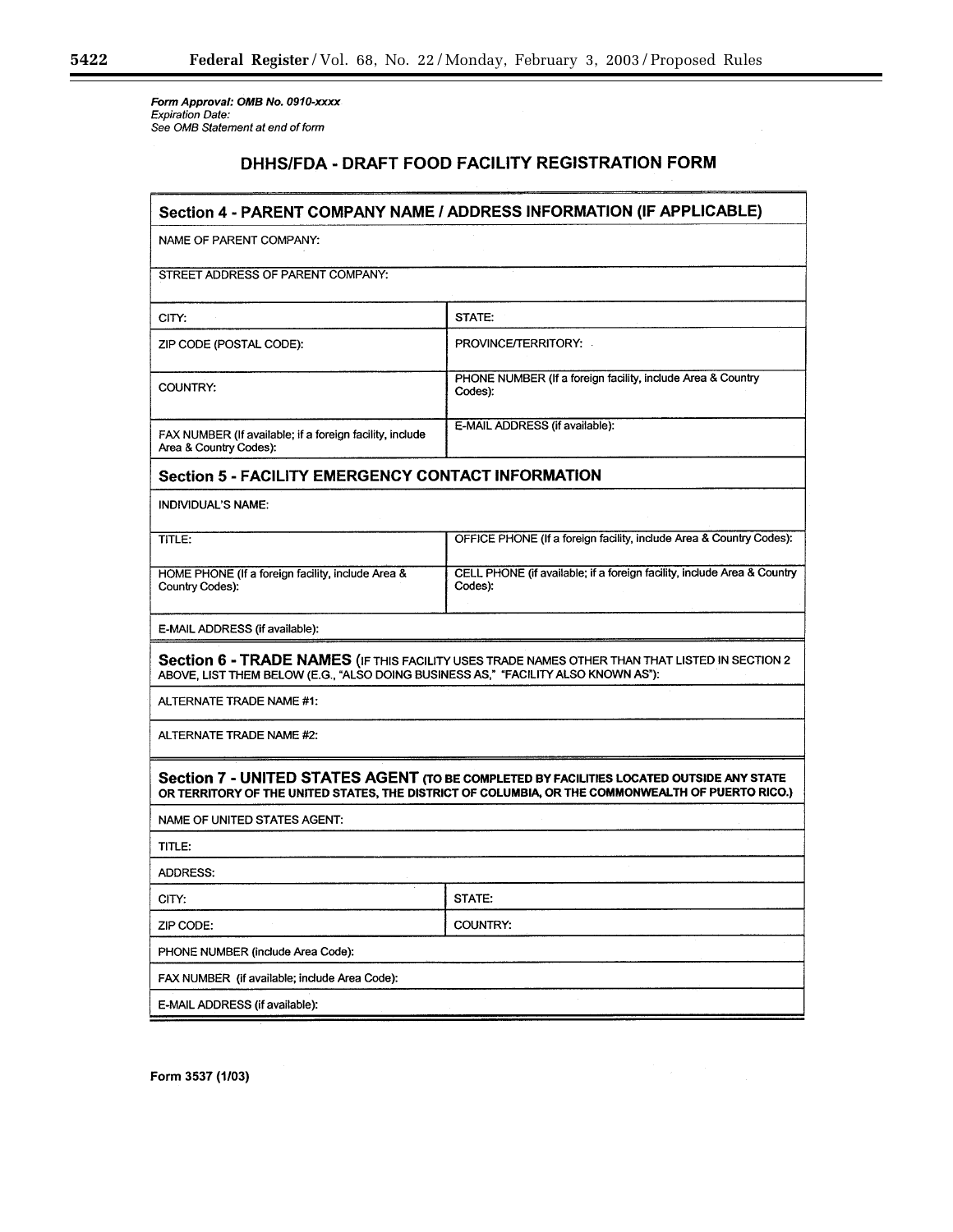Form Approval: OMB No. 0910-xxxx<br>Expiration Date:<br>See OMB Statement at end of form

# DHHS/FDA - DRAFT FOOD FACILITY REGISTRATION FORM

| Section 8 - OPTIONAL: SEASONAL FACILITY DATES OF OPERATION<br>(GIVE THE APPROXIMATE DATES THAT YOUR FACILITY IS OPEN FOR BUSINESS, IF ITS OPERATIONS<br>ARE ON A SEASONAL BASIS)                                                                                                                                                                                                         |                                                                                                                                                                  |                          |  |  |  |
|------------------------------------------------------------------------------------------------------------------------------------------------------------------------------------------------------------------------------------------------------------------------------------------------------------------------------------------------------------------------------------------|------------------------------------------------------------------------------------------------------------------------------------------------------------------|--------------------------|--|--|--|
| DATES OF OPERATION:                                                                                                                                                                                                                                                                                                                                                                      |                                                                                                                                                                  |                          |  |  |  |
| Section 9 - OPTIONAL: ESTABLISHMENT TYPES<br>(CHECK ALL TYPES OF OPERATIONS THAT ARE PERFORMED AT THIS FACILITY REGARDING THE<br>MANUFACTURING, PROCESSING, PACKING OR HOLDING OF FOOD)                                                                                                                                                                                                  |                                                                                                                                                                  |                          |  |  |  |
| $\Box$ Warehouse / Holding Facility (e.g., storage facilities, including storage tanks, grain elevators)<br>NOTE: If the facility is a warehouse / holding facility only, go to Section 10 (solely warehouse / holding facility) and<br>check all that apply.                                                                                                                            |                                                                                                                                                                  |                          |  |  |  |
| La Acidified / Low Acid Food Processor                                                                                                                                                                                                                                                                                                                                                   | Labeler / Relabeler                                                                                                                                              |                          |  |  |  |
| □ Interstate Conveyance Caterer/Catering Point                                                                                                                                                                                                                                                                                                                                           | □ Manufacturer / Processor                                                                                                                                       |                          |  |  |  |
| <b>Q Molluscan Shellfish Establishment</b>                                                                                                                                                                                                                                                                                                                                               | □ Repacker / Packer                                                                                                                                              |                          |  |  |  |
| <b>Q</b> Commissary                                                                                                                                                                                                                                                                                                                                                                      | <b>Q</b> Salvage Operator (Reconditioner)                                                                                                                        |                          |  |  |  |
| □ Contract Sterilizer                                                                                                                                                                                                                                                                                                                                                                    | □ Animal food manufacturer / processor / holder                                                                                                                  |                          |  |  |  |
| Section 10 - OPTIONAL: IF YOUR FACILITY IS SOLELY A WAREHOUSE / HOLDING FACILITY,<br>animal product categories) INSTEAD OF THIS SECTION.<br>$\Box$ Ambient Storage (including heated storage)                                                                                                                                                                                            | COMPLETE THIS SECTION; ALL OTHER FACILITIES, COMPLETE SECTION 11 (human or<br><b>Q</b> Refrigerated Storage                                                      | <b>La Frozen Storage</b> |  |  |  |
| Section 11 - GENERAL PRODUCT CATEGORIES - FOOD FOR HUMAN CONSUMPTION<br>To be completed by all human food facilities except those that are solely warehouses.<br>[Note: Categories are derived from the Product Code Builder (www.fda.gov/search/databases.html), with<br>cross-references to the categories found under 21 CFR 170.3. Please see instructions for further<br>examples.] |                                                                                                                                                                  |                          |  |  |  |
| 1. ALCOHOLIC BEVERAGES<br>[21 CFR 170.3 (n) (2)]                                                                                                                                                                                                                                                                                                                                         | $\Box$ 6. CEREAL PREPARATIONS, BREAKFAST<br>FOODS, QUICK COOKING/INSTANT CEREALS<br>[21 CFR 170.3 (n) (4)]                                                       |                          |  |  |  |
| $\Box$ 2. BABY (INFANT AND JUNIOR) FOOD<br>PRODUCTS Including Infant Formula<br>(Optional Selection)                                                                                                                                                                                                                                                                                     | $\Box$ 7. CHEESE AND CHEESE PRODUCTS<br>[21 CFR 170.3 (n) (5)]                                                                                                   |                          |  |  |  |
| 13. BAKERY PRODUCTS, DOUGH MIXES,<br>OR ICINGS<br>[21 CFR 170.3 (n) (1), (9)]                                                                                                                                                                                                                                                                                                            | □ 8. CHOCOLATE AND COCOA PRODUCTS<br>[21 CFR 170.3 (n) (3), (9), (38), (43)]                                                                                     |                          |  |  |  |
| $\Box$ 4. BEVERAGE BASES<br>[21 CFR 170.3 (n) (3), (16), (35)]                                                                                                                                                                                                                                                                                                                           | Q 9. COFFEE AND TEA<br>[21 CFR 170.3 (n) (3), (7)]                                                                                                               |                          |  |  |  |
| U 5. CANDY WITHOUT CHOCOLATE, CANDY<br>SPECIALITIES & CHEWING GUM<br>[21 CFR 170.3 (n) (6), (9), (25), (38)]                                                                                                                                                                                                                                                                             | $\Box$ 10. COLOR ADDITIVES FOR FOODS<br>[21 CFR 170.3 (o) (4)]                                                                                                   |                          |  |  |  |
|                                                                                                                                                                                                                                                                                                                                                                                          | LI 25. MULTIPLE FOOD DINNERS, GRAVIES,<br>SAUCES AND SPECIALTIES [21 CFR 170.3 (n) (11), (14),<br>$(17)$ , $(18)$ , $(23)$ , $(24)$ , $(29)$ , $(34)$ , $(40)$ ] |                          |  |  |  |
| Form 3537 (1/03)                                                                                                                                                                                                                                                                                                                                                                         | LI 26. NUT AND EDIBLE SEED PRODUCTS<br>[21 CFR 170.3 (n) (26), (32)]                                                                                             |                          |  |  |  |

▀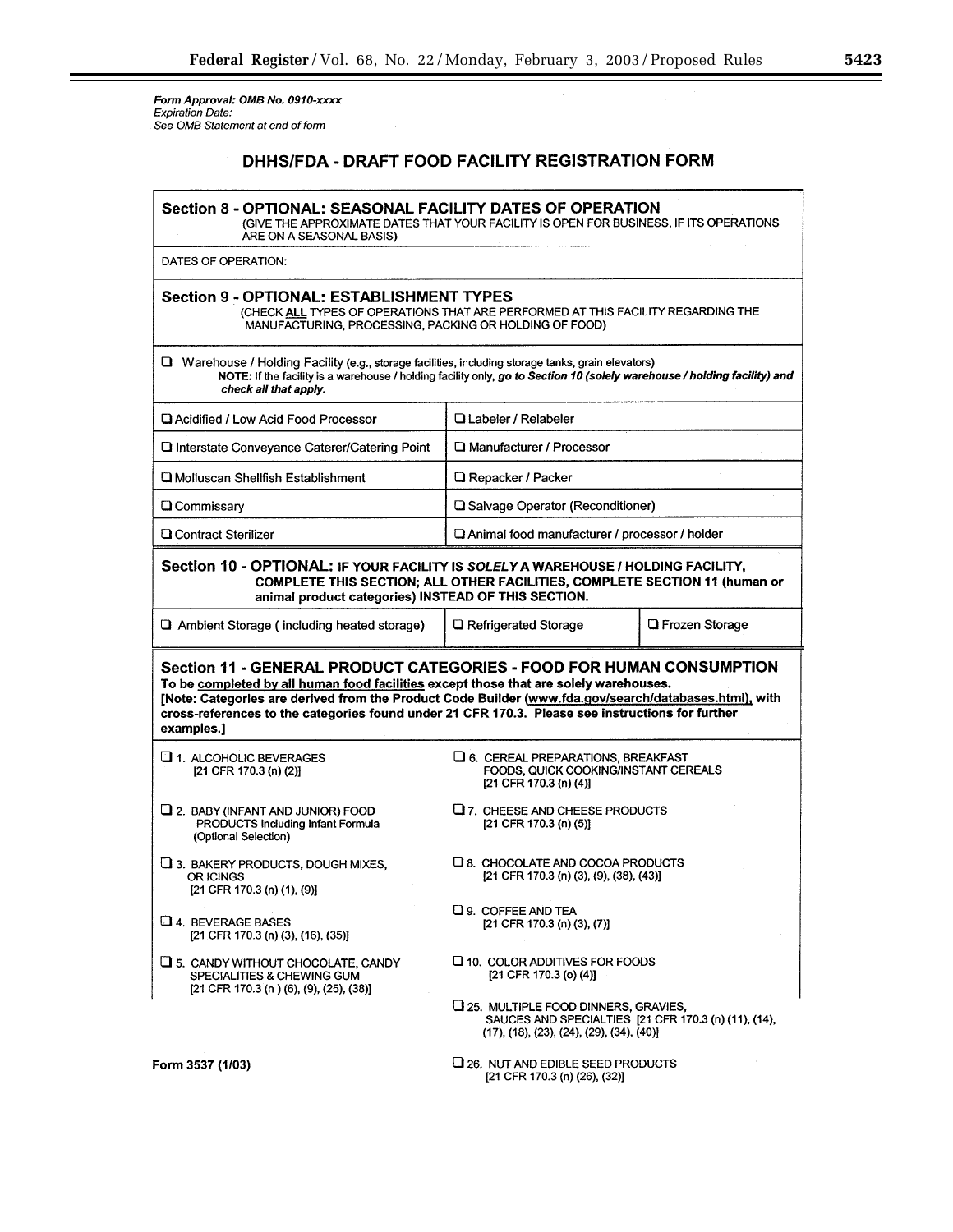÷.

Form Approval: OMB No. 0910-xxxx<br>Expiration Date:<br>See OMB Statement at end of form

| DHHS/FDA - DRAFT FOOD FACILITY REGISTRATION FORM                                                                                                                                                                                    |                                                                                                                 |  |
|-------------------------------------------------------------------------------------------------------------------------------------------------------------------------------------------------------------------------------------|-----------------------------------------------------------------------------------------------------------------|--|
| 11. DIETARY CONVENTIONAL FOODS OR MEAL<br>REPLACEMENTS (includes Medical Foods)<br>[21 CFR 170.3 (n) (31)]                                                                                                                          |                                                                                                                 |  |
| <b>12. DIETARY SUPPLEMENTS</b><br>Proteins, Amino Acids, Fats and Lipid Substances<br>[21 CFR 170.3 (o) (20)]<br>u<br>Vitamins and Minerals [21 CFR 170.3 (o) (20)]<br>О<br>Animal By-Products and Extracts (Optional<br>Selection) |                                                                                                                 |  |
| Herbals and Botanicals (Optional Selection)<br>⊔<br>$\square$ 13. DRESSINGS AND CONDIMENTS<br>[21 CFR 170.3 (n) (8), (12)]                                                                                                          | $Q$ 28. SHELL EGG AND EGG PRODUCTS<br>[21 CFR 170.3 (n) (11), (14)]                                             |  |
| 14. FISHERY/SEAFOOD PRODUCTS<br>[21 CFR 170.3 (n) (13), (15), (39), (40)]                                                                                                                                                           | 29. SNACK FOOD ITEMS (FLOUR, MEAL OR VEGETABLE<br>BASE) [21 CFR 170.3 (n) (37)]                                 |  |
| 15. SUBSTANCES THAT MIGRATE INTO FOOD<br>FROM FOOD PACKAGING AND OTHER<br>ARTICLES THAT CONTACT FOOD<br>(Optional Selection)                                                                                                        | 130. SPICES, FLAVORS, AND SALTS<br>[21 CFR 170.3 (n) (26)]                                                      |  |
| L 16. FOOD ADDITIVES, GENERALLY<br><b>RECOGNIZED AS SAFE (GRAS)</b><br>INGREDIENTS, OR OTHER INGREDIENTS<br>USED FOR PROCESSING                                                                                                     | $\square$ 31. SOUPS<br>[21 CFR 170.3 (n) (39), (40)]                                                            |  |
| [21 CFR 170.3 (n) (42); 21 CFR 170.3 (o) (1),<br>$(2), (3), (5), (6), (7), (8), (9), (10), (11), (12), (13),$<br>(14), (15), (16), (17), (18), (19), (22), (23), (24),<br>(25), (26), (27), (28), (29), (30), (31), (32)            | $\square$ 32. SOFT DRINKS AND WATERS<br>[21 CFR 170.3 (n) (3), (35)]                                            |  |
| LI 17. FOOD SWEETENERS (NUTRITIVE)<br>[21 CFR 170.3 (n) (9), (41), 21 CFR 170.3 (o)<br>(21)                                                                                                                                         | U 33. VEGETABLES AND VEGETABLE PRODUCTS<br>[21 CFR 170.3 (n) (19), (36)]                                        |  |
| <b>LI</b> 18. FRUITS AND FRUIT PRODUCTS<br>[21 CFR 170.3 (n) (16), (27), (28), (35), (43)]                                                                                                                                          | $\sqcup$ 34. VEGETABLE OILS (INCLUDES OLIVE OIL)<br>[21 CFR 170.3 (n) $(12)$ ]                                  |  |
| <b>□ 19. GELATIN, RENNET, PUDDING MIXES, OR PIE</b><br>FILLINGS [21 CFR 170.3 (n) (22)]                                                                                                                                             | $\square$ 35. VEGETABLE PROTEIN PRODUCTS (SIMULATED MEATS)<br>[21 CFR 170.3 (n) (33)]                           |  |
| $\square$ 20. ICE CREAM AND RELATED PRODUCTS<br>[21 CFR 170.3 (n) (20), (21)]                                                                                                                                                       | $\square$ 36. WHOLE GRAINS, MILLER GRAIN PRODUCTS (FLOURS),<br><b>OR STARCH</b><br>[21 CFR 170.3 (n) (1), (23)] |  |
| U 21. IMITATION MILK PRODUCTS<br>[21 CFR 170.3 (n) (10)]                                                                                                                                                                            | 37. MOST/ALL HUMAN FOOD PRODUCT CATEGORIES<br>(Optional Selection)                                              |  |
| 22. MACARONI OR NOODLE PRODUCTS<br>[21 CFR 170.3 (n) (23)]                                                                                                                                                                          |                                                                                                                 |  |
| 123. MEAT, MEAT PRODUCTS AND POULTRY<br>(FDA REGULATED)<br>[21 CFR 170.3 (n) (17), (18), (29), (34), (39),<br>(40)]                                                                                                                 |                                                                                                                 |  |
| 24. MILK, BUTTER, OR DRIED MILK PRODUCTS<br>[21 CFR 170.3 (n) (12), (30), (31)]                                                                                                                                                     |                                                                                                                 |  |

Form 3537 (1/03)

۳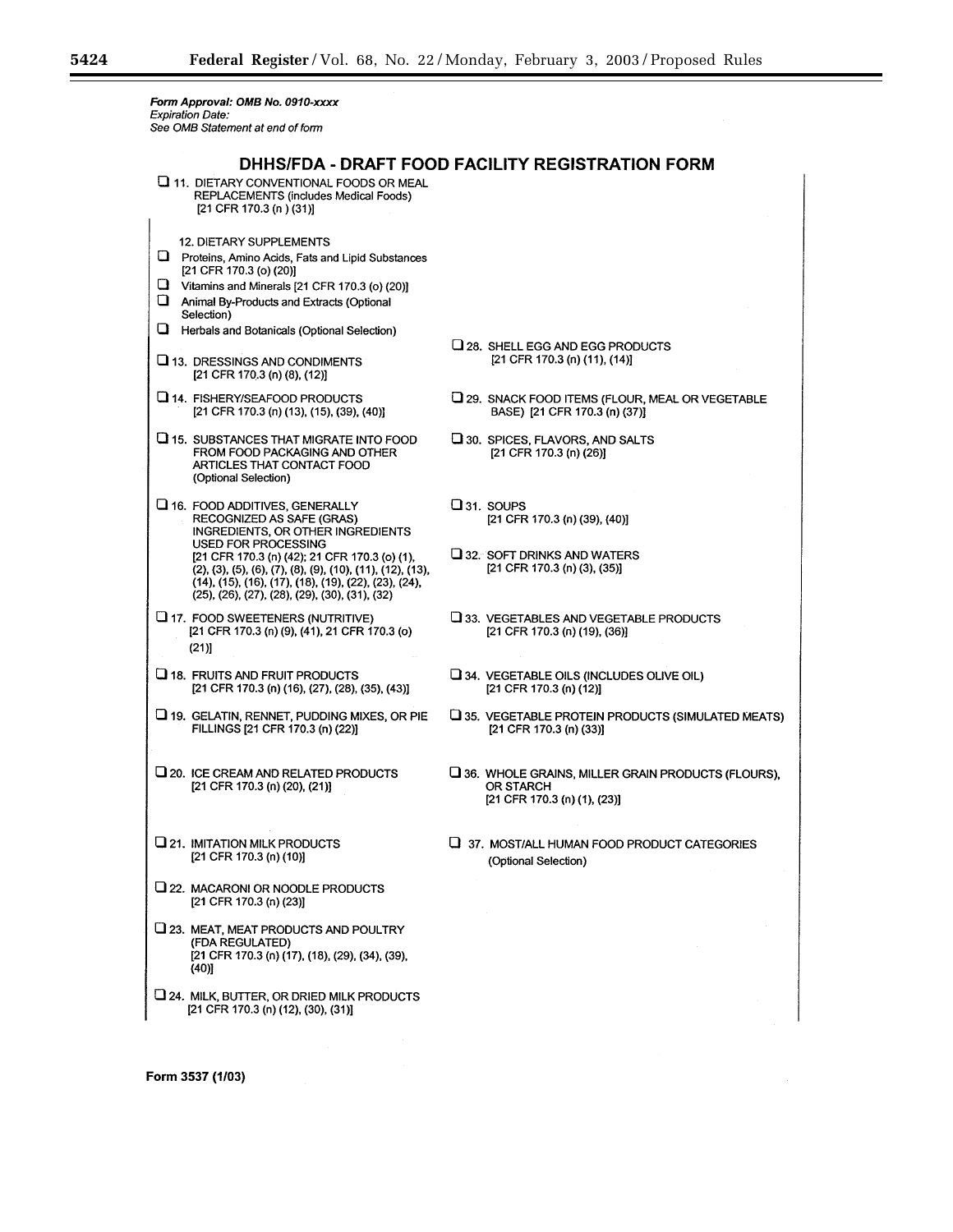Form Approval: OMB No. 0910-xxxx<br>Expiration Date:<br>See OMB Statement at end of form

# DHHS/FDA - DRAFT FOOD FACILITY REGISTRATION FORM

| Section 11a - OPTIONAL GENERAL PRODUCT CATEGORIES - FOOD FOR ANIMAL<br><b>CONSUMPTION</b> |                                                  |  |
|-------------------------------------------------------------------------------------------|--------------------------------------------------|--|
| 1. GRAIN PRODUCTS (E.G., BARLEY, GRAIN<br>SORGHUMS, MAIZE, OAT, RICE, RYE AND<br>WHEAT)   | 18. NON-PROTEIN NITROGEN PRODUCTS                |  |
| 12. OILSEED PRODUCTS (E.G., COTTONSEED,<br>SOYBEANS, OTHER OIL SEEDS)                     | 19. PEANUT PRODUCTS                              |  |
| 13. ALFALFA AND LESPEDEZA PRODUCTS                                                        | 120. RECYCLED ANIMAL WASTE PRODUCTS              |  |
| $\Box$ 4. AMINO ACIDS                                                                     | 21. SCREENINGS                                   |  |
| $\square$ 5. ANIMAL-DERIVED PRODUCTS                                                      | $Q_{22}$ , VITAMINS                              |  |
| $\Box$ 6. BREWER PRODUCTS                                                                 | 23. YEAST PRODUCTS                               |  |
| $Q$ 7. CHEMICAL PRESERVATIVES                                                             | [24. MIXED FEED (POULTRY, LIVESTOCK, AND EQUINE) |  |
| $\square$ 8. CITRUS PRODUCTS                                                              | Q 25. PET FOOD                                   |  |
| <b>Q 9. DISTILLERY PRODUCTS</b>                                                           | 26. MOST/ALL ANIMAL FOOD PRODUCT CATEGORIES      |  |
| $\square$ 10. ENZYMES                                                                     |                                                  |  |
| $\Box$ 11. FATS AND OILS                                                                  |                                                  |  |
| $Q$ 12. FERMENTATION PRODUCTS                                                             |                                                  |  |
| $\Box$ 13. MARINE PRODUCTS                                                                |                                                  |  |
| $\Box$ 14. MILK PRODUCTS                                                                  |                                                  |  |
| $\Box$ 15. MINERALS                                                                       |                                                  |  |
| $\square$ 16. MISCELLANEOUS AND SPECIAL PURPOSE<br><b>PRODUCTS</b>                        |                                                  |  |
| $\Box$ 17. MOLASSES                                                                       |                                                  |  |

Form 3537 (1/03)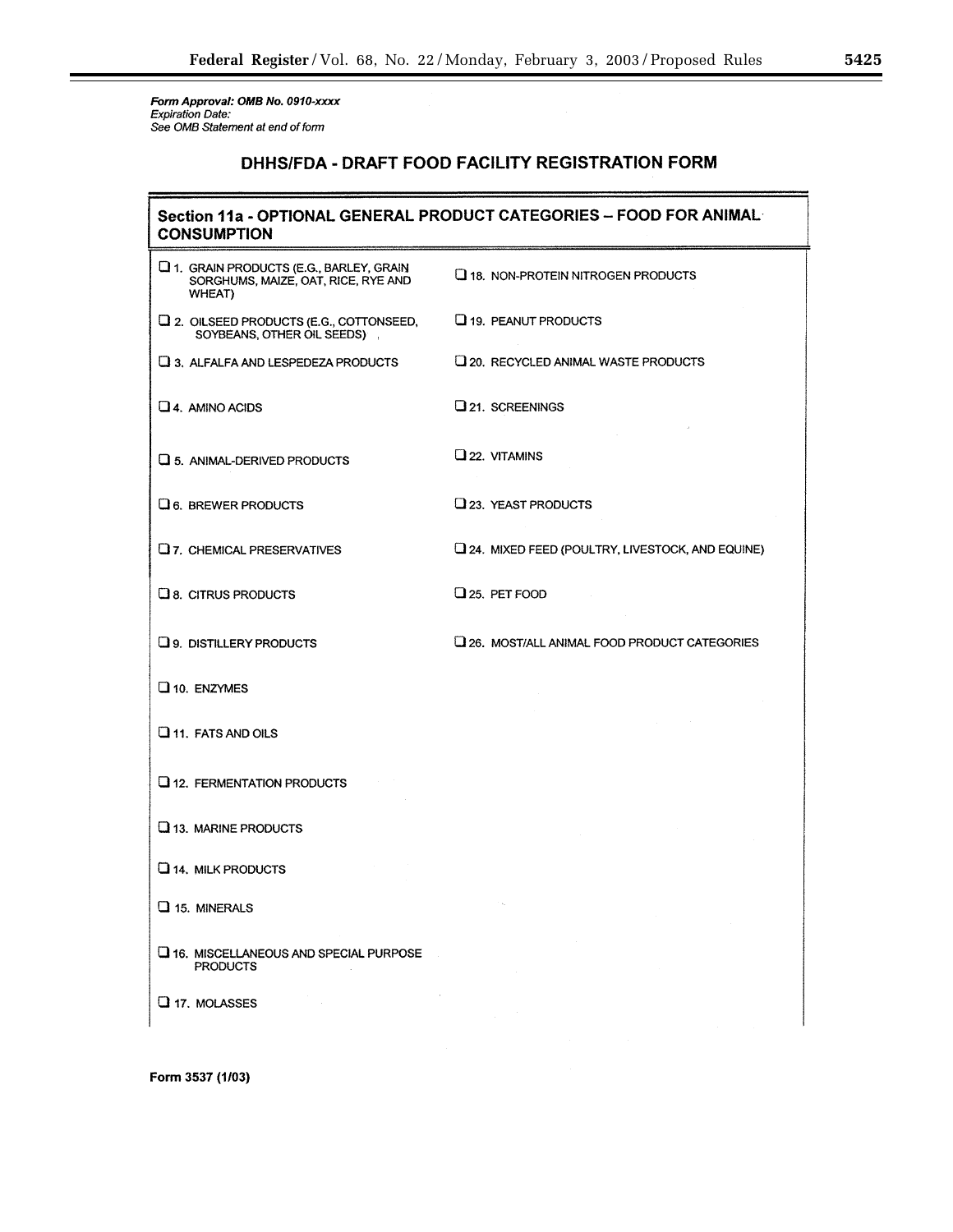Form Approval: OMB No. 0910-xxxx Expiration Date: See OMB Statement at end of form

# DHHS/FDA - DRAFT FOOD FACILITY REGISTRATION FORM

# **Section 12 - CERTIFICATION STATEMENT**

The owner, operator, or agent in charge of the facility must submit this form. By submitting this form to FDA, the owner, operator, or agent in charge certifies that the above information is true and accurate and that the facility has authorized the submitter to register on its behalf. Under 18 U.S.C. 1001, anyone who makes a materially false, fictitious, or fraudulent statement to the U.S. Government is subject to criminal penalties.

PRINT NAME OF PERSON SUBMITTING THE REGISTRATION FORM

| <b>PHONE NUMBER</b> (If a foreign<br>facility, include Area & Country Codes): | FAX NUMBER ((If available; if a<br>foreign facility, include Area &<br><b>Country Codes):</b> | E-MAIL ADDRESS (if available): |
|-------------------------------------------------------------------------------|-----------------------------------------------------------------------------------------------|--------------------------------|
|                                                                               |                                                                                               |                                |

| <b>FDA USE ONLY</b>             |                                    |  |  |  |
|---------------------------------|------------------------------------|--|--|--|
| DATE REGISTRATION FORM RECEIVED | DATE NOTIFICATION SENT TO FACILITY |  |  |  |
|                                 |                                    |  |  |  |
|                                 |                                    |  |  |  |

Public reporting burden for this collection of information is estimated to average between 1 and 12 hours per response, including the time for reviewing instructions, searching existing data sources, gathering and maintaining the data needed, and completing and reviewing the collection of information. Send comments regarding this burden estimate or any other aspect of this collection of information, including suggestions for reducing this burden to:

Department of Health and Human Services Food and Drug Administration CFSAN (HFS-024) 5100 Paint Branch Parkway College Park, MD 20740

An agency may not conduct or sponsor, and a person is not required to respond to a collection of information unless it displays a currently valid OMB control number.

Form 3537 (1/03)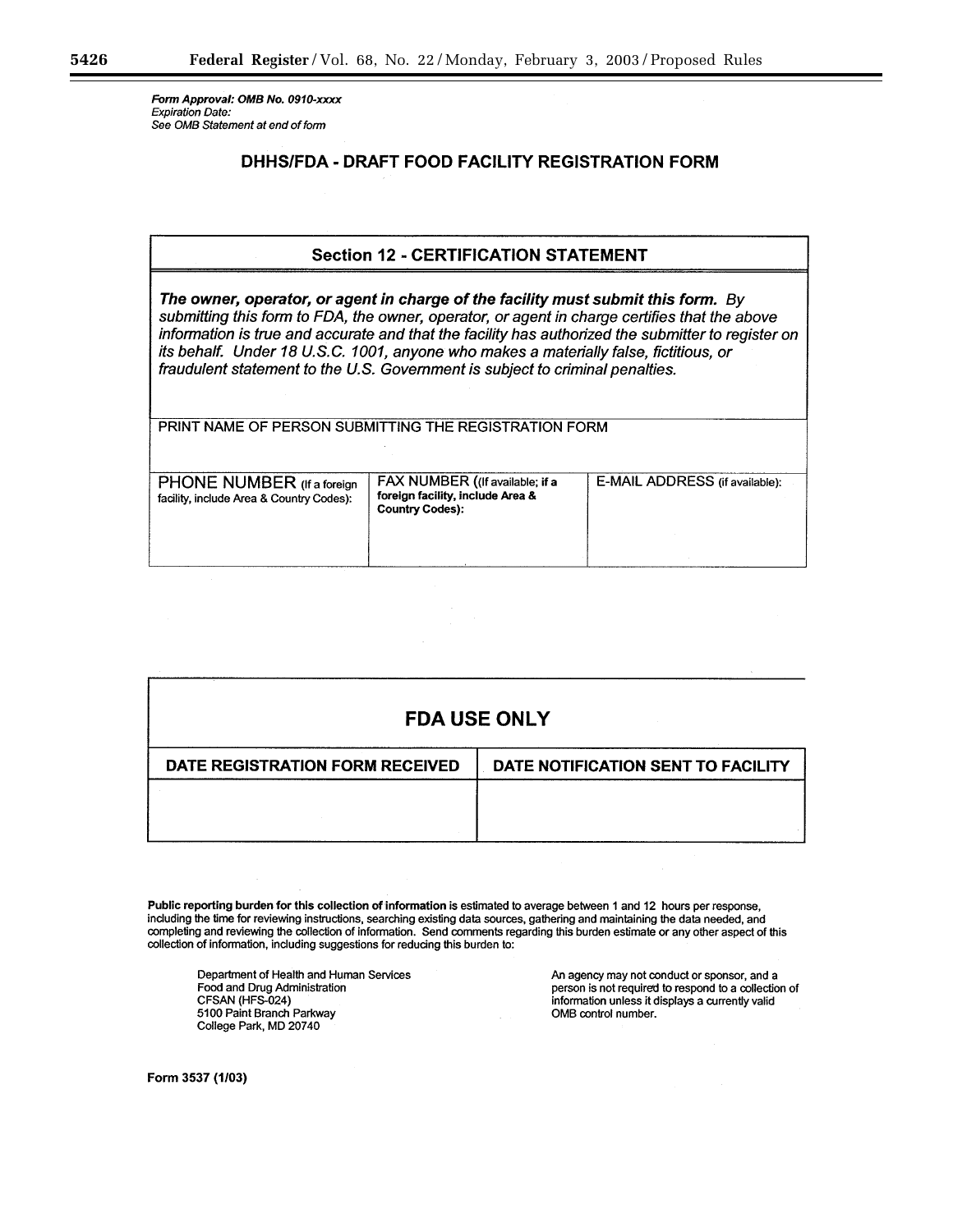Form Approval: OMB No. 0910-xxxx Expiration Date: See OMB Statement at end of form

|                                                                                                                                                                                                                                                                                                                                                                                                                                                                                   | DHHS/FDA - CANCELLATION OF FOOD FACILITY REGISTRATION |  |  |  |
|-----------------------------------------------------------------------------------------------------------------------------------------------------------------------------------------------------------------------------------------------------------------------------------------------------------------------------------------------------------------------------------------------------------------------------------------------------------------------------------|-------------------------------------------------------|--|--|--|
| PROVIDE THE FACILITY REGISTRATION NUMBER:                                                                                                                                                                                                                                                                                                                                                                                                                                         |                                                       |  |  |  |
| <b>Q DOMESTIC REGISTRATION</b>                                                                                                                                                                                                                                                                                                                                                                                                                                                    | <b>D FOREIGN REGISTRATION</b>                         |  |  |  |
| <b>FACILITY NAME / ADDRESS INFORMATION</b>                                                                                                                                                                                                                                                                                                                                                                                                                                        |                                                       |  |  |  |
| <b>FACILITY NAME:</b>                                                                                                                                                                                                                                                                                                                                                                                                                                                             |                                                       |  |  |  |
| <b>FACILITY STREET ADDRESS:</b>                                                                                                                                                                                                                                                                                                                                                                                                                                                   |                                                       |  |  |  |
| CITY:                                                                                                                                                                                                                                                                                                                                                                                                                                                                             | STATE:                                                |  |  |  |
| ZIP CODE (POSTAL CODE):                                                                                                                                                                                                                                                                                                                                                                                                                                                           | PROVINCE/TERRITORY:                                   |  |  |  |
| <b>COUNTRY:</b>                                                                                                                                                                                                                                                                                                                                                                                                                                                                   |                                                       |  |  |  |
| <b>CERTIFICATION STATEMENT</b>                                                                                                                                                                                                                                                                                                                                                                                                                                                    |                                                       |  |  |  |
| The owner, operator, or agent in charge of the facility must submit this form. By submitting this form<br>to FDA, the owner, operator, or agent in charge certifies that the above information is true and<br>accurate and that the facility has authorized the submitter to cancel the registration on its behalf.<br>Under 18 U.S.C. 1001, anyone who makes a materially false, fictitious, or fraudulent statement to the<br>U.S. Government is subject to criminal penalties. |                                                       |  |  |  |
| PRINT NAME OF PERSON SUBMITTING THE CANCELLATION FORM                                                                                                                                                                                                                                                                                                                                                                                                                             |                                                       |  |  |  |
| <b>ADDRESS</b>                                                                                                                                                                                                                                                                                                                                                                                                                                                                    | <b>E-MAIL ADDRESS (IF AVAILABLE)</b>                  |  |  |  |
| <b>FDA USE ONLY</b>                                                                                                                                                                                                                                                                                                                                                                                                                                                               |                                                       |  |  |  |
| DATE CANCELLATION FORM RECEIVED                                                                                                                                                                                                                                                                                                                                                                                                                                                   | DATE CONFIRMATION SENT TO FACILITY                    |  |  |  |
|                                                                                                                                                                                                                                                                                                                                                                                                                                                                                   |                                                       |  |  |  |

Public reporting burden for this collection of information is estimated to average 1 hour per response, including the time for reviewing instructions, searching existing data sources, gathering and maintaining the data needed, and completing and reviewing<br>the collection of information. Send comments regarding this burden estimate or any other aspe including suggestions for reducing this burden to:

Department of Health and Human Services Food and Drug Administration CFSAN (HFS-024) 5100 Paint Branch Parkway College Park, MD 20740

An agency may not conduct or sponsor, and a person is not required to respond to a collection of information, unless it displays a currently valid OMB control number.

Form 3537a (1/03)